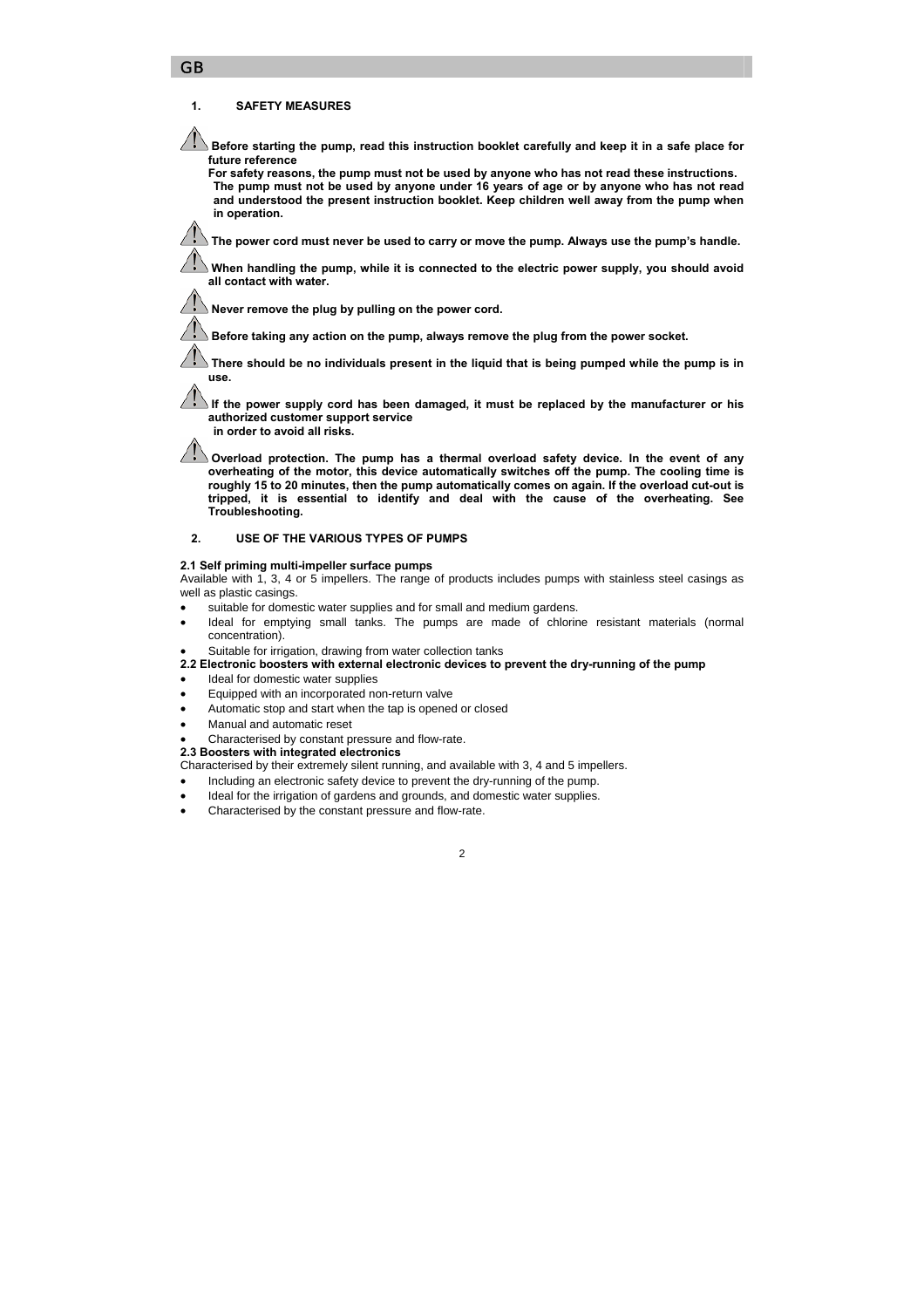#### **GB**

#### **2.4 Boosters with tank for domestic water supplies**;

- automatic stop and start when the tap is opened and closed
- tank (20, 24 and 50 l) with butyl or natural rubber membrane
- compact design with pressure switch, pressure-gauge and drainage cap on the tank's flange.

**The temperature of the fluid being pumped must never exceed 35° C.** 

**The pump must not be used to pump salt water, sewage, flammable, corrosive or explosive liquids (e.g. petroleum oil, petrol, and thinners), grease, oils or foodstuffs.** 

**Comply with the rules and regulations of the local water authority when using the pump for the supply of domestic water.** 

**3. STARTING THE PUMP** 

**Given the different provisions applicable to the safety of electric systems in different countries, make sure that the pump system, as concerns its intended use, is in accordance with current legislation.** 

**Before starting the pump, make sure that:** 

- **the voltage and frequency specified on the pump's nameplate coincide with those of the available power supply;**
- **there are no signs of damage to the pump or its power cord;**
- **the electric connection is made in a dry place, protected against any risk of flooding;**
- **the electric system is complete with a residual current circuit-breaker (I ∆n ≤ 30 mA) and an efficient earthing connection;**

• **Any extension cords must comply with the requirements for electric safety.** 

Fill the pump casing and suction hose with clean water before starting the pump for the first **time. If the pump is installed above the water level, filling must be performed slowly until the water overflows; wait a few seconds to make sure that all the air has escaped and top up until the level has stabilised.** 

**If the pump is installed below the water level (below head), bleed the air from the pump casing by opening the filler cap. The pump will fill with water independently.** 

**Plug the pump into the socket, start the pump and wait for the water to exit. If water has not exited within 2-3 minutes from when the pump was switched on, turn the pump off and repeat the filling operation again.** 

#### **Attaching the suction hose**

• Fit the suction hose from the water source to the pump making sure that the pump is above the

- water level. Do not position the suction hose above the level of the pump (to avoid air bubbles forming in the suction hose).
- The suction hose should be mounted in such a way that it does not create any mechanical stress on the pump.
- The foot valve should be placed at least 30 cm below the minimum water level.
- The pump will draw water only when the suction hose is completely filled with water.
- The suction hose and the pump's suction inlet should be of the same diameter.
- **Attaching the delivery hose**
- To get the best performance from the pump, it is recommended that the diameter of the delivery hose is at least 1"
- During the self-priming phase, all taps, valves, etc. on the delivery hose must be fully open in order to allow the air inside the hose to escape.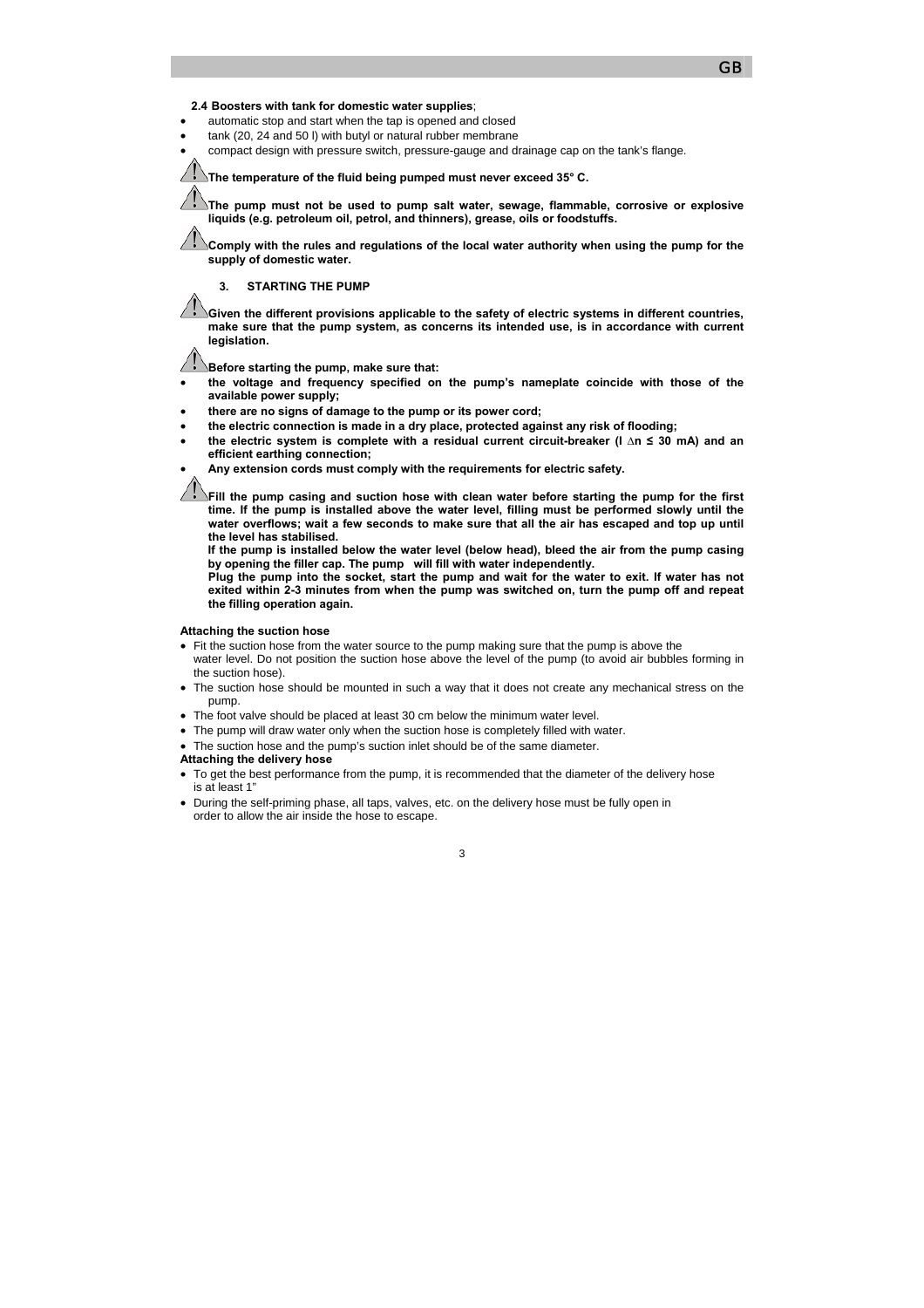Before plugging in and starting the pump for the first time, it is necessary that the suction hose and the pump are completely filled with water in order for suction to take place. For use in wells or when the water level is lower than the pump, a suction hose must be used that is equipped with the foot valve. This will allow the suction hose to remain filled with water after the first time that it is filled and will prevent the emptying of the hose when the pump shuts off automatically, avoiding any problems when restarting.

#### **w** Boosters with external electronic safety device

**The electronic device does not work if the highest point of use is over 15 meters;** 

**The pump used in combination with the electronic device must not absorb more than 10 Amps (15 Amps for USA versions) and must have a maximum pressure between 3.5 bar (35 meters) and 8 bar (80 meters).** 

The electronic device carries out two operations:

- **Permits the pump to operate in automatic:** starting when the tap is opened and stopping approximately 15 seconds after the tap is closed.
- **Protects the pump from dry-running**: the special safety device automatically deactivates the pump when there is no water being sucked

thereby preventing possible damage. The stop is signalled when the red LED on the display lights thereby allowing the lack of water to be noticed.

 **Installation** 

**The pump inlet pressure must not exceed 2 bar.** 

**The pump will not operate if the tap is over 15 meters above the level of the pump.** 

The electronic device is fitted on the delivery side of the pump by connecting the 1" male connector of the device's inlet to the threaded female of the pump's outlet. If the pump does not have a 1" female outlet a connector must be used. After the electronic device has been fitted, connect the connection cables to the pump.

A filter should be fitted to the suction inlet of the pump before connecting the suction hose to the pump. The filter is necessary to avoid damage to the electronic device and subsequent operating problems.

Activate the pump by connecting the plug on the connection cable into a power supply socket.

## **Led Display**

The electronic device is equipped with a display having 3 LEDs that indicate the operating status of the pump:

**GREEN LED**: this lights as soon as the electronic safety device is connected to the mains power supply.

**YELLOW LED**: this lights when the pump is running and turns off when the pump stops.

**RED LED**: this lights when the running is prevented due to lack of suction water or if the pump malfunctions. **RESET button**: this button is used to restart the pump after the flow of water has been restored. The electronic device is also equipped with an automatic reset that automatically attempts to restart the pump three times: after 1 hour, after 5 hours and after 20 hours. If the pump does not start, the electronic device will permanently block. If this occurs, disconnect the plug from the socket and reinsert it. The device can in any case be manually reset before the 3 attempts have elapsed.

N.B.: if the pump does not start, check that the suction hose and pump casing are full of water.

The pump will automatically stop if suction does not occur within 120 seconds and will make another two attempts for another 120 seconds. If at this point the pump does not start, the cause of malfunction must be detected.

#### $\lambda$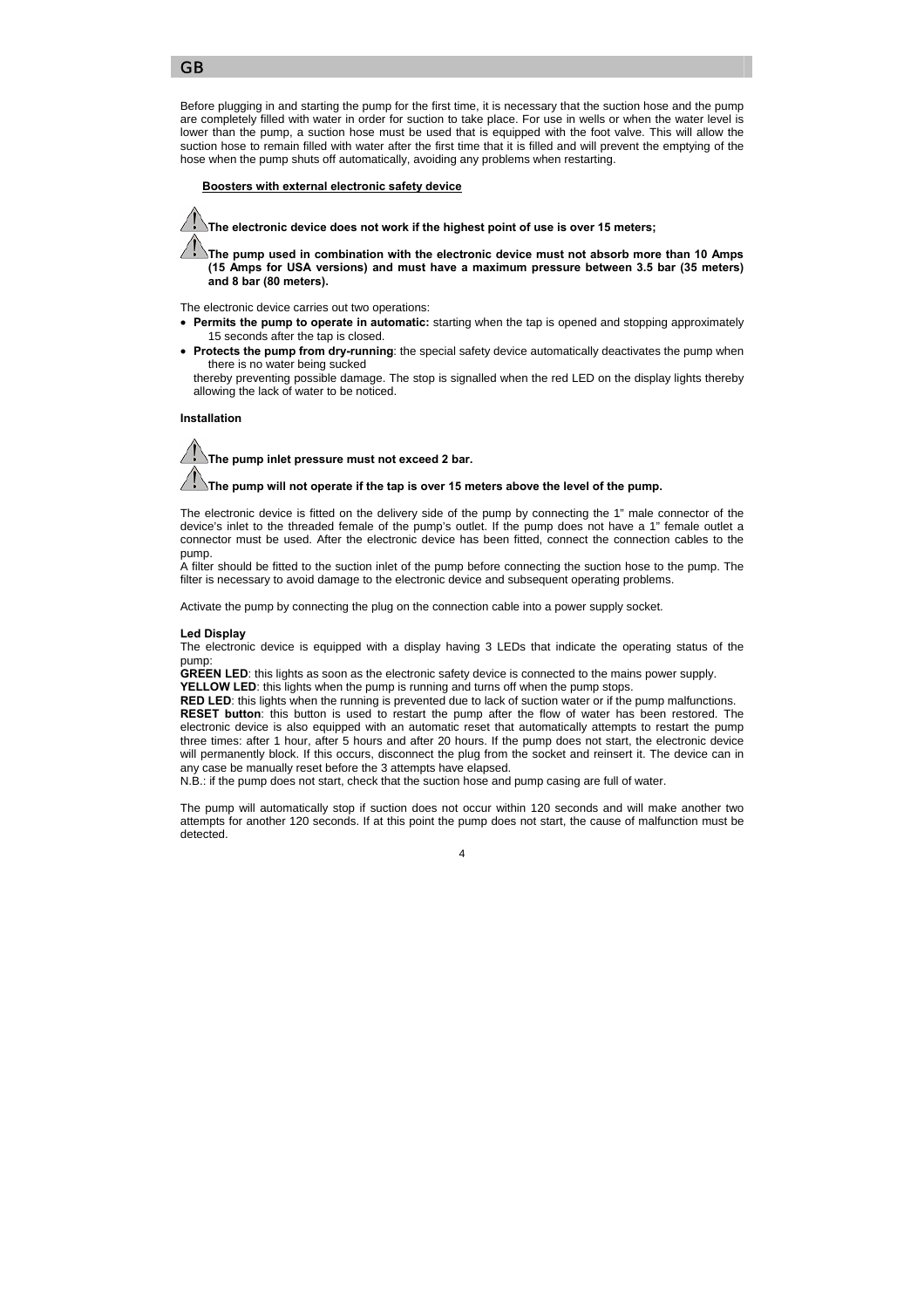Possible causes are: the suction hose is not in the water or is allowing air to be sucked in (it must be airtight), the priming connector is not closed properly (air enters), the suction height is excessive (this depends on the pump used but cannot be more than 8 meters deep), the air cannot escape because the delivery hose is blocked or it has a double bend (gooseneck), the suction hose does not have a foot valve or the pump casing and suction hose have not been completely filled with water prior to the initial use.

If the pump continuously turns on and off without the water being turned on, the delivery hose or the connection to the pump may not be sealed properly.

It may also be that there is a build-up of impurities inside the electronic device that must therefore be dismantled from the pump and rinsed by spraying water from the inlet.

#### f **Booster with integrated electronics**

**Installation** 

**The pump's inlet pressure should not exceed 2 Bars.** 

**The maximum suction depth should be less than 8m.** 

The device will not pump liquid if the tap is more than 15m the level of the pump.

**Due to the non-return valve in this model, the suction hose cannot be filled through the filler cap on the pump.** 

#### **Using of the pump**

Plug the electric cable into the socket. The pump will automatically begin to run.

If the suction phase is not activated within 120 seconds, the pump will shut-off automatically. The pump will then try 2 more attempts to self prime for 120 seconds each.

The electric pump is equipped with an integrated electronic device that allows the unit to automatically intervene in the following ways:

## • **Automatic operation of the pump**

The pump automatically starts when a tap is opened and shuts-off approximately 10 seconds after it is closed.

### • **Dry- Run Protection**

If the pump senses that it is not drawing any water, it will automatically switch-off after approx. 45 seconds. The red "Alarm" LED on the electronic display will begin to flash. After having restored the flow of water to the pump, press the RESET pad to restart the pump.

If the alarm persists, or rather the user does not re-establish the flow of water and reset the pump, the automatic reset will attempt to restart the pump after 1 hour, 5 hours and 20 hours, and then once every 24 hours. The electronic display continues to signal the lack of water from the first intervention of the dry run protection up until the pump starts to operate correctly: flashing red LED with one flash and one pause. After having re-established the flow of water, press the RESET button to restart the pump.

### • **Electronic display signals**

### **Greed Led (Power) on.**

The pump is connected to the main power and is ready to supply water (as soon as a tap is opened). **Yellow Led (Pump on) on.** 

The pump is supplying water.

#### **Red Led (Alarm) with 1 flash cycles.**

The pump is not functioning due to lack of water on the suction side: the dry running protection program is activated.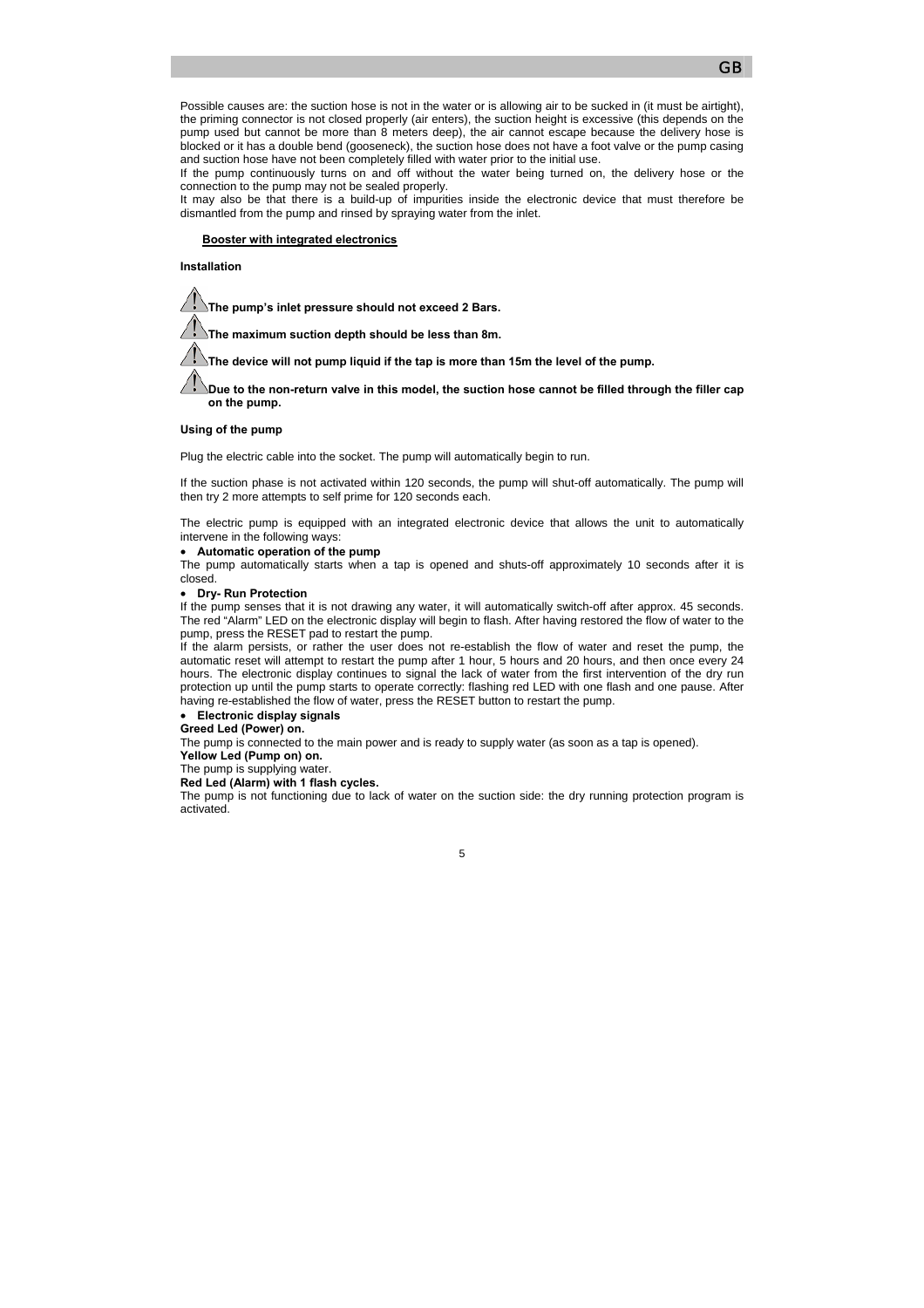### GB

### **4. RECOMMENDATIONS**

To ensure the proper operation of the pump, it is important to comply with the following recommendations:

**The pump should not operate with the delivery tap completely closed (except for electronically controlled pumps).** 

# **The pump must never be allowed to run dry.**

- The diameter of the suction and delivery hoses must not be less than the relative inlet or outlet (25 mm) of the pump. A hose with a greater diameter should ideally be fitted to the suction inlet when the suction height exceeds 4 meters. Do not use metal connectors on the pump's threads.
- Connect the suction hose including a foot valve avoiding counterslopes, traps, goosenecks and kinks in the hose.
- Place the pump in a level, stable and dry place, and away from inflammable or explosive substances. Never expose the pump to the rain or direct jets of water.
- Make sure that the mains power connections are not subjectable to flooding, avoid that the pump is exposed to direct jets of water and do not immerse the pump in water.
- *For boosters with tank*: make sure that the preloading pressure of the tank corresponds to the data indicated on the pump's rating plate. If necessary, fill the tank with air to the preloading pressure through the valve after having discharged the air from the delivery side (disconnect from the mains and open the tap closest to the pump until there is no longer a discharge of water).

### **MAINTENANCE AND CLEANING**

It is absolutely essential to prevent any risk of the pump freezing. In the event of freezing temperatures, remove the pump from the liquid, empty it and keep it in a place where it cannot freeze.

The pump must be disconnected from the mains before performing any cleaning operation.

The pump is maintenance free.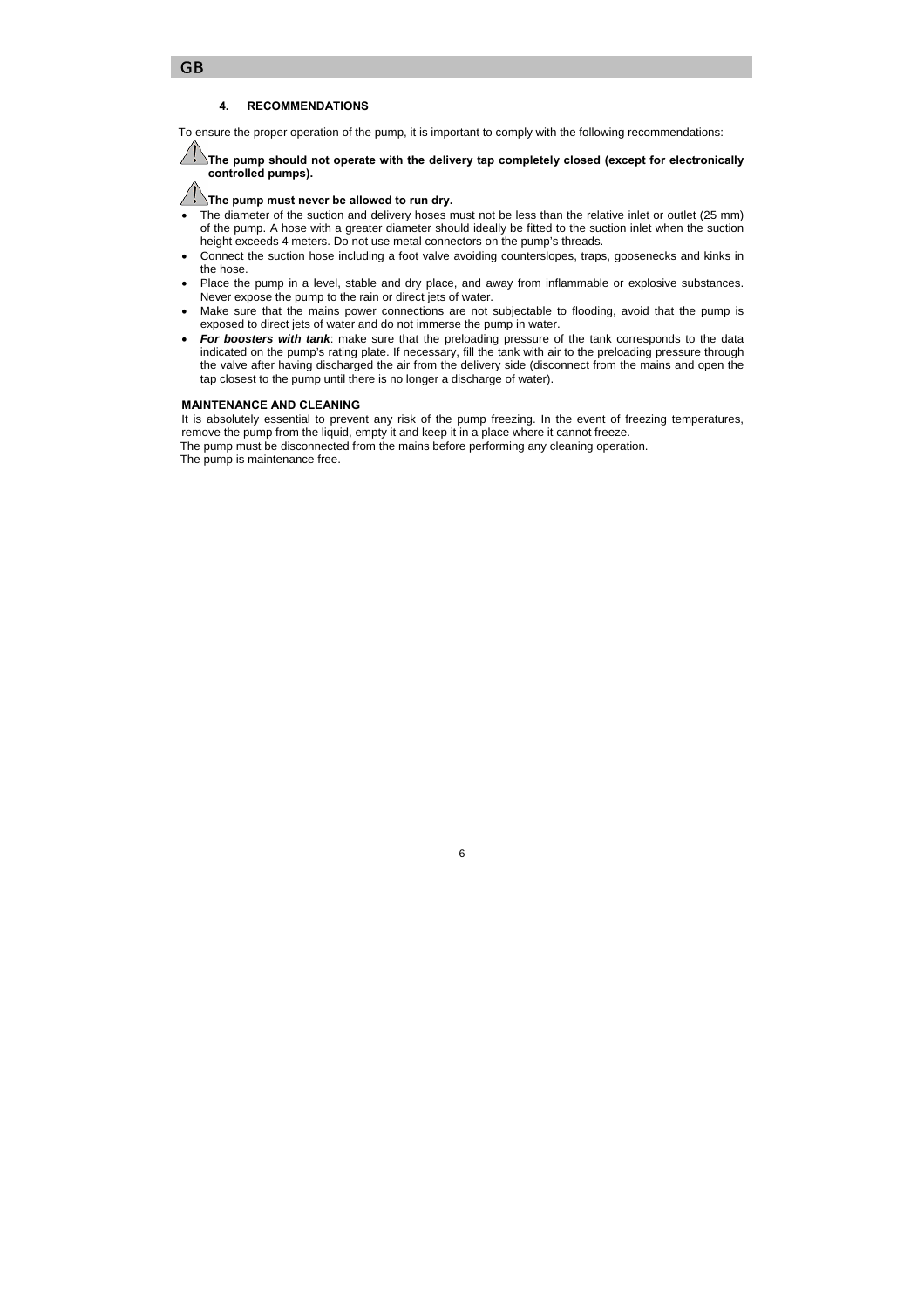**Before taking any troubleshooting action, disconnect the pump from the power supply. If there is any damage to the power cord or pump, any necessary repairs or replacements must be handled by the manufacturer or his authorized customer support service, or by an equallyqualified party, in order to prevent all risks.** 

| Fault                                     | Cause                                                                   | Solution                                                                    |
|-------------------------------------------|-------------------------------------------------------------------------|-----------------------------------------------------------------------------|
| The pump does not $\vert$ 1) no power.    |                                                                         | 1) check if power is supplied to the                                        |
| turn on                                   |                                                                         | socket and that the plug is correctly                                       |
|                                           |                                                                         | inserted.                                                                   |
|                                           | 2) shaft blocked                                                        | 2) remove the plug from the power                                           |
|                                           |                                                                         | socket and insert a screwdriver into                                        |
|                                           |                                                                         | the notch on the shaft (from the                                            |
|                                           |                                                                         | cooling fan side) and unblock it by                                         |
|                                           |                                                                         | turning the screwdriver.                                                    |
| The pump turns but                        | the air inside the pump has not been<br>1)                              | 1) stop the pump, unscrew<br>the                                            |
| does<br>not<br>deliver<br>water           | completely bled. Pump casing without<br>water.                          | delivery pipe, shake the pump and<br>suction hose to remove any air         |
|                                           |                                                                         | bubbles. Top up with water, connect                                         |
|                                           |                                                                         | the hose ensuring it is correctly sealed                                    |
|                                           |                                                                         | and start the pump again.                                                   |
|                                           | 2) entry of air from the suction pipe.                                  | 2) check that the joints of the suction                                     |
|                                           |                                                                         | hose have been performed correctly.                                         |
|                                           |                                                                         | Make sure there are no counterslopes,                                       |
|                                           |                                                                         | traps, goosenecks or constriction on                                        |
|                                           |                                                                         | the suction pipe and that the foot valve                                    |
|                                           |                                                                         | is not blocked.                                                             |
|                                           | 3) - the suction valve is not submerged in                              | 3) - place the suction valve in water                                       |
|                                           | water                                                                   | - clean the foot valve                                                      |
|                                           | - suction valve blocked                                                 | - clean the suction basket                                                  |
|                                           | - the maximum suction depth has been                                    | check the suction depth.                                                    |
|                                           | exceeded                                                                |                                                                             |
| The<br>pump<br>stops                      | 1) The power supply does not conform to                                 | 1)-4) remove the plug, remove the                                           |
| due to overheating<br>caused<br>by<br>the | that on the rating plate of the motor<br>(voltage too high or too low). | cause of the overheating, wait for<br>the motor to cool and start it again. |
| οf<br>opening<br>the                      | 2) A solid object has blocked the impeller.                             |                                                                             |
| overheating thermal                       | 3) The pump has been operating with water                               |                                                                             |
| protection                                | that is too hot.                                                        |                                                                             |
|                                           | 4) The pump ran dry or ran with the delivery                            |                                                                             |
|                                           | tap closed for more than 10 minutes.                                    |                                                                             |
| *The pump<br>stops                        | 1) Tank membrane perforated                                             | 1) Replace the membrane or tank.                                            |
| frequently.                               | 2) Lack of air in the tank.                                             | 2) Fill the tank with air through the                                       |
|                                           |                                                                         | valve to a max. pressure of 1.5                                             |
|                                           |                                                                         | Atm.                                                                        |
|                                           | 3) The foot valve is blocked and leaks.                                 | 3) Dismantle and clean the foot valve                                       |
|                                           |                                                                         | or if necessary replace it.                                                 |
| *The booster does                         | 1) The max. setting of the pressure switch is                           | 1) Adjust the pressure switch.                                              |
| reach<br>the<br>not                       | too low.                                                                | 2) Disconnect the plug, dismantle the                                       |
| required pressure.                        | 2) Impeller or hydraulic parts blocked.                                 | pump and clean it.                                                          |
|                                           |                                                                         | 3) See "Solution" B).2)                                                     |
|                                           | 3) Infiltration of air in the suction hose.                             |                                                                             |
| *The pump does not                        | 1) The max. setting of the pressure switch is                           | 1) Adjust the pressure switch.                                              |
| stop.                                     | too high.                                                               |                                                                             |

7

**Multi-impeller self priming Surface pumps and Boosters with tank**

*For boosters with tank only*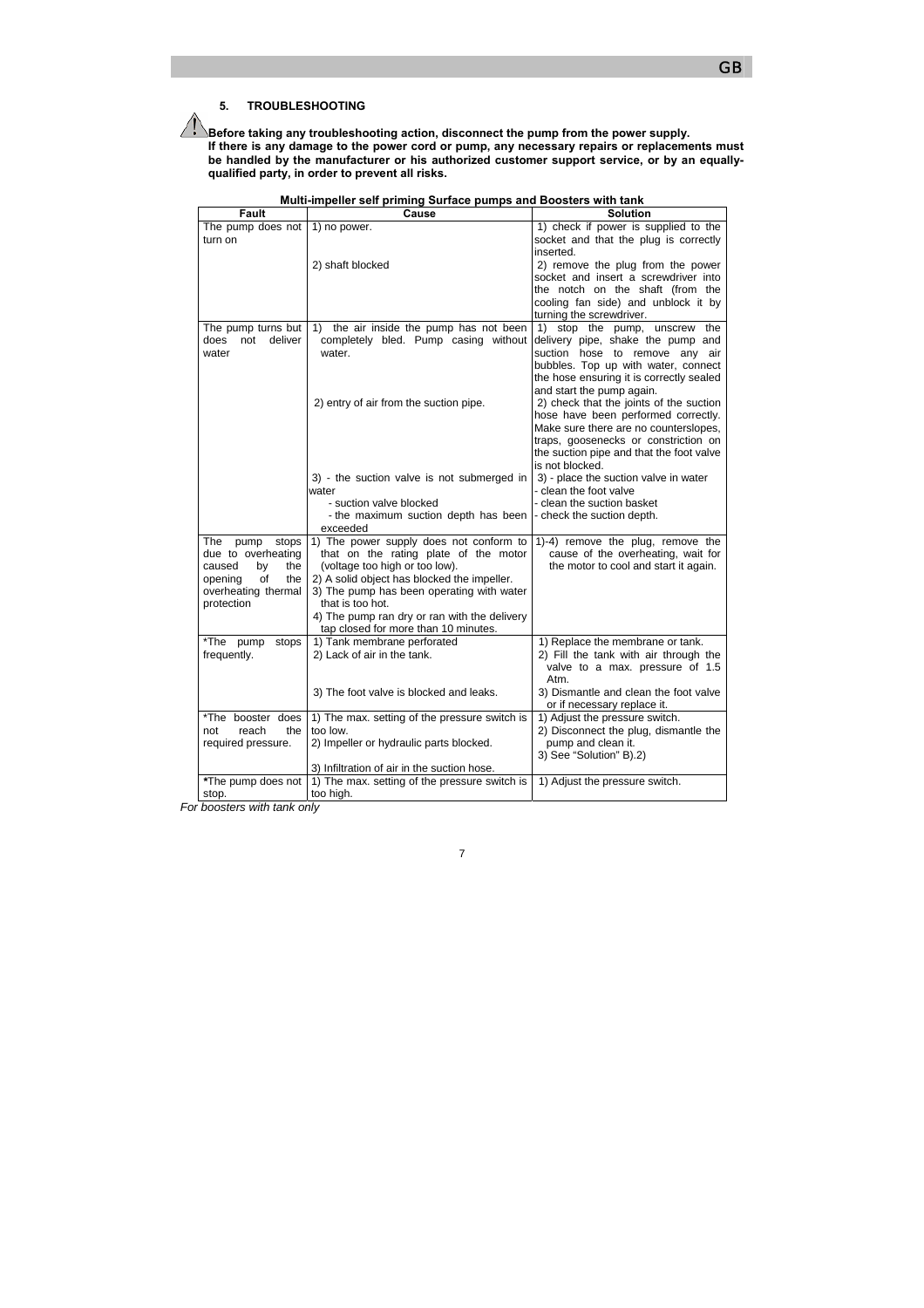| Fault                                  | Cause                            | <b>Solution</b>                                  |  |
|----------------------------------------|----------------------------------|--------------------------------------------------|--|
| The red LED flashes.<br>Lack of water. |                                  | Re-establish the regular flow of water.          |  |
| The red LED remains                    | Automatic<br>attempts<br>reset   | Disconnect and connect again the power           |  |
| on.                                    | exceeded.                        | supply plug.                                     |  |
| The<br>pump                            | 1) The system is not airtight.   | 1) Check the system and the pump connection.     |  |
| continuously<br>stops                  |                                  | 2) Disconnect the pump, dismantle the pumps      |  |
| and starts.                            | Possible<br>2)<br>presence<br>οf | electronic device and carefully rinse it by      |  |
|                                        | foreign objects inside the       | spraying water in the inlet – with a garden hose |  |
|                                        | device.                          | for example.                                     |  |
| The pump does not                      | The pump is faulty.              | After having disconnected the electronic device  |  |
| work.                                  | The electronic device may be     | from the pump, try running the pump on its own   |  |
|                                        | blocked with limescale.          | connecting it to the mains. If the pump runs     |  |
|                                        |                                  | correctly, check through the outlet that the     |  |
|                                        |                                  | impellers inside the electronic device are       |  |
|                                        |                                  | turning freely.                                  |  |
|                                        |                                  | If the impellers do not turn freely, clean the   |  |
|                                        |                                  | electronic device by filling it with vinegar or  |  |
|                                        |                                  | another descaler through the outlet. If the      |  |
|                                        |                                  | impeller is free, contact the service centre.    |  |

**Electronic boosters with electronic safety device** 

#### **Booster with integrated electronics**

Based on the combinations of LEDs, the cause of the pump malfunction can normally be identified.

| Fault                              | LED                                                | Cause                                                                                                        | <b>Solution</b>                                                                                                                                                     |
|------------------------------------|----------------------------------------------------|--------------------------------------------------------------------------------------------------------------|---------------------------------------------------------------------------------------------------------------------------------------------------------------------|
|                                    | Power is off<br>Pump on is off<br>Alarm is off     | No power<br>Faulty card                                                                                      | Check<br>that<br>the<br>mains<br>power supply is sufficient.<br>Check the electrical line<br>and the connections.<br>authorised<br>Contact<br>an<br>service centre. |
|                                    | Power is on<br>Pump on is off<br>Alarm is off      | The delivery hose is blocked<br>Incorrect installation (+ 15 m)                                              | Check the hydraulic system                                                                                                                                          |
| The<br>pump<br>does<br>not<br>work | Power is on<br>Pump on is on<br>Alarm is on        | Faulty card                                                                                                  | Contact an authorised<br>service centre                                                                                                                             |
|                                    | Power is on<br>Pump on is off<br>Alarm is flashing | Lack of suction water no more than 26<br>hours ago                                                           | suction<br>Check<br>that<br>the<br>fitted<br>hose<br>has<br>been<br>correctly                                                                                       |
|                                    |                                                    | Impeller blocked (thermal cut-out tripped)                                                                   | Clean/free the pump                                                                                                                                                 |
|                                    | Power is on<br>Pump on is off<br>Alarm is on       | Lack of water for more than 26 hours                                                                         | the suction<br>Check<br>that<br>has<br>fitted<br>hose<br>been<br>correctly.                                                                                         |
|                                    |                                                    | Impeller blocked (thermal cut-out tripped)                                                                   | Clean the pump                                                                                                                                                      |
|                                    |                                                    | Excessive suction depth                                                                                      | Check the suction depth                                                                                                                                             |
| Insufficient                       |                                                    | Foot valve blocked                                                                                           | Clean the foot valve                                                                                                                                                |
| delivery                           |                                                    | Performance of the pump is reduced due<br>to foreign objects                                                 | Clean the pump                                                                                                                                                      |
| The<br>pump<br>continuousl         |                                                    | There are leaks in the system<br>The pump has sucked in foreign materials<br>The non-return valve is leaking | Clean the pump                                                                                                                                                      |
| y stops and<br>starts.             |                                                    | The water level drops rapidly below 8m                                                                       | Position<br>the<br>foot<br>valve<br>deeper<br>(not below 8 meters)                                                                                                  |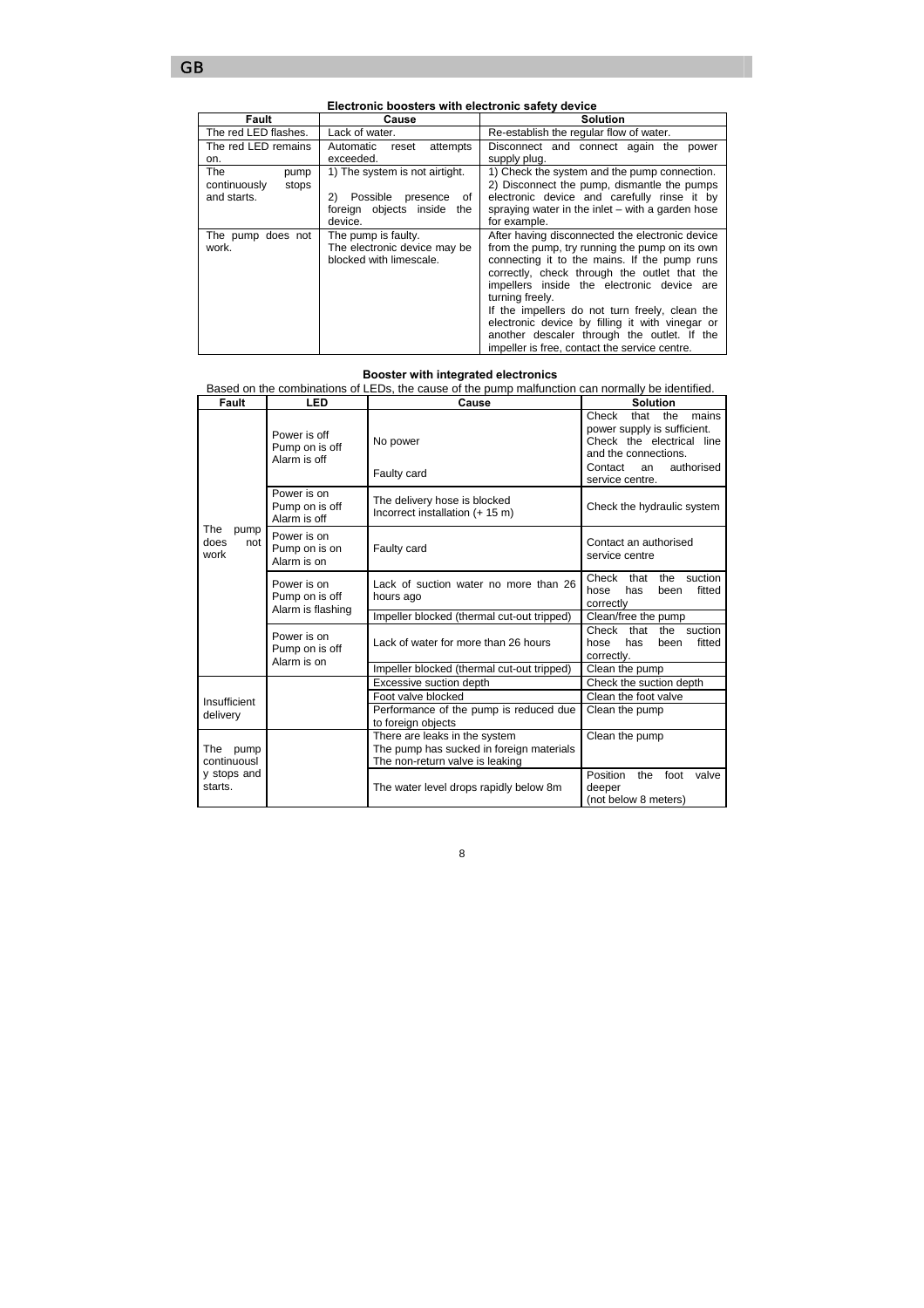### **6. DISPOSAL**

This product or its parts must be disposed of in accordance with the laws regarding the environment; Use the local, public or private, refuse collection services.

#### **7. GUARANTEE**

Any material or manufacturing defects will be corrected during the guarantee period established by current law in the country where the product is purchased. It is up to the manufacturer to decide whether to repair or replace any faulty parts.

The manufacturer's guarantee covers all substantial defects attributable to manufacturing or material defects, providing the product has been used correctly and in compliance with the instructions.

The guarantee becomes null and void in the event of the following: (Eunauthorized attempts to repair the appliance; (Eunauthorized technical changes to the appliance; (Euse of non-original spare parts; *<u>Gmanhandling</u>* Ginappropriate use, e.g. for industrial purposes.

The guarantee does not cover: y parts liable to rapid wear and tear.

For any action under guarantee, contact an authorized customer support service, presenting your receipt for the purchase of the product.

The manufacturer accepts no liability for any inaccuracies in the present booklet due to printing or copying errors. The manufacturer reserves the right to make any changes to the product he deems necessary or useful, without affecting its essential features.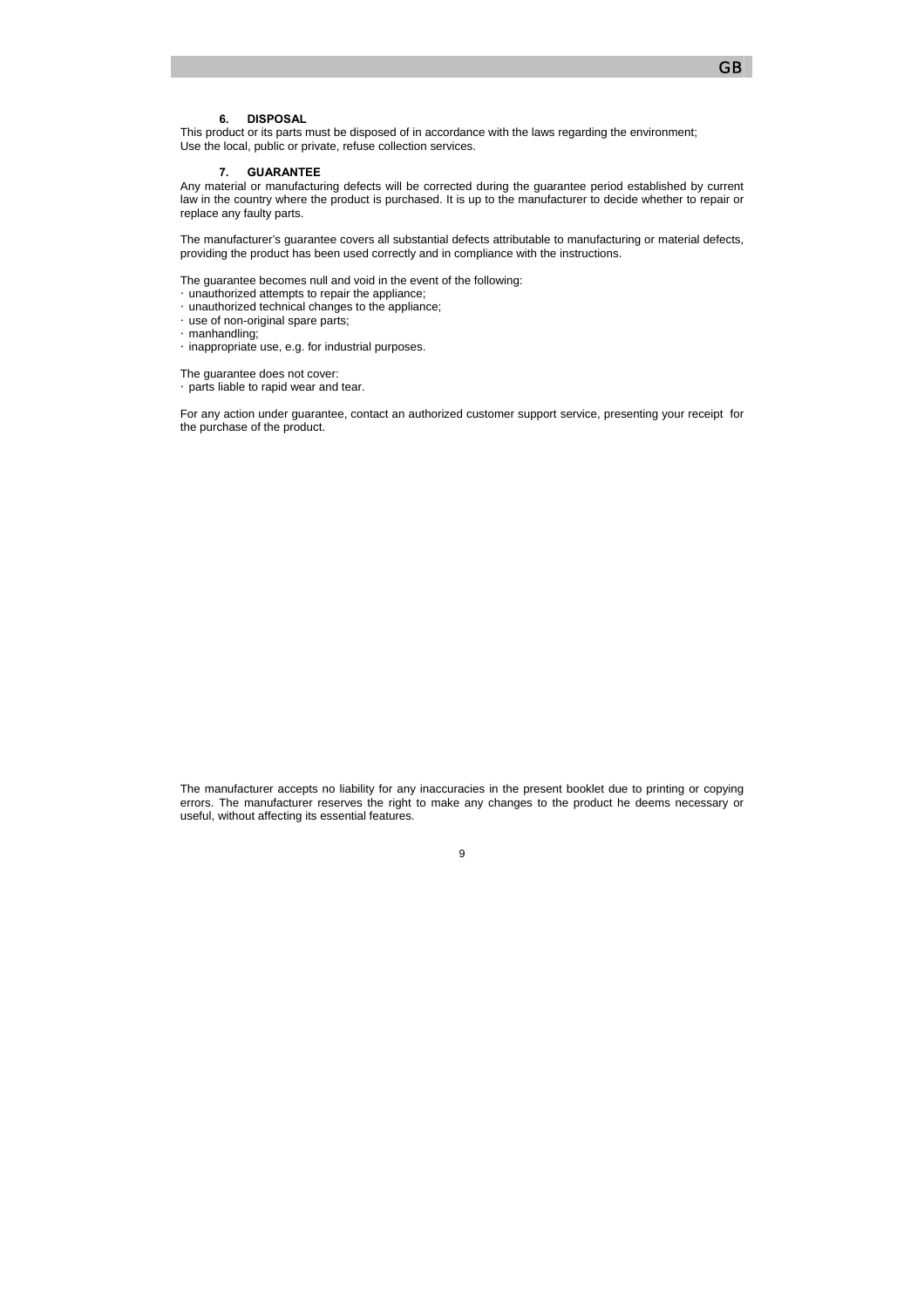### **1. MESURES DE SÉCURITÉ**

F

**Avant la mise en marche de la pompe, lire attentivement ce livret d'instructions et le conserver pour toute consultation successive.** 

**L'appareil ne doit être utilisé que pour les fonctions pour lesquelles il a été construit. Pour des raisons de sécurité, nous rappelons que l'appareil ne doit pas être utilisé par des mineurs de moins de 16 ans ou par des personnes qui n'ont pas lu ni compris ce livret d'instructions.** 

**Le câble d'alimentation ne doit jamais être utilisé pour transporter ou pour déplacer la pompe. Utiliser toujours la poignée de la pompe.** 

**Quand la pompe est branchée au secteur électrique, éviter tout contact avec l'eau.**

**Ne jamais déconnecter la fiche de la prise en tirant sur le câble.**

**Avant toute intervention sur la pompe, toujours débrancher la fiche de la prise de courant.** 

**Durant l'utilisation des pompes, personne ne doit se trouver dans le liquide pompé.** 

**Si le câble d'alimentation est abîmé, il doit être remplacé par le constructeur ou par son service après-vente autorisé, de manière à prévenir le moindre risque.** 

**Protection contre la surcharge** 

**La pompe est munie d'une protection thermique. En cas de surchauffe éventuelle du moteur, la protection intervient en éteignant automatiquement la pompe. Le temps de refroidissement est d'environ 15-20 min puis la pompe se rallume automatiquement. Après l'intervention de la protection thermique, il faut absolument en identifier la cause et l'éliminer. Consulter la section Recherche des Pannes.** 

### **2. UTILISATION DES DIFFÉRENTS TYPES DE POMPE**

#### **2.1 Pompes de surface auto-amorçantes multicellulaires**

Disponibles avec 1, 3, 4, 5 roues. La gamme de produits comprend des pompes avec corps en acier inox ou avec corps en plastique.

- Idéales pour l'approvisionnement en eau dans les applications domestiques et pour les jardins de petites et moyennes dimensions.
- Particulièrement adaptées pour le vidage de petits bassins. Les pompes sont réalisées avec des matériaux résistant au chlore (concentrations normales).
- Adaptées à l'irrigation avec puisage de l'eau dans un réservoir de collecte

**2.2 Suppresseurs électroniques avec dispositif électronique de sécurité qui prévient le fonctionnement à sec de la pompe.**

- Idéaux pour l'approvisionnement en eau pour usage domestique
- Munis de clapet anti-retour incorporé
- Démarrage et arrêt automatique au moment de l'ouverture et de la fermeture du robinet
- Réarmement manuel et automatique
- Caractérisés par une pression et un débit constants.
- **2.3 Suppresseurs avec électronique intégrée**

Caractérisés par un fonctionnement extrêmement silencieux grâce à leur technique de construction particulière, disponibles avec 3, 4, 5 roues.

- Munis de dispositif électronique de sécurité qui prévient le fonctionnement à sec de la pompe.
- Adaptés à l'irrigation de jardins et terrains et pour l'approvisionnement en eau de type domestique.
- Caractérisés par une pression et un débit constants.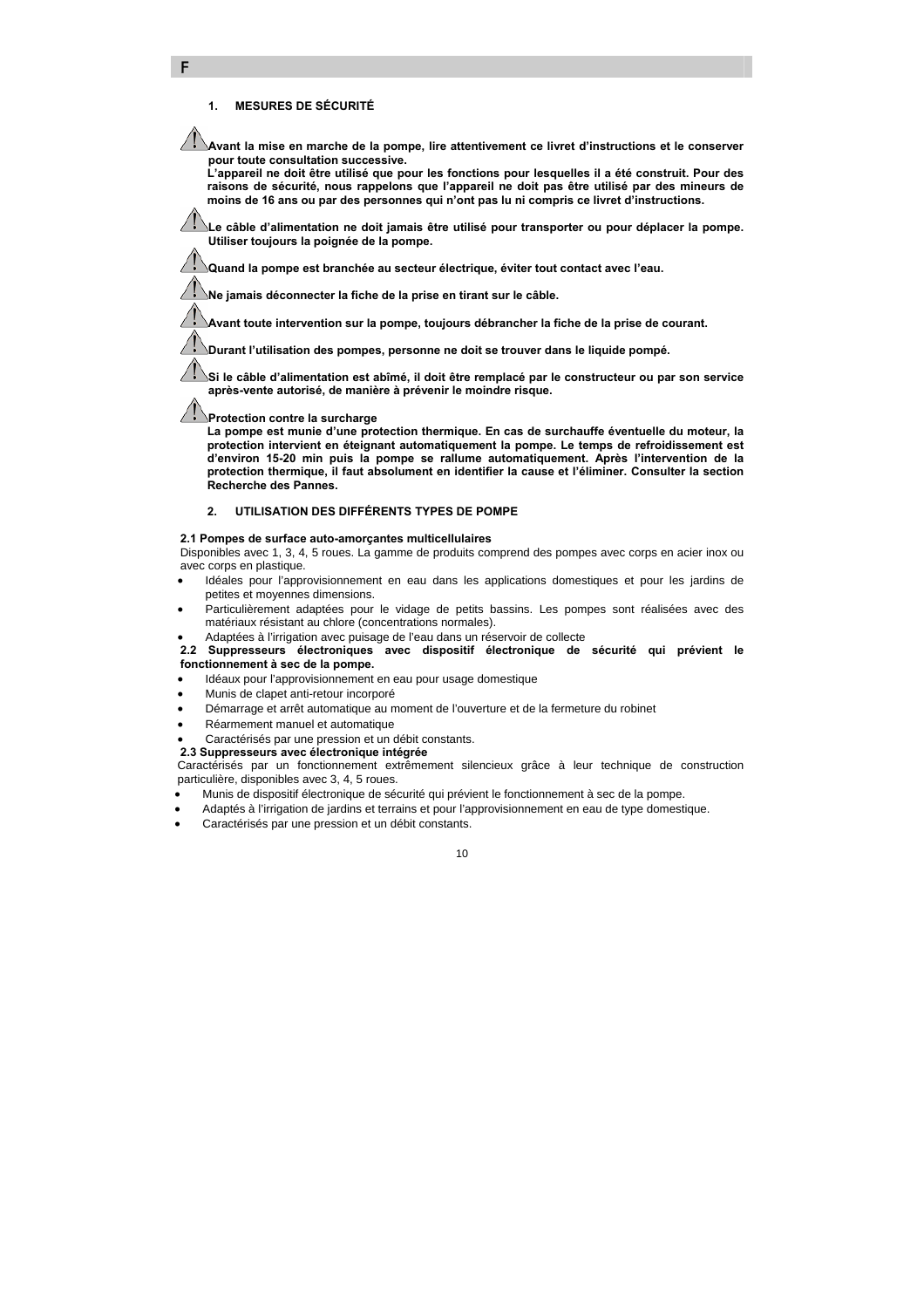### **2.4 Suppresseurs avec réservoir pour l'approvisionnement en eau pour usage domestique;**

- Démarrage et arrêt automatique au moment de l'ouverture et de la fermeture du robinet
- Réservoir (20, 24 et 50 l) avec membrane en butyle ou caoutchouc naturel
- Design compact avec pressostat, manomètre et bouchon de vidange réunis sur la bride du réservoir.

#### **La température du liquide à pomper ne doit jamais dépasser 35°C.**

**La pompe ne peut pas être employée pour pomper de l'eau salée, eaux usées, des liquides inflammables, corrosifs ou explosifs (ex. pétrole, essence, diluants), des graisses, des huiles ou des produits alimentaires.** 

**En cas d'utilisation de la pompe pour l'alimentation en eau domestique, respecter les normes locales des autorités responsables de la gestion des ressources en eau.** 

#### **3. MISE EN MARCHE**

**Etant donné les réglementations différentes en vigueur dans chaque pays en ce qui concerne la sécurité des installations électriques, s'assurer que l'installation, par rapport à l'utilisation à laquelle elle est destinée, est conforme aux normes locales.** 

**Avant de mettre la pompe en marche, vérifier que :** 

- **Le voltage et la fréquence indiqués sur la plaquette des données de la pompe correspondent aux données de l'installation électrique d'alimentation.**
- **Le câble d'alimentation de la pompe ou la pompe ne sont pas endommagés.**
- **Le branchement électrique doit être effectué dans un lieu sec, à l'abri d'éventuelles inondations.**
- **L'installation électrique est munie de disjoncteur différentiel avec une intensité I ∆n ≤ 30 mA et que l'installation de mise à la terre est efficace.**
- **Les éventuelles rallonges doivent être conformes aux prescriptions de la loi.**

**Avant la première mise en service, remplir avec de l'eau propre le corps de la pompe et le tuyau d'aspiration. Le remplissage doit être effectué lentement jusqu'à ce que l'eau déborde ; attendre quelques secondes que tout l'air sorte et rajouter de l'eau jusqu'à ce que le niveau se stabilise. Si la pompe est installée à un niveau inférieur par rapport à celui de l'eau (sous charge d'eau), faire sortir l'air du corps de la pompe en ouvrant le bouchon de remplissage. La pompe se remplit d'eau de manière autonome** 

**Brancher la fiche électrique dans la prise. Mettre la pompe en marche et attendre que l'eau sorte. Si 2 ou 3 minutes après l'allumage l'eau ne sort pas, éteindre la pompe et répéter l'opération de remplissage.** 

#### **Montage du tuyau d'aspiration**

- Installer le tuyau d'aspiration de la source d'eau à la pompe de manière ascendante. Ne pas placer le tuyau d'aspiration au-dessus du niveau de la pompe (pour éviter la formation de bulles d'air dans le tuyau d'aspiration).
- Le tuyau d'aspiration doit être monté de manière à n'exercer aucune pression mécanique sur la pompe.
- Le clapet de pied doit être placé au minimum à 30 cm sous le niveau minimum de l'eau.
- La pompe aspire l'eau uniquement lorsque le tuyau d'aspiration est absolument étanche.
- Le tuyau d'aspiration devrait avoir le même diamètre que l'orifice d'aspiration de la pompe.

### **Montage du tuyau de refoulement**

- Pour exploiter au mieux les performances de la pompe, il est recommandé d'utiliser un tuyau de refoulement ayant un diamètre de 1" ou supérieur.
- Au cours de l'amorçage, les éléments de fermeture présents dans le tuyau de refoulement doivent être complètement ouverts pour faire sortir l'air présent dans les tubes.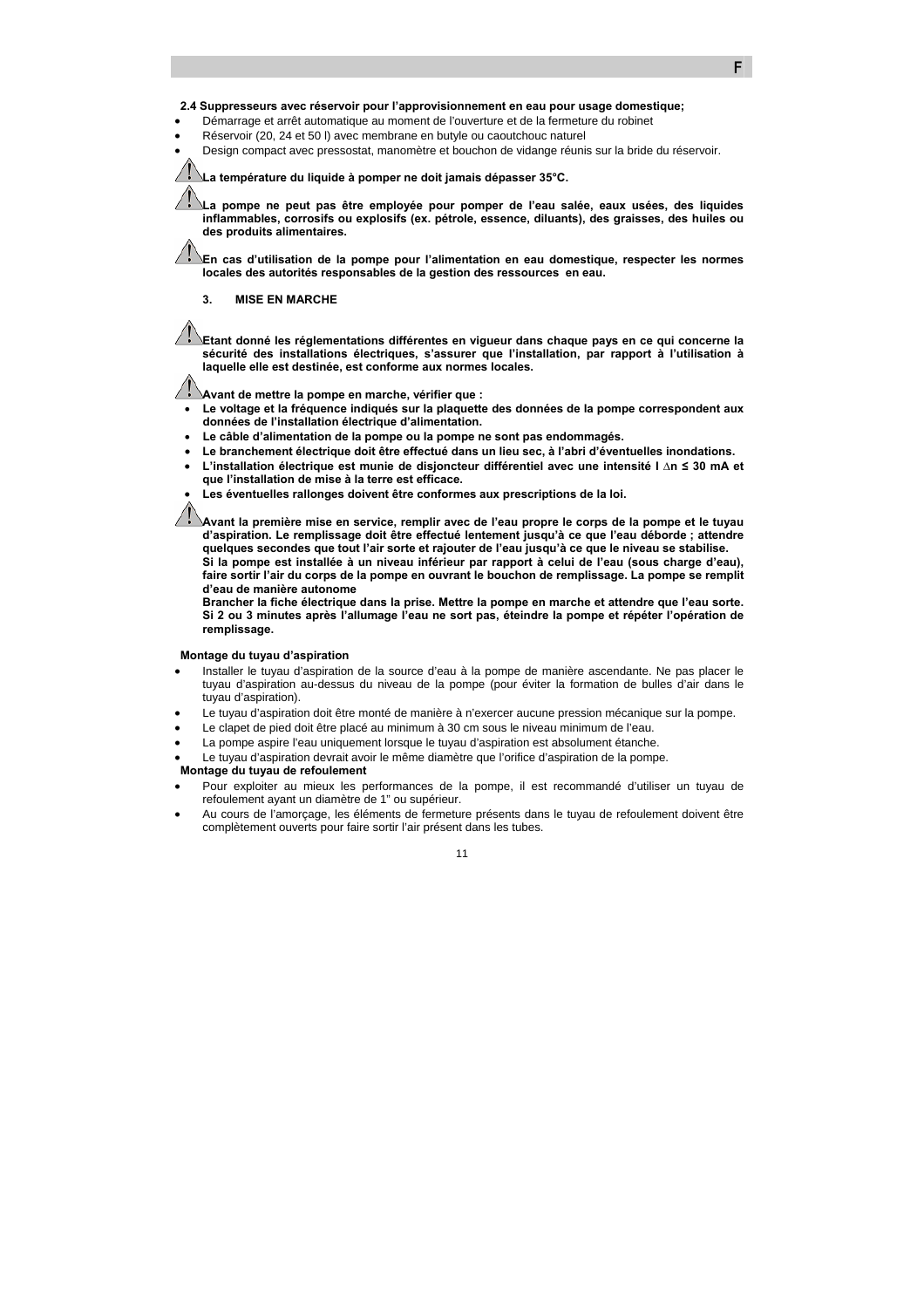Avant de mettre en fonction la pompe la première fois et de brancher la fiche, le tuyau d'aspiration et la pompe doivent être remplis d'eau à ras bord pour pouvoir effectuer l'aspiration. Dans le cas d'utilisation dans des puits ou dans tous les cas où le niveau de l'eau est inférieur à la pompe, il faut toujours utiliser un tuyau d'aspiration muni de clapet de pied antiretour, qui permet de le remplir à la première installation et empêche qu'il se vide quand la pompe s'arrête en évitant ainsi des problèmes en phase de redémarrage. Pour remplir la pompe, utiliser le bouchon de remplissage.

### f **Suppresseurs électroniques avec dispositif électronique de sécurité extérieur**

**Le dispositif électronique ne fonctionne pas si le point d'utilisation le plus haut est situé à plus de 15 mètres** 

**la pompe associée au dispositif électronique ne doit pas absorber plus de 10 A (15 A pour les versions USA) et doit avoir une pression maximum comprise entre 3,5 bar (35 mètres) et 8 bar (80 mètres).** 

Le dispositif électronique a 2 fonctions :

- **Il permet le fonctionnement en automatique de la pompe**: il fait démarrer la pompe à l'ouverture du robinet et l'arrête environ 15 secondes après la fermeture du robinet.
- **Il protège la pompe contre le fonctionnement à sec**: le dispositif de sécurité désactive automatiquement la pompe quand l'eau vient à manquer à l'aspiration en évitant ainsi les éventuels dommages. L'intervention d'arrêt est signalée par l'allumage de la led rouge sur l'afficheur. Cela permet d'être informé du manque d'eau.

#### **Installation**

F



**La pompe ne fonctionne pas si le robinet se trouve à plus de 15 m au-dessus du niveau de la pompe.** 

Le dispositif électronique doit être monté sur le refoulement de la pompe en vissant le raccord de 1" mâle de l'entrée du dispositif sur le filet femelle de l'orifice de refoulement de la pompe. Pour les pompes ayant un orifice de refoulement autre que 1" femelle, il faut installer un raccord. Après avoir monté le dispositif électronique, raccorder le câble d'alimentation à la pompe.

Avant de connecter le tuyau d'aspiration à la pompe, il est bon de monter sur l'orifice d'aspiration de la pompe un filtre à impuretés. L'emploi du filtre est nécessaire pour éviter des dommages au dispositif électronique et par conséquent, des problèmes de fonctionnement.

Mettre la pompe en marche en branchant la fiche dans une prise de courant.

#### **Afficheur à led**

Le dispositif électronique est muni d'un afficheur avec 3 diodes lumineuses pour signaler l'état de fonctionnement de la pompe :

LED VERTE : elle s'allume dès que l'on connecte le dispositif électronique de sécurité au secteur électrique. **LED JAUNE** : elle s'allume quand la pompe est en fonction, elle s'éteint quand la pompe s'arrête.

LED ROUGE : elle s'allume quand le fonctionnement est bloqué à cause du manque d'eau à l'aspiration ou en cas d'avarie de la pompe.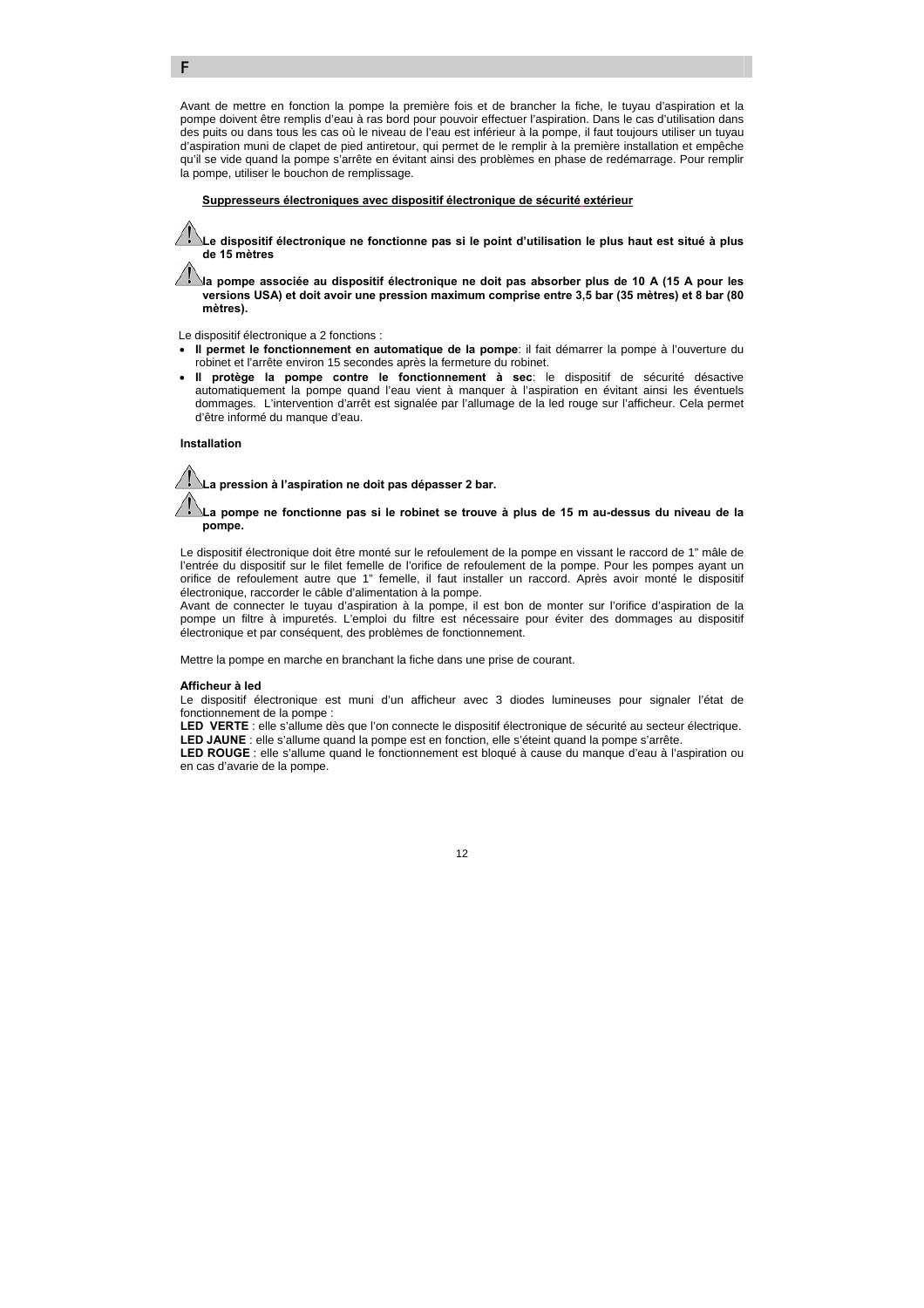**Touche RESET** : sert à redémarrer la pompe après avoir rétabli l'afflux régulier d'eau. Le dispositif électronique est équipé également d'un réarmement automatique, qui essaye automatiquement de redémarrer la pompe 3 fois de suite : après une heure, après 5 heures et après 20 heures. En cas d'échec, le dispositif électronique se bloquera de manière permanente. Pour le réarmement, il faudra débrancher la prise de courant et la rebrancher. Avant la fin des 3 essais, il sera possible de réarmer manuellement le dispositif.

Si la pompe ne redémarre pas, toujours vérifier que le tuyau d'aspiration et le corps de la pompe sont pleins d'eau.

Si la phase d'aspiration n'est pas activée dans les 120 secondes, la pompe s'arrête automatiquement, après quoi 2 autres essais d'amorçage suivront pendant encore 120 secondes. Si la pompe ne démarre pas, il faut identifier la cause du non-fonctionnement.

Les causes possibles sont : le tuyau d'aspiration n'est pas immergé dans l'eau ou laisse entrer de l'air (il doit être étanche), le raccord d'amorçage n'est pas bien fermé (de l'air entre), la hauteur d'aspiration est excessive (elle dépend de la pompe utilisée mais ne peut pas dépasser 8 m de profondeur), l'air ne peut pas sortir parce que le tuyau de refoulement est bouché ou il y a une double courbe (col de cygne), le tuyau d'aspiration est sans clapet de pied antiretour, ou à la première mise en service on n'a pas complètement rempli d'eau le corps de la pompe et le tuyau d'aspiration.

Si la pompe démarre et s'arrête continuellement sans que l'eau soit ouverte, il est possible que le tuyau de refoulement ou que le raccordement à la pompe ne soient pas étanches. Dans ce cas, rétablir l'étanchéité.

Le problème peut être dû à une accumulation de saletés à l'intérieur du dispositif électronique qui doit être alors démonté de la pompe et rincé à fond en projetant de l'eau du côté de l'aspiration par exemple avec un jet puissant.

#### f **Suppresseurs avec électronique intégrée**

#### **Installation**

**La pression à l'aspiration ne doit pas dépasser 2 bar.** 

**La profondeur d'aspiration ne doit pas dépasser 8 m.** 

**La pompe ne fonctionne pas si le robinet se trouve à plus de 15 m au-dessus du niveau de la pompe.** 

**Dans ce modèle, il n'est pas possible de remplir le tuyau d'aspiration par le bouchon de remplissage présent sur la pompe, à cause de la présence du clapet antiretour.** 

#### **Utilisation de la pompe**

Brancher la fiche dans la prise de courant. La pompe démarre.

Si la phase d'aspiration n'est pas activée dans les 120 secondes, la pompe s'arrête automatiquement, après quoi 2 autres essais d'amorçage suivront de 120 secondes chacun.

L'électropompe est dotée d'un dispositif électronique intégré qui la transforme en une électropompe à intervention automatique assurant les fonctions suivantes :

### • **Fonctionnement de la pompe en automatique**

La pompe démarre automatiquement à l'ouverture du robinet et s'arrête à 10 secondes environ après la fermeture du robinet.

#### • **Protection contre le fonctionnement à sec de la pompe**

En cas d'absence d'eau, la pompe se déconnecte automatiquement après 45 secondes environ. Cette situation est signalée sur l'afficheur où le voyant rouge « Alarm » se met à clignoter. Si l'état d'alarme persiste, ou si l'utilisateur n'intervient pas en rétablissant le flux d'eau et en réarmant la pompe, le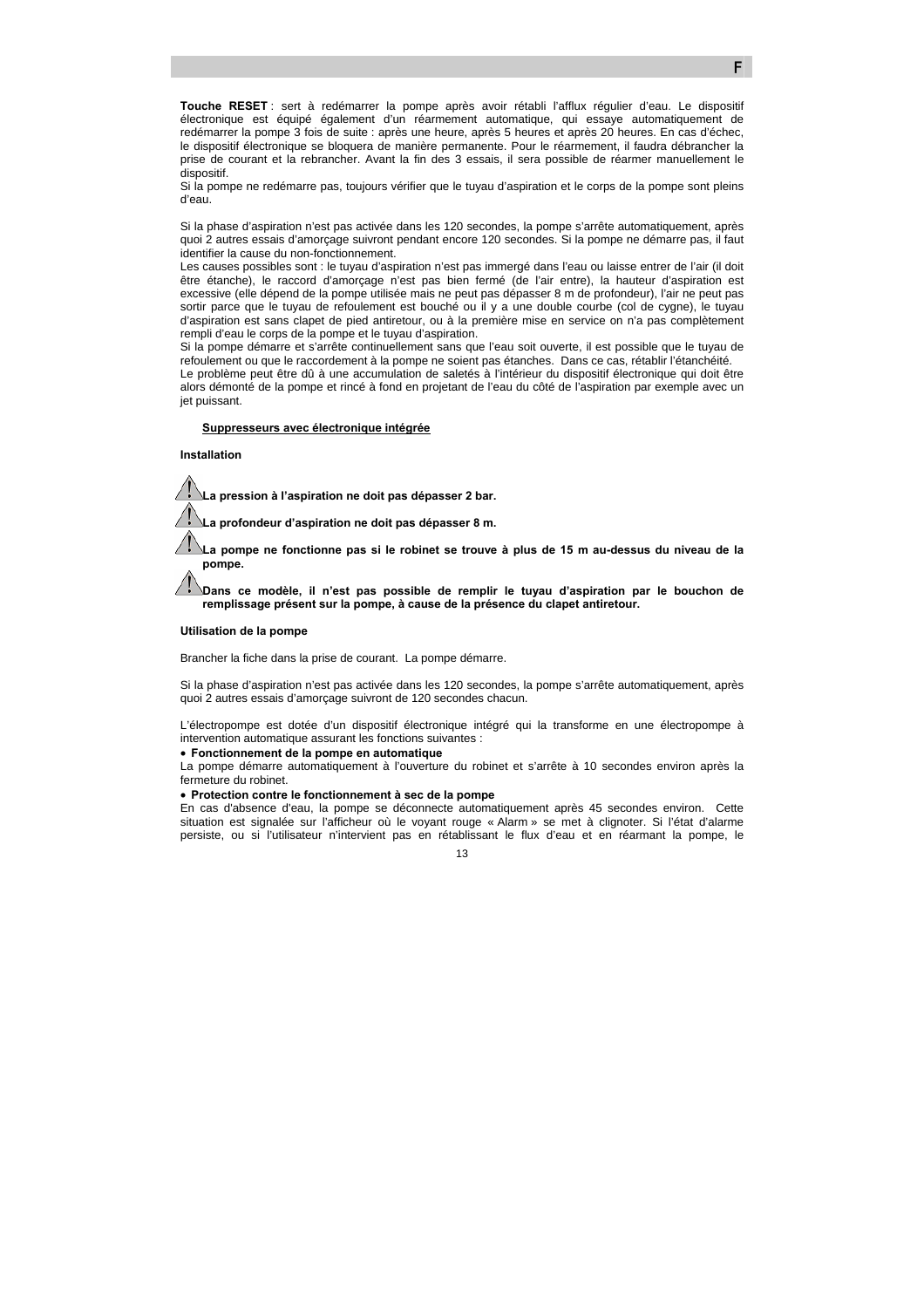réarmement automatique essaie de redémarrer la pompe au bout d'1 heure, au bout de 5 heures et au bout de 20 heures puis une fois toutes les 24 heures. À partir de la première intervention de la protection contre la marche à sec et jusqu'à ce que la pompe reprenne le fonctionnement régulier, l'afficheur électronique continue à signaler le manque d'eau : led rouge clignotante avec cycles alternant un clignotement et une pause. Pour faire démarrer la pompe, appuyer sur la touche RESET, après avoir rétabli le flux d'eau. • **Signalisations de l'afficheur électronique** 

**Led verte (Power) allumée.** 

La pompe est branchée et prête à distribuer l'eau (dès qu'un robinet est ouvert).

**Led jaune (Pump on) allumée.** 

La pompe distribue de l'eau.

F

### **Led rouge (Alarm) clignotante avec cycles d'1 clignotement.**

La pompe ne fonctionne pas à cause du manque d'eau à l'aspiration : le programme de protection pour la marche à sec est intervenu.

### **4. CONSEILS POUR L'UTILISATION**

Pour le fonctionnement correct de la pompe, il faut respecter les règles de fonctionnement suivantes :

#### **La pompe ne doit pas fonctionner avec le robinet de refoulement complètement fermé (sauf pour les pompes contrôlées électroniquement).**

# **La pompe ne doit pas fonctionner à sec.**

- Les tuyaux d'aspiration et de refoulement ne doivent pas être plus petits que le diamètre des orifices correspondants (25 mm) sur la pompe. Quand la hauteur d'aspiration dépasse 4 mètres il est conseillé de monter sur l'orifice d'aspiration un tuyau de plus grand diamètre. Ne pas utiliser de raccords métalliques sur les filetages de la pompe.
- Connecter le tuyau d'aspiration avec clapet de pied, en évitant les contre-pentes, les siphons, les cols de cygne et les étranglements du tuyau.
- Positionner la pompe à plat, dans une position stable, dans un lieu sec et à l'écart de substances inflammables ou explosives. Ne jamais l'exposer à la pluie et à des jets d'eau directs.
- Contrôler que les branchements aux prises électriques sont à l'abri des inondations, éviter que la pompe soit exposée au jet d'eau direct, ne pas immerger la pompe dans l'eau.
- *Pour les surpresseurs avec réservoir*: vérifier que la pression de précharge du réservoir correspond aux données de plaque du réservoir ; si nécessaire, remplir le réservoir d'air à travers la vanne et le ramener à la pression de précharge après avoir purgé la pression côté refoulement (fermer le raccord de refoulement du surpresseur vers la pompe, déconnecter la pompe de l'alimentation et ouvrir le point de puisage le plus proche de la pompe en le laissant ouvert jusqu'à ce qu'il n'y ait plus d'eau qui sorte).

### **ENTRETIEN ET NETTOYAGE**

Il faut éviter absolument que la pompe soit exposée au risque de gel. En cas de température présentant ce risque, retirer la pompe du liquide à pomper, la vider et la remiser dans un endroit à l'abri du gel. Avant toute intervention de nettoyage, la pompe doit être débranchée.

La pompe ne nécessite aucun entretien.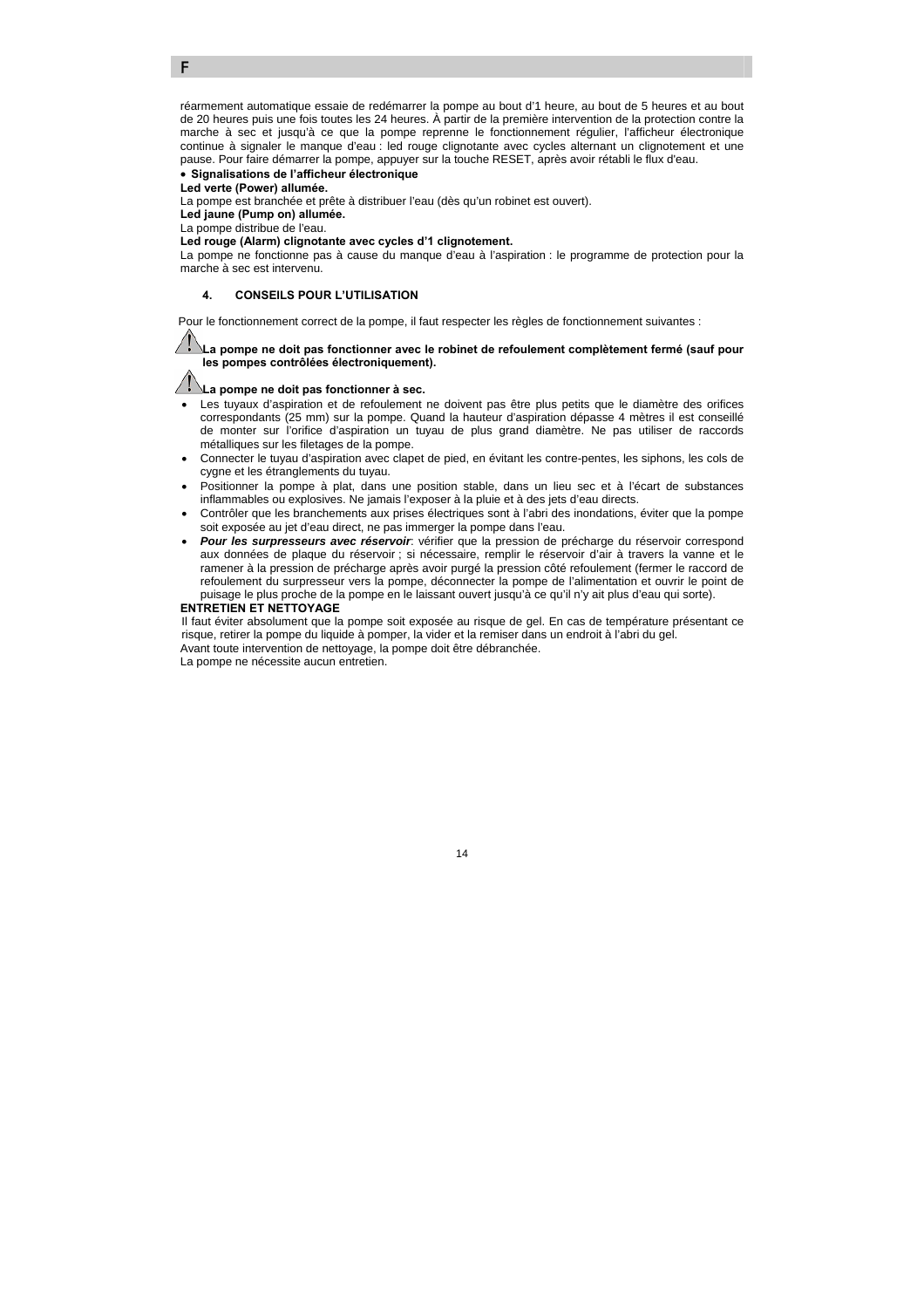### **5. RECHERCHE DES PANNES**

**Avant de commencer la recherche des pannes, il faut interrompre l'alimentation électrique de la pompe (retirer la fiche de la prise).** 

F

 $\overline{\phantom{a}}$ 

**Si le câble d'alimentation ou un composant électrique quelconque de la pompe sont abîmés, la réparation ou le remplacement de la pièce doivent être effectués par le Constructeur ou par son service après-vente, ou bien par une personne ayant une qualification équivalente de manière à prévenir tout risque.** 

|  | Pompes de surface auto-amorçantes multicellulaires et suppresseurs avec réservoir |  |  |
|--|-----------------------------------------------------------------------------------|--|--|
|  |                                                                                   |  |  |

| <b>Pannes</b>          | Cause                                        | <b>Remèdes</b>                                           |
|------------------------|----------------------------------------------|----------------------------------------------------------|
| La pompe ne tourne     | 1) absence d'alimentation électrique.        | 1) contrôler si la tension arrive à la prise et si la    |
| pas                    | 2) arbre bloqué                              | fiche est bien branchée.                                 |
|                        |                                              | 2) enlever la fiche électrique d'alimentation:           |
|                        |                                              | introduire le tournevis dans la fente sur l'arbre        |
|                        |                                              | (côté ventilateur<br>de<br>refroidissement)<br>et        |
|                        |                                              | débloquer en tournant le tournevis.                      |
| pompe<br>tourne<br>La  | 1) l'air dans le corps de la pompe           | 1) Arrêter la pompe, dévisser le tuyau de                |
| mais ne refoule pas    | n'est pas complètement purgé. Corps          | refoulement, secouer la pompe et le tuyau                |
| d'eau                  | pompe sans eau.                              | d'aspiration pour faciliter la sortie des bulles d'air ; |
|                        |                                              | rajouter de l'eau, remonter le tuyau en le serrant à     |
|                        |                                              | fond et remettre la pompe en marche.                     |
|                        |                                              | 2) contrôler que les raccords sur le tuyau               |
|                        | entrée<br>d'air<br>(2)<br>le<br>tuyau<br>par | d'aspiration sont bien exécutés. Vérifier qu'il n'y a    |
|                        | d'aspiration.                                | pas de contre-pentes, siphons, cols de cygne ou          |
|                        |                                              | étranglements sur le tuyau d'aspiration et que le        |
|                        |                                              | clapet de pied n'est pas bloqué.                         |
|                        |                                              | 3) - placer le clapet d'aspiration dans l'eau            |
|                        | 3) - le clapet d'aspiration n'est pas        | - nettoyer le clapet de pied                             |
|                        | immergé dans l'eau                           | - nettoyer le filtre d'aspiration                        |
|                        | - clapet d'aspiration bouché                 | - contrôler la profondeur d'aspiration                   |
|                        | -la profondeur maximum                       |                                                          |
|                        | d'aspiration a été dépassée                  |                                                          |
| La pompe s'arrête      | 1) alimentation non conforme aux             | 1-4) débrancher la fiche, éliminer la cause qui a        |
| pour surchauffe suite  | données de plaque du moteur                  | provoqué<br>surchauffe.<br>attendre<br>la<br>le.         |
| au déclenchement de    | (tension trop élevée ou basse)               | refroidissement du moteur et redémarrer.                 |
| protection<br>la       | 2) un corps solide a bloqué la roue.         |                                                          |
| thermique<br>pour      | 3) la pompe a fonctionné avec de             |                                                          |
| surchauffe.            | l'eau trop chaude                            |                                                          |
|                        | 4) La pompe a fonctionné à sec ou            |                                                          |
|                        | avec le robinet de refoulement               |                                                          |
|                        | fermé pendant plus de 10 minutes.            |                                                          |
| *La pompe s'arrête     | 1) Membrane du réservoir percée              | 1) Remplacer la membrane ou le réservoir.                |
| fréquemment.           | 2) Manque d'air dans le réservoir.           | 2) Remplir le réservoir d'air à travers la vanne         |
|                        |                                              | jusqu'à une pression max. de 1,5 Atm.                    |
|                        | 3) Le clapet de pied s'est bloqué et         | 3) Démonter et nettoyer ou éventuellement                |
|                        | fuit.                                        | remplacer le clapet de pied                              |
| *Le<br>surpresseur     | 1) Étalonnage max. du pressostat             | 1) Régler le pressostat.                                 |
| n'atteint<br>pas<br>la | trop bas.                                    |                                                          |
| pression désirée.      | 2) Roue<br>partie hydraulique<br>ou          | 2) Débrancher la fiche électrique, démonter la           |
|                        | bouchée.                                     | pompe et la nettoyer.                                    |
|                        | 3)<br>Entrée<br>d'air<br>par<br>le<br>tuyau  | 3) voir « Remèdes » point B).2)                          |
|                        | d'aspiration.                                |                                                          |
| *La<br>pompe<br>ne     | 1) Étalonnage max. du pressostat             | 1) Régler le pressostat.                                 |
| s'arrête pas.          | trop haut.                                   |                                                          |

\* Uniquement pour les surpresseurs avec réservoir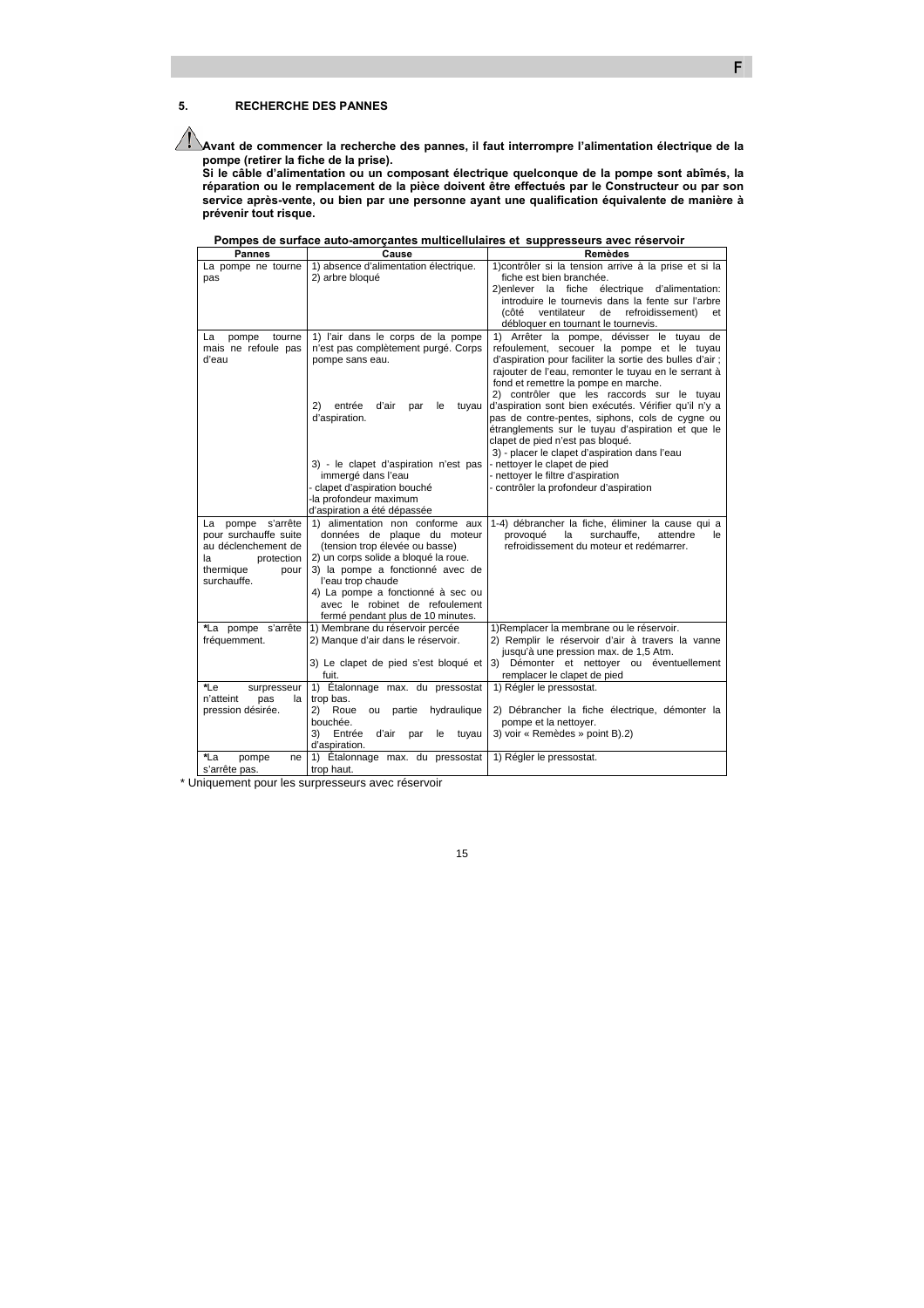| Pannes                                              | Cause                                                                                                                                 | Remède                                                                                                                                                                                                                                                                                                                                                                                                                                                                                                                                                                                                                                                                                         |
|-----------------------------------------------------|---------------------------------------------------------------------------------------------------------------------------------------|------------------------------------------------------------------------------------------------------------------------------------------------------------------------------------------------------------------------------------------------------------------------------------------------------------------------------------------------------------------------------------------------------------------------------------------------------------------------------------------------------------------------------------------------------------------------------------------------------------------------------------------------------------------------------------------------|
| La led rouge clignote.                              | Manque d'eau                                                                                                                          | Rétablir l'afflux régulier d'eau.                                                                                                                                                                                                                                                                                                                                                                                                                                                                                                                                                                                                                                                              |
| La led rouge reste<br>allumée fixe.                 | Tous les essais de réarmement<br>automatique à disposition ont été<br>tentés.                                                         | Débrancher et rebrancher la fiche électrique.                                                                                                                                                                                                                                                                                                                                                                                                                                                                                                                                                                                                                                                  |
| La pompe démarre et<br>s'arrête<br>continuellement. | 1) L'installation n'est pas étanche<br>(fuites).<br>2) Il y a probablement des corps<br>étrangers dans le dispositif<br>électronique. | Vérifier l'installation et le raccordement à la<br>pompe.<br>2) Débrancher la fiche électrique, démonter le<br>dispositif électronique de la pompe et le rincer<br>avec soin en projetant l'eau côté aspiration, par<br>exemple avec un tuyau d'arrosage.                                                                                                                                                                                                                                                                                                                                                                                                                                      |
| La<br>pompe<br>ne<br>fonctionne pas                 | 1) La pompe est en panne.<br>2) Le dispositif électronique<br>pourrait être bloqué par le<br>calcaire.                                | Après avoir déconnecté<br>1-2)<br>le<br>dispositif<br>électronique de la pompe aussi bien du point de<br>vue hydraulique qu'électrique, essayer de faire<br>fonctionner la pompe toute seule en la branchant<br>au secteur. Si la pompe fonctionne correctement,<br>intervenir sur le dispositif électronique en<br>contrôlant si la roue interne du dispositif<br>électronique tourne librement en y accédant à<br>travers le trou de sortie.<br>Si on constate des frottements, procéder au<br>lavage en remplissant le dispositif électronique de<br>vinaigre ou d'un autre produit anticalcaire à<br>travers la sortie. Si la roue tourne librement,<br>s'adresser au service après-vente. |

### **Surpresseurs avec électronique intégrée**

| Panne                                                  | LED                                               | Cause                                                                                                                                             | Remède                                                                                                                                                                           |
|--------------------------------------------------------|---------------------------------------------------|---------------------------------------------------------------------------------------------------------------------------------------------------|----------------------------------------------------------------------------------------------------------------------------------------------------------------------------------|
|                                                        | Power éteinte<br>Pump on éteinte<br>Alarm éteinte | Manque de tension de secteur<br>Carte électronique en panne                                                                                       | Vérifier que la tension de secteur est<br>correcte (voir plaquette des données)<br>Vérifier la ligne électrique<br>et les<br>connexions.<br>S'adresser à un centre SAV autorisé. |
|                                                        | Power allumée<br>Pump on éteinte<br>Alarm éteinte | Le tuyau de refoulement est<br>bloqué<br>Mauvaise installation (+ 15 m)                                                                           | Vérifier l'installation hydraulique                                                                                                                                              |
| pompe<br>La<br>ne                                      | Power allumée<br>Pump on allumée<br>Alarm allumée | Carte électronique en panne                                                                                                                       | s'adresser à un centre SAV autorisé.                                                                                                                                             |
| fonctionne<br>pas                                      | Power allumée                                     | Manque d'eau à l'aspiration<br>remontant à moins de 26 heures                                                                                     | Vérifier que le tuyau d'installation est<br>bien installé                                                                                                                        |
|                                                        | Pump on éteinte<br>Alarm clignotante              | Roue bloquée (intervention de<br>l'interrupteur thermique)                                                                                        | Nettoyer/débloquer la pompe                                                                                                                                                      |
|                                                        | Power allumée                                     | Manque d'eau remontant à plus<br>de 26 heures                                                                                                     | Vérifier que le tuyau d'installation est<br>bien installé                                                                                                                        |
|                                                        | Pump on éteinte<br>Alarm allumée                  | Roue bloquée (intervention de<br>l'interrupteur thermique)                                                                                        | Nettoyer la pompe                                                                                                                                                                |
| Débit                                                  |                                                   | Profondeur<br>d'aspiration<br>trop<br>élevée                                                                                                      | Contrôler la profondeur d'aspiration                                                                                                                                             |
| insuffisant                                            |                                                   | Clapet de pied obstrué                                                                                                                            | Nettoyer le clapet de pied                                                                                                                                                       |
|                                                        |                                                   | Capacité de la pompe réduite à<br>cause de matériaux étrangers                                                                                    | Nettoyer la pompe                                                                                                                                                                |
| La<br>pompe<br>démarre<br>puis s'arrête<br>continuelle |                                                   | Il y a des fuites dans l'installation.<br>Présence de corps étrangers à<br>l'intérieur de la pompe.<br>Le clapet antiretour n'est pas<br>étanche. | Vérifier l'installation et le branchement de<br>la pompe.<br>Nettoyer la pompe                                                                                                   |
| ment                                                   |                                                   | baisse<br>l'eau<br>l e<br>niveau<br>de<br>rapidement au-delà de 8 m                                                                               | Placer<br>le<br>clapet de<br>pied<br>plus<br>en<br>profondeur (en decà de 8 m)                                                                                                   |

F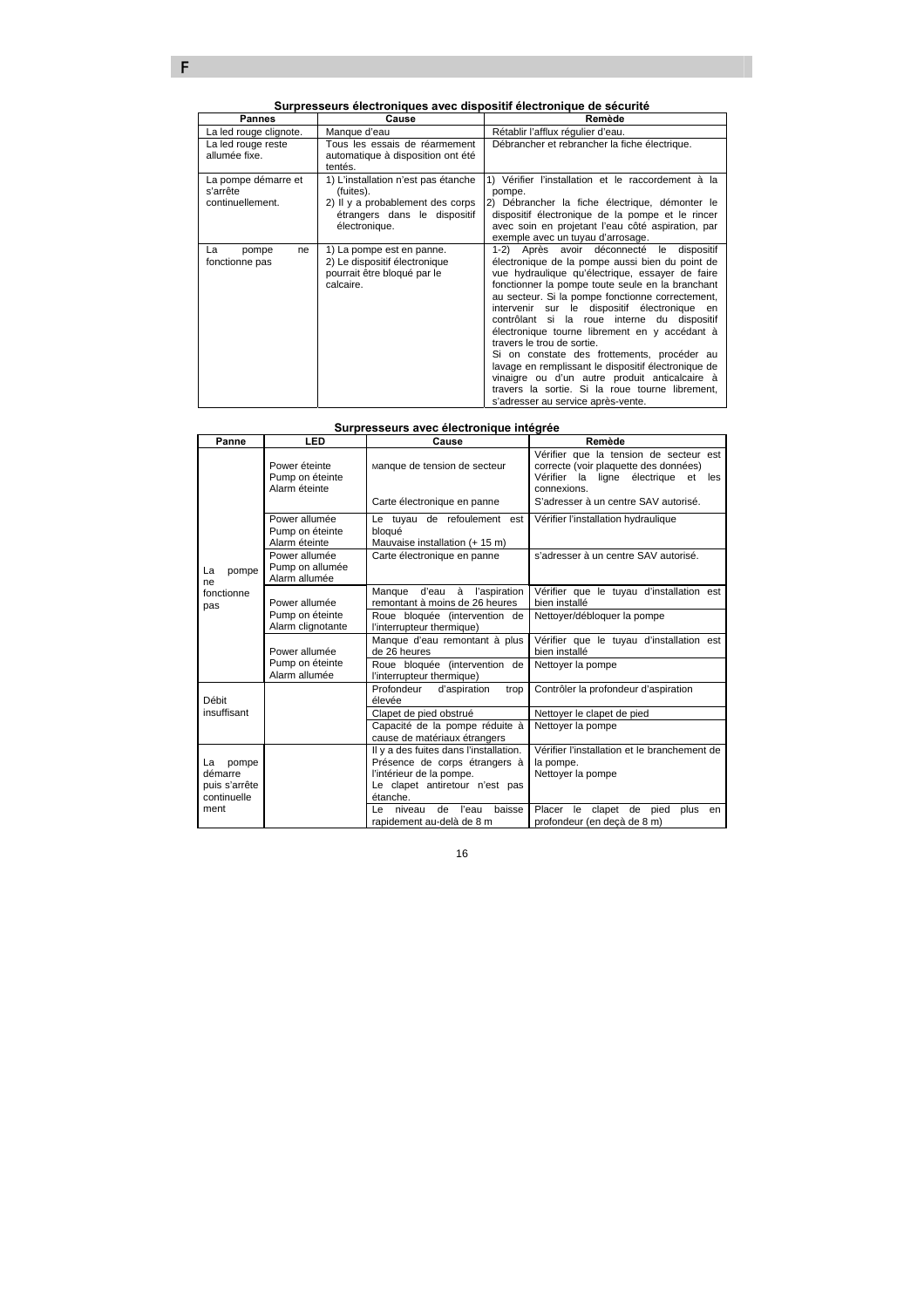### **6. MISE AU REBUT**

Ce produit ou certaines des ses parties doivent être mises au rebut dans le respect des normes sur l'environnement;

F

Utiliser les systèmes locaux, publics ou privés, de collecte des déchets.

#### **7. GARANTIE**

Tout vice de matériau ou de fabrication sera éliminé durant la période de garantie prévue par la loi en vigueur dans le pays d'achat du produit en procédant, à notre choix, à la réparation ou au remplacement. Notre garantie couvre tous les défauts substantiels imputables à des vices de fabrication ou de matériau employé à condition que le produit ait été utilisé de manière correcte et conforme aux instructions.

La garantie ne s'applique plus dans les cas suivants : ETentatives de réparation sur la pompe, y Modifications techniques de l'appareil, y Utilisation de pièces de rechange non originales, y Endommagement/actes de malveillance, **EUtilisation non appropriée, par ex. emploi industriel.** 

Sont exclus de la garantie : y Pièces sujettes à usure rapide.

Pour toute demande d'intervention sous garantie, s'adresser à un centre de service après-vente agréé en présentant la preuve d'achat du produit.

Le Constructeur décline toute responsabilité concernant les éventuelles inexactitudes contenues dans ce livret, si elles sont dues à des erreurs d'imprimerie ou de transcription. Il se réserve le droit d'apporter aux produits toutes les modifications qu'il jugera nécessaires ou utiles, sans en compromettre les caractéristiques essentielles.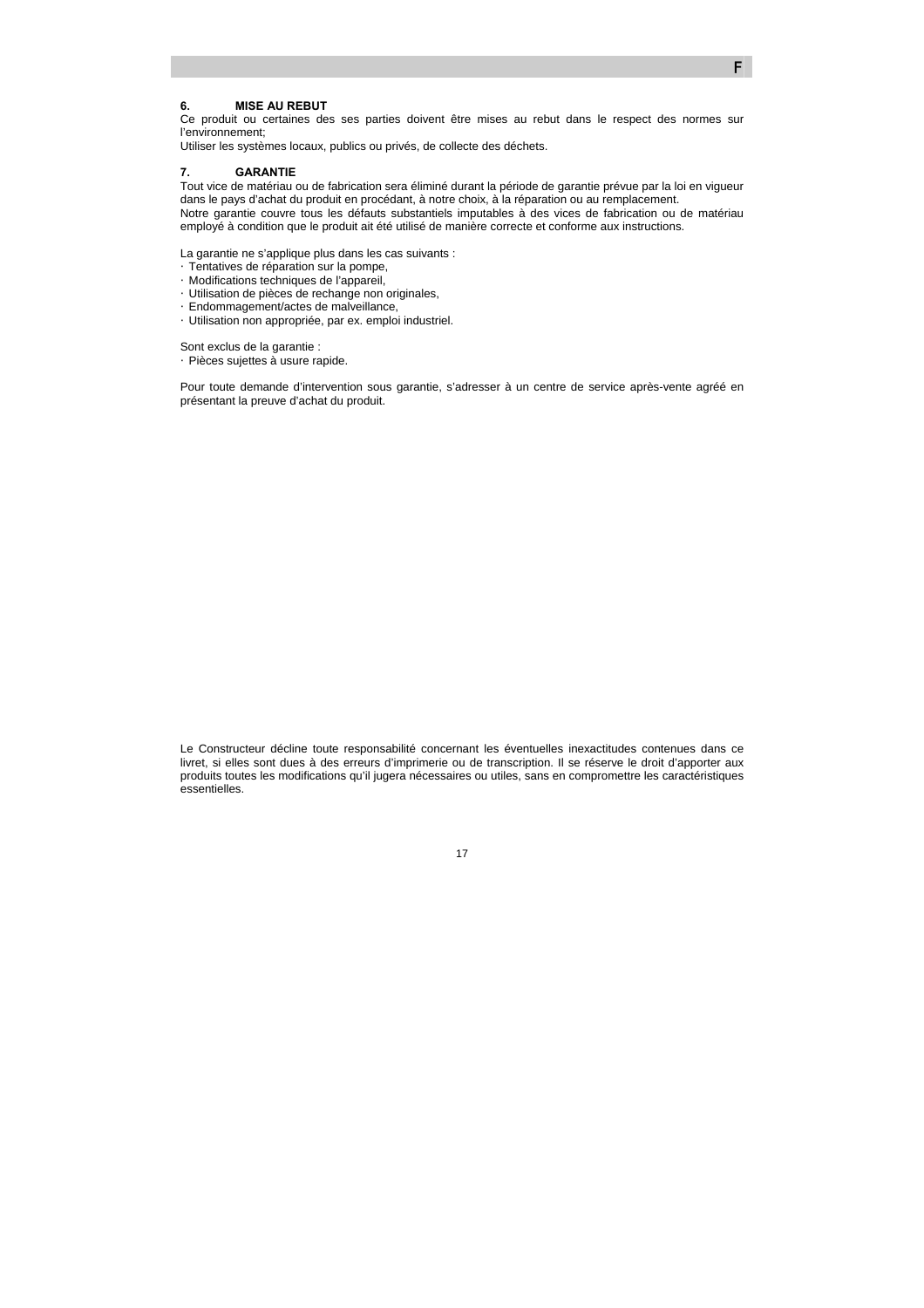### **1. MISURE DI SICUREZZA**

I

**Prima della messa in funzione della pompa, leggere attentamente il presente libretto di istruzioni e conservarlo per successive consultazioni** 

**L'apparecchio deve essere utilizzato solamente per le funzioni per le quali è stato costruito. Per ragioni di sicurezza si avverte che l'apparecchio non deve essere utilizzato da minori di 16 anni o da persone che non abbiano letto e compreso il presente libretto di istruzioni.** 

**Il cavo di alimentazione non deve mai essere utilizzato per trasportare o per spostare la pompa. Utilizzate sempre il manico della pompa.** 

**Quando la pompa è collegata alla rete elettrica, evitare qualsiasi contatto con l'acqua.** 

**Non staccare mai la spina dalla presa tirando il cavo.** 

**Prima di qualsiasi intervento sulla pompa, staccare sempre la spina dalla corrente.** 

**Durante l'utilizzo della pompa non si devono trovare persone nel liquido che viene pompato.** 

**Se il cavo di alimentazione è danneggiato, esso deve essere sostituito dal costruttore o dal suo servizio assistenza tecnica autorizzato, in modo da prevenire ogni rischio.** 

### **Protezione da sovraccarico**

**La pompa è dotata di un salvamotore termico. In caso di eventuale surriscaldamento del motore, il salvamotore spegne la pompa automaticamente. Il tempo di raffreddamento è di circa 15-20 min. dopo di che la pompa si riaccende automaticamente. Dopo l'intervento del salvamotore è assolutamente necessario ricercarne la causa ed eliminarla. Consultate Ricerca Guasti.** 

### **2. UTILIZZO DEI VARI TIPI DI POMPA**

#### **2.1 Pompe di superficie auto-adescanti multigirante**

Disponibili con 1, 3, 4, 5 giranti, in versione con corpo in plastica e in acciaio inox

- Ideali per l'approvvigionamento idrico in applicazioni domestiche e in giardini di piccola e media grandezza.
- Particolarmente adatte per lo svuotamento di piccoli bacini. Le pompe sono realizzate con materiali resistenti al cloro (normali concentrazioni).
- Adatte per l'irrigazione con prelievo dell'acqua da un serbatoio di raccolta.
- **2.2 Autoclavi con dispositivo elettronico esterno contro il funzionamento a secco della pompa**.
- Ideali per l'approvvigionamento idrico per uso domestico
- Dotate di valvola di non ritorno incorporata
- Avvio ed arresto automatico al momento dell'apertura e chiusura del rubinetto
- Reset manuale ed automatico
- Pressione e portata costanti.
- **2.3 Autoclavi con elettronica integrata**

Disponibili con 3, 4 e 5 giranti. La particolare tecnica costruttiva rende questi autoclavi estremamente silenziosi.

- Idonee per l'irrigazione di giardini e terreni, l'approvvigionamento idrico domestico.
- Dotate di dispositivo elettronico di sicurezza che previene il funzionamento a secco della pompa.
- Caratterizzate da pressione e portata costanti.
- **2.4 Autoclavi con serbatoio per l'approvvigionamento idrico per uso domestico**;
- Avvio ed arresto automatico al momento dell'apertura e chiusura del rubinetto
- Serbatoio (20, 24 e 50 lt) con membrana in butile o gomma naturale
- Design compatto con pressostato, manometro e tappo di svuotamento raccolti sulla flangia del serbatoio.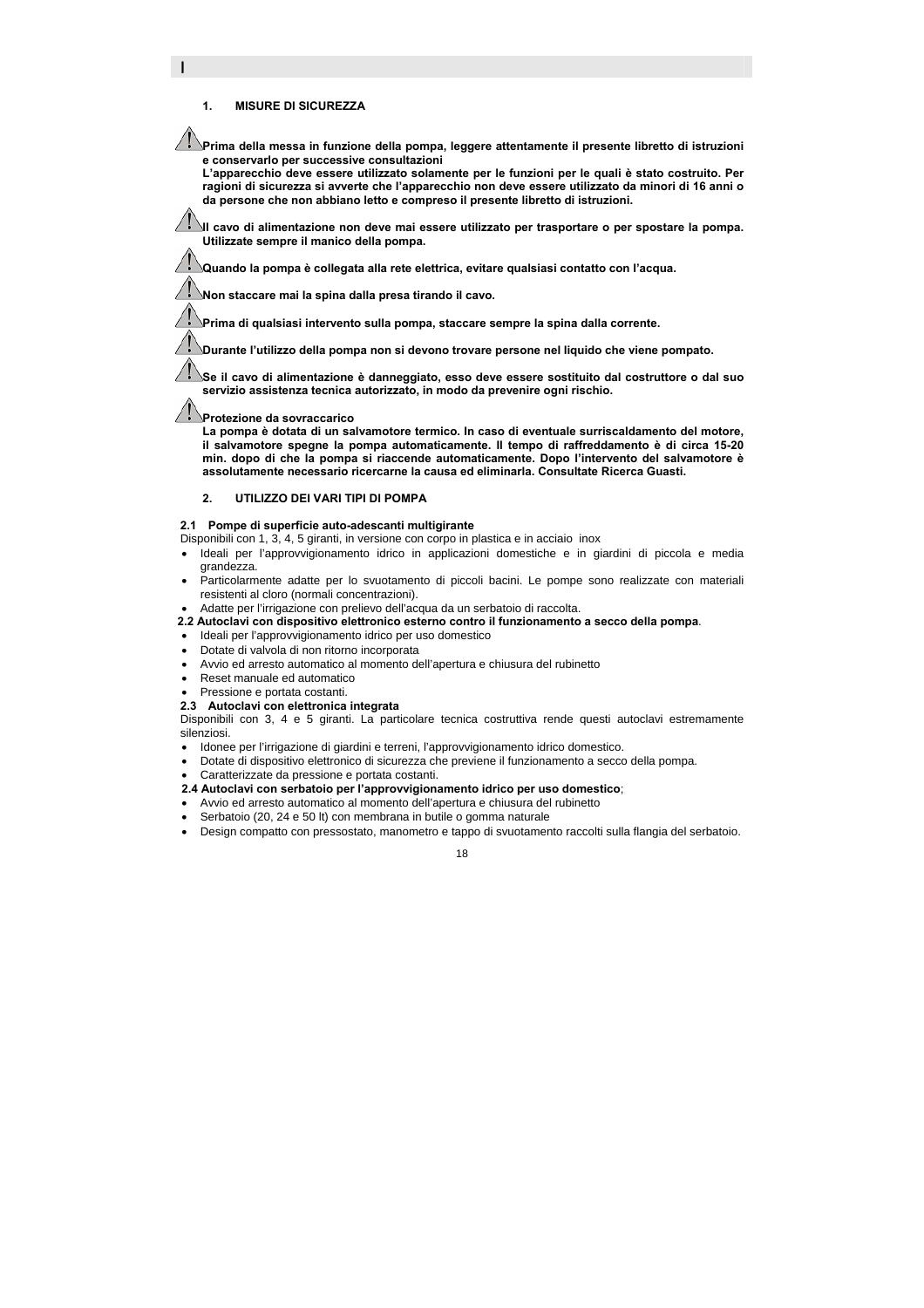**La temperatura del liquido da pompare non deve superare i 35° C.** 

**La pompa non può essere impiegata per pompare acqua salata, liquami, liquidi infiammabili, corrosivi o esplosivi (es. petrolio, benzina, diluenti), grassi, oli o prodotti alimentari.** 

I

**In caso di utilizzo della pompa per l'alimentazione idrica domestica rispettare le normative locali delle autorità responsabili della gestione delle risorse idriche.** 

### **3. MESSA IN FUNZIONE**

**Viste le diverse disposizioni vigenti nei singoli paesi nell'ambito della sicurezza degli impianti elettrici, assicurarsi che l'impianto, relativamente al suo impiego, sia conforme alle normative in essere.** 

**Prima di mettere in funzione la pompa verificate che:** 

- **Il voltaggio e la frequenza riportati sulla targhetta tecnica della pompa corrispondano ai dati dell'impianto elettrico di alimentazione.**
- **Il cavo di alimentazione della pompa o la pompa non siano danneggiati.**
- **Il collegamento elettrico deve avvenire in luogo asciutto, al riparo di eventuali allagamenti.**
- **L'impianto elettrico sia provvisto di interruttore di protezione salvavita da I ∆n ≤ 30 mA e che l'impianto di terra sia efficiente.**
- **Eventuali prolunghe devono essere conformi alla normativa vigente.**

**Prima del primo avviamento, in caso di pozzi o comunque di installazione della pompa ad un livello superiore rispetto a quello dell'acqua (sopra-battente), riempire di acqua chiara il corpo della pompa e il tubo di aspirazione. Il riempimento deve essere effettuato lentamente fino a quando l'acqua non trabocca; attendere qualche secondo che fuoriesca tutta l'aria e rabboccare fino a quando il livello si stabilizza.** 

**Nel caso in cui la pompa è invece installata ad un livello inferiore rispetto a quello dell'acqua (sotto-battente), far fuoriuscire l'aria dal corpo della pompa aprendo il tappo di carico. La pompa si riempe d'acqua autonomamente** 

**Inserire la spina nella presa. Avviare la pompa e attendere la fuoriuscita dell'acqua. Nel caso in cui, passati 2-3 minuti dall'accensione, l'acqua non fuoriesca, spegnere la pompa e ripetere nuovamente l'operazione di caricamento.** 

### **Montaggio del tubo di aspirazione**

- La pompa aspira acqua solo quando il tubo di aspirazione è assolutamente a tenuta stagna.
- Il tubo di aspirazione dovrebbe avere lo stesso diametro della bocca di aspirazione della pompa.
- Installare il tubo d'aspirazione dalla sorgente d'acqua alla pompa in modo ascendente. Non collocare il tubo di aspirazione sopra il livello della pompa (per evitare formazione di bolle d'aria nel tubo di aspirazione).
- Il tubo di aspirazione deve essere montato in modo che non eserciti alcuna pressione meccanica sulla pompa.
- La valvola di fondo deve essere collocata minimo 30 cm sotto il livello minimo dell'acqua.

### **Montaggio del tubo di mandata**

- Per sfruttare al meglio le prestazioni della pompa si raccomanda di utilizzare un tubo di mandata con diametro di 1" o superiore.
- Durante il processo di adescamento gli elementi di chiusura presenti nel tubo di mandata devono essere aperti completamente per fare uscire l'aria presente nei tubi.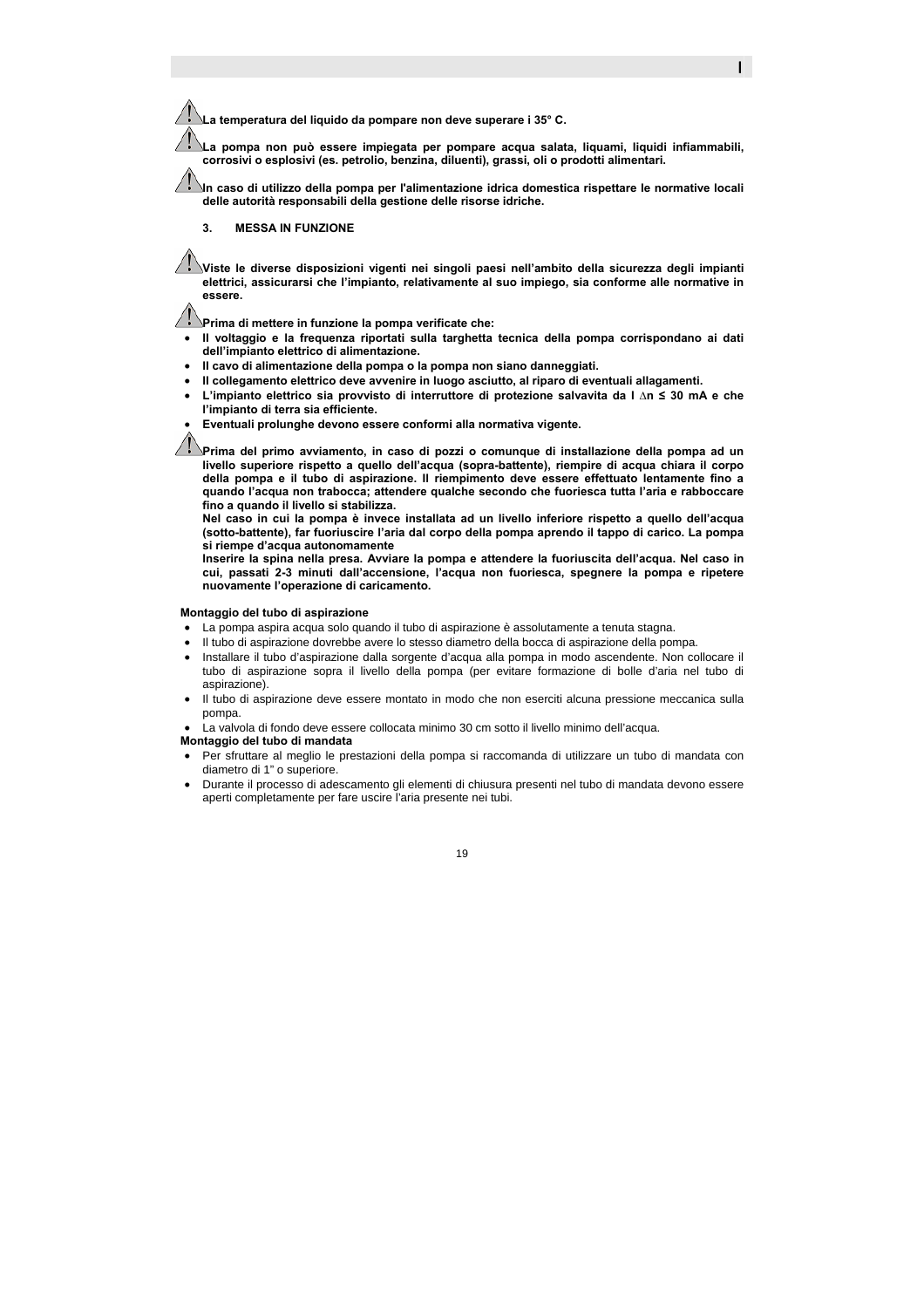Prima della messa in uso, riempire completamente di acqua la pompa ed il tubo di aspirazione per permettere l'adescamento. Nell'uso in pozzi o in tutti i casi in cui il livello dell'acqua è inferiore alla pompa, è obbligatorio utilizzare sempre un tubo di aspirazione dotato di valvola di fondo antiriflusso, la quale permette di riempirlo alla prima installazione e ne impedisce lo svuotamento quando la pompa si ferma evitando così problemi in fase di riavvio.

Nel caso di installazione in cui il livello dell'acqua è superiore rispetto a quello della pompa si consiglia l'utilizzo di una valvola di non ritorno direttamente sul corpo pompa

### f **Autoclavi dotate di dispositivo elettronico di sicurezza esterno**

**Il dispositivo elettronico non funziona se il punto di utilizzo più in alto supera i 15 metri!;** 

**La pompa abbinata al dispositivo elettronico non deve assorbire più di 10 Ampere (15 Ampere per versioni USA) e deve avere una pressione massima compresa tra 3,5 bar (35 metri) e 8 bar (80 metri).** 

Il dispositivo elettronico svolge 2 funzioni:

- **Consente il funzionamento in automatico della pompa**: la avvia all'apertura del rubinetto e la arresta circa 15 secondi dopo la chiusura del rubinetto.
- **Protegge la pompa dal funzionamento a secco**: l'apposito dispositivo di sicurezza disattiva automaticamente la pompa quando viene a mancare l'acqua in aspirazione evitando in tal modo possibili danni. L'intervento di arresto viene segnalato dall'accensione del LED rosso sul display. Questo permette di riscontrare la mancanza di acqua.

#### **Installazione**

I

**La pressione in ingresso pompa non deve essere superiore a 2 bar. La pompa non funziona se il rubinetto si trova a più di 15 m al di sopra del livello della pompa.** 

Il Dispositivo elettronico va montato sul lato mandata della pompa avvitando l'attacco da 1" maschio dell'ingresso del dispositivo sul filetto femmina dell'uscita della pompa. In caso di pompa con uscita diversa da 1" femmina, bisognerà installare un raccordo. Dopo aver montato il dispositivo elettronico, allacciare il cavo di collegamento alla pompa.

Prima di collegare il tubo di aspirazione alla pompa è opportuno montare sulla bocca di aspirazione della pompa un filtro anti-impurità. L'uso del filtro è necessario per evitare danni al dispositivo elettronico e, di conseguenza, problemi di funzionamento.

Mettere in funzione la pompa inserendo la spina del cavo di collegamento in una presa di corrente.

#### **DISPLAY a LED**

Il Dispositivo elettronico è dotato di un display con 3 diodi luminosi per segnalare lo stato di esercizio della pompa:

LED VERDE: si accende non appena si collega il dispositivo elettronico di sicurezza alla rete elettrica.

**LED GIALLO**: si accende quando la pompa è in funzione, si spenge quando la pompa si ferma.

**LED ROSSO**: si accende quando il funzionamento risulta inibito per mancanza di acqua in aspirazione o in caso di malfunzionamento della pompa.

**Tasto di RESET**: serve per riattivare la pompa dopo aver ripristinato il regolare afflusso di acqua. Il dispositivo elettronico è dotato anche di reset automatico, cioè esso riproverà automaticamente a riattivare la pompa per 3 volte: dopo un'ora, dopo 5 ore, dopo 20 ore. In caso di insuccesso il dispositivo elettronico andrà in blocco permanente. Per resettare occorrerà in questo caso staccare la presa di corrente e reinserirla. Prima dell'esaurimento dei 3 tentativi, sarà comunque possibile resettare manualmente il dispositivo.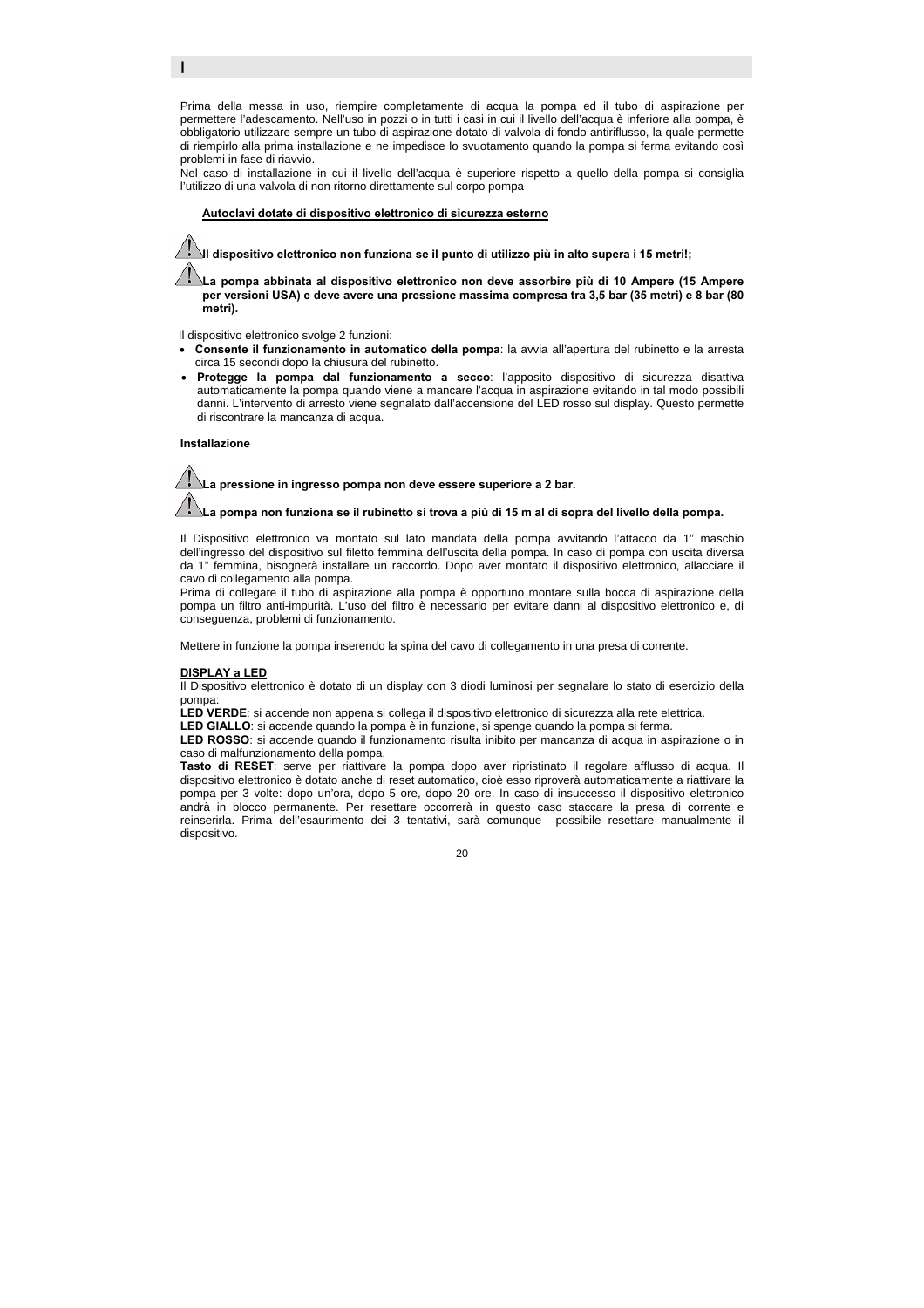N.B.: in caso di mancata ripartenza, verificare sempre che il tubo di aspirazione ed il corpo pompa siano pieni di acqua.

Se la fase di aspirazione non si attiva entro 120 secondi, la pompa si arresterà automaticamente, poi effettuerà altri due tentativi per altri 120 secondi. Se la pompa non si avvia bisogna individuare la causa del mancato funzionamento.

Possibili cause sono: il tubo di aspirazione non è immerso nell'acqua o consente ingresso di aria (deve essere stagno), il bocchettone di adescamento non è ben chiuso (entra aria), l'altezza di aspirazione è eccessiva (dipende dalla pompa utilizzata ma non può eccedere gli 8 m di profondità), l'aria non può fuoriuscire perché il tubo di mandata è ostruito o è presente una doppia curva (collo d'oca), il tubo di aspirazione non è dotato di valvola di fondo antiriflusso, oppure alla prima messa in uso non si è provveduto a riempire completamente d'acqua il corpo pompa ed il tubo di aspirazione.

Se la pompa si attiva e si disattiva in continuazione senza che venga aperta l'acqua, è possibile che il tubo di mandata o che il collegamento alla pompa non siano a tenuta. In caso, provvedere opportunamente.

Sussiste anche la possibilità che il problema sia dovuto ad un accumulo di impurità all'interno del dispositivo elettronico che deve essere allora smontato dalla pompa e sciacquato a fondo spruzzando l'acqua dal lato dell'ingresso ad es. con un forte getto d'acqua.

# f **Autoclavi con elettronica integrata**

**Installazione** 

**La pressione in ingresso pompa non deve essere superiore a 2 bar.** 

**La profondità di aspirazione non deve eccedere gli 8 m.** 

**La pompa non funziona se il rubinetto si trova a più di 15 m al di sopra del livello della pompa.** 

**In questo modello a causa della presenza della valvola di non ritorno, non è possibile riempire il tubo di aspirazione tramite il tappo di carico presente sulla pompa.** 

#### **Uso della pompa**

Inserire la spina del cavo di alimentazione nella presa di corrente. La pompa inizia a funzionare.

**Se la fase di aspirazione non si attiva entro 120 secondi la pompa si arresta automaticamente, dopodiché seguiranno altri 2 tentativi di adescamento per altri 120 secondi ciascuno.** 

La pompa è dotata di un dispositivo elettronico integrato che la trasforma in un'elettropompa ad intervento automatico e svolge le seguenti funzioni:

• **Funzionamento in automatico della pompa** 

La pompa si avvia automaticamente all'apertura del rubinetto e si arresta circa 10 secondi dopo la chiusura del rubinetto.

#### • **Protezione contro il funzionamento a secco della pompa (anti-dry-run)**

In mancanza d'acqua la pompa si disinserisce automaticamente dopo circa 45 secondi. Questo viene indicato dal led rosso "Alarm". Per riattivare la pompa premere il tasto RESET, dopo aver ripristinato il corretto afflusso di acqua.

Se permane lo stato di allarme, ovvero l'utente non interviene ripristinando l'afflusso d'acqua e resettando la pompa, il reset automatico prova a riavviare la pompa dopo un'ora, dopo 5 ore, dopo 20 ore e successivamente una volta ogni 24 ore. Dal primo intervento della protezione contro la marcia a secco e fin quando la pompa non riprende il funzionamento regolare, il display elettronico continua a segnalare la mancanza di acqua: led rosso lampeggiante con cicli di un flash e una pausa. Per riattivare la pompa premere il tasto RESET, dopo aver ripristinato il corretto afflusso di acqua.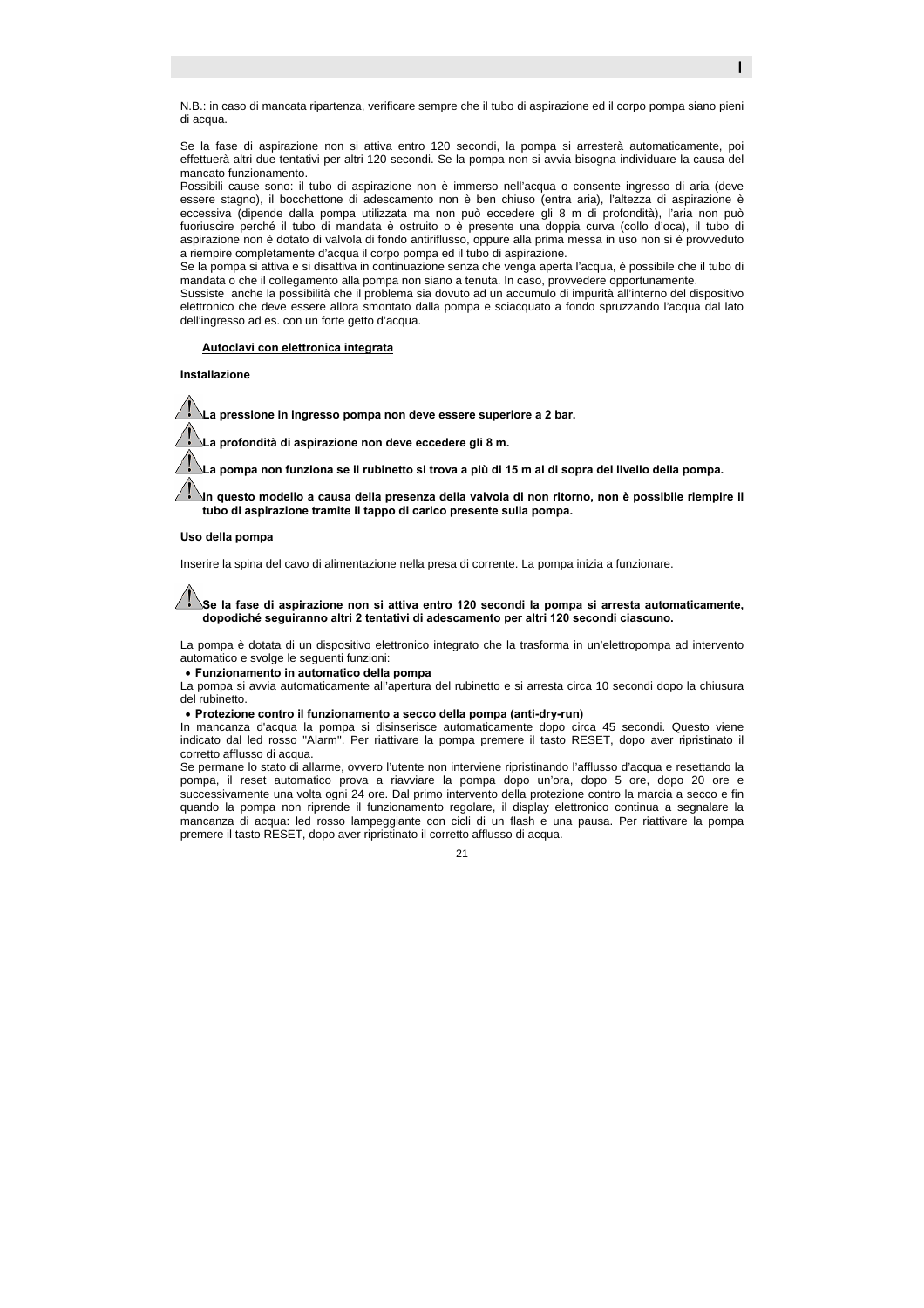# I

### • **Segnalazioni del display elettronico**

**Led verde (Power) acceso.** 

La pompa è collegata alla rete elettrica ed è pronta per erogare acqua (non appena viene aperto un rubinetto).

**Led giallo (Pump on) acceso.** 

La pompa sta erogando acqua.

**Led rosso (Alarm) lampeggiante con cicli da 1 flash.** 

La pompa non funziona per mancanza d'acqua in aspirazione: è intervenuto il programma di protezione per la marcia a secco.

### **4. CONSIGLI SULL'USO**

Per un corretto funzionamento della pompa devono essere rispettate le seguenti regole di funzionamento:

**La pompa non deve funzionare con il rubinetto di mandata completamente chiuso (escluse le pompe controllate elettronicamente)** 

**La pompa non deve funzionare a secco.** 

- Le tubazioni di aspirazione e di mandata non devono essere più piccole del diametro delle relative bocche (25 mm) della pompa. Quando l'altezza di aspirazione è superiore ai 4 metri si consiglia di montare un tubo di diametro più grande sulla bocca di aspirazione. Non usare raccordi metallici sulle filettature della pompa.
- Collegare il tubo di aspirazione completo di valvola di fondo, evitando contropendenze, sifoni, colli d'oca e strozzature del tubo.
- Collocare la pompa in piano, in posizione stabile, in luogo asciutto e lontano da sostanze infiammabili o esplosive. Non esporla mai alla pioggia ed a getti d'acqua diretti.
- Accertarsi che i collegamenti alle prese elettriche siano posti al riparo da inondazioni, evitare che la pompa sia esposta al getto diretto dell'acqua, non immergere la pompa nell'acqua.
- *Per autoclavi con serbatoio*: verificare che la pressione di precarica del serbatoio sia corrispondente ai dati di targa del serbatoio; se necessario, riempire il serbatoio d'aria attraverso la valvola e riportarlo alla pressione di precarica dopo aver scaricato la pressione sul lato mandata (scollegare la pompa dall'alimentazione ed aprire l'utilizzo più vicino alla pompa mantenendolo aperto sino a quando non eroga più acqua) .

#### **MANUTENZIONE E PULIZIA**

E' assolutamente necessario evitare che la pompa sia esposta a congelamento. In caso di temperatura di gelo, togliete la pompa dal liquido da pompare, svuotatela e riportatela in un luogo al riparo dal gelo.

Prima di effettuare qualsiasi intervento di pulizia, la pompa deve essere scollegata dalla rete di alimentazione.

La pompa è esente da manutenzione.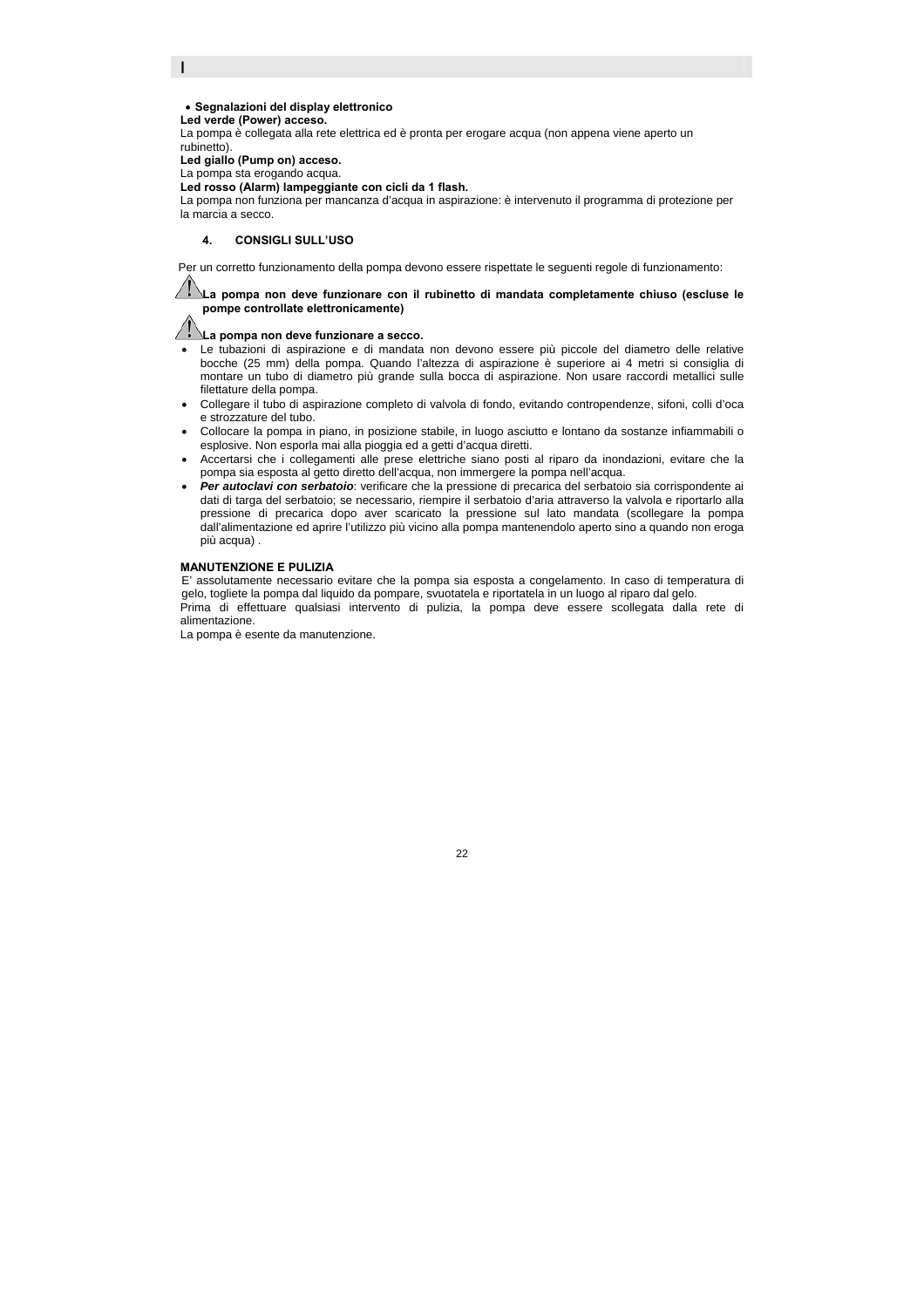# **5. RICERCA GUASTI**

**Prima di iniziare la ricerca guasti è necessario interrompere il collegamento elettrico della pompa (togliere la spina dalla presa).** 

**Se il cavo di alimentazione o la pompa in qualsiasi sua parte elettrica è danneggiata l'intervento di riparazione o sostituzione deve essere eseguito dal Costruttore o dal suo servizio di assistenza tecnica o da una persona con qualifica equivalente in modo da prevenire ogni rischio.** 

| 1) Controllare se c'è tensione nella presa e se<br>1) Mancanza di alimentazione elettrica.<br>La pompa non<br>la spina è ben inserita.<br>gira.<br>2) Togliere la spina dalla presa: inserire il<br>2) Albero bloccato.<br>cacciavite nell'intaglio sull'albero (dal lato<br>ventola di raffreddamento) e sbloccare<br>ruotando il cacciavite.<br>1) Fermare la pompa, svitare il tubo di<br>1) L'aria nel corpo pompa non è<br>La pompa gira ma<br>completamente spurgata. Corpo pompa<br>mandata, scuotere la pompa e il tubo di<br>non eroga acqua.<br>senz'acqua.<br>aspirazione per agevolare l'uscita delle bolle<br>d'aria; rabboccare con acqua, riavvicinare il<br>tubo serrando a tenuta e avviare nuovamente<br>la pompa.<br>2) Controllare che le giunzioni sul tubo di<br>2) Ingresso di aria dalla tubazione<br>aspirazione siano ben esequite. Verificare che<br>d'aspirazione.<br>non vi siano contropendenze, sifoni, colli d'oca<br>o strozzature sul tubo di aspirazione e che non<br>sia bloccata la valvola di fondo sul tubo di<br>aspirazione.<br>3) - la valvola di aspirazione non è nell'acqua<br>3) - collocare la valvola di aspirazione in acqua<br>- valvola di aspirazione ostruita<br>- pulire la valvola di fondo<br>- è stata oltrepassata la profondità di<br>- pulire il cestello di aspirazione<br>aspirazione max.<br>- controllare la profondità di aspirazione.<br>Alimentazione non conforme ai dati di<br>La pompa si ferma<br>1)-4) Disinserire la spina, rimuovere la causa<br>1)<br>che ha provocato il surriscaldamento,<br>targa del motore (tensione troppo alta o<br>per<br>surriscaldamento<br>bassa).<br>attendere il raffreddamento della pompa e<br>per l'intervento del<br>Un corpo solido ha bloccato la girante.<br>riavviare.<br>2)<br>La pompa ha funzionato con acqua<br>moto-protettore<br>3)<br>termico.<br>troppo calda.<br>4)<br>La pompa ha funzionato a secco o con<br>il rubinetto di mandata chiuso per un<br>periodo superiore a 10 minuti.<br>Membrana del serbatoio forata<br>*La pompa si<br>1) Sostituire la membrana o il serbatoio.<br>1)<br>ferma<br>2) Manca l'aria nel serbatoio.<br>2) Riempire il serbatoio di aria attraverso la<br>valvola fino ad una pressione max di 1,5<br>frequentemente.<br>3) La valvola di fondo si è bloccata e perde.<br>Atm.<br>3) Smontare e pulire o eventualmente sostituire<br>la valvola di fondo<br>1) Regolare il pressostato.<br>*L'autoclave non<br>1) Taratura max. del pressostato troppo<br>2) Disinserire la spina, smontare la pompa e<br>raggiunge la<br>bassa.<br>pressione<br>2) Girante o parte idraulica ostruita.<br>pulire.<br>3) Ingesso di aria dalla tubazione di<br>richiesta.<br>3) Vedere "Rimedi" voce B).2)<br>aspirazione.<br>1) Regolare il pressostato.<br>1) Taratura max. del pressostato troppo alta.<br>*La pompa non si | Guasti   | Cause | Rimedi |
|--------------------------------------------------------------------------------------------------------------------------------------------------------------------------------------------------------------------------------------------------------------------------------------------------------------------------------------------------------------------------------------------------------------------------------------------------------------------------------------------------------------------------------------------------------------------------------------------------------------------------------------------------------------------------------------------------------------------------------------------------------------------------------------------------------------------------------------------------------------------------------------------------------------------------------------------------------------------------------------------------------------------------------------------------------------------------------------------------------------------------------------------------------------------------------------------------------------------------------------------------------------------------------------------------------------------------------------------------------------------------------------------------------------------------------------------------------------------------------------------------------------------------------------------------------------------------------------------------------------------------------------------------------------------------------------------------------------------------------------------------------------------------------------------------------------------------------------------------------------------------------------------------------------------------------------------------------------------------------------------------------------------------------------------------------------------------------------------------------------------------------------------------------------------------------------------------------------------------------------------------------------------------------------------------------------------------------------------------------------------------------------------------------------------------------------------------------------------------------------------------------------------------------------------------------------------------------------------------------------------------------------------------------------------------------------------------------------------------------------------------------------------------------------------------------------------------------------------------------------------------|----------|-------|--------|
|                                                                                                                                                                                                                                                                                                                                                                                                                                                                                                                                                                                                                                                                                                                                                                                                                                                                                                                                                                                                                                                                                                                                                                                                                                                                                                                                                                                                                                                                                                                                                                                                                                                                                                                                                                                                                                                                                                                                                                                                                                                                                                                                                                                                                                                                                                                                                                                                                                                                                                                                                                                                                                                                                                                                                                                                                                                                          |          |       |        |
|                                                                                                                                                                                                                                                                                                                                                                                                                                                                                                                                                                                                                                                                                                                                                                                                                                                                                                                                                                                                                                                                                                                                                                                                                                                                                                                                                                                                                                                                                                                                                                                                                                                                                                                                                                                                                                                                                                                                                                                                                                                                                                                                                                                                                                                                                                                                                                                                                                                                                                                                                                                                                                                                                                                                                                                                                                                                          |          |       |        |
|                                                                                                                                                                                                                                                                                                                                                                                                                                                                                                                                                                                                                                                                                                                                                                                                                                                                                                                                                                                                                                                                                                                                                                                                                                                                                                                                                                                                                                                                                                                                                                                                                                                                                                                                                                                                                                                                                                                                                                                                                                                                                                                                                                                                                                                                                                                                                                                                                                                                                                                                                                                                                                                                                                                                                                                                                                                                          |          |       |        |
|                                                                                                                                                                                                                                                                                                                                                                                                                                                                                                                                                                                                                                                                                                                                                                                                                                                                                                                                                                                                                                                                                                                                                                                                                                                                                                                                                                                                                                                                                                                                                                                                                                                                                                                                                                                                                                                                                                                                                                                                                                                                                                                                                                                                                                                                                                                                                                                                                                                                                                                                                                                                                                                                                                                                                                                                                                                                          |          |       |        |
|                                                                                                                                                                                                                                                                                                                                                                                                                                                                                                                                                                                                                                                                                                                                                                                                                                                                                                                                                                                                                                                                                                                                                                                                                                                                                                                                                                                                                                                                                                                                                                                                                                                                                                                                                                                                                                                                                                                                                                                                                                                                                                                                                                                                                                                                                                                                                                                                                                                                                                                                                                                                                                                                                                                                                                                                                                                                          |          |       |        |
|                                                                                                                                                                                                                                                                                                                                                                                                                                                                                                                                                                                                                                                                                                                                                                                                                                                                                                                                                                                                                                                                                                                                                                                                                                                                                                                                                                                                                                                                                                                                                                                                                                                                                                                                                                                                                                                                                                                                                                                                                                                                                                                                                                                                                                                                                                                                                                                                                                                                                                                                                                                                                                                                                                                                                                                                                                                                          |          |       |        |
|                                                                                                                                                                                                                                                                                                                                                                                                                                                                                                                                                                                                                                                                                                                                                                                                                                                                                                                                                                                                                                                                                                                                                                                                                                                                                                                                                                                                                                                                                                                                                                                                                                                                                                                                                                                                                                                                                                                                                                                                                                                                                                                                                                                                                                                                                                                                                                                                                                                                                                                                                                                                                                                                                                                                                                                                                                                                          |          |       |        |
|                                                                                                                                                                                                                                                                                                                                                                                                                                                                                                                                                                                                                                                                                                                                                                                                                                                                                                                                                                                                                                                                                                                                                                                                                                                                                                                                                                                                                                                                                                                                                                                                                                                                                                                                                                                                                                                                                                                                                                                                                                                                                                                                                                                                                                                                                                                                                                                                                                                                                                                                                                                                                                                                                                                                                                                                                                                                          |          |       |        |
|                                                                                                                                                                                                                                                                                                                                                                                                                                                                                                                                                                                                                                                                                                                                                                                                                                                                                                                                                                                                                                                                                                                                                                                                                                                                                                                                                                                                                                                                                                                                                                                                                                                                                                                                                                                                                                                                                                                                                                                                                                                                                                                                                                                                                                                                                                                                                                                                                                                                                                                                                                                                                                                                                                                                                                                                                                                                          |          |       |        |
|                                                                                                                                                                                                                                                                                                                                                                                                                                                                                                                                                                                                                                                                                                                                                                                                                                                                                                                                                                                                                                                                                                                                                                                                                                                                                                                                                                                                                                                                                                                                                                                                                                                                                                                                                                                                                                                                                                                                                                                                                                                                                                                                                                                                                                                                                                                                                                                                                                                                                                                                                                                                                                                                                                                                                                                                                                                                          |          |       |        |
|                                                                                                                                                                                                                                                                                                                                                                                                                                                                                                                                                                                                                                                                                                                                                                                                                                                                                                                                                                                                                                                                                                                                                                                                                                                                                                                                                                                                                                                                                                                                                                                                                                                                                                                                                                                                                                                                                                                                                                                                                                                                                                                                                                                                                                                                                                                                                                                                                                                                                                                                                                                                                                                                                                                                                                                                                                                                          |          |       |        |
|                                                                                                                                                                                                                                                                                                                                                                                                                                                                                                                                                                                                                                                                                                                                                                                                                                                                                                                                                                                                                                                                                                                                                                                                                                                                                                                                                                                                                                                                                                                                                                                                                                                                                                                                                                                                                                                                                                                                                                                                                                                                                                                                                                                                                                                                                                                                                                                                                                                                                                                                                                                                                                                                                                                                                                                                                                                                          |          |       |        |
|                                                                                                                                                                                                                                                                                                                                                                                                                                                                                                                                                                                                                                                                                                                                                                                                                                                                                                                                                                                                                                                                                                                                                                                                                                                                                                                                                                                                                                                                                                                                                                                                                                                                                                                                                                                                                                                                                                                                                                                                                                                                                                                                                                                                                                                                                                                                                                                                                                                                                                                                                                                                                                                                                                                                                                                                                                                                          |          |       |        |
|                                                                                                                                                                                                                                                                                                                                                                                                                                                                                                                                                                                                                                                                                                                                                                                                                                                                                                                                                                                                                                                                                                                                                                                                                                                                                                                                                                                                                                                                                                                                                                                                                                                                                                                                                                                                                                                                                                                                                                                                                                                                                                                                                                                                                                                                                                                                                                                                                                                                                                                                                                                                                                                                                                                                                                                                                                                                          |          |       |        |
|                                                                                                                                                                                                                                                                                                                                                                                                                                                                                                                                                                                                                                                                                                                                                                                                                                                                                                                                                                                                                                                                                                                                                                                                                                                                                                                                                                                                                                                                                                                                                                                                                                                                                                                                                                                                                                                                                                                                                                                                                                                                                                                                                                                                                                                                                                                                                                                                                                                                                                                                                                                                                                                                                                                                                                                                                                                                          |          |       |        |
|                                                                                                                                                                                                                                                                                                                                                                                                                                                                                                                                                                                                                                                                                                                                                                                                                                                                                                                                                                                                                                                                                                                                                                                                                                                                                                                                                                                                                                                                                                                                                                                                                                                                                                                                                                                                                                                                                                                                                                                                                                                                                                                                                                                                                                                                                                                                                                                                                                                                                                                                                                                                                                                                                                                                                                                                                                                                          |          |       |        |
|                                                                                                                                                                                                                                                                                                                                                                                                                                                                                                                                                                                                                                                                                                                                                                                                                                                                                                                                                                                                                                                                                                                                                                                                                                                                                                                                                                                                                                                                                                                                                                                                                                                                                                                                                                                                                                                                                                                                                                                                                                                                                                                                                                                                                                                                                                                                                                                                                                                                                                                                                                                                                                                                                                                                                                                                                                                                          |          |       |        |
|                                                                                                                                                                                                                                                                                                                                                                                                                                                                                                                                                                                                                                                                                                                                                                                                                                                                                                                                                                                                                                                                                                                                                                                                                                                                                                                                                                                                                                                                                                                                                                                                                                                                                                                                                                                                                                                                                                                                                                                                                                                                                                                                                                                                                                                                                                                                                                                                                                                                                                                                                                                                                                                                                                                                                                                                                                                                          |          |       |        |
|                                                                                                                                                                                                                                                                                                                                                                                                                                                                                                                                                                                                                                                                                                                                                                                                                                                                                                                                                                                                                                                                                                                                                                                                                                                                                                                                                                                                                                                                                                                                                                                                                                                                                                                                                                                                                                                                                                                                                                                                                                                                                                                                                                                                                                                                                                                                                                                                                                                                                                                                                                                                                                                                                                                                                                                                                                                                          |          |       |        |
|                                                                                                                                                                                                                                                                                                                                                                                                                                                                                                                                                                                                                                                                                                                                                                                                                                                                                                                                                                                                                                                                                                                                                                                                                                                                                                                                                                                                                                                                                                                                                                                                                                                                                                                                                                                                                                                                                                                                                                                                                                                                                                                                                                                                                                                                                                                                                                                                                                                                                                                                                                                                                                                                                                                                                                                                                                                                          |          |       |        |
|                                                                                                                                                                                                                                                                                                                                                                                                                                                                                                                                                                                                                                                                                                                                                                                                                                                                                                                                                                                                                                                                                                                                                                                                                                                                                                                                                                                                                                                                                                                                                                                                                                                                                                                                                                                                                                                                                                                                                                                                                                                                                                                                                                                                                                                                                                                                                                                                                                                                                                                                                                                                                                                                                                                                                                                                                                                                          |          |       |        |
|                                                                                                                                                                                                                                                                                                                                                                                                                                                                                                                                                                                                                                                                                                                                                                                                                                                                                                                                                                                                                                                                                                                                                                                                                                                                                                                                                                                                                                                                                                                                                                                                                                                                                                                                                                                                                                                                                                                                                                                                                                                                                                                                                                                                                                                                                                                                                                                                                                                                                                                                                                                                                                                                                                                                                                                                                                                                          |          |       |        |
|                                                                                                                                                                                                                                                                                                                                                                                                                                                                                                                                                                                                                                                                                                                                                                                                                                                                                                                                                                                                                                                                                                                                                                                                                                                                                                                                                                                                                                                                                                                                                                                                                                                                                                                                                                                                                                                                                                                                                                                                                                                                                                                                                                                                                                                                                                                                                                                                                                                                                                                                                                                                                                                                                                                                                                                                                                                                          |          |       |        |
|                                                                                                                                                                                                                                                                                                                                                                                                                                                                                                                                                                                                                                                                                                                                                                                                                                                                                                                                                                                                                                                                                                                                                                                                                                                                                                                                                                                                                                                                                                                                                                                                                                                                                                                                                                                                                                                                                                                                                                                                                                                                                                                                                                                                                                                                                                                                                                                                                                                                                                                                                                                                                                                                                                                                                                                                                                                                          |          |       |        |
|                                                                                                                                                                                                                                                                                                                                                                                                                                                                                                                                                                                                                                                                                                                                                                                                                                                                                                                                                                                                                                                                                                                                                                                                                                                                                                                                                                                                                                                                                                                                                                                                                                                                                                                                                                                                                                                                                                                                                                                                                                                                                                                                                                                                                                                                                                                                                                                                                                                                                                                                                                                                                                                                                                                                                                                                                                                                          |          |       |        |
|                                                                                                                                                                                                                                                                                                                                                                                                                                                                                                                                                                                                                                                                                                                                                                                                                                                                                                                                                                                                                                                                                                                                                                                                                                                                                                                                                                                                                                                                                                                                                                                                                                                                                                                                                                                                                                                                                                                                                                                                                                                                                                                                                                                                                                                                                                                                                                                                                                                                                                                                                                                                                                                                                                                                                                                                                                                                          |          |       |        |
|                                                                                                                                                                                                                                                                                                                                                                                                                                                                                                                                                                                                                                                                                                                                                                                                                                                                                                                                                                                                                                                                                                                                                                                                                                                                                                                                                                                                                                                                                                                                                                                                                                                                                                                                                                                                                                                                                                                                                                                                                                                                                                                                                                                                                                                                                                                                                                                                                                                                                                                                                                                                                                                                                                                                                                                                                                                                          |          |       |        |
|                                                                                                                                                                                                                                                                                                                                                                                                                                                                                                                                                                                                                                                                                                                                                                                                                                                                                                                                                                                                                                                                                                                                                                                                                                                                                                                                                                                                                                                                                                                                                                                                                                                                                                                                                                                                                                                                                                                                                                                                                                                                                                                                                                                                                                                                                                                                                                                                                                                                                                                                                                                                                                                                                                                                                                                                                                                                          |          |       |        |
|                                                                                                                                                                                                                                                                                                                                                                                                                                                                                                                                                                                                                                                                                                                                                                                                                                                                                                                                                                                                                                                                                                                                                                                                                                                                                                                                                                                                                                                                                                                                                                                                                                                                                                                                                                                                                                                                                                                                                                                                                                                                                                                                                                                                                                                                                                                                                                                                                                                                                                                                                                                                                                                                                                                                                                                                                                                                          |          |       |        |
|                                                                                                                                                                                                                                                                                                                                                                                                                                                                                                                                                                                                                                                                                                                                                                                                                                                                                                                                                                                                                                                                                                                                                                                                                                                                                                                                                                                                                                                                                                                                                                                                                                                                                                                                                                                                                                                                                                                                                                                                                                                                                                                                                                                                                                                                                                                                                                                                                                                                                                                                                                                                                                                                                                                                                                                                                                                                          |          |       |        |
|                                                                                                                                                                                                                                                                                                                                                                                                                                                                                                                                                                                                                                                                                                                                                                                                                                                                                                                                                                                                                                                                                                                                                                                                                                                                                                                                                                                                                                                                                                                                                                                                                                                                                                                                                                                                                                                                                                                                                                                                                                                                                                                                                                                                                                                                                                                                                                                                                                                                                                                                                                                                                                                                                                                                                                                                                                                                          |          |       |        |
|                                                                                                                                                                                                                                                                                                                                                                                                                                                                                                                                                                                                                                                                                                                                                                                                                                                                                                                                                                                                                                                                                                                                                                                                                                                                                                                                                                                                                                                                                                                                                                                                                                                                                                                                                                                                                                                                                                                                                                                                                                                                                                                                                                                                                                                                                                                                                                                                                                                                                                                                                                                                                                                                                                                                                                                                                                                                          |          |       |        |
|                                                                                                                                                                                                                                                                                                                                                                                                                                                                                                                                                                                                                                                                                                                                                                                                                                                                                                                                                                                                                                                                                                                                                                                                                                                                                                                                                                                                                                                                                                                                                                                                                                                                                                                                                                                                                                                                                                                                                                                                                                                                                                                                                                                                                                                                                                                                                                                                                                                                                                                                                                                                                                                                                                                                                                                                                                                                          |          |       |        |
|                                                                                                                                                                                                                                                                                                                                                                                                                                                                                                                                                                                                                                                                                                                                                                                                                                                                                                                                                                                                                                                                                                                                                                                                                                                                                                                                                                                                                                                                                                                                                                                                                                                                                                                                                                                                                                                                                                                                                                                                                                                                                                                                                                                                                                                                                                                                                                                                                                                                                                                                                                                                                                                                                                                                                                                                                                                                          |          |       |        |
|                                                                                                                                                                                                                                                                                                                                                                                                                                                                                                                                                                                                                                                                                                                                                                                                                                                                                                                                                                                                                                                                                                                                                                                                                                                                                                                                                                                                                                                                                                                                                                                                                                                                                                                                                                                                                                                                                                                                                                                                                                                                                                                                                                                                                                                                                                                                                                                                                                                                                                                                                                                                                                                                                                                                                                                                                                                                          |          |       |        |
|                                                                                                                                                                                                                                                                                                                                                                                                                                                                                                                                                                                                                                                                                                                                                                                                                                                                                                                                                                                                                                                                                                                                                                                                                                                                                                                                                                                                                                                                                                                                                                                                                                                                                                                                                                                                                                                                                                                                                                                                                                                                                                                                                                                                                                                                                                                                                                                                                                                                                                                                                                                                                                                                                                                                                                                                                                                                          |          |       |        |
|                                                                                                                                                                                                                                                                                                                                                                                                                                                                                                                                                                                                                                                                                                                                                                                                                                                                                                                                                                                                                                                                                                                                                                                                                                                                                                                                                                                                                                                                                                                                                                                                                                                                                                                                                                                                                                                                                                                                                                                                                                                                                                                                                                                                                                                                                                                                                                                                                                                                                                                                                                                                                                                                                                                                                                                                                                                                          |          |       |        |
|                                                                                                                                                                                                                                                                                                                                                                                                                                                                                                                                                                                                                                                                                                                                                                                                                                                                                                                                                                                                                                                                                                                                                                                                                                                                                                                                                                                                                                                                                                                                                                                                                                                                                                                                                                                                                                                                                                                                                                                                                                                                                                                                                                                                                                                                                                                                                                                                                                                                                                                                                                                                                                                                                                                                                                                                                                                                          |          |       |        |
|                                                                                                                                                                                                                                                                                                                                                                                                                                                                                                                                                                                                                                                                                                                                                                                                                                                                                                                                                                                                                                                                                                                                                                                                                                                                                                                                                                                                                                                                                                                                                                                                                                                                                                                                                                                                                                                                                                                                                                                                                                                                                                                                                                                                                                                                                                                                                                                                                                                                                                                                                                                                                                                                                                                                                                                                                                                                          |          |       |        |
|                                                                                                                                                                                                                                                                                                                                                                                                                                                                                                                                                                                                                                                                                                                                                                                                                                                                                                                                                                                                                                                                                                                                                                                                                                                                                                                                                                                                                                                                                                                                                                                                                                                                                                                                                                                                                                                                                                                                                                                                                                                                                                                                                                                                                                                                                                                                                                                                                                                                                                                                                                                                                                                                                                                                                                                                                                                                          |          |       |        |
|                                                                                                                                                                                                                                                                                                                                                                                                                                                                                                                                                                                                                                                                                                                                                                                                                                                                                                                                                                                                                                                                                                                                                                                                                                                                                                                                                                                                                                                                                                                                                                                                                                                                                                                                                                                                                                                                                                                                                                                                                                                                                                                                                                                                                                                                                                                                                                                                                                                                                                                                                                                                                                                                                                                                                                                                                                                                          |          |       |        |
|                                                                                                                                                                                                                                                                                                                                                                                                                                                                                                                                                                                                                                                                                                                                                                                                                                                                                                                                                                                                                                                                                                                                                                                                                                                                                                                                                                                                                                                                                                                                                                                                                                                                                                                                                                                                                                                                                                                                                                                                                                                                                                                                                                                                                                                                                                                                                                                                                                                                                                                                                                                                                                                                                                                                                                                                                                                                          |          |       |        |
|                                                                                                                                                                                                                                                                                                                                                                                                                                                                                                                                                                                                                                                                                                                                                                                                                                                                                                                                                                                                                                                                                                                                                                                                                                                                                                                                                                                                                                                                                                                                                                                                                                                                                                                                                                                                                                                                                                                                                                                                                                                                                                                                                                                                                                                                                                                                                                                                                                                                                                                                                                                                                                                                                                                                                                                                                                                                          | arresta. |       |        |

### **Pompe di superficie autoadescanti multigiranti e autoclavi con serbatoio**

*\*Solo per autoclavi con serbatoio*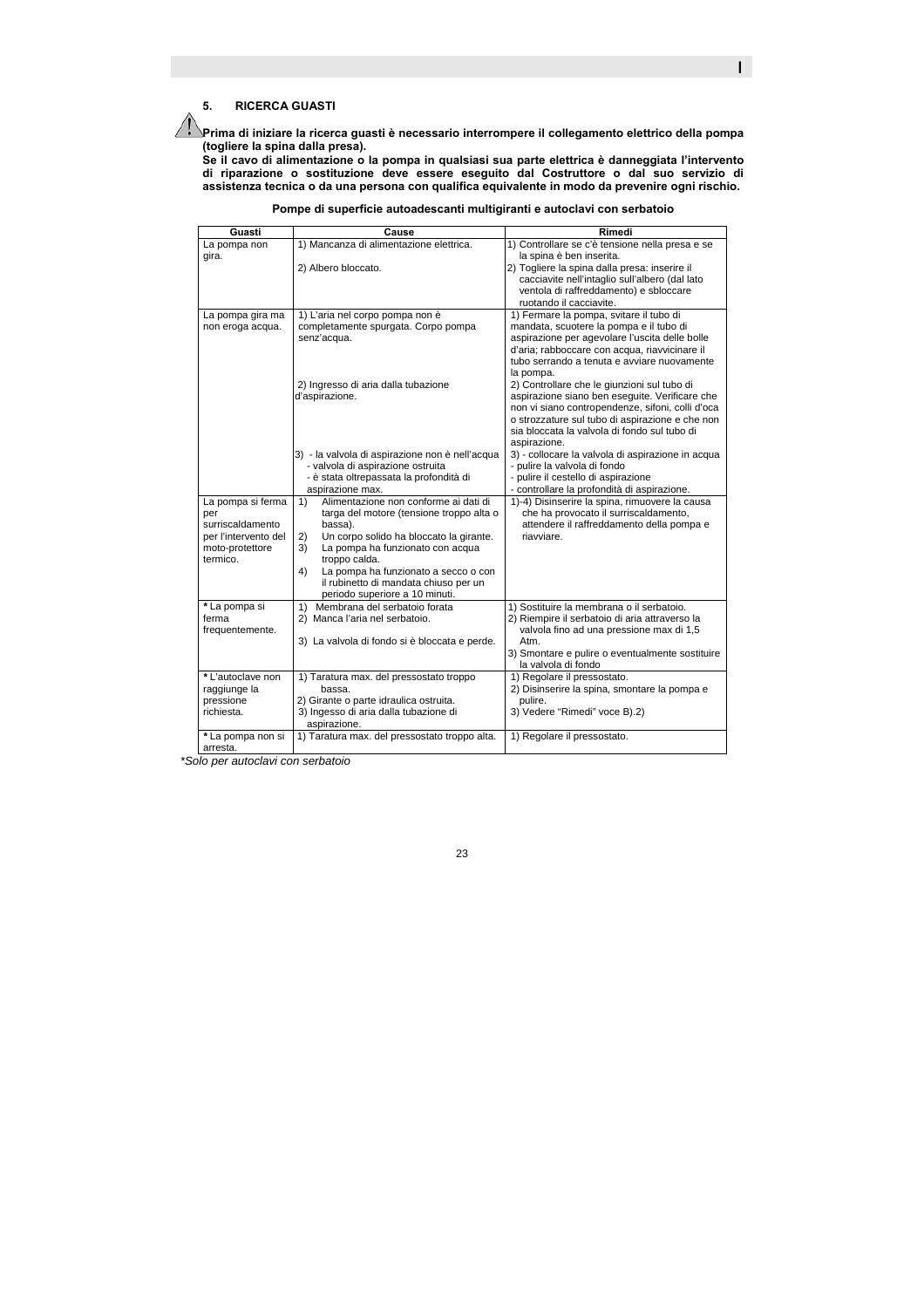I

| Guasto                                                       | Causa                                                                                                                                       | Rimedio                                                                                                                                                                                                                                                                                                                                                                                                                                                                                                                                                                                            |
|--------------------------------------------------------------|---------------------------------------------------------------------------------------------------------------------------------------------|----------------------------------------------------------------------------------------------------------------------------------------------------------------------------------------------------------------------------------------------------------------------------------------------------------------------------------------------------------------------------------------------------------------------------------------------------------------------------------------------------------------------------------------------------------------------------------------------------|
| Led<br>Ш<br>rosso<br>lampeggia.                              | Mancanza di acqua.                                                                                                                          | Ripristinare il regolare afflusso di acqua.                                                                                                                                                                                                                                                                                                                                                                                                                                                                                                                                                        |
| II Led<br>rosso<br>rimane<br>acceso<br>fisso.                | Tentativi di reset automatici<br>esauriti.                                                                                                  | Staccare la spina di corrente e reinserirla.                                                                                                                                                                                                                                                                                                                                                                                                                                                                                                                                                       |
| si<br>La<br>pompa<br>attiva e disattiva<br>in continuazione. | L'impianto non è a<br>1)<br>stagno (a tenuta).<br>2) All'interno del dispositivo<br>elettronico<br>probabile<br>presenza di corpi estranei. | 1) Verificare l'impianto e il collegamento alla pompa.<br>2) Staccare la spina della corrente, smontare il dispositivo<br>elettronico dalla pompa e sciacquarlo a fondo spruzzando<br>dell'acqua dal lato ingresso - ad esempio con un tubo da<br>giardino.                                                                                                                                                                                                                                                                                                                                        |
| La pompa<br>non<br>funziona.                                 | - La pompa è quasta.<br>-Il Dispositivo elettronico<br>potrebbe essere bloccato<br>dal calcare.                                             | Dopo aver scollegato il Dispositivo elettronico dalla pompa sia<br>idraulicamente che elettricamente, provare a far funzionare la<br>pompa da sola collegandola alla rete. Se la pompa funziona<br>regolarmente, intervenire sul dispositivo elettronico<br>controllando se la girante interna del dispositivo elettronico<br>gira liberamente accedendo dal foro di uscita.<br>Se si riscontra attrito procedere al lavaggio riempiendo il<br>dispositivo elettronico di aceto o di altro prodotto anticalcare<br>attraverso l'uscita. Se la girante è libera rivolgersi al centro<br>assistenza. |

### **Autoclavi con elettronica integrata**

| Anomalia                                                     | LED                                            | ratoolavi ooli cicta ollica ilitograta<br>Causa                                                                                                      | Rimedio                                                                                                                                                                               |
|--------------------------------------------------------------|------------------------------------------------|------------------------------------------------------------------------------------------------------------------------------------------------------|---------------------------------------------------------------------------------------------------------------------------------------------------------------------------------------|
|                                                              | Power spento<br>Pump on spento<br>Alarm spento | Non arriva corrente<br>Scheda guasta                                                                                                                 | Verificare che ci sia la tensione adequata<br>nella rete (vedi targhetta tecnica).<br>Verificare linea elettrica e connessioni.<br>Rivolgersi ad un centro assistenza<br>autorizzato. |
|                                                              | Power acceso<br>Pump on spento<br>Alarm spento | Il tubo di mandata è bloccato<br>Installazione impropria (+ 15<br>m)                                                                                 | Verificare l'impianto idraulico                                                                                                                                                       |
| La pompa<br>non funziona                                     | Power acceso<br>Pump on acceso<br>Alarm acceso | Scheda quasta                                                                                                                                        | Rivolgersi ad un centro assistenza<br>autorizzato                                                                                                                                     |
|                                                              | Power acceso<br>Pump on spento<br>Alarm        | Mancata acqua in<br>aspirazione<br>non più di 26 ore fà                                                                                              | Verificare la corretta installazione<br>del tubo di aspirazione                                                                                                                       |
|                                                              | lampeggiante                                   | Girante bloccata (intervento<br>dell'interruttore termico)                                                                                           | Pulire/sbloccare la pompa                                                                                                                                                             |
|                                                              | Power acceso<br>Pump on spento                 | Mancata acqua da più di 26<br>ore                                                                                                                    | Verificare la corretta installazione del<br>tubo di aspirazione.                                                                                                                      |
|                                                              | Alarm acceso                                   | Girante bloccata (intervento<br>dell'interruttore termico)                                                                                           | Pulire la pompa                                                                                                                                                                       |
| Mandata<br>insufficiente                                     |                                                | Profondità di aspirazione<br>troppo<br>elevata                                                                                                       | Controllare la profondità di aspirazione                                                                                                                                              |
|                                                              |                                                | Valvola di fondo ostruita                                                                                                                            | Pulire la valvola di fondo                                                                                                                                                            |
|                                                              |                                                | Capacità della pompa ridotta<br>a causa<br>di materiali estranei                                                                                     | Pulire la pompa                                                                                                                                                                       |
| La pompa si<br>attiva e<br>disattiva in<br>continuazion<br>e |                                                | Vi sono perdite nell'impianto.<br>Probabile presenza di corpi<br>estranei<br>all'interno della pompa.<br>La valvola di non ritorno non<br>fa tenuta. | Verificare l'impianto ed il collegamento<br>della pompa<br>Pulire la pompa                                                                                                            |
|                                                              |                                                | Il livello dell'acqua si<br>abbassa<br>velocemente oltre gli 8m                                                                                      | Collocare la valvola di fondo più in profondità<br>(non oltre gli 8m)                                                                                                                 |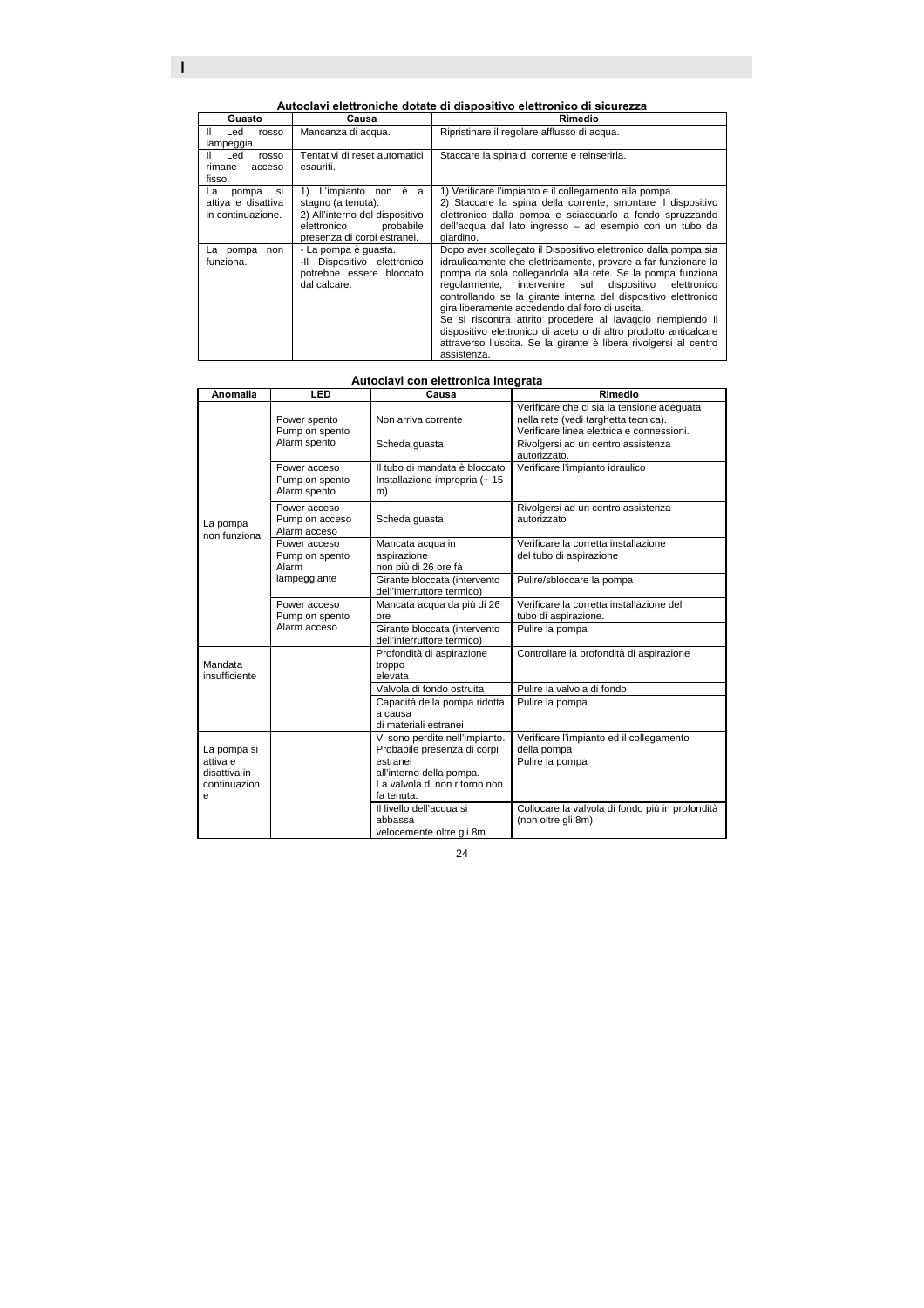### **6. SMALTIMENTO**

Questo prodotto o parti di esso devono essere smaltite nel rispetto delle norme ambientali; Usare i sistemi locali, pubblici o privati, di raccolta dei rifiuti.

#### **7. GARANZIA**

Qualsiasi impiego di materiale difettoso o difetto di fabbricazione dell'apparecchio sarà eliminato durante il

I

periodo di garanzia previsto dalla legge in vigore nel paese di acquisto del prodotto tramite, a nostra scelta,

riparazione o sostituzione.

La nostra garanzia copre tutti i difetti sostanziali imputabili a vizi di fabbricazione o di materiale impiegato nel caso in cui il prodotto sia stato adoperato in modo corretto e conforme alle istruzioni.

La garanzia decade nei seguenti casi: **Etentativi di riparazione sull'apparecchio,** Gmodifiche tecniche dell'apparecchio, y impiego di ricambi non originali, Gmanomissione. Gimpiego non appropriato, per es. impiego industriale.

Sono esclusi dalla garanzia: Gparticolari di rapida usura.

In caso di richiesta di garanzia, rivolgersi ad un centro di assistenza tecnica autorizzato con la prova di acquisto del prodotto.

Il Costruttore declina ogni responsabilità per le possibili inesattezze contenute nel presente opuscolo, se dovute ad errori di stampa o di trascrizione. Si riserva il diritto di apportare ai prodotti quelle modifiche che riterrà necessarie od utili, senza pregiudicarne le caratteristiche essenziali.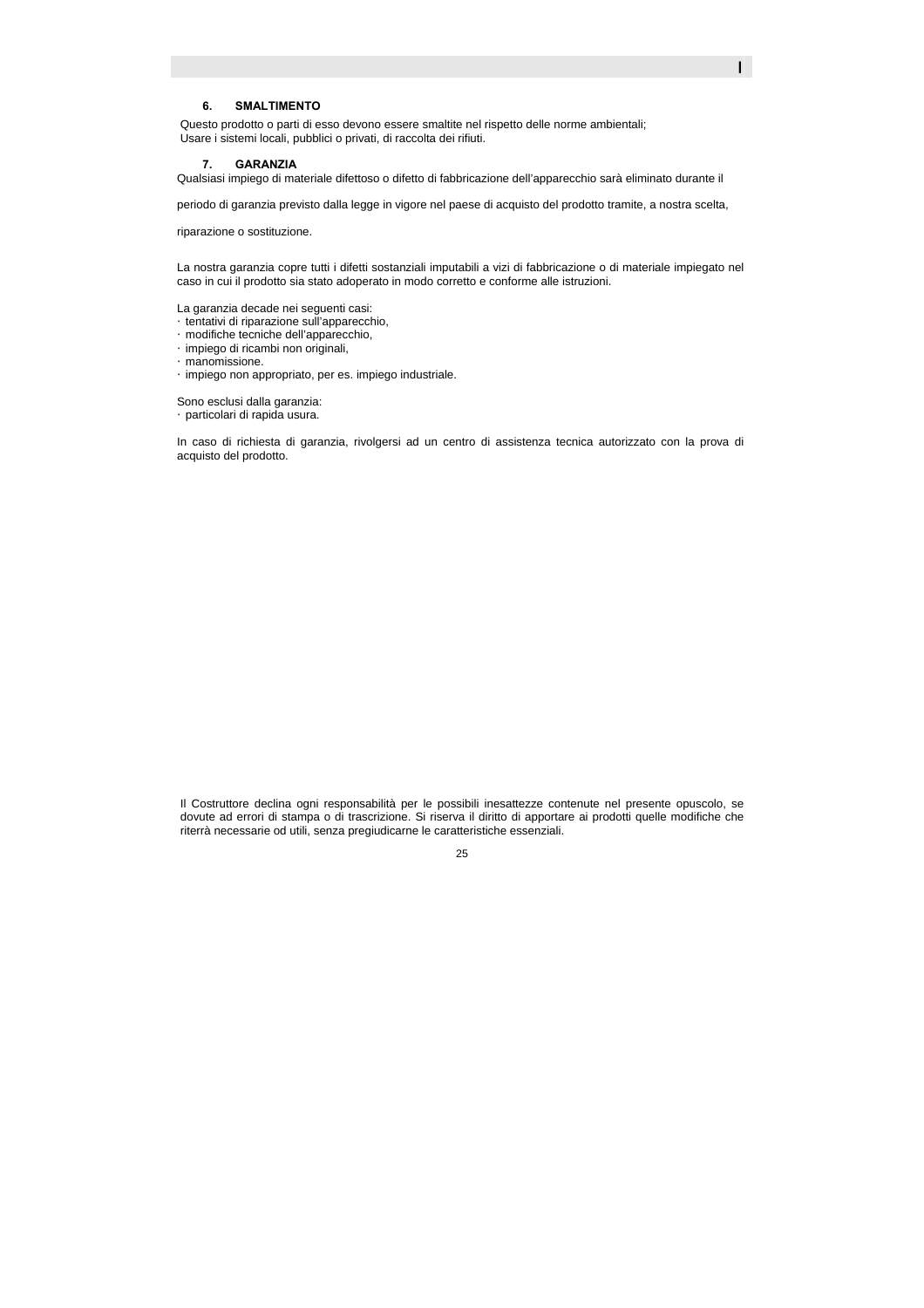#### **1. SICHERHEITSMAßNAHMEN**

D

**Vor Inbetriebnahme der Pumpe Bedienungshandbuch aufmerksam lesen und für späteres Nachschlagen aufbewahren.** 

**Die Pumpe darf nur für den Zweck benutzt werden, für den sie konstruiert wurde. Jugendliche unter 16 Jahren und Personen, die das Bedienungshandbuch nicht gelesen und verstanden haben, dürfen die Pumpe nicht benutzen.** 

**Versorgungskabel niemals benutzen, um die Pumpe zu transportieren oder fortzubewegen. Dazu stets den Pumpengriff verwenden.** 

**Wenn die Pumpe unter Spannung steht, muss der Bediener jede Berührung mit Wasser vermeiden.** 

**Niemals am Kabel den Stecker aus der Steckdose ziehen.** 

**Vor jeder Art von Reparatur- oder Wartungsarbeit den Netzstecker ziehen.** 

**Während des Betriebs der Pumpen darf sich niemand in der gepumpten Flüssigkeit befinden.** 

**Um jedes Risiko zu vermeiden, muss ein schadhaftes Stromkabel vom Hersteller oder von dessen autorisierten technischen Kundendienst ersetzt werden.** 

**Überlastschutz. Die Pumpe ist mit einem Motorwärmeschalter ausgestattet. Im Fall des Heißlaufens schaltet der Motorschutzschalter die Pumpe automatisch ab. Die für die Abkühlung erforderliche Zeit liegt bei ca. 15 – 20 Min.; danach schaltet die Pumpe sich automatisch wieder ein. Wenn der Motorschutzschalter ausgelöst hat, muss die Ursache gefunden und beseitigt werden. Siehe Punkt 'Fehlersuche'.** 

### **2. VERWENDUNG DER VERSCHIEDENEN PUMPENTYPEN**

**2.1 Selbstansaugende Oberflächenpumpen mit mehreren Laufrädern**

Lieferbar mit 1, 3, 4, 5 Laufrädern. Die Produktpalette umfasst Pumpen sowohl mit Edelstahl- als auch mit Kunststoffkörper.

- Ideal für kleine und mittlere Anwendungen für die Wasserversorgung im Haushalt und im Garten.
- Besonders geeignet für das Entleeren kleiner Becken. Pumpenkonstruktion mit chlorbeständigen Materialien (in normalen Konzentrationen).
- Geeignet für die Bewässerung mit Wasserentnahme aus Speichertanks.
- **2.2 Elektronische Autoklaven mit elektronischer Sicherheitsvorrichtung für den Trockenlaufschutz der Pumpe**.
- Ideal für die Wasserversorgung im Haushalt
- Eingebautem Rückschlagventil
- Automatischem Start und Stopp beim Öffnen bzw.
- Schließen des Hahns und manuellem oder automatischem Reset ausgestattet.
- Gekennzeichnet durch konstanten Druck und konstante Förderleistung.
- **2.3 Autoklaven mit integrierter Elektronik**

Dank ihrer Konstruktion durch besonders leisen Lauf gekennzeichnet, stehen sie mit 3, 4, 5 Laufrädern zur Verfügung.

- Ausgestattet mit elektronischer Sicherheitsvorrichtung für den Trockenlaufschutz der Pumpe.
- Geeignet für die Bewässerung von Gärten und Boden allgemein sowie für die Wasserversorgung im Haushalt.
- Gekennzeichnet durch konstanten Druck und konstante Förderleistung.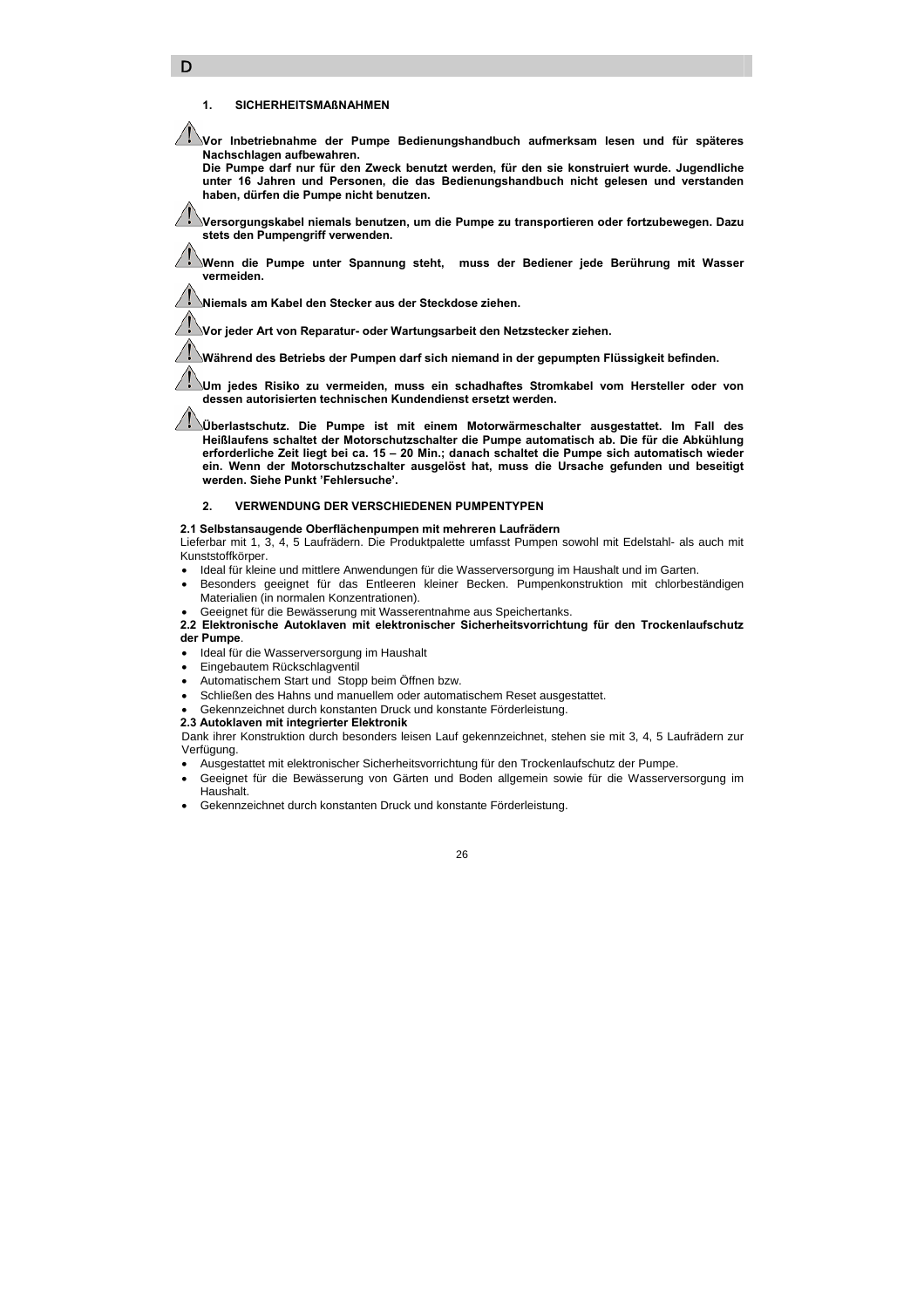### **2.4 Autoklaven mit Speicher für die Wasserversorgung im Haushalt***;*

- Automatisches Start und Stopp beim Öffnen bzw. Schließen des Hahns
- Speicher (20, 24 und 50 l) mit Membrane aus Butyl oder NR
- kompaktes Design mit Druckwächter, Manometer und Stopfen zum Entleeren des gespeicherten Wassers im Flansch des Speichers.

**Die Temperatur der von der Pumpe bearbeiteten Flüssigkeiten darf 35° C nicht überschreiten.** 

**Die Pumpe darf nicht zum Pumpen von Salzwasser, Gülle, entflammbaren, beizenden oder explosiven Flüssigkeiten (Petroleum, Benzin, Verdünnungsmittel), Fetten, Ölen oder Nahrungsmitteln t verwendet werden.** 

**Falls die Pumpe für die Wasserversorgung im Haushalt benutzt wird, sind die örtlichen Vorschriften der zuständigen Wasserverwaltungsbehörden einzuhalten.** 

#### **3. INBETRIEBNAHME**

**Angesichts der Verschiedenartigkeit der in den einzelnen Ländern geltenden Sicherheitsvorschriften für elektrische Anlagen muss sichergestellt werden, dass der Anschluss der Pumpe an die elektrische Anlage den im jeweiligen Land geltenden Vorschriften entspricht.** 

**Vor der Inbetriebnahme der Pumpe ist folgendes zu überprüfen:** 

- **die auf dem technischen Datenschild der Pumpe angegebenen Spannungs- und Frequenzwerte müssen mit den Werten der elektrischen Versorgungsanlage übereinstimmen;**
- **weder Stromkabel noch Pumpe dürfen Schäden aufweisen;**
- **die elektrische Leitung muss an einem trockenen, überschwemmungssicheren Ort verlegt sein;**
- **die elektrische Anlage mit einem Schutzschalter von I ∆n ≤ 30 mA ausgestattet und die Erdungsanlage muss effizient sein;**
- **Eventuelle Verlängerungen müssen den DIN VDE 0620 Bestimmung entsprechen.**

**Vor der ersten Inbetriebnahme sind Pumpenkörper und Saugleitung mit klarem Wasser zu füllen. Das Füllen muss langsam erfolgen, bis das Wasser überläuft; ein paar Sekunden warten, so dass die ganze Luft austritt, dann nachfüllen, bis der Wasserstand stabil ist.** 

**Falls die Pumpe dagegen unter dem Wasserspiegel installiert wird, muss der Pumpenkörper durch Öffnen des Einfüllstutzens entllüftet werden. Die Pumpe füllt sich automatisch mit Wasser. Den Stecker in die Steckdose stecken. Die Pumpe einschalten und warten, bis Wasser austritt. Sollte 2-3 Minuten nach den Einschalten kein Wasser austreten, muss die Pumpe ausgeschaltet werden, dann den Auffüllvorgang wiederholen.** 

#### **Saugleitung montieren**

- Die Ansaugleitung ist so zu montieren, dass sie von der Wasserquelle zur Pumpe nach oben, aber nicht oberhalb der Pumpe verläuft, um zu vermeiden, dass sich Luftblasen in der Leitung bilden.
- Die Ansaugleitung ist so zu montieren, dass sie keinerlei mechanischen Druck auf die Pumpe ausübt.
- Das Bodenventil muss mindestens 30 cm unter dem niedrigsten Wasserpegel angebracht werden.
- Die Pumpe saugt nur dann Wasser an, wenn die Saugleitung vollkommen hermetisch abgedichtet ist.
- Die Saugleitung sollte den gleichen Durchmesser wie der Ansaugstutzen der Pumpe haben

#### **Druckleitung montieren**

- Für eine optimale Leistungsfähigkeit der Pumpe wird empfohlen, eine Druckleitung mit einem Durchmesser von 1" oder mehr zu verwenden.
- Während des Auffüllvorgangs müssen die in der Druckleitung vorhandenen Schließkomponenten vollständig geöffnet sein, damit die vorhandene Luft aus der Leitung entweichen kann.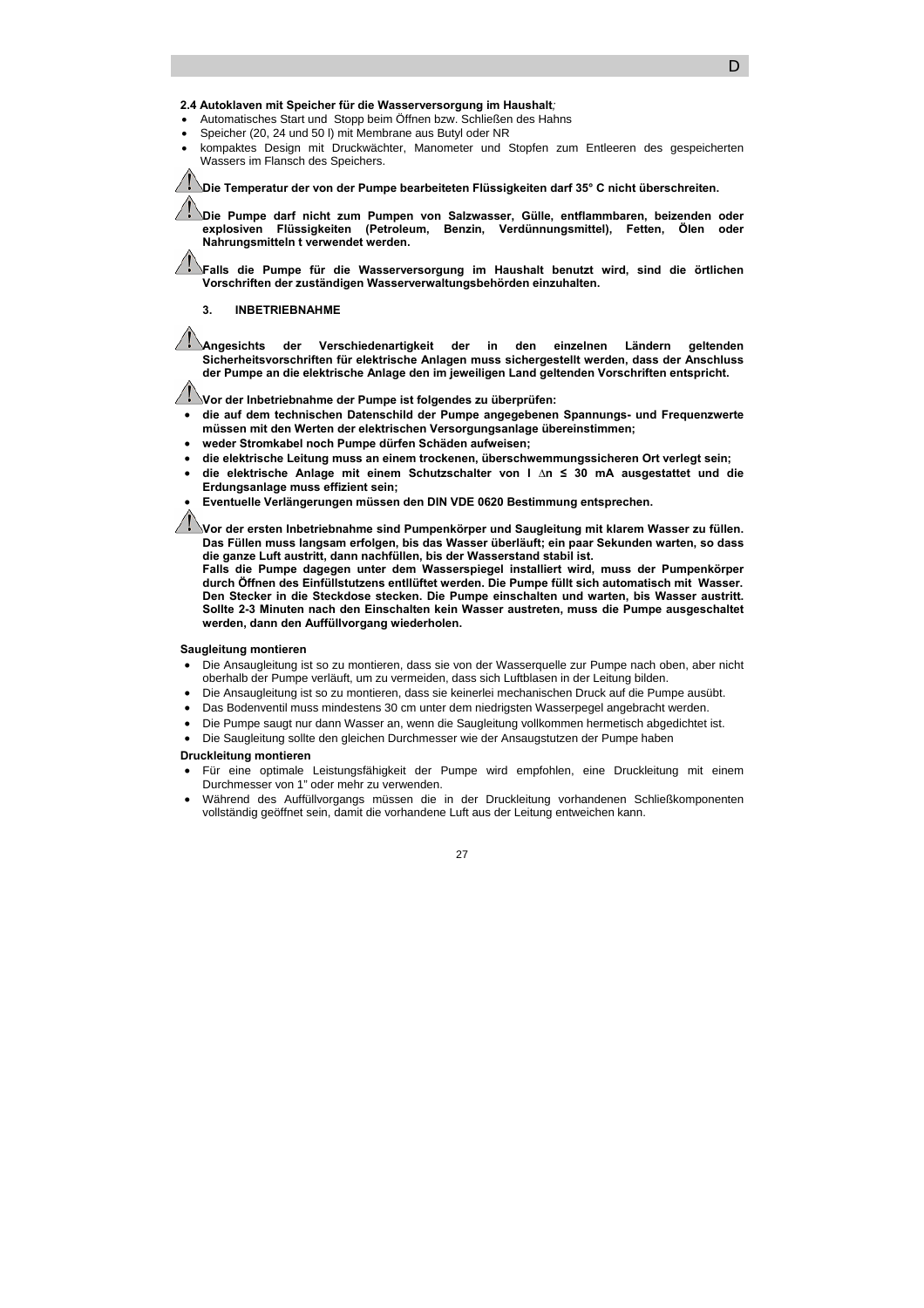Bevor die Pumpe durch Einführen des Steckers zum ersten Mal in Betrieb gesetzt wird, müssen die Saugleitung und die Pumpe bis zum Überlaufen mit Wasser gefüllt werden, damit eine Ansaugung möglich ist. Bei der Verwendung in Brunnen oder in allen Fällen, in denen der Wasserspiegel tiefer als die Pumpe liegt, muss eine Ansaugleitung mit Antirückfluss-Bodenventil verwendet werden, mit der die Auffüllung bei der ersten Inbetriebnahme ermöglicht und verhindert wird, dass sich die Leitung entleeren kann, wenn die Pumpe automatisch stehen bleibt. Hierdurch lassen sich Probleme beim Wiedereinschalten vermeiden. Zum Auffüllen der Pumpe den Einfüllstutzen verwenden.

#### f **Elektronische Autoklaven mit elektronischer Sicherheitsvorrichtung**

**Die elektronische Vorrichtung funktioniert nicht, wenn sich die höchste Entnahmestelle in einer Höhe über 15 m befindet!;** 

**Pumpe mit elektronischer Vorrichtung dürfen nicht mehr als 10 Ampere (15 Ampere für die Ausführungen für USA) aufnehmen und müssen einen Höchstdruck zwischen 3,5 bar (35 m) und 8 bar (80 m) haben.** 

Die elektronische Vorrichtung hat 2 Funktionen:

- **Automatischer Betrieb der Pumpe:** die Pumpe geht beim Öffnen des Wasserhahns automatisch in Betrieb, und hält ca. 15 Sekunden nach dem Schließen des Wasserhahns wieder an.
- **Trockenlaufschutz der Pumpe:** die Sicherheitsvorrichtung deaktiviert die Pumpe automatisch bei Wassermangel in der Ansaugung und verhindert so mögliche Schäden. Die Abschaltung wird durch das Aufleuchten der roten LED am Display angezeigt. Dadurch kann der Wassermangel festgestellt werden.

#### **Installation**

D

**Der Druck im Einlass der Pumpe darf nicht höher als 2 bar sein.** 

**Die Pumpe funktioniert nicht, wenn sich der Hahn mehr als 15 m über dem Pegel der Pumpe befindet.** 

Die elektronische Vorrichtung muss an der Druckseite der Pumpe montiert werden, indem der 1" Anschluss mit dem Außengewinde des Eintritts der Vorrichtung mit dem Innengewinde des Austritts der Pumpe verschraubt wird. Im Fall von Pumpen, die einen anderen Austritt als 1" Innengewinde haben, muss ein Anschlussstück installiert werden. Nach der Montage der elektronischen Vorrichtung muss das Verbindungskabel an der Pumpe angeschlossen werden.

Bevor die Ansaugleitung mit der Pumpe verbunden wird, sollte ein Schmutzfilter in die Saugmündung der Pumpe installiert werden. Der Filter ist notwendig, um eine Beschädigung der elektronischen Vorrichtung und folglich Betriebsstörungen zu vermeiden.

Die Pumpe in Betrieb setzen, indem der Stecker des Verbindungskabels in eine Steckdose gesteckt wird.

#### **DISPLAY mit LED-Anzeige**

Die elektronische Vorrichtung ist mit einem Display mit 3 Leuchtdioden ausgestattet, um den Betriebsstatus der Pumpe zu melden.

**GRÜNE LED**: leuchtet auf, sobald die elektronische Sicherheitsvorrichtung mit dem Stromnetz verbunden wird.

**GELBE LED**: leuchtet auf, wenn die Pumpe in Betrieb ist; erlischt, wenn die Pumpe stoppt.

**ROTE LED**: leuchtet auf, wenn die Pumpe wegen Wassermangel in der Ansaugung oder einer Betriebsstörung abschaltet.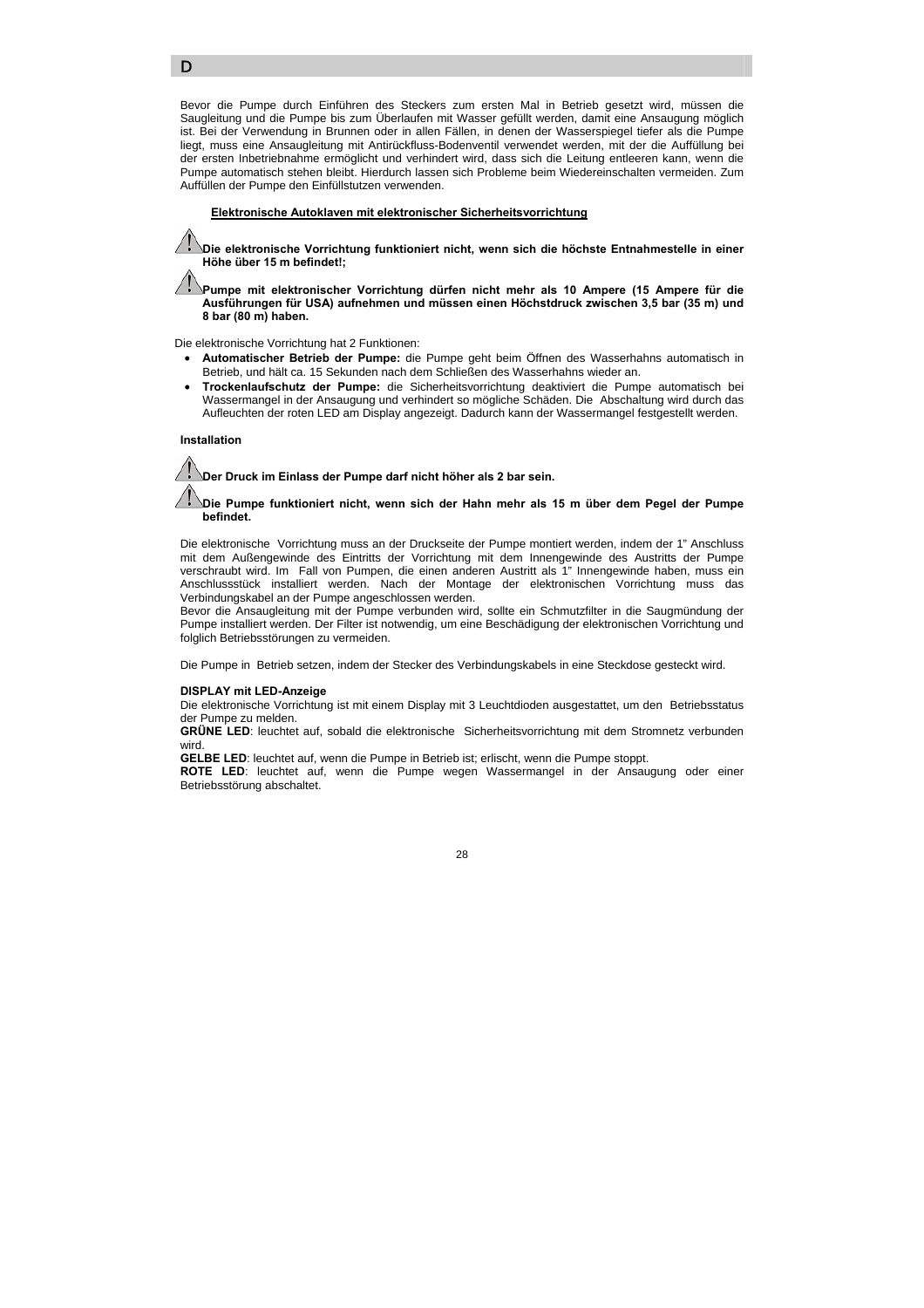**RESET-Taste**: Dient zur erneuten Inbetriebsetzung der Pumpe, nachdem der reguläre Wasserzufluss wiederhergestellt wurde. Die elektronische Vorrichtung ist auch mit automatischem Reset ausgestattet bzw. sie wird 3 Mal (nach 1 Stunde, nach 5 Stunden und nach 20 Stunden) versuchen, die Pumpe automatisch wieder in Betrieb zu setzen). Sollten diese Versuche nicht gelingen, wird sich die elektronische Vorrichtung bleibend abschalten. Für die Rückstellung in diesem Fall, muss der Stecker aus der Steckdose gezogen und wieder eingesteckt werden. Vor Ablauf der 3 Versuche kann die Vorrichtung manuell rückgestellt werden. Falls kein Neustart erfolgt, immer prüfen, dass Ansaugleitung und Pumpenkörper voller Wasser sind.

Sollte sich das Ansaugung nicht innerhalb von 120 Sekunden aktivieren, wird die Pumpe automatisch anhalten und dann zwei weitere Versuche in weiteren 120 Sekunden ausführen. Falls die Pumpe nicht einschaltet, muss die Ursache dieser Störung ermittelt werden.

Mögliche Ursachen sind: Ansaugleitung nicht ins Wasser getaucht oder Lufteintritt möglich (muss dicht sein); Ansaugstutzen nicht fest geschlossen (Lufteintritt); zu große Ansaughöhe (hängt von der benutzten Pumpe ab, darf aber 8 m Tiefe nicht überschreiten); verstopfte Druckleitung oder zwei Krümmer vorhanden (Schwanenhals), daher keine Entlüftung; Ansaugleitung ohne Antirückfluss-Bodenventil; Pumpenkörper und Ansaugleitung wurden bei der ersten Inbetriebnahme nicht ganz gefüllt.

Falls die Pumpe ständig ein- und ausschaltet, ohne dass der Wasserhahn geöffnet wird, könnte die Druckleitung oder der Anschluss zur Pumpe nicht dicht sein – Abhilfe schaffen.

Mögliche Schmutzansammlungen in der elektronischen Vorrichtung. In diesem Fall muss diese von der Pumpe abmontiert und durch Spritzen mit einem starken Wasserstrahl von der Eintrittsseite her gereinigt werden.

### f **Autoklaven mit integrierter Elektronik**

**Installation** 

**Der Eingangsdruck an der Pumpe darf den Wert von 2 bar nicht überschreiten.** 

**Die maximale Ansaugtiefe muss unter 8 m liegen.** 

**Die Pumpe funktioniert nicht, wenn sich der Hahn mehr als 15 m über dem Pegel der Pumpe befindet.** 

**An diesem Modell ist das Füllen der Ansaugleitung durch den Füllstutzen an der Pumpe aufgrund des Vorhandenseins des Rückschlagventils nicht möglich.** 

#### **Bedienung der Pumpe**

Den Stecker des Versorgungskabels in die Steckdose stecken. Die Pumpe läuft an. Alls der Ansaugeffekt nicht innerhalb von 120 Sekunden eintritt, bleibt die Pumpe automatisch stehen, anschließend folgen 2 weitere Ansaugversuche mit einer Dauer von jeweils 120 Sekunden.

Die Elektropumpe ist mit einer eingebauten elektronischen Vorrichtung ausgestattet, die sie in eine automatisch auslösende Elektropumpe umwandelt und folgende Funktionen ausübt:

### • **Automatischer Betrieb der Pumpe**

Die Pumpe geht beim Öffnen des Wasserhahns automatisch in Betrieb, und hält ca. 10 Sekunden nach dem Schließen des Wasserhahns wieder an.

#### • **Trockenlaufschutz der Pumpe**

Die Pumpe schaltet bei Wassermangel nach ca. 45 Sekunden automatisch ab. Dies wird am Display der Elektronik durch Blinken der roten Kontrollleuchte "Alarm" (11) angezeigt.

Zum Wiedereinschalten der Pumpe die Taste RESET (8) drücken, nachdem die Wasserversorgung wiederhergestellt wurde.

Falls der Alarmzustand bleibt bzw. falls der Benutzer nicht bewirkt, dass wieder Wasser zufließt und die Pumpe rückstellt, versucht die automatische Reset-Vorrichtung, die Pumpe nach einer Stunde, nach 5 Stunden, nach 20 Stunden, dann alle 24 Stunden neuzustarten. Das elektronische Display wird den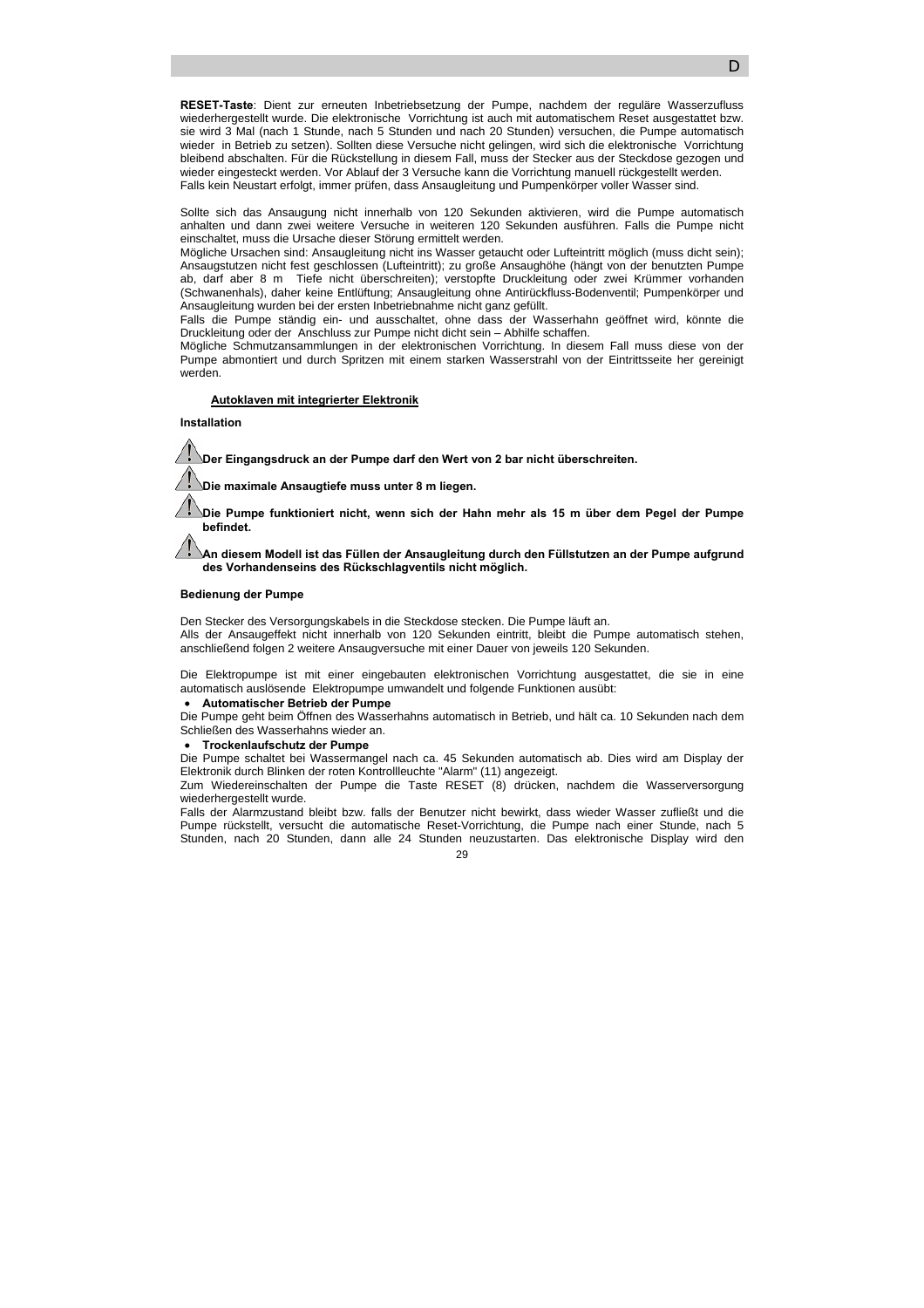D

Wassermangel ab der ersten Auslösung des Trockenlaufschutzes bis zum erneuten ordnungsgemäßen Betrieb der Pumpe durch die rote LED melden, die in zyklischen Abständen blinken wird (ein Blinken, eine Pause). Um die Pumpe wieder zu aktivieren, auf Taste RESET drücken, nachdem der korrekte Wasserzufluss wieder vorhanden ist.

• **Meldungen am elektronischen Display** 

**Grüne LED ein (Power).** 

Die Pumpe ist am Stromnetz angeschlossen und steht zur Wasserabgabe bereit (sobald ein Hahn geöffnet wird).

**Gelbe LED ein (Pump on).**  Die Pumpe gibt Wasser ab.

**Rote LED (Alarm) blinkt einmal zyklisch.** 

Die Pumpe funktioniert nicht, da kein Wasser in der Ansaugung vorhanden ist: Trockenlaufschutz ausgelöst.

#### **4. HINWEISE ZUM BETRIEB DER PUMPE**

Für den ordnungsgemäßen Betrieb der Pumpe sind die folgenden Vorschriften einzuhalten:

### **Die Pumpe darf mit ganz geschlossenem Hahn im Auslass nicht funktionieren (mit Ausnahme der elektronisch gesteuerten Pumpen)**

### *Die Pumpe darf nicht trocken betrieben werden.*

- Die Saug- und Druckleitungen dürfen nicht kleiner als der Durchmesser der entsprechenden Mündungen der Pumpe sein (25 mm). Bei einer Ansaughöhe über 4 Metern sollte eine Leitung mit größerem Durchmesser an die Saugmündung montiert werden. Keine Metallanschlüsse an den Gewinden der Pumpe benutzen.
- Die Saugleitung komplett mit Bodenventil anschließen; Gegenneigungen, Siphons Schwanenhälse und Drosselungen in der Leitung vermeiden.
- Die Pumpe eben und stabil, trocken und fern von entzündbaren oder explosiven Stoffen aufstellen. Niemals Regen oder direktem Wasserstrahl aussetzen.
- Sicher stellen, dass die Verbindungen zu den Steckdosen vor Überschwemmungen geschützt sind. Die Pumpe keinem direkten Wasserstrahl aussetzen und nicht in Wasser tauchen.
- **Autoklaven mit Speicher**: prüfen, dass der Vorfülldruck des Speichers mit seinen Kenndaten übereinstimmt; den Speicher ggf. durch das Ventil mit Luft füllen und nach Entladung des Drucks auf der Druckseite auf den Vorfülldruck bringen (die Verbindung an der Druckseite der Pumpe schließen; die Pumpe von der Versorgung abtrennen und den nahesten Abnehmer an der Pumpe öffnen und geöffnet halten, bis sie kein Wasser mehr liefert).

### **WARTUNG UND REINIGUNG**

Das Vereisen der Pumpe ist in jedem Fall zu vermeiden. Die Pumpe bei Temperaturen um die Nullgradgrenze aus der Pumpflüssigkeit nehmen, entleeren und an einen frostsicheren Ort bringen. Vor Reinigungsarbeiten muss die Pumpe vom Versorgungsnetz abgetrennt werden. Die Pumpe ist wartungsfrei.

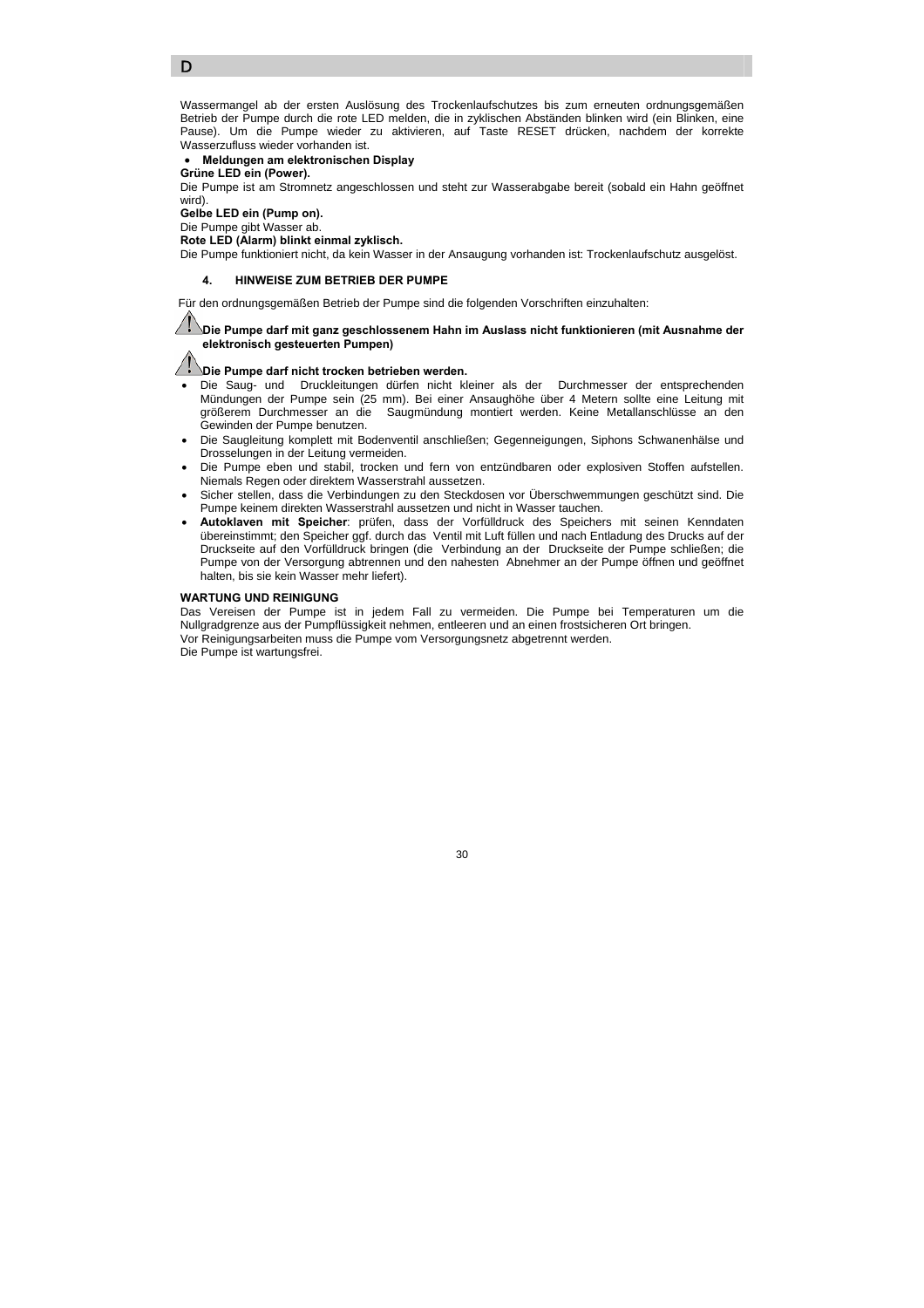### **5. FEHLERSUCHE**

**Vor der Fehlersuche muss die Pumpe vom Stromnetz getrennt werden (Netzstecker ziehen). Wenn Netzkabel oder elektrische Teile der Pumpe beschädigt sind, müssen die Reparatur- oder Ersatzarbeiten zur Unfallverhütung von der Herstellerfirma oder ihrem technischen Kundendienst oder einer entsprechend qualifizierten Person durchgeführt werden.** 

**Elbstansaugende Oberflächenpumpen mit mehreren Laufrädern, Autoklaven mit Speicher** 

\* nur für Autoklaven mit Speicher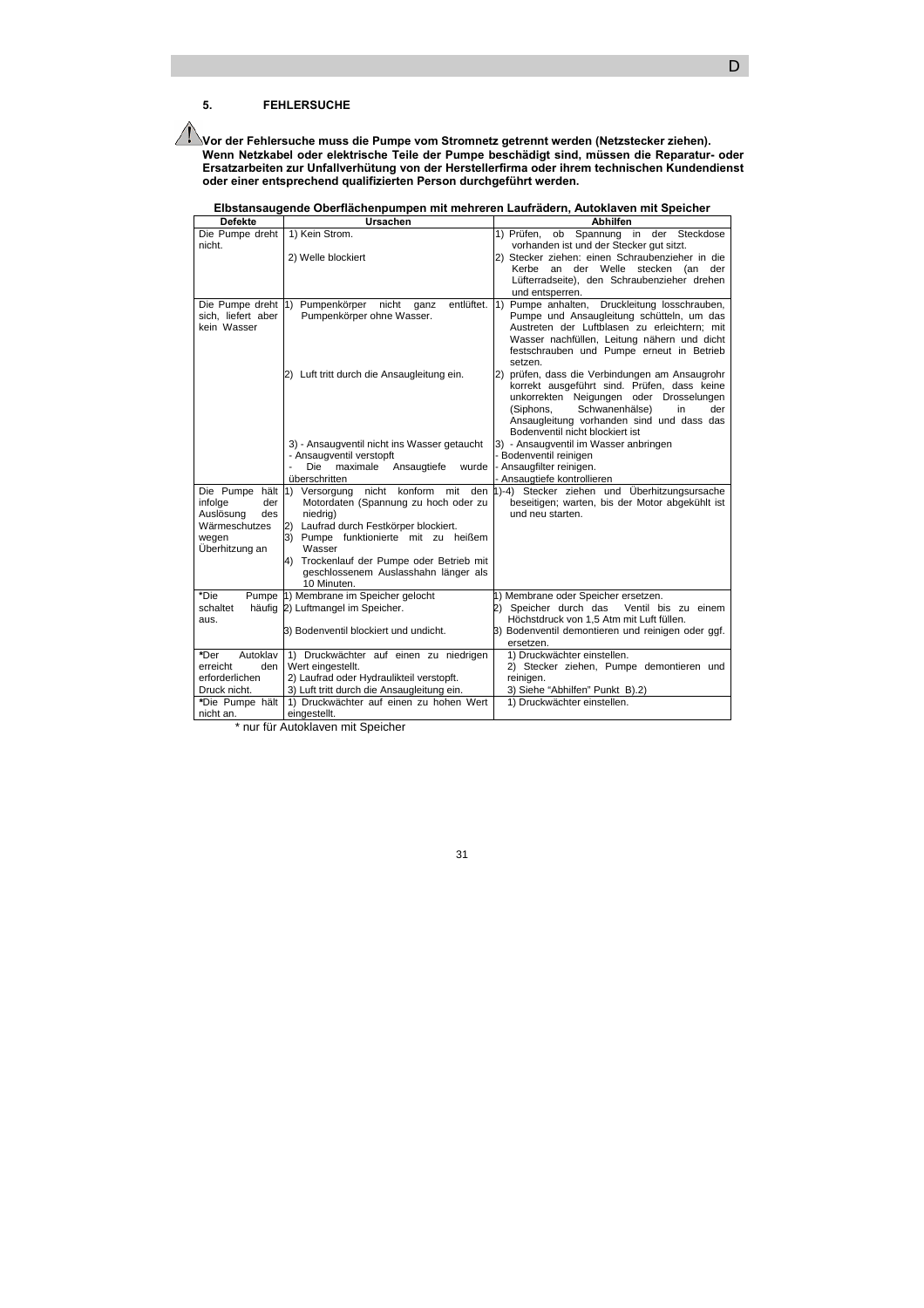### **Elektronische Autoklaven mit elektronischer Sicherheitsvorrichtung**

|                 | EIENI ONISCHE AULONAVEN INIL EIENI ONISCHEL SICHENIERSVOLIICHLUNG |                                                                           |  |
|-----------------|-------------------------------------------------------------------|---------------------------------------------------------------------------|--|
| <b>Defekt</b>   | Ursache                                                           | Abhilfe                                                                   |  |
| Die rote LED    | Wassermangel.                                                     | Ordnungsgemäßen Wasserzufluss wieder herstellen.                          |  |
| blinkt.         |                                                                   |                                                                           |  |
| LED<br>Die rote | Alle automatischen                                                | Stecker ziehen und wieder einstecken.                                     |  |
| bleibt<br>fest  | Resetversuche                                                     |                                                                           |  |
| leuchtend       | ausgeführt.                                                       |                                                                           |  |
| eingeschaltet.  |                                                                   |                                                                           |  |
| Pumpe<br>Die    | 1) Anlage undicht.                                                | 1) Anlage und Verbindung zur Pumpe überprüfen.                            |  |
| schaltet        | 2) Fremdkörper in                                                 | 2) Stecker ziehen, elektronische Vorrichtung von der Pumpe abmontieren    |  |
| ständig ein und | der elektronischen                                                | und von der Eintrittsseite her gründlich mit Wasserstrahl (z.B. mit einem |  |
| aus             | Vorrichtung                                                       | Gartenschlauch) reinigen.                                                 |  |
|                 | vorhanden.                                                        |                                                                           |  |
| Pumpe           | - Pumpe defekt.                                                   | Die elektronische Vorrichtung sowohl hydraulisch als auch elektrisch von  |  |
| funktioniert    | -Elektronische                                                    | der Pumpe abtrennen, diese am Stromnetz anschließen und allein            |  |
| nicht.          | Vorrichtung könnte                                                | funktionieren lassen. Falls die Pumpe ordnungsgemäß funktioniert, an      |  |
|                 | durch Kalk blockiert                                              | der elektronischen Vorrichtung durch die Ausgangsöffnung prüfen, ob       |  |
|                 | sein.                                                             | sich das Laufrad in ihr frei dreht.                                       |  |
|                 |                                                                   | Reinigen, falls eine Reibung festgestellt wird: die elektronische         |  |
|                 |                                                                   | Vorrichtung durch den Ausgang mit Essig oder einem anderen Entkalker      |  |
|                 |                                                                   | füllen. Kundendienst kontaktieren, falls sich das Laufrad frei dreht.     |  |

# **Autoklaven mit integrierter Elektronik**

| Störung                                              | LED                                                                    | Ursache                                                                                                                                                                | <b>Abhilfe</b>                                                                                                                  |
|------------------------------------------------------|------------------------------------------------------------------------|------------------------------------------------------------------------------------------------------------------------------------------------------------------------|---------------------------------------------------------------------------------------------------------------------------------|
| Pumpe<br>Die<br>funktioniert<br>nicht                | Power leuchtet nicht<br>Pump on leuchtet nicht<br>Alarm leuchtet nicht | Kein Strom vorhanden                                                                                                                                                   | Überprüfen, ob die richtige Netzspannung<br>vorhanden ist (siehe Datenschild).<br>Die Stromleitung und Anschlüsse<br>überprüfen |
|                                                      |                                                                        | Karte defekt                                                                                                                                                           | Wenden Sie sich an den autorisierten<br>Kundendienst                                                                            |
|                                                      | Power leuchtet<br>Pump on leuchtet nicht<br>Alarm leuchtet nicht       | Die Druckleitung ist blockiert<br>Falsche Installation (+ 15 m)                                                                                                        | Die Hydraulikanlage überprüfen.                                                                                                 |
|                                                      | Power leuchtet<br>Pump on leuchtet<br>Alarm leuchtet                   | Karte defekt                                                                                                                                                           | Wenden Sie sich an den autorisierten<br>Kundendienst                                                                            |
|                                                      | Power leuchtet                                                         | Wassermangel in der<br>Saugleitung innerhalb der<br>letzten 26 Stunden                                                                                                 | Die korrekte Installation der Saugleitung<br>überprüfen                                                                         |
|                                                      | Pump on leuchtet nicht<br>Alarm blinkt                                 | Laufrad blockiert (Auslösung<br>des Wärmeschalters)                                                                                                                    | Die Pumpe reinigen/Blockierung beseitigen                                                                                       |
|                                                      | Power leuchtet<br>Pump on leuchtet nicht<br>Alarm leuchtet             | Seit mehr als 26 Stunden<br>Wassermangel                                                                                                                               | Die korrekte Installation der Saugleitung<br>überprüfen.                                                                        |
|                                                      |                                                                        | Laufrad blockiert (Auslösung<br>des Wärmeschalters)                                                                                                                    | Die Pumpe reinigen                                                                                                              |
|                                                      |                                                                        | Die Ansaugtiefe ist zu hoch                                                                                                                                            | Die Ansaugtiefe überprüfen                                                                                                      |
|                                                      |                                                                        | Das Bodenventil ist verstopft                                                                                                                                          | Das Bodenventil reinigen                                                                                                        |
| Fördermenge<br>zu gering                             |                                                                        | Die Förderleistung der<br>Pumpe ist aufgrund von<br>Fremdkörpern reduziert                                                                                             | Die Pumpe reinigen                                                                                                              |
| Die Pumpe<br>schaltet sich<br>ständig ein<br>und aus |                                                                        | Die Anlage weist Lecks auf<br>Wahrscheinlich befinden<br>sich Fremdkörper im<br>Pumpeninneren<br>Das Rückschlagventil ist<br>nicht dicht<br>Der Wasserpegel senkt sich | Die Anlage und Anschlüsse der Pumpe<br>überprüfen<br>Die Pumpe reinigen<br>Das Bodenventil tiefer legen (nicht mehr             |
|                                                      |                                                                        | rasch um mehr als 8m                                                                                                                                                   | als $8 \text{ m}$ )                                                                                                             |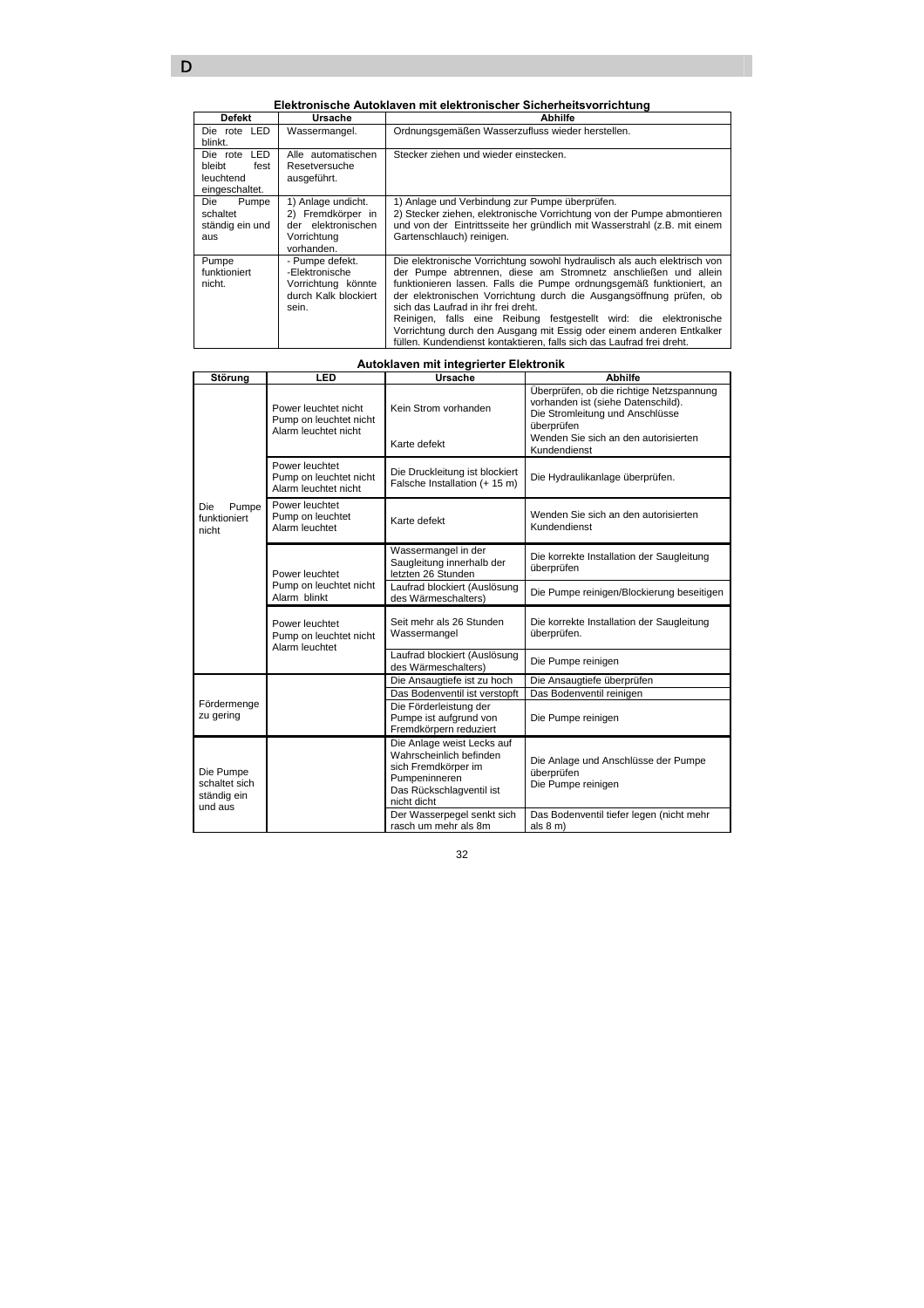### **6. ENTSORGUNG**

Dieses Produkt und/oder seine Teile müssen unter Einhaltung der Umweltschutzvorschriften entsorgt werden. Die örtlichen öffentlichen oder privaten Müllsammelsysteme anwenden.

#### **7. GARANTIE**

Jede Art von Material- oder Fabrikationsfehler wird während der gesetzlich vorgesehenen Garantielaufzeit des Landes, in dem das Produkt erworben wurde, durch von uns festgelegte Reparatur- und Erneuerungsarbeiten behoben.

Unsere Garantie deckt alle auf Fabrikations- oder Materialfehler rückführbaren Schäden, falls das Produkt ordnungsgemäß und den Anleitungen entsprechend eingesetzt wurde.

In den folgenden Fällen wird die Garantie ungültig: y bei Versuchen, das Gerät selbst zu reparieren; y wenn technische Änderungen am Gerät vorgenommen wurden, y wenn Nichtoriginal-Ersatzteile eingesetzt wurden, y Handhabung y bei einer unsachgemäßen Verwendung, z.B. Einsatz in der Industrie.

Von der Garantie ausgeschlossen sind: y Verschleißteile.

In Anspruchnahme der Garantie wenden Sie sich bitte mit Verkaufsbeleg an eine autorisierte

Kundendienststelle.

Der Hersteller übernimmt keinerlei Haftung für mögliche Ungenauigkeiten im vorliegenden Heft, gleich ob wegen Druck- oder Kopierfehlern. Er behält es sich vor, jene Änderungen am Produkt anzubringen, die er für notwendig oder nützlich hält, ohne dessen wichtigste Merkmale zu beeinträchtigen.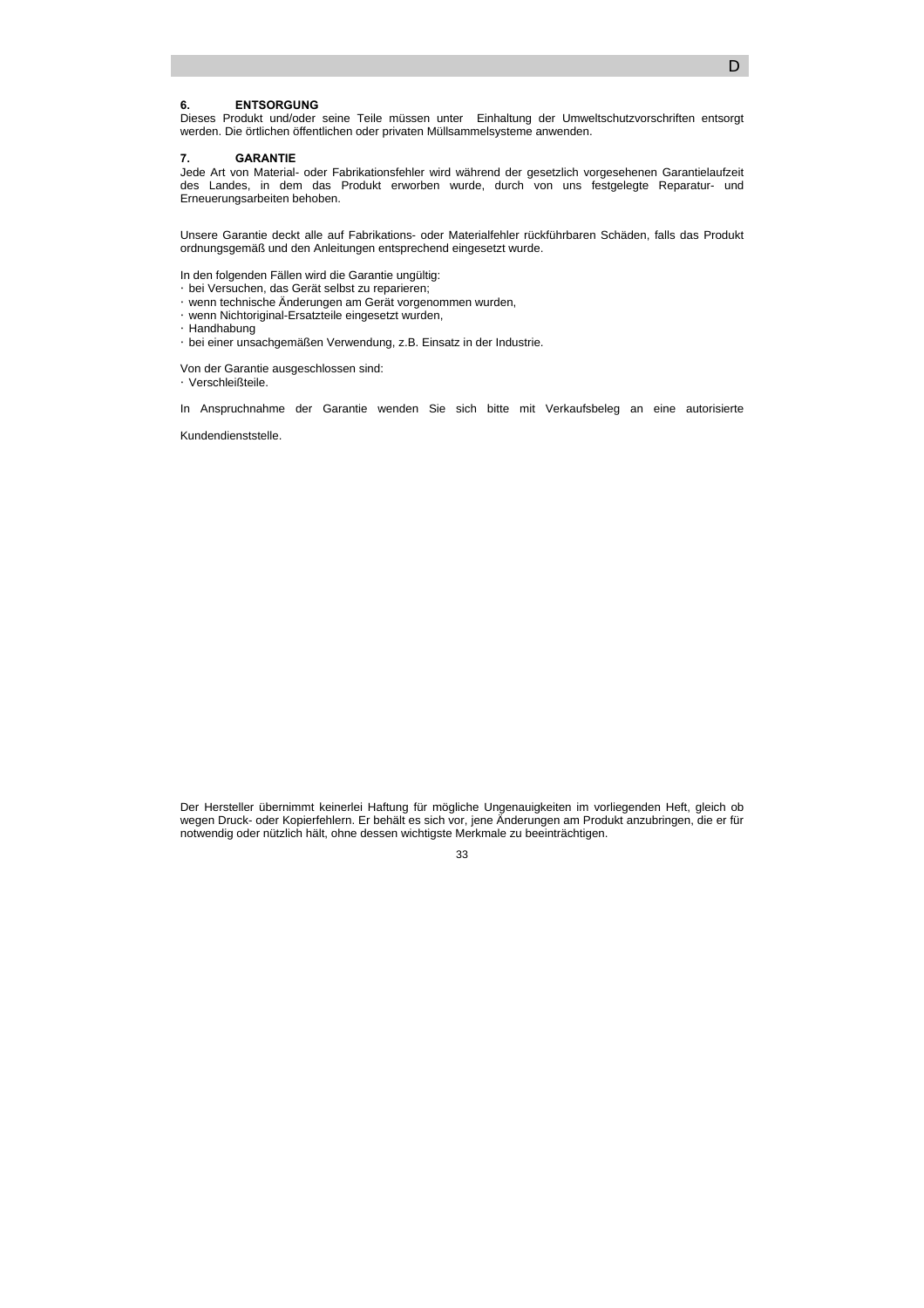### **1. MEDIDAS DE SEGURIDAD**

E

**Antes de poner en funcionamiento la bomba, lea detenidamente este manual de instrucciones. y guárdelo para futuras consultaciones.** 

**El aparato debe utilizarse únicamente para las funciones para las que éste ha sido fabricado. Por razones de seguridad se advierte que el aparato no debe ser utilizado por menores de 16 años o por personas que no hayan leído y entendido este manual de instrucciones.** 

**Por razones de seguridad, las personas que no haya leído las instrucciones no deben utilizar la bomba.** 

**Los menores de 16 años no deben utilizar la bomba y deben mantenerse lejos de las bombas conectadas.** 

**El cable de alimentación no debe utilizarse nunca para transportar o desplazar la bomba. Utilice siempre la asa de la bomba.** 

**Cuando la bomba esté conectada a la red eléctrica, el usuario no debe tocar el agua.** 

**Nunca desenchufe la bomba del tomacorriente tirando del cable.** 

**Antes de realizar cualquier trabajo en la bomba, desenchúfela.** 

**Durante la utilización de las bombas no debe haber personas dentro del líquido bombeado.** 

**Si el cable de alimentación estuviera arruinado, hágalo sustituir por el fabricante o por el servicio de asistencia técnica autorizado, para prevenir riesgos.** 

**Protección contra sobrecarga: la bomba está equipada con un interruptor de sobrecarga térmico. De recalentarse el motor, el interruptor de sobrecarga apaga automáticamente la bomba. El tiempo de enfriamiento es de alrededor de 15-20 min, después la bomba se vuelve a encender automáticamente. Cuando se activa el interruptor de sobrecarga, es necesario buscar la causa y eliminarla. Consulte el punto Búsqueda de las Averías** 

### **2. USO DE LOS DIFERENTES TIPOS DE BOMBA**

**2.1 Bombas de superficie autoaspirantes multiturbinas** 

Disponibles con 1, 3, 4, 5 turbinas. La gama de productos incluye bombas con cuerpo de acero inoxidable y con cuerpo de plástico.

- Ideales para el suministro hídrico en aplicaciones domésticas y de jardín de dimensiones pequeñas y medianas.
- Adecuadas para el desagüe de pequeños estanques. Las bombas están hechas con materiales resistentes al cloro (concentraciones normales).
- Adecuadas para el riego con aspiración de agua del depósito de almacenamiento

**2.2 Depósitos de acumulación a presión con dispositivo electrónico de seguridad que previene el funcionamiento en seco de la bomba.** 

- Ideales para el suministro hídrico para uso doméstico
- Incorporan una válvula antirretorno
- Arranque y parada automáticos en el momento en que se abre el grifo.
- Ajuste manual y automático.
- Caracterizados por presión y caudal constantes.
- **2.3 Depósitos de acumulación a presión con electrónica integrada**

Caracterizados por un funcionamiento muy silencioso, disponibles con 3, 4, 5 turbinas.

• Incorporan dispositivo electrónico de seguridad que previene el funcionamiento en seco de la bomba.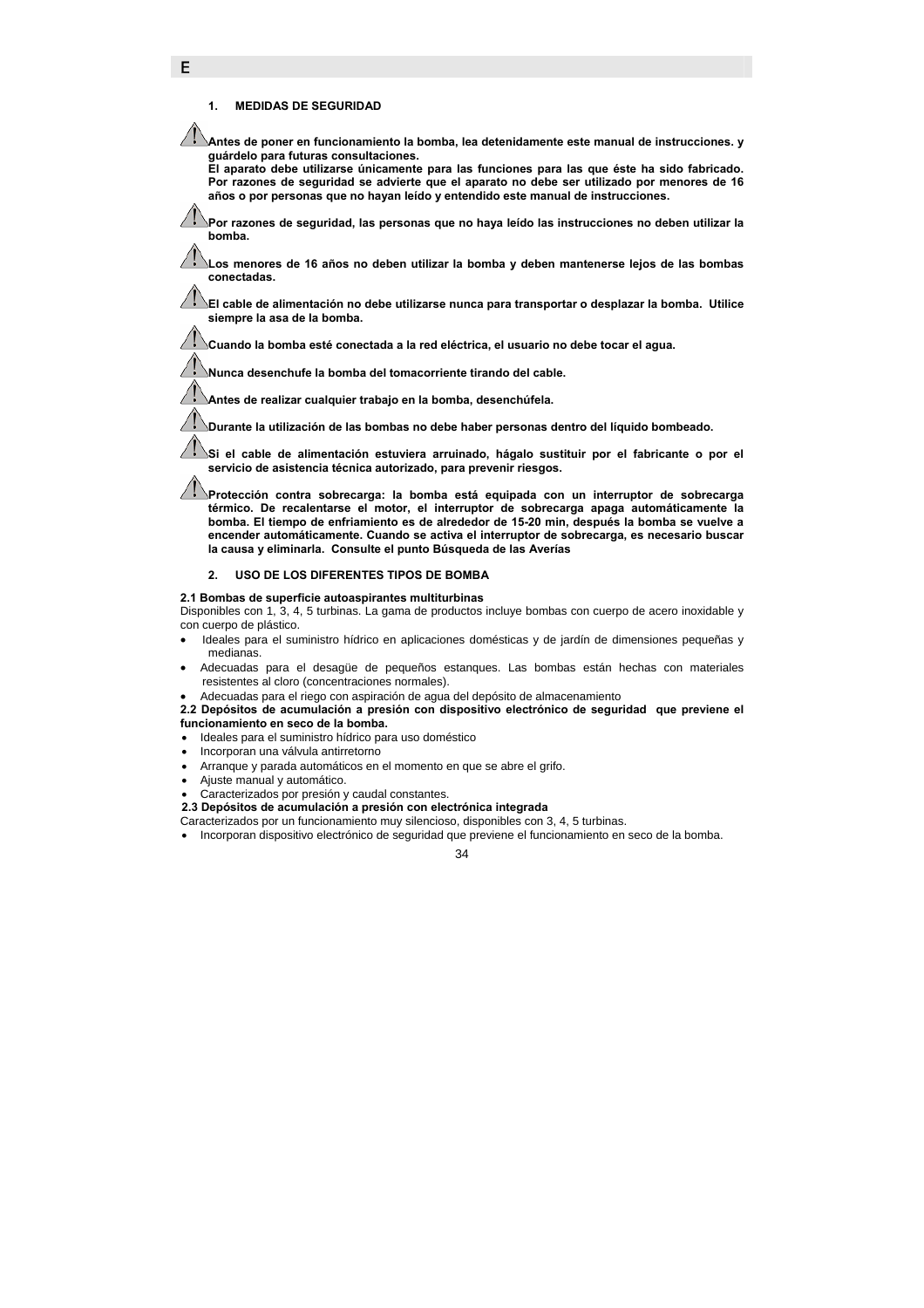- Adecuados para regar jardines y terrenos, y para el suministro doméstico.
- Caracterizados por presión y caudal constantes.

**2.4 Depósitos de acumulación a presión con depósito para el aprovisionamiento hídrico para uso doméstico** 

- Arranque y parada automático en el momento en que se abre y cierra el grifo
- Depósito (20, 24 y 50 l) con membrana de butilo o caucho
- Naturaldiseño compacto con presostato, manómetro y tapón de desagüe reunidos en la brida del depósito.

**La temperatura del líquido a bombear no debe superar 35° C.** 

**La bomba no se puede emplear para bombear agua salada, aguas negras, líquidos inflamables, corrosivos o explosivos (ej. petróleo, gasolina, solventes), grasas, aceites o productos alimentarios.** 

**Si la bomba se utiliza para la alimentación hídrica doméstica respete las normativas locales de las autoridades responsables de la gestión de los recursos hídricos.** 

### **3. PUESTA EN FUNCIONAMIENTO**

**Considerando que en cada país hay disposiciones diferentes en materia de seguridad de instalaciones eléctricas, controle que la instalación cumpla con las normativas vigentes.** 

**Antes de poner en funcionamiento la bomba controle que:**

- **la tensión y la frecuencia indicados en la placa de características de la bomba correspondan a los datos de la instalación eléctrica de alimentación;**
- **el cable de alimentación de la bomba o la bomba no estén averiados;**
- **la conexión eléctrica esté situada en un lugar seco, protegido de posibles inundaciones;**
- **la instalación eléctrica está dotada de interruptor de protección diferencial de I ∆n ≤ 30 mA y que**
- **la instalación de tierra sea eficiente;**

• **Los cables prolongadores deben responder a la normativa nacional** 

**Antes de la primera puesta en marcha llene con agua limpia el cuerpo de la bomba y el tubo de aspiración. La bomba se debe llenar lentamente hasta que el agua rebose; espere algunos segundos que salga todo el aire y llene hasta que el nivel se estabilice.** 

**Por el contrario, si la bomba está instalada por debajo del nivel del agua, haga salir el aire del cuerpo de la bomba abriendo el tapón de llenado. La bomba se llena de agua autónomamente. Coloque el enchufe en el tomacorriente. Arranque la bomba y espere a que salga el agua. Si transcurridos 2-3 minutos después del encendido el agua no sale, apague la bomba y llene de nuevo.** 

#### **Montaje del tubo de aspiración**

- Instale el tubo de aspiración desde la fuente de agua a la bomba de modo ascendente. No coloque el tubo de aspiración sobre el nivel de la bomba (para que no se formen burbujas de aire en el tubo de aspiración).
- El tubo de aspiración tiene que estar montado de manera que no ejerza ninguna presión mecánica sobre la bomba.
- La válvula de pié tiene que estar situada como mínimo a 30 cm por debajo del nivel mínimo del agua
- La bomba aspira el agua solo cuando el tubo de aspiración es completamente hermético.
- El tubo de aspiración tendría que tener el mismo diámetro de la boca de aspiración de la bomba.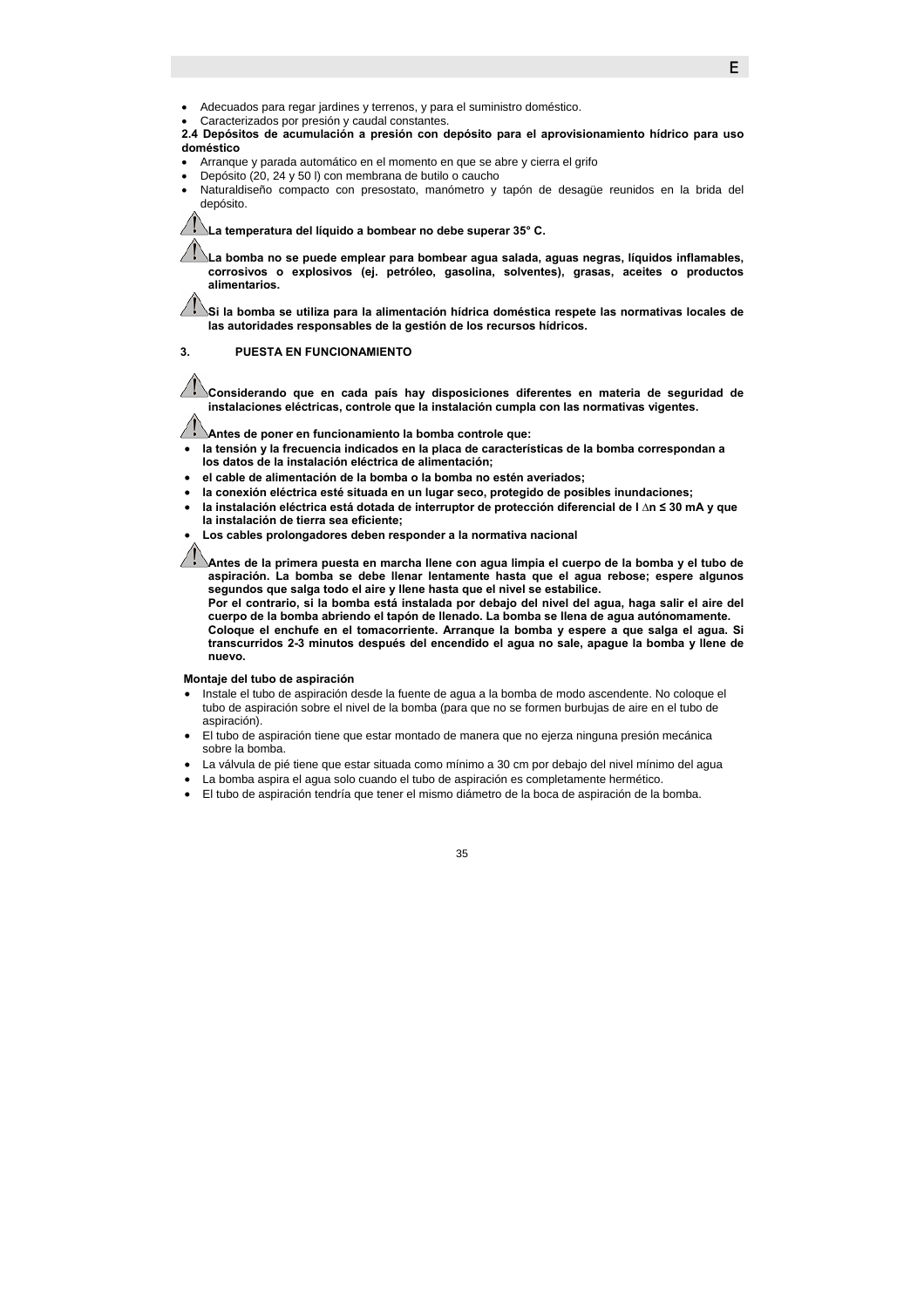### **Montaje del tubo de impulsión**

E

- Para aprovechar al máximo las prestaciones de la bomba, se aconseja utilizar un tubo de impulsión con diámetro 1" o superior.
- Durante el proceso de cebado los elementos de cierre presentes en el tubo de impulsión tienen que estar completamente abiertos para hacer salir el aire presente en los tubos.

Antes de poner en funcionamiento por primera vez la bomba conectando el enchufe, el tubo de aspiración y la bomba tienen que llenarse de agua hasta desbordar, para poder efectuar la aspiración. Cuando se utilizan pozos o en todos los casos en que el nivel de agua sea inferior a la bomba, es obligatorio utilizar siempre un tubo de aspiración con válvula de pié antirreflujo, la que permite llenarlo en la primera instalación e impide que se vacíe cuando la bomba está detenida, así evitando problemas cuando se la vuelva a arrancar. Para llenar la bomba, utilice el tapón de llenado.

f **Depósitos de acumulación a presión electrónicos con dispositivo electrónico de seguridad**

**El dispositivo electrónico no funciona si el punto de utilización más alto supera los 15 metros** 

**La bomba combinada con el dispositivo electrónico no debe absorber más de 10 Amperios (15 Amperios para versiones EE.UU.) y tiene que tener una presión máxima comprendida entre 3,5 bar (35 metros) y 8 bar (80 metros).** 

El dispositivo electrónico desarrolla 2 funciones:

- **Permite el funcionamiento automático de la bomba:** la hace arrancar al abrirse el grifo y la detiene unos 15 segundos después de que el grifo se cierra.
- **Protege la bomba del funcionamiento en seco:** el dispositivo de seguridad desactiva automáticamente la bomba cuando falta el agua en la aspiración así evitando posibles daños. La parada es señalada al encenderse el LED rojo en el display. Esto permite localizar la falta de agua.

#### **Instalación**

**La presión en entrada de la bomba no debe superar los 2 bares. La bomba no funciona si el grifo está situado a más de 15 m sobre el nivel de la bomba.** 

El Dispositivo electrónico se monta en el lado de impulsión de la bomba, enroscando la conexión de 1" macho de la entrada del dispositivo en la rosca hembra de la salida de la bomba. Si la bomba tiene otra salida que no sea 1" hembra, instale un racor. Tras montar el dispositivo electrónico, conecte el cable de conexión a la bomba.

Antes de conectar el tubo de aspiración a la bomba es oportuno montar en la boca de aspiración de la bomba un filtro a prueba de impurezas. Es oportuno utilizar el filtro para evitar daños al dispositivo electrónico y problemas de funcionamiento.

Ponga en funcionamiento la bomba conectando el enchufe del cable de conexión en un tomacorriente.

#### **DISPLAY de LEDs**

El Dispositivo electrónico incorpora un display con 3 diodos luminosos para señalar el estado de funcionamiento de la bomba:

**LED VERDE**: se enciende apenas se conecta el dispositivo electrónico de seguridad a la red eléctrica.

**LED AMARILLO**: se enciende cuando la bomba está en funcionamiento, se apaga cuando la bomba se detiene.

**LED ROJO**: se enciende cuando el funcionamiento queda inhibido por falta de agua en la aspiración o en caso de desperfecto de la bomba.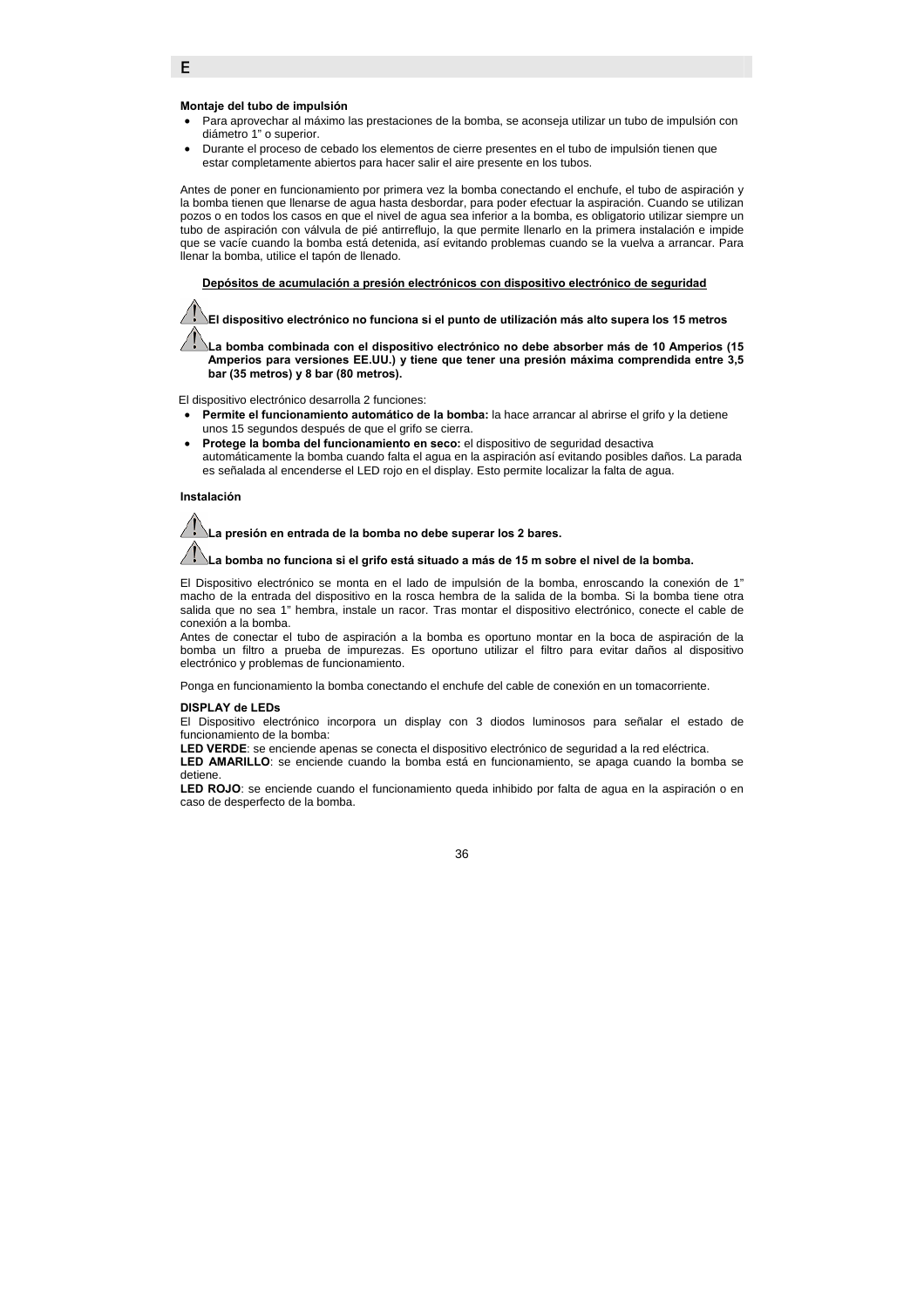**Tecla de RESET**: sirve para reactivar la bomba tras haber restablecido el flujo regular de agua. El dispositivo electrónico también posee el reset automático, es decir que probará automáticamente a reactivar la bomba 3 veces: tras 1 hora, tras 5 horas y tras 20 horas. En caso de fallar el arranque, el dispositivo electrónico quedará bloqueado. Para restablecer el funcionamiento habrá que desconectar y volver a conectar el enchufe. De todas maneras es posible restablecer manualmente el dispositivo antes del 3° intento.

N.B.: si falla el arranque compruebe que el tubo de aspiración y el cuerpo de la bomba estén llenos de agua.

Si la etapa de aspiración no se activa antes de 120 segundos, la bomba se detendrá automáticamente, después hará otros dos intentos durante otros 120 segundos. Si la bomba no arranca localice la causa que origina el problema de funcionamiento.

Posibles causas: el tubo de aspiración no está sumergido en el agua o permite la entrada de aire (debe ser hermético), la conexión de cebado no está bien cerrada (entra aire), la altura de aspiración es excesiva (depende de la bomba utilizada pero no puede superar los 8 m de profundidad), el aire no puede salir porque el tubo de aspiración está obstruido o porque hay una doble curva (cuello de cisne), el tubo de aspiración no monta una válvula de pié antirreflujo, o durante la primera puesta en marcha no se llenó completamente el cuerpo de la bomba y el tubo de aspiración.

Si la bomba se activa y se desactiva constantemente sin que se abra el agua, es posible que el tubo de impulsión o la conexión a la bomba no sea estanca. En su caso, solucione el inconveniente.

También existe la posibilidad de que el problema se deba a una acumulación de impurezas dentro del dispositivo electrónico que debe ser desmontado y enjuagado echándole agua del lado de la entrada, por ej. con un chorro fuerte de agua.

### f **Depósitos de acumulación a presión con electrónica integrada**

**Instalación** 

**La presión en entrada de la bomba no debe superar los 2 bares.** 

**La profundidad máxima de aspiración tiene que ser inferior a 8 m.** 

**La bomba no funciona si el grifo está situado a más de 15 m sobre el nivel de la bomba.** 

**En este modelo, que incorpora la válvula antirretorno, no es posible llenar el tubo de aspiración a través del tapón de llenado presente en la bomba.** 

#### **Uso de la bomba**

Conecte el enchufe del cable de alimentación en el tomacorriente. La bomba comienza a funcionar.

Si la etapa de aspiración no se activa antes de 120 segundos, la bomba se detendrá automáticamente, después hará otros dos intentos de otros 120 segundos cada uno**.** 

La electrobomba monta un dispositivo electrónico integrado que la transforma en una electrobomba de activación automática y que desarrolla las siguientes funciones:

#### • **Funcionamiento automático de la bomba**

La bomba arranca automáticamente al abrirse el grifo y se detiene unos 10 segundos después de que el grifo se cierra.

#### • **Protección contra el funcionamiento en seco de la bomba**

Cuando falta agua, la bomba se desconecta automáticamente después de transcurridos unos 45 segundos. Esto se indica en el display electrónico donde comienza a parpadear el indicador luminoso rojo "Alarm" Si permanece el estado de alarma, es decir, si el usuario no interviene restableciendo el flujo de agua y reajustando la bomba, el reajuste automático probará a encender la bomba después de una hora, después de 5 horas, después de 20 horas y, sucesivamente, una vez cada 24 horas. A partir de la primera activación de la protección contra el funcionamiento en seco y hasta que la bomba no reanude su funcionamiento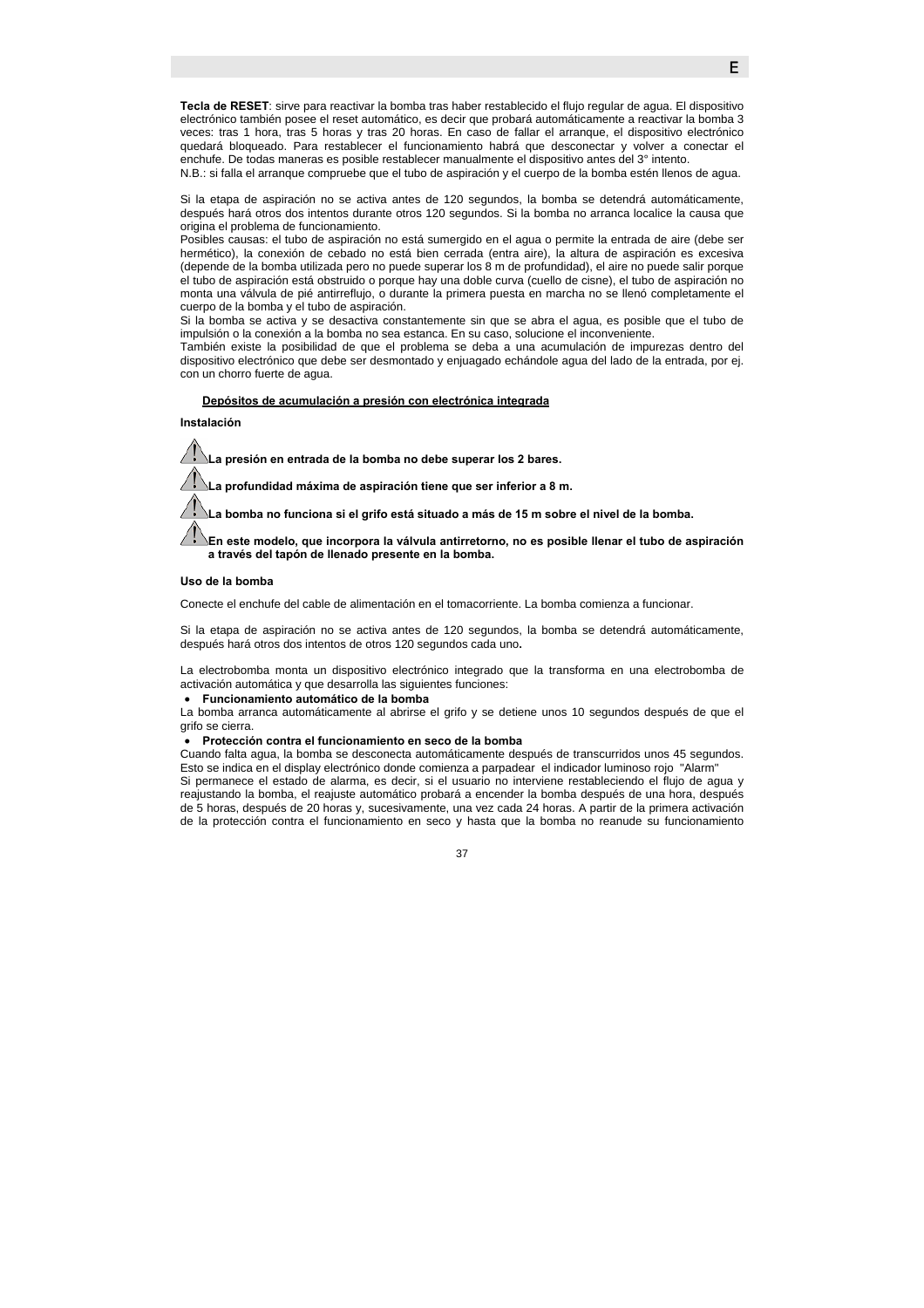### E

regular, el display electrónico seguirá indicando la falta de agua: led rojo intermitente con ciclos de un flash y una pausa. Para reactivar la bomba pulse el botón RESET después de restablecer el flujo correcto de agua.

#### • **Señalizaciones del display electrónico Led verde (Power) encendido.**

La bomba está conectada a la red eléctrica y está lista para suministrar agua (tan pronto como se abre un grifo).

**Led amarillo (Pump on) encendido.** 

La bomba está suministrando agua. **Led rojo (Alarm) intermitente con ciclos de 1 flash.** 

La bomba no funciona porque falta agua en la aspiración: se ha activado el programa de protección para el funcionamiento en seco.

#### **4. RECOMENDACIONES DE USO**

Para que la bomba funcione correctamente, respete las siguientes reglas de funcionamiento:

### **La bomba no debe funcionar con el grifo de impulsión completamente cerrado (excluidas las bombas controladas electrónicamente)**

#### **La bomba no debe funcionar en seco.**

- Las tuberías de aspiración y de impulsión nunca deben ser más pequeñas que el diámetro de las bocas de la bomba (25 mm). Cuando la altura de aspiración supera 4 metros, se aconseja montar en la boca de aspiración un tubo de diámetro más grande. No utilice racores metálicos en las roscas de la bomba.
- Conecte el tubo de aspiración con la válvula de pié, evitando contrapendientes, sifones, cuellos de cisne y estrangulamientos del tubo.
- Coloque la bomba, nivelada, en posición estable, en un lugar seco y lejos de substancias inflamables o explosivas. No la exponga nunca a la lluvia y a chorros de agua directos.
- Controle que las conexiones a las tomas eléctricas estén protegidas de las inundaciones, evite que la bomba quede expuesta al chorro directo del agua, no sumerja la bomba en el agua.
- **Para depósitos de acumulación a presión:** controle que la presión de precarga del depósito corresponda a los datos nominales del depósito; de ser necesario, llene el depósito de aire a través de la válvula y llévelo a la presión de precarga tras haber descargado la presión del lado de impulsión (desconéctela de la alimentación eléctrica y abra el punto de salida más cercano a la bomba, manteniéndolo abierto hasta que salga agua).

### **MANTENIMIENTO Y LIMPIEZA**

Es necesario procurar que la bomba no se congele. Cuando las temperaturas descienden por debajo de cero, quite la bomba del líquido a bombear, vacíela y colóquela en un lugar protegido del frío. Antes de cualquier trabajo de limpieza, la bomba debe ser desconectada de la red de alimentación. La bomba está exenta de mantenimiento.

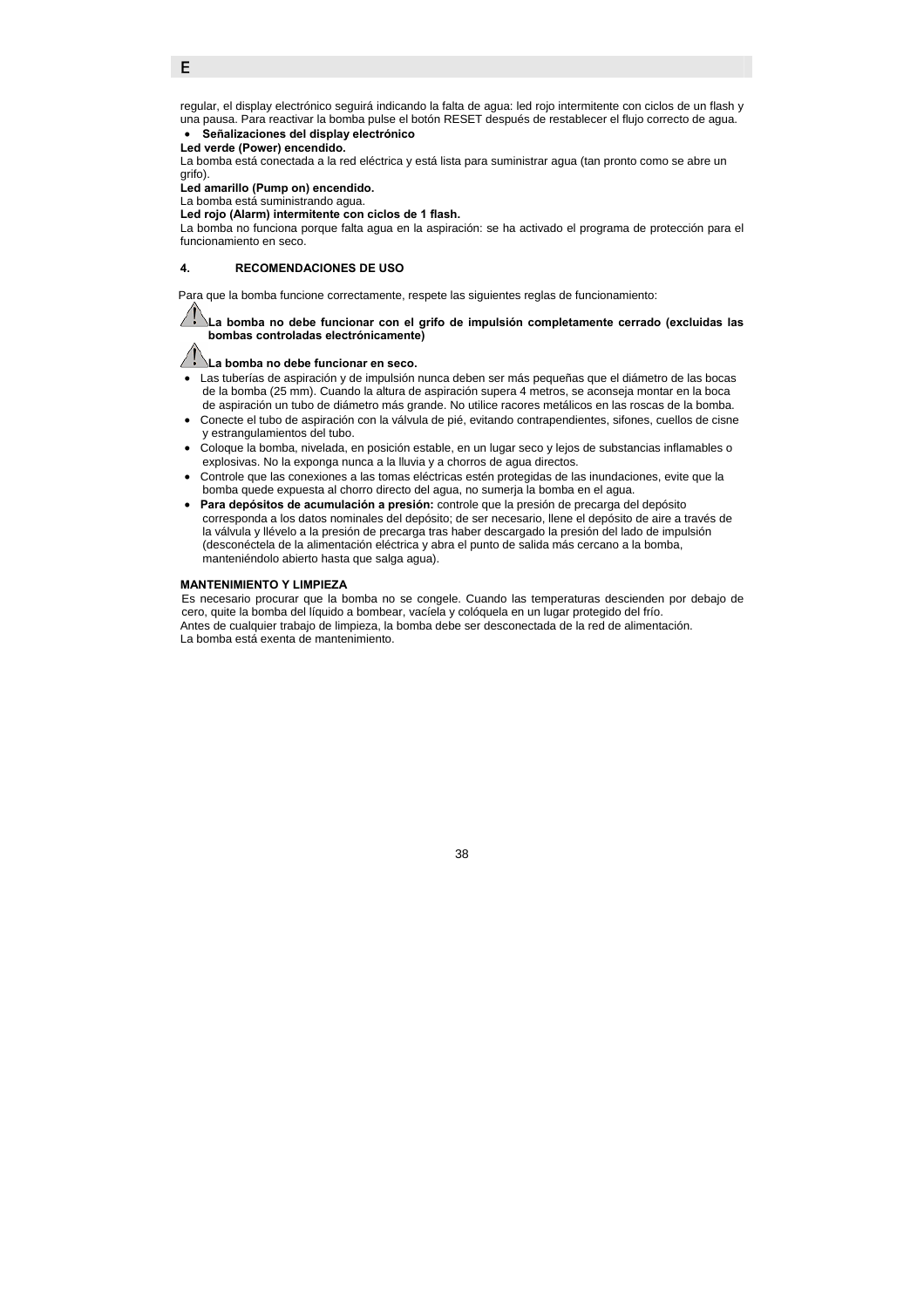**5. ÚSQUEDA DE LAS AVERÍAS** 

**Antes de comenzar a buscar los desperfectos, corte la conexión eléctrica de la bomba (desenchúfela).** 

**Si el cable de alimentación o alguna pieza eléctrica de la bomba estuvieran averiados, la reparación o sustitución deben ser llevados a cabo por el Fabricante o por su servicio de asistencia técnica o bien por personal cualificado, para prevenir cualquier riesgo.** 

| Averías                              | Causas                                                                     | <b>Soluciones</b>                                                                         |
|--------------------------------------|----------------------------------------------------------------------------|-------------------------------------------------------------------------------------------|
|                                      | 1) Falta de alimentación eléctrica.                                        | 1) Controle si hay tensión en la toma y si el<br>enchufe está bien conectado.             |
| La bomba no gira                     | 2) Eje bloqueado.                                                          | 2) Quite el enchufe eléctrico de alimentación:                                            |
|                                      |                                                                            | introduzca el destornillador en la ranura del                                             |
|                                      |                                                                            | eje (del lado del ventilador de refrigeración) y                                          |
|                                      |                                                                            | desbloquéelo girando el destornillador.                                                   |
|                                      | El cuerpo de la bomba no está<br>1)<br>completamente purgado. Cuerpo de la | Detenga la bomba, desenrosque el tubo de<br>1)<br>impulsión, sacuda la bomba y el tubo de |
|                                      | bomba sin aqua                                                             | aspiración para facilitar la salida de burbujas                                           |
|                                      |                                                                            | de aire; llene con agua, cierre el tubo                                                   |
|                                      |                                                                            | herméticamente y arranque de nuevo la<br>bomba.                                           |
|                                      | 2) Entrada de aire por la tubería de                                       | 2) Controle que las conexiones en el tubo de                                              |
|                                      | aspiración.                                                                | aspiración estén bien hechas. Controle que                                                |
| La bomba gira                        |                                                                            | no haya contrapendientes, sifones, cuellos de                                             |
| pero no suministra                   |                                                                            | cisne o estrangulamientos en el tubo de                                                   |
| agua                                 |                                                                            | aspiración, y que la válvula de pié no esté                                               |
|                                      |                                                                            | bloqueada en el tubo de aspiración.                                                       |
|                                      | - la válvula de aspiración no está<br>3)                                   | 3) - coloque la válvula de aspiración en el agua                                          |
|                                      | sumergida en el agua                                                       | - limpie la válvula de pié                                                                |
|                                      | - la válvula de aspiración está                                            | - limpie el filtro de aspiración                                                          |
|                                      | atascada                                                                   | controle la profundidad de aspiración                                                     |
|                                      | - se ha superado la profundidad<br>máxima de aspiración                    |                                                                                           |
|                                      | Alimentación no conforme con las<br>1)                                     | 1) Desconecte el enchufe, solucione la causa que                                          |
|                                      | características del motor (tensión muy                                     | ha provocado el recalentamiento, espere a                                                 |
| La bomba se                          | alta o baja)                                                               | que el motor se enfríe y ponga en marcha                                                  |
| detiene por                          | Un cuerpo sólido ha bloqueado la<br>2)                                     | nuevamente.                                                                               |
| recalentamiento<br>por la activación | turbina.                                                                   |                                                                                           |
| del protector                        | 3) La bomba funcionó con aqua muy                                          |                                                                                           |
| térmico de                           | caliente.                                                                  |                                                                                           |
| recalentamiento                      | 4) La bomba funcionó en seco o con el                                      |                                                                                           |
|                                      | grifo de impulsión cerrado por un<br>período superior a 10 minutos.        |                                                                                           |
|                                      | 1) Membrana del depósito perforada                                         | 1) Sustituya la membrana o el depósito.                                                   |
| *La bomba se                         | 2) Falta aire en el depósito.                                              | 2) Llene el depósito de aire a través de la válvula                                       |
| detiene a                            |                                                                            | hasta una presión máx. de 1,5 Atm.                                                        |
| menudo.                              | 3) La válvula de pié se bloqueó o pierde.                                  | 3) Desmonte y limpie o sustituya la válvula de pié                                        |
|                                      | 1) Regulación max. del presostato muy                                      | 1) Regule el presostato.                                                                  |
| *El depósito no                      | baja.                                                                      | 2) Desconecte el enchufe, desmonte la bomba y                                             |
| alcanza la presión                   | 2) Turbina o parte hidráulica obstruida.                                   | limpie.                                                                                   |
| necesaria.                           | 3) Entrada de aire por la tubería de<br>aspiración.                        | 3) Véase "Soluciones" punto B).2)                                                         |
| *La bomba no se                      | 1) Regulación máx. del presostato muy                                      | 1) Regule el presostato.                                                                  |
| detiene.                             | alta.                                                                      |                                                                                           |

\* Sólo para depósitos de acumulación a presión con depósito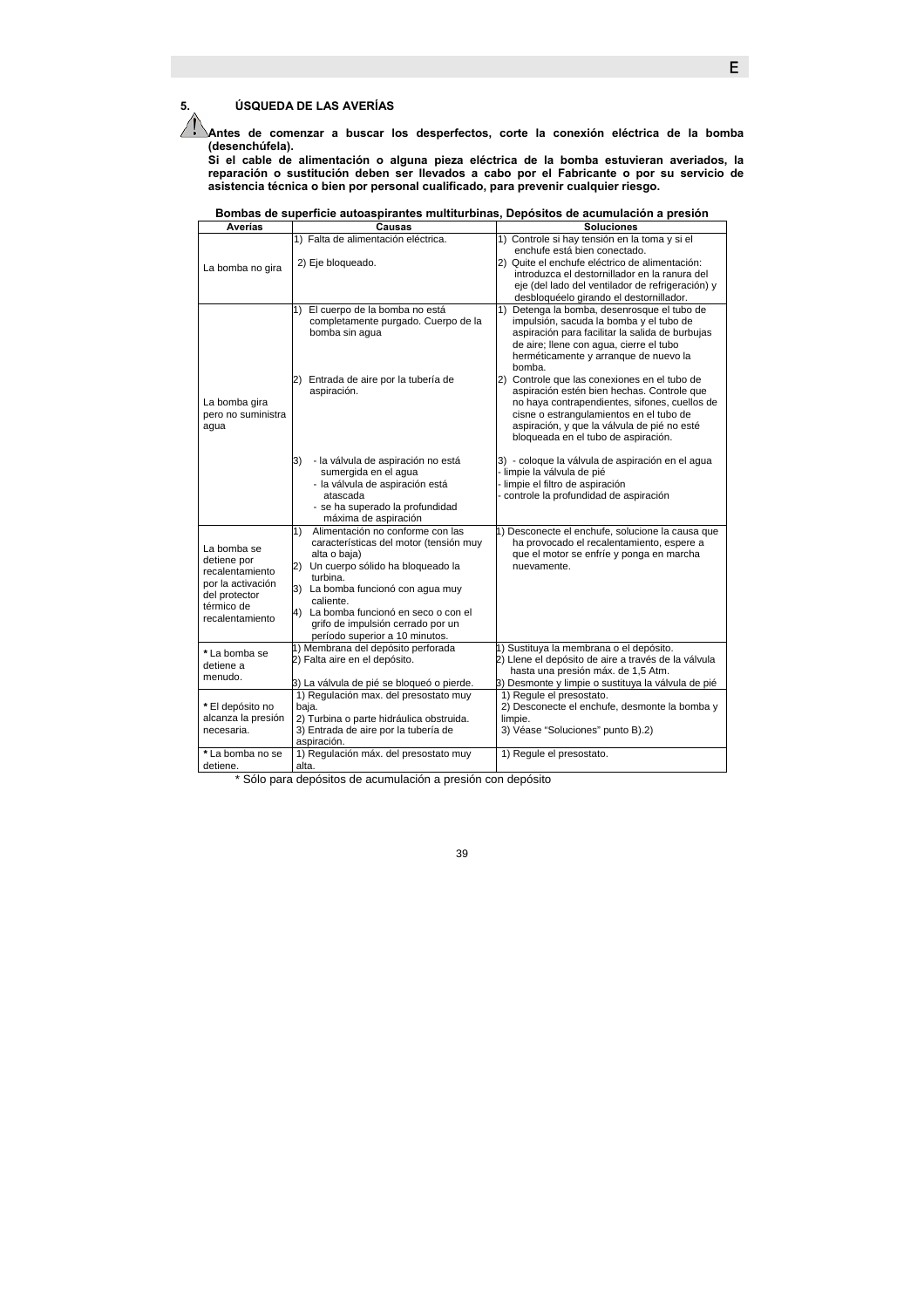**Depósitos de acumulación a presión electrónicos con dispositivo electrónico de seguridad** 

| <b>Desperfectos</b>                                    | Causa                                                                                                                               | <b>Soluciones</b>                                                                                                                                                                                                                                                                                                                                                                                                                                                                                                                                                                                 |
|--------------------------------------------------------|-------------------------------------------------------------------------------------------------------------------------------------|---------------------------------------------------------------------------------------------------------------------------------------------------------------------------------------------------------------------------------------------------------------------------------------------------------------------------------------------------------------------------------------------------------------------------------------------------------------------------------------------------------------------------------------------------------------------------------------------------|
| El Led rojo<br>parpadea.                               | Falta de agua.                                                                                                                      | Restablezca el flujo normal de agua.                                                                                                                                                                                                                                                                                                                                                                                                                                                                                                                                                              |
| El Led rojo<br>queda<br>encendido fijo.                | Intentos de reset<br>automáticos<br>concluidos.                                                                                     | Desconecte y vuelva a conectar el enchufe.                                                                                                                                                                                                                                                                                                                                                                                                                                                                                                                                                        |
| La bomba se<br>activa y<br>desactiva<br>continuamente. | 1) La instalación<br>no es hermética.<br>2) En el interior<br>del dispositivo<br>electrónico<br>puede haber<br>cuerpos<br>extraños. | 1) Controle la instalación y la conexión a la bomba.<br>2) Desconecte el enchufe del tomacorriente, desmonte el dispositivo<br>electrónico de la bomba y enjuáquelo a fondo pulverizando aqua del<br>lado de entrada - por ejemplo con una manga de jardín.                                                                                                                                                                                                                                                                                                                                       |
| La bomba no<br>funciona                                | La bomba está<br>averiada.<br>El Dispositivo<br>electrónico<br>podría estar<br>bloqueado por la<br>caliza.                          | Tras haber desconectado el Dispositivo electrónico de la bomba tanto<br>hidráulica como eléctricamente, trate de hacer funcionar la bomba sola<br>conectándola a la red. Si la bomba funciona regularmente, observe el<br>dispositivo electrónico, controlando si la turbina interior del dispositivo<br>electrónico gira libremente accediendo desde el aquiero de salida.<br>Si hay fricción proceda con el lavado llenando el dispositivo electrónico<br>de vinagre o de otro producto antical a través de la salida. Si la turbina<br>no está bloqueada contacte con el centro de asistencia. |

|  | Depósitos de acumulación a presión con electrónica integrada |  |  |  |
|--|--------------------------------------------------------------|--|--|--|
|  |                                                              |  |  |  |

| <b>Desperfect</b>                                          | LED                                                      | Causa                                                                                                                                                                                       | Solución                                                                                                                |
|------------------------------------------------------------|----------------------------------------------------------|---------------------------------------------------------------------------------------------------------------------------------------------------------------------------------------------|-------------------------------------------------------------------------------------------------------------------------|
| La bomba<br>no funciona                                    | Power apagado<br>Pump on apagado<br>Alarm apagado        | No llega corriente                                                                                                                                                                          | Controle que la tensión sea adecuada<br>en la red.<br>Controlar la línea eléctrica y las<br>conexiones                  |
|                                                            |                                                          | Tarjeta averiada                                                                                                                                                                            | Contacte con un centro de asistencia.<br>autorizado.                                                                    |
|                                                            | Power encendido<br>Pump on apagado<br>Alarm apagado      | El tubo de impulsión está bloqueado<br>Instalación inadecuada (+ 15 m)                                                                                                                      | Controle la instalación hidráulica                                                                                      |
|                                                            | Power encendido<br>Pump on encendido<br>Alarm encendido  | Tarjeta averiada                                                                                                                                                                            | Contacte con un centro de asistencia<br>autorizado.                                                                     |
|                                                            | Power encendido<br>Pump on apagado<br>Alarm intermitente | Falta agua en la aspiración<br>desde no hace más de 26 horas                                                                                                                                | Controle la correcta instalación<br>del tubo de aspiración                                                              |
|                                                            |                                                          | Turbina bloqueada (activación<br>del interruptor térmico)                                                                                                                                   | Limpie/desbloquee la bomba                                                                                              |
|                                                            | Power encendido<br>Pump on apagado<br>Alarm encendido    | Falta agua desde hace más de 26 h.                                                                                                                                                          | Controle la instalación correcta<br>del tubo de aspiración                                                              |
|                                                            |                                                          | Turbina bloqueada (activación<br>del interruptor térmico)                                                                                                                                   | Limpie la bomba                                                                                                         |
|                                                            |                                                          | Profundidad de aspiración muy<br>alta                                                                                                                                                       | Controle la profundidad de aspiración                                                                                   |
| Impulsión                                                  |                                                          | Válvula de pié obstruida                                                                                                                                                                    | Limpie la válvula de pié                                                                                                |
| insuficiente                                               |                                                          | Capacidad de la bomba reducida a<br>causa<br>de materiales extraños                                                                                                                         | Limpie la bomba                                                                                                         |
| La bomba<br>se activa y<br>desactiva<br>continuame<br>nte. |                                                          | Hay pérdidas en la instalación.<br>Probable presencia de cuerpos<br>extraños en el interior de la bomba<br>La válvula antirretorno no es<br>hermética.<br>El nivel de agua baja rápidamente | Controle la instalación y la conexión<br>hidráulica de la bomba<br>Limpie la bomba<br>coloque la válvula de pié a mayor |
|                                                            |                                                          | debaio de los 8 m                                                                                                                                                                           | profundidad (no más de 8m)                                                                                              |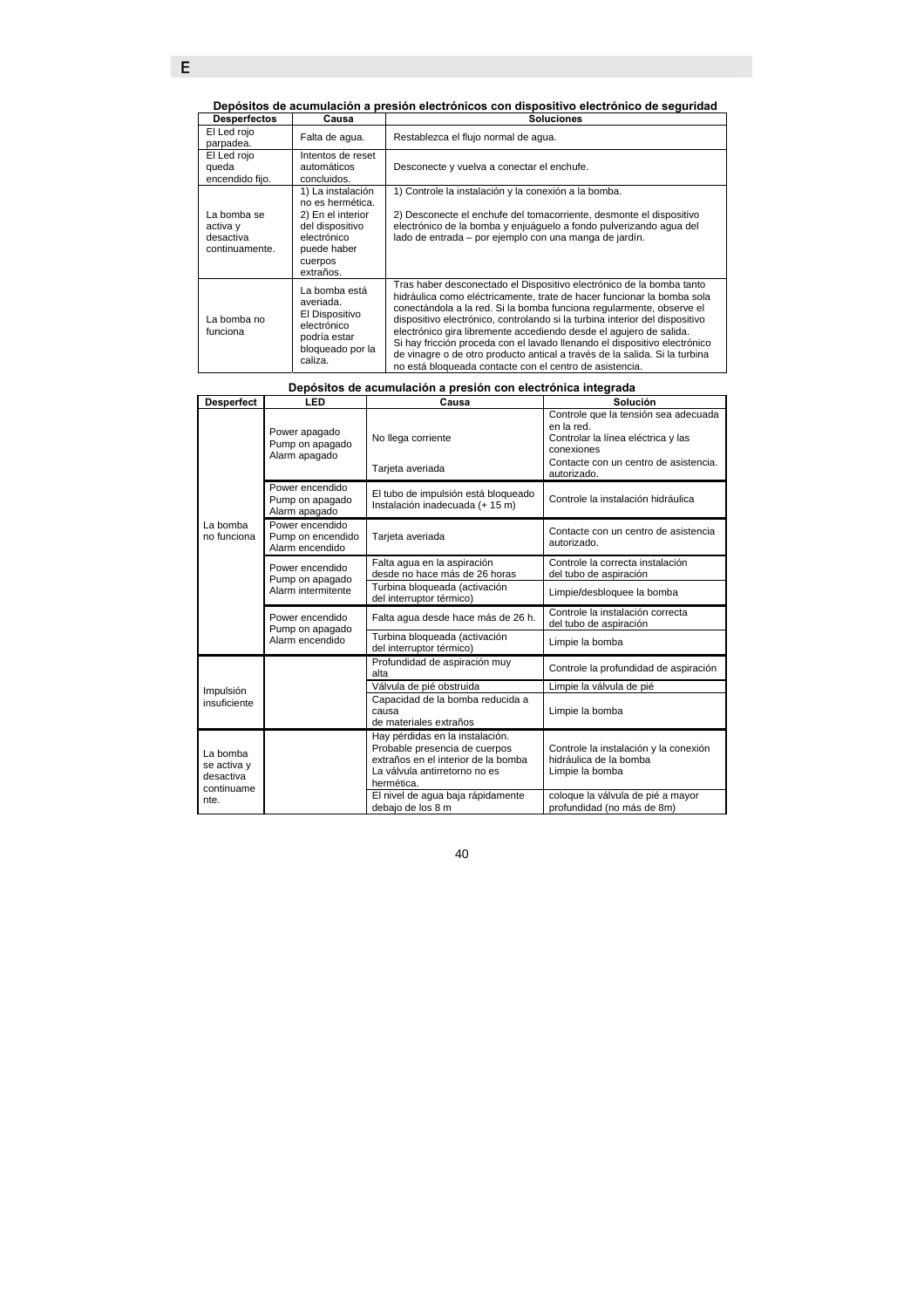### **6. DESGUACE**

Este producto o sus componentes deben ser eliminados respetando las normas en materia de medio ambiente;Utilice los sistemas locales, públicos o privados, de recogida de residuos.

#### **7. GARANTÍA**

Los defectos de materiales o vicios de fabricación que pudiera presentar el aparato se eliminarán durante el período de garantía previsto por la ley vigente en el país de compra del producto, por medio de reparación o sustitución, a nuestra discreción.

Nuestra garantía cubre todos los defectos substanciales imputables a vicios de fabricación o de material empleado, siempre que el producto haya sido utilizado de manera correcta y conforme a las instrucciones.

La garantía caduca en los siguientes casos: **Hentativas de reparación del aparato,** Gmodificaciones técnicas del aparato, Gempleo de recambios no originales, *Calteración,* Œempleo inadecuado, por ejemplo empleo industrial.

Quedan excluidos de la garantía: y piezas sujetas a desgaste rápido.

Para utilizar la garantía, diríjase a un centro de asistencia técnica autorizado con el comprobante de compra del producto.

El fabricante no se considera responsable de posibles inexactitudes presentes en este folleto, tanto debidos a errores de impresión como de transcripción. El fabricante se reserva el derecho de modificar el producto según lo considere necesario o útil, sin alterar sus características esenciales.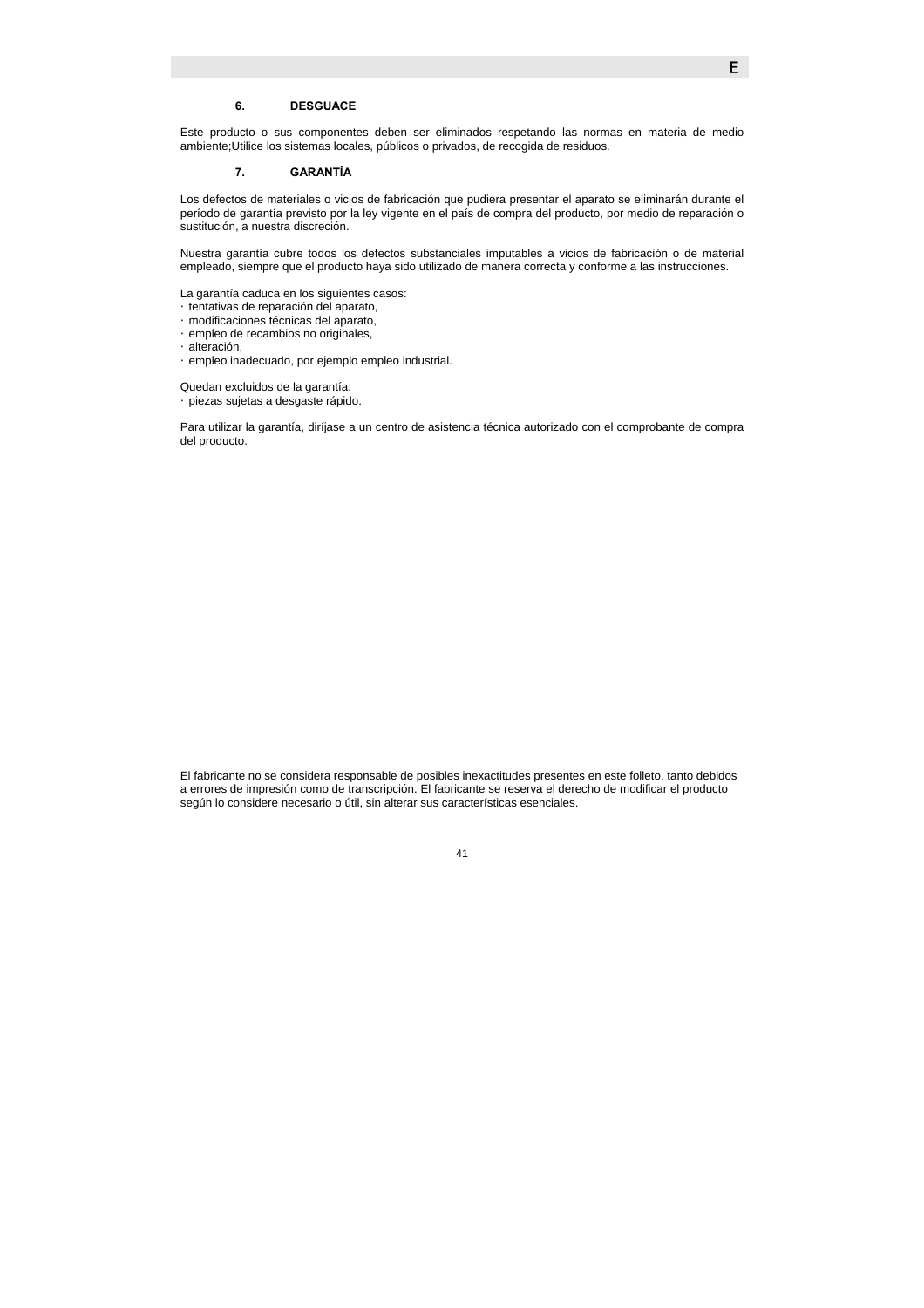#### **1. VEILIGHEIDSMAATREGELEN**

**Lees dit boekje met gebruiksaanwijzingen aandachtig door, alvorens de pomp in werking te stellen en bewaar het goed zodat u het later nog kunt raadplegen** 

**Het apparaat mag alleen gebruikt worden voor die functies waarvoor het is gemaakt. Om veiligheidsredenen mag het apparaat niet worden gebruikt door personen die jonger dan 16 jaar zijn of personen die dit boekje met gebruiksaanwijzingen niet hebben gelezen en begrepen.** 

**De netkabel mag nooit gebruikt worden om de pomp te vervoeren of verplaatsen. Gebruik daarvoor altijd de handgreep van de pomp.** 

**Vermijd aanraking met water, wanneer de pomp op het elektriciteitsnet aangesloten is.** 

**Haal de stekker nooit uit het stopcontact door aan de kabel te trekken.** 

**Haal altijd eerst de stekker uit het stopcontact alvorens werkzaamheden aan de pomp te verrichten.** 

**Tijdens het gebruik van de pompen mogen er zich geen personen in de verpompte vloeistof bevinden.** 

**Een beschadigde voedingskabel moet door de fabrikant of diens erkende technische klantenservice vervangen worden, zodat risico's voorkomen worden.** 

**Beveiliging tegen overbelasting: de pomp is voorzien van een beveiliging tegen oververhitting. Indien de motor eventueel oververhit raakt, schakelt deze oververhittingsbeveiliging de pomp automatisch uit. Na een afkoeltijd van ongeveer 15-20 minuten gaat de pomp automatisch weer aan. Na inwerkingtreding van de thermische motorbeveiliging, moet in ieder geval de oorzaak daarvan opgespoord en verholpen worden. Raadpleeg Het Opsporen van Storingen.** 

### **2. GEBRUIK VAN DE VERSCHILLENDE SOORTEN POMPEN**

#### **2.1 Zelfaanzuigende oppervlaktepompen met meerdere waaiers**

Verkrijgbaar met 1, 3, 4 of 5 waaiers. Het assortiment omvat pompen zowel met een pomphuis uit roestvrij staal als met een pomphuis uit kunststof.

- Ideaal voor drinkwatervoorziening van woningen en watervoorziening van kleine en middelgrote tuinen.
- In het bijzonder geschikt voor het leegpompen van kleine bekkens.
- De pompen zijn vervaardigd uit chloorbestendig materiaal (normale chloorconcentratie).
- Geschikt voor irrigatie waarbij water uit een opvangreservoir wordt opgepompt
- **2.2 Elektronische drukvaten voorzien van elektronische veiligheidsinrichting waardoor droogdraaien van de pomp voorkomen wordt.**
- Ideaal voor drinkwatervoorziening van woningen
- Voorzien van ingebouwde terugslagklep,
- Automatische in- en uitschakeling op het moment dat er een kraan open dan wel dicht wordt gedaan;
- Handmatige en automatische terugstelling.
- Met als kenmerk constante druk en wateropbrengst.

**2.3 Drukvaten met geïntegreerde elektronica.**

Met als kenmerk dat ze zeer geruisarm werken dankzij hun speciale constructietechniek, verkrijgbaar met 3, 4 of 5 waaiers.

- 
- Voorzien van veiligheidsinrichtingen tegen lekkage op de perszijde.
- Geschikt voor het irrigeren van tuinen en velden, en drinkwatervoorziening van woningen.
- Met als kenmerk constante druk en wateropbrengst.

 $\overline{A}2$ 

# NL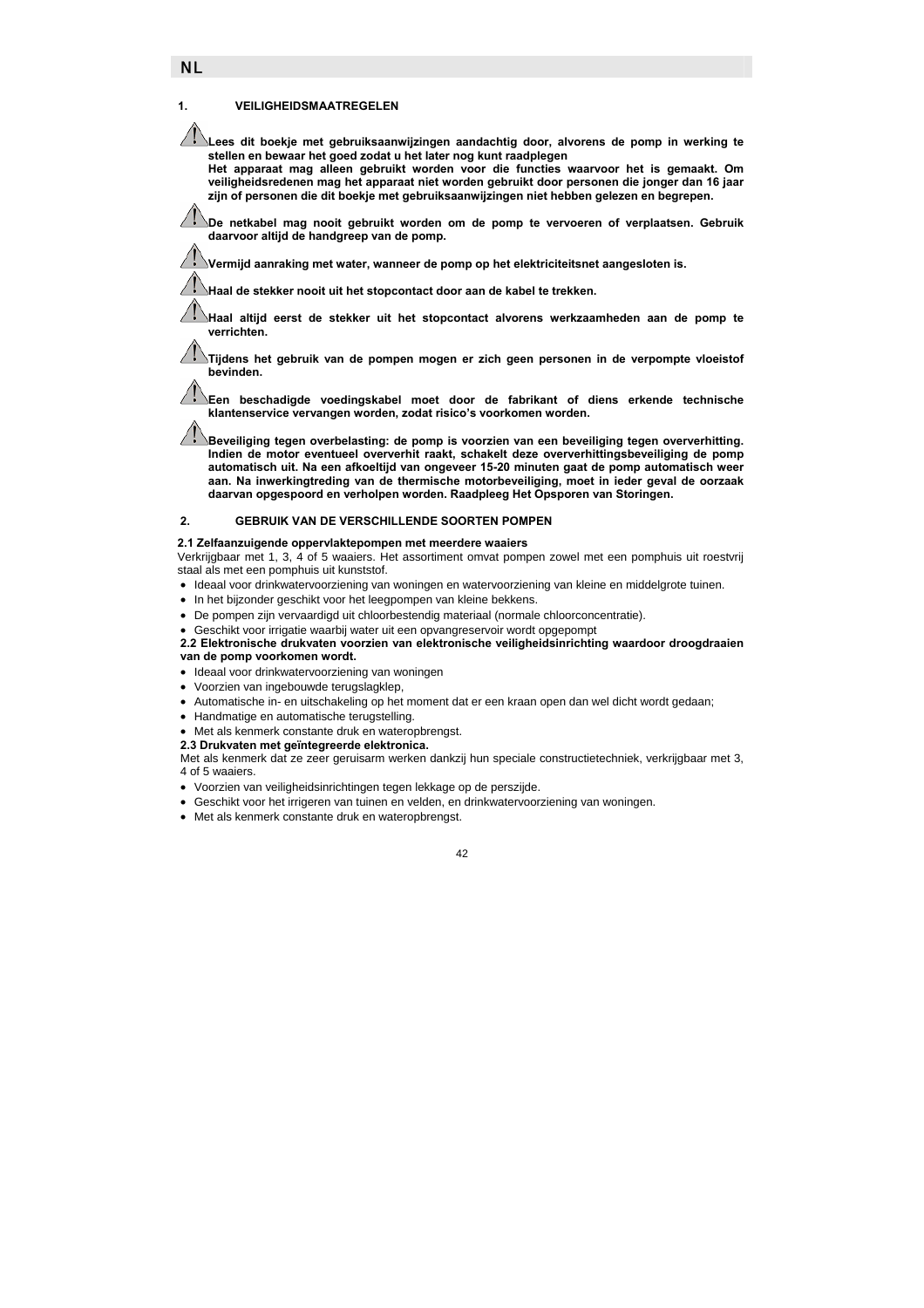

#### **2.4 Drukvaten met reservoir voor drinkwatervoorziening van woningen**;

- Automatische in- en uitschakeling op het moment dat er een kraan open dan wel dicht wordt gedaan
- Reservoir (20, 24 en 50 l) met membraan uit butylrubber of natuurrubber
- Compact design waarbij drukschakelaar, manometer en afvoerdop op de flens van het reservoir gemonteerd zijn.

**De temperatuur van de te pompen vloeistof mag niet hoger zijn dan 35° C.** 

**De pomp kan mag niet gebruikt worden voor het pompen verpompen van zout water, rioolwater, ontvlambare, bijtende of explosieve vloeistoffen (b.v. petroleum, benzine, oplosmiddelen), vetten, oliën of voedingsmiddelen.** 

**Indien de pomp gebruikt wordt voor de drinkwatervoorziening in woningen dient u de plaatselijke regelgeving uitgevaardigd door de met het beheer van de drinkwatervoorziening belaste instanties in acht te nemen.** 

**3. INBEDRIJFSTELLING** 

**Verzeker u ervan dat de installatie zoals die gebruikt wordt, in overeenstemming is met de bestaande regelgeving, daar de veiligheidseisen in de afzonderlijke landen van elkaar verschillen.** 

**Controleer, alvorens de pomp in werking te stellen, of:** 

- **De op het technische gegevensplaatje aangegeven netspanning- en frequentie overeenkomen met de gegevens van de elektrische stroomvoorzieningsinstallatie.**
- **De voedingskabel van de pomp of de pomp zelf niet beschadigd zijn.**
- **De elektrische verbinding zich op een droge, tegen eventuele overstroming beschermde, plaats bevindt.**
- **De elektrische installatie voorzien is van veiligheidsschakelaar van I ∆n ≤ 30 mA en of de aardingsinstallatie werkzaam is.**
- **Eventuele verlengkabels in overeenstemming met de voorschriften van norm DIN VDE 0620 zijn**.

**Voordat u de pomp voor de eerste keer in bedrijf stelt moet u het pomphuis en de aanzuigleiding vol laten lopen met helder water. Het vullen moet langzaam gebeuren en wel tot het water bijna overloopt; wacht een paar seconden tot alle lucht naar buiten komt en vul dan bij tot het niveau stabiel wordt.** 

**Indien de pomp daarentegen geïnstalleerd is op een niveau dat onder de waterspiegel ligt, dient u de lucht uit het pomphuis te laten lopen door de vuldop te openen. De pomp vult zich dan uit zichzelf.**

**Steek de stekker in het stopcontact. Stel de pomp in bedrijf en wacht dat er water naar buiten komt. Indien er na 2-3 minuten nadat u de pomp in bedrijf hebt gesteld, geen water naar buiten komt, zet u de pomp uit en vult u de pomp opnieuw.** 

### **Montage van de aanzuigleiding**

- Installeer de aanzuigleiding van de waterbron naar de pomp in stijgende lijn. De aanzuigleiding mag niet boven het niveau van de pomp komen(om te voorkomen dat er luchtbellen in de aanzuigleiding ontstaan).
- De aanzuigleiding moet zo worden gemonteerd dat deze geen enkele mechanische spanning op de pomp veroorzaakt.
- De bodemklep moet zich tenminste op 30 cm onder de waterspiegel bevinden.
- De pomp kan alleen water aanzuigen indien de aanzuigleiding volkomen hermetisch dicht is.
- De aanzuigleiding zou dezelfde diameter moeten hebben als de aanzuigopening van de pomp.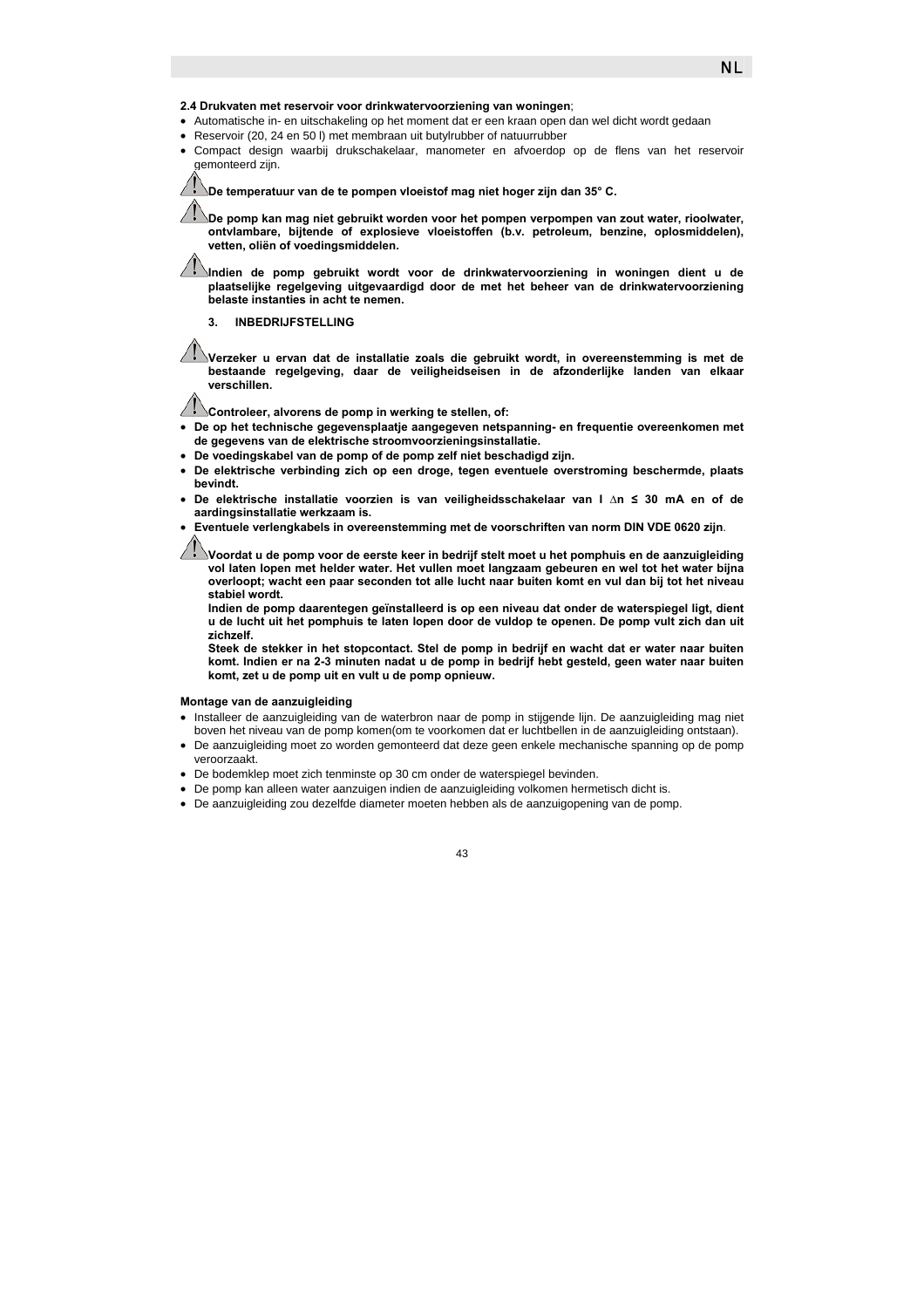NL

### **Montage van de persleiding**

- Om de prestaties van de pomp zo goed mogelijk te benutten is het raadzaam een persleiding met een diameter van 1" of meer te gebruiken.
- Tijdens het opzuigen van de waterkolom moeten de afsluiters in de persleiding helemaal open zijn om de lucht in de leidingen eruit te laten gaan.

Voordat u de pomp voor de eerste keer in gebruik neemt (waarbij men de stekker in de contactdoos moet steken), moeten de aanzuigleiding en de pomp helemaal met water worden gevuld (totdat ze overlopen) om de waterkolom op te zuigen. Bij het gebruik in putten en alle andere gevallen waarbij het waterniveau onder de pomp ligt is men verplicht een aanzuigleiding met een anti terugslagklep aan de ingang hiervan toe te passen. Hiermee wordt het mogelijk om de pomp de eerste maal dat u hem gaat gebruiken te vullen en wordt voorkomen dat de pomp leegloopt als deze automatisch tot stilstand komt zodat er geen problemen bij het opnieuw starten zullen ontstaan. Om de pomp te vullen moet u de vuldop gebruiken.

#### f **Elektronische drukvaten met elektronische veiligheidsinrichting**

**De elektronische inrichting werkt niet als het hoogste tappunt hoger dan 15 meter ligt!** 

**De aan de elektronische inrichting gekoppelde pomp mag niet meer dan 10 Ampère opnemen (15 Ampère voor uitvoeringen voor de VS) en een maximumdruk tussen de 3,5 bar (35 meter) en 8 bar (80 meter) hebben.** 

De elektronische inrichting heeft 2 functies:

- **Ze maakt het mogelijk dat de pomp automatisch werkt**: ze laat de pomp starten wanneer er een kraan opengedraaid wordt en ze laat hem ongeveer 15 seconden nadat de kraan dichtgedraaid is, stoppen.
- **Ze beveiligt de pomp tegen droogdraaien:** de specifieke veiligheidsinrichting schakelt de pomp automatisch uit wanneer het water aan de aanzuigzijde ontbreekt zodat eventuele schade voorkomen wordt. Uitschakeling wordt gesignaleerd doordat het rode ledlampje op de display gaat branden. Dit maakt het mogelijk te constateren dat er geen water is.

#### **Installatie**

**De druk aan de inlaat van de pomp mag niet hoger dan 2 bar zijn.** 

### **De pomp werkt niet als de kraan meer dan 15 m boven het niveau van de pomp is.**

De elektronische inrichting dient gemonteerd te worden op de perszijde van de pomp door de aansluiting van 1" uitwendige schroefdraad van de inlaat van de inrichting op de inwendige schroefdraad aan de uitlaat van de pomp te schroeven. In geval van een pomp met een andere uitlaat dan 1" inwendige schroefdraad, zult u een koppeling dienen te installeren. Nadat u de elektronische inrichting hebt gemonteerd, sluit u de verbindingskabel op de pomp aan.

Voordat u de aanzuigleiding op de pomp aansluit is het raadzaam op de aanzuigopening van de pomp een filter te monteren, dat ongerechtigheden moet tegenhouden. Gebruik van dit filter is nodig om schade aan de elektronische inrichting en dus storingen in de werking te voorkomen.

Zet de pomp in werking door de stekker van de voedingskabel in een stopcontact te steken.

#### **Led display**

De elektronische inrichting is voorzien van een display met 3 lichtdioden om de bedrijfsstaat van de pomp aan te geven:

GROEN LED: dit gaat branden zodra de elektronische veiligheidsinrichting op het elektriciteitsnet wordt aangesloten.

**ORANJE LED**: dit gaat branden wanneer de pomp draait, en gaat uit wanneer de pomp stopt.

**ROOD LED**: dit gaat branden wanneer de werking geblokkeerd is wegens gebrek aan water aan de aanzuigzijde of in geval van storing bij de pomp.

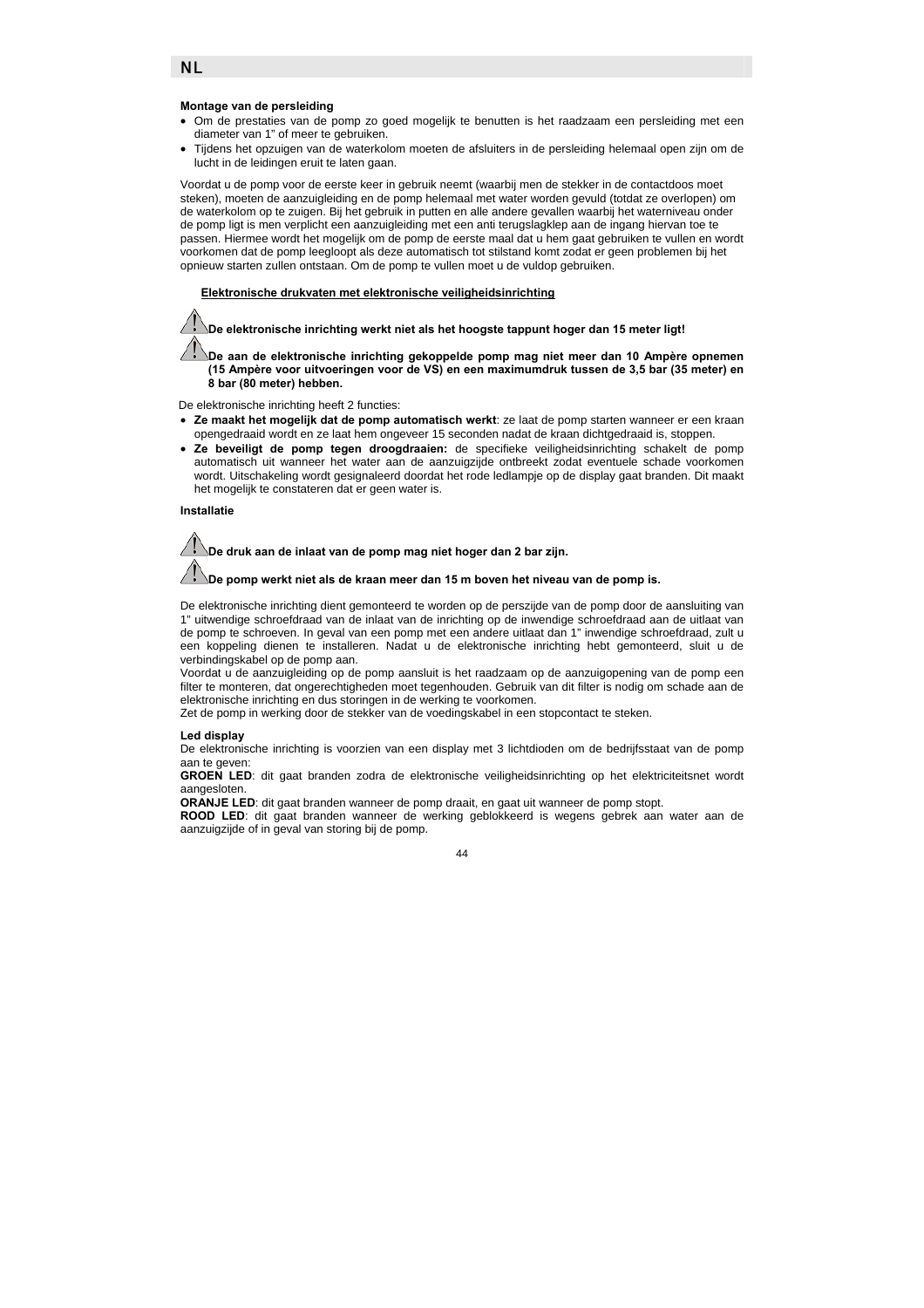**Resetknop**: deze knop dient er toe de pomp opnieuw te activeren nadat er weer een regelmatige aanvoer van water is. De elektronische inrichting is ook voorzien van automatische terugstelling, dat wil zeggen zij zal 3 maal proberen de pomp automatisch opnieuw te activeren: te weten na een uur, na 5 uur en na 20 uur. Indien deze 3 pogingen geen succes hebben, zal de elektronische inrichting geblokkeerd raken. Om een en ander terug te stellen haalt u in dit geval de stekker uit het stopcontact en steekt hem er weer in. Het is niet nodig deze 3 pogingen af te wachten, want u kunt te allen tijde de inrichting handmatig terugstellen.

N.B.: indien de pomp niet opnieuw start, dient u altijd na te gaan of de aanzuigleiding en het pomphuis helemaal met water gevuld zijn.

Als de aanzuigfase niet binnen 120 seconden van start zal gaan, zal de pomp automatisch stoppen en daarna nog twee pogingen van nog eens 120 seconden ondernemen. Als de pomp niet van start gaat dient u de oorzaak van deze storing op te sporen.

Mogelijke oorzaken daarvan zijn: de aanzuigleiding is niet in het water gedompeld of er kan lucht inkomen (de leiding moet hermetisch dicht zijn), de aanzuigopening is niet goed gesloten (er komt lucht in), de aanzuighoogte is te groot (dit hangt van de gebruikte pomp af, maar de aanzuighoogte mag nooit groter zijn dan 8 m diepte), de lucht kan niet naar buiten omdat de persleiding verstopt is of er een dubbele bocht (zwanenhals) is, de aanzuigleiding niet voorzien is van een bodemklep, of het pomphuis en de aanzuigleiding bij de eerste inbedrijfstelling niet helemaal volgelopen zijn met water.

Als de pomp voortdurend in- en uitgeschakeld wordt, zonder dat er water wordt afgetapt, zou het kunnen zijn dat de persleiding of de verbinding met de pomp niet hermetisch dicht is. In dat geval dient u de daarvoor bestemde maatregelen te nemen.

Er bestaat ook de mogelijkheid dat het probleem te wijten is aan een opeenhoping van ongerechtigheden binnen in de elektronische inrichting die dan uit de pomp losgehaald moet worden en grondig gespoeld moet worden door van de kant van de inlaat water naar binnen te laten lopen bijvoorbeeld met een sterkte waterstraal.

#### f **Drukvaten met geïntegreerde elektronica**

### **Installatie**

**De druk aan de inlaat van de pomp mag niet hoger zijn dan 2 bar.** 

**De aanzuigdiepte mag niet onder de 8 m liggen.** 

**De pomp zal niet goed werken als de kraan zich meer dan 15 meter daarboven bevindt.** 

**bij dit model is het als gevolg van de aanwezigheid van de anti terugslagklep niet mogelijk de aanzuigleiding via de vuldop op de pomp te vullen.** 

#### **Gebruik van de pomp**

Doe de stekker van de voedingskabel in het stopcontact; de pomp zal beginnen te werken.

Indien de aanzuigfase niet binnen 120 seconden wordt geactiveerd, zal de pomp automatisch tot stilstand komen. Daarna volgen er nog 2 aanzuigpogingen van elk 120 seconden.

De elektropomp is voorzien van een ingebouwde elektronische inrichting waardoor het een automatische elektropomp wordt met de volgende functies:

#### • **Automatische werking van de pomp**

De pomp zal automatisch starten als de kraan open gaat en zal na sluiten daarvan nog ongeveer 10 seconden doorlopen.

#### • **Beveiliging tegen droogdraaien van de pomp**

Als er geen water is, dan zal de pomp automatisch na ongeveer 45 seconden uitgeschakeld worden. Dit zal op elektronische display aangegeven: het rode controlelampje "Alarm" zal dan gaan knipperen.

Om de pomp weer te activeren moet u op de knop RESET drukken, nadat u voor een normale watertoevoer gezorgd hebt.

Als de staat van alarm blijft bestaan, dat wil zeggen de gebruiker niet optreedt door de watertoevoer te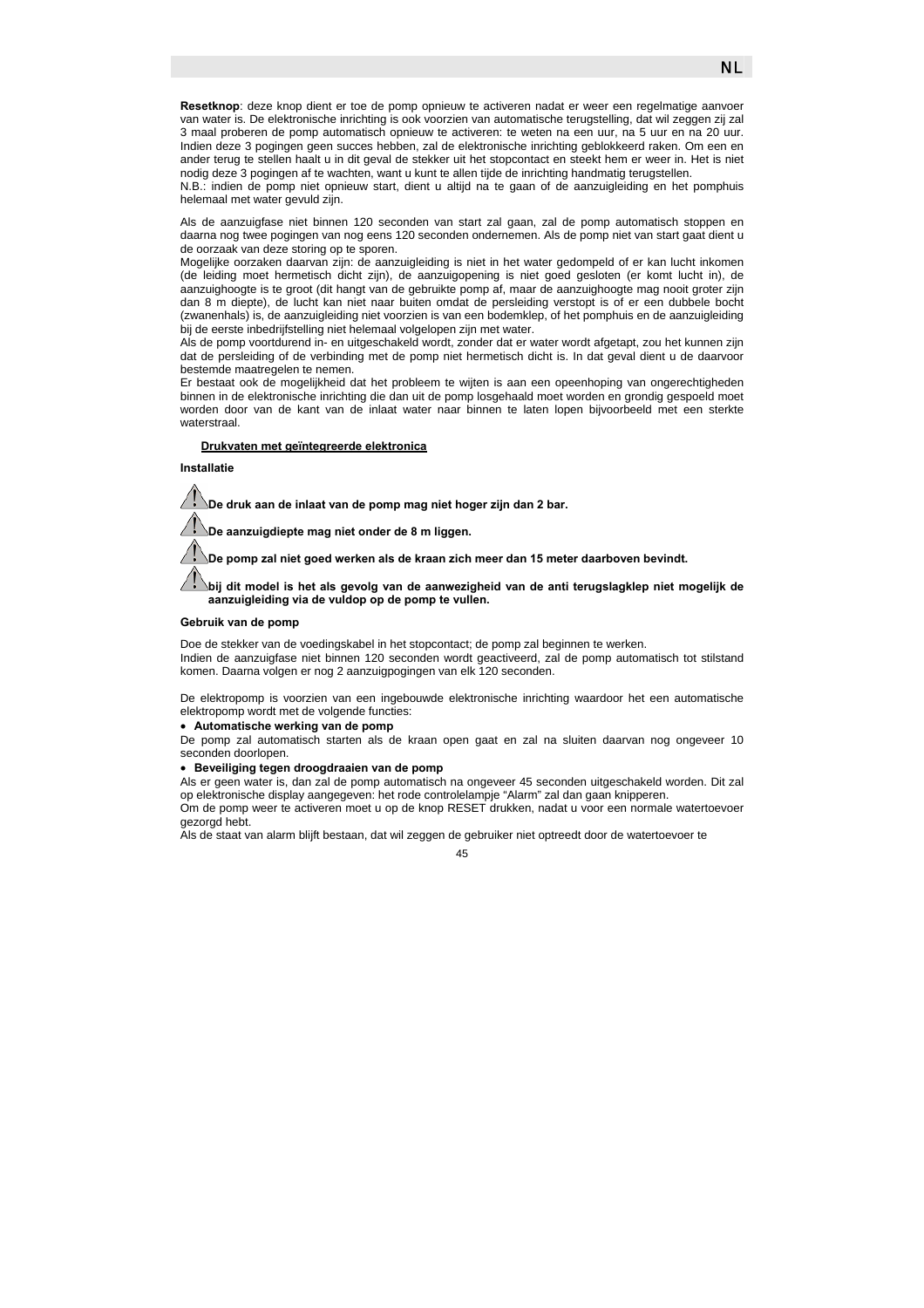herstellen en de pomp terug te stellen, zal de automatische reset proberen de pomp na verloop van een uur, 5 uur, 20 uur en vervolgens een maal per etmaal, te heractiveren. Vanaf het eerste moment dat de droogdraaibeveiliging in werking is getreden en tot het moment dat de pomp weer regulair gaat werken, blijft het elektronische display signaleren dat er geen water is: het rode led knippert met cycli van een flash en een pauze. Om de pomp opnieuw te activeren dient u op de toets RESET te drukken, nadat u de correcte watertoevoer hebt hersteld.

# • **Signaleringen van het elektronisch display**

**Groene led (Power) aan.** 

De pomp is op het elektriciteitsnet aangesloten en is gereed om water af te geven (zodra er een kraan opengezet wordt).

**Gele led (Pump on) aan.**  De pomp levert water

NL

**Rode led (Alarm) knippert met een cyclus van 1 flash.** 

De pomp werkt niet als gevolg van gebrek aan water aan de aanzuigzijde: het beveiligingsprogramma tegen droogdraaien is in werking getreden.

#### **4. RAADGEVINGEN VOOR HET GEBRUIK**

Voor een goede pompwerking moeten de volgende bedrijfsregels in acht genomen worden:

**De pomp mag niet werken als de kraan aan de perszijde helemaal dicht is (met uitzondering van de pompen die elektronische worden aangestuurd)** 

# **b**e pomp mag niet zonder vloeistof werken.

- De aanzuig- en persleidingen mogen niet kleiner zijn dan de doorsnede van de desbetreffende openingen (25 mm) van de pomp. Wanneer de aanzuighoogte meer dan 4 meter bedraagt, verdient het aanbeveling een leiding met een grotere doorsnede op de aanzuigopening te monteren. Gebruik geen metalen koppelingen op de schroefdraden van de pomp.
- Sluit de aanzuigleiding met bodemklep aan en vermijd daarbij tegenhellingen, sifons, zwanenhalzen en vernauwingen van de leiding.
- Zet de pomp in een stabiele stand op een vlakke ondergrond, op een droge plaats en uit de buurt van ontvlambare of explosieve stoffen. Laat er hem niet in de regen bloot of rechtstreekse waterstralen.
- Vergewis u ervan dat de aansluitingen op de stopcontacten niet met water in contact kunnen komen, dompel de pomp niet in het water.
- Voor drukvaten met reservoir: controleer of de druk van voorvulling van het drukluchtreservoir overeenkomt met de gegevens op het plaatje van het reservoir; vul zo nodig het drukluchtreservoir via de klep bij en breng het op de druk van de voorvulling nadat u de druk op de perszijde heeft teruggebracht (ontkoppel de pomp van de stroomtoevoer, open het tappunt dat het dichtst bij de pomp is, en houd dit open totdat er geen water meer uit komt) .

#### **ONDERHOUD EN REINIGING**

De pomp mag in geen geval blootgesteld worden aan vorst. Haal de pomp bij temperaturen onder nul uit de te verpompen vloeistof, laat hem leeglopen en zet hem op een vorstvrije plaats neer. Voordat u reinigingswerkzaamheden aan de pomp gaat uitvoeren dient u de stekker van de pomp uit het stopcontact te halen. De pomp heeft geen onderhoud nodig.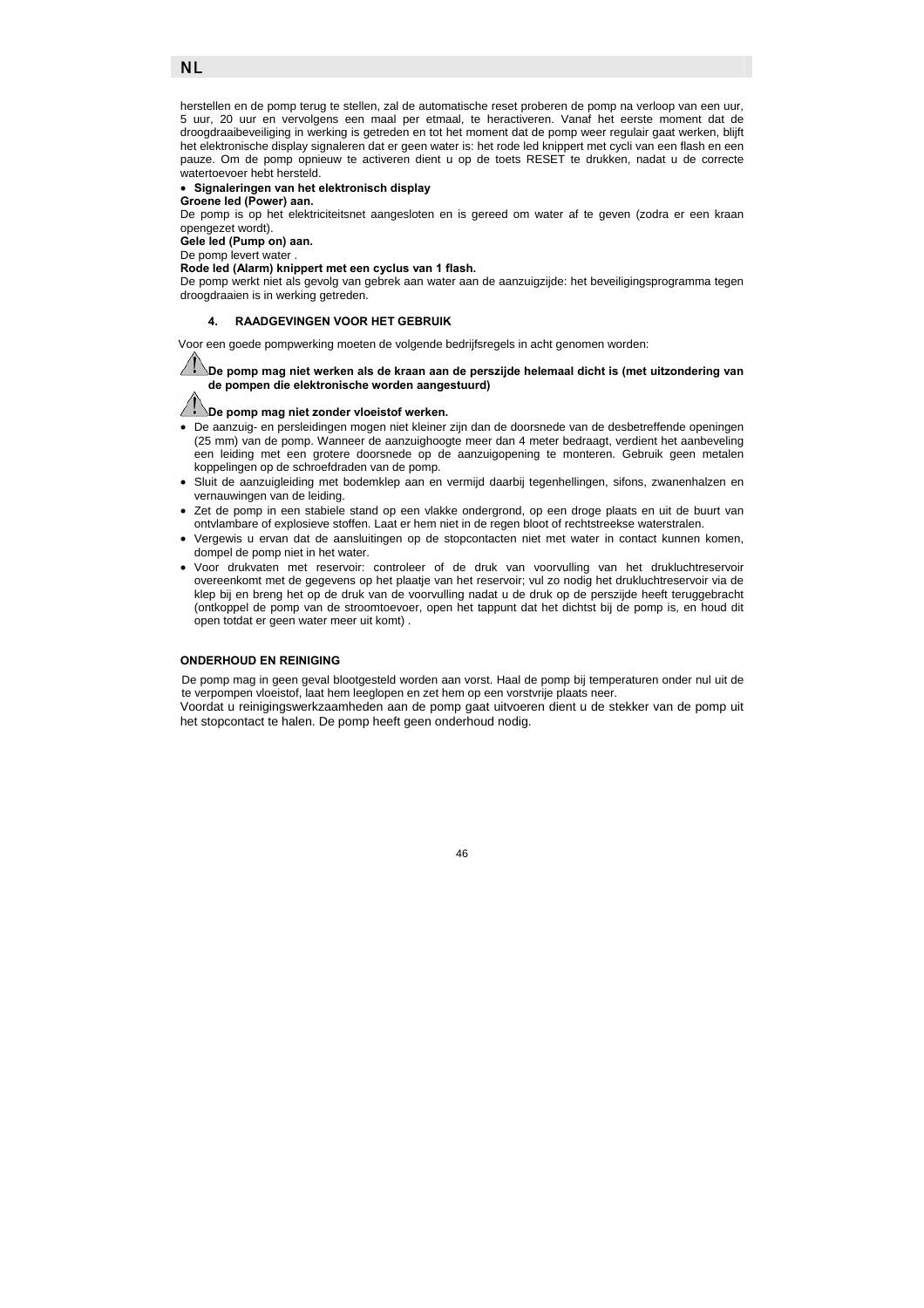# **5. HET OPSPOREN VAN STORINGEN**

**Voordat begonnen wordt met het opsporen van storingen, moet de pomp eerst losgekoppeld worden van het elektriciteitsnet (door de stekker uit het stopcontact te halen).** 

**Indien de voedingskabel of een elektrisch onderdeel van de pomp beschadigd zijn, mogen deze alleen door de fabrikant of diens technische klantenservice of door een iemand met gelijke bevoegdheid** 

| Storingen                     | Londanzuigondo opportramopompon mot moordor<br>Oorzaak                                    | Oplossing                                           |
|-------------------------------|-------------------------------------------------------------------------------------------|-----------------------------------------------------|
|                               | 1) er is geen elektrische stroom.                                                         | 1) controleer of er spanning op het stopcontact     |
|                               |                                                                                           | staat en de stekker er goed in zit.                 |
|                               | 2) as geblokkeerd                                                                         | 2) haal de stekker uit het stopcontact: steek een   |
| De pomp draait<br>niet.       |                                                                                           | schroevendraaier in de inkeping op de as (aan de    |
|                               |                                                                                           |                                                     |
|                               |                                                                                           | kant van de koelvin) en neem de blokkering weg      |
|                               |                                                                                           | door de schroevendraaier om te draaien.             |
|                               | er zit nog lucht in het pomphuis. Er zit<br>1)                                            | 1) Laat de pomp stoppen, draai de persleiding       |
|                               | geen water in het pomphuis.                                                               | los, schud de pomp en de aanzuigleiding zodat de    |
|                               |                                                                                           | luchtbellen gemakkelijker naar buiten kunnen        |
|                               |                                                                                           | komen; vul bij met water, zet de leiding er weer    |
|                               |                                                                                           | tegen, draai hem helemaal vast en zet de pomp       |
|                               |                                                                                           | weer in werking.                                    |
| De pomp draait                | 2) er is lucht in de aanzuigleiding gekomen.                                              | 2) controleer of de koppelingen op de               |
| maar er komt geen             |                                                                                           | aanzuigleidingen goed zijn uitgevoerd. Controleer   |
| water uit.                    |                                                                                           | of de leidingen niet naar de verkeerde kant hellen, |
|                               |                                                                                           | of er geen, sifons of vernauwingen in de            |
|                               |                                                                                           | aanzuigleiding zijn en of de bodemklep niet         |
|                               |                                                                                           | geblokkeerd is.                                     |
|                               | 3)- de aanzuigklep is niet onder water                                                    | 3) plaats de aanzuigklep in water                   |
|                               | aanzuigklep verstopt                                                                      | - maak de bodemklep schoon                          |
|                               | de maximale aanzuigdiepte is overschreden.                                                | maak de aanzuigkuip schoon                          |
|                               |                                                                                           | controleer de aanzuigdiepte                         |
|                               | stroomvoorziening komt niet overeen met<br>$\left( \begin{matrix} 1 \end{matrix} \right)$ | 1)-4) haal de stekker uit het stopcontact, neem de  |
| De pomp stopt                 | die op het motorplaatje (spanning te hoog                                                 | oorzaak van de oververhitting weg, wacht tot        |
| wegens                        | of te laag)                                                                               | de motor is afgekoeld en start opnieuw.             |
| oververhitting als            | een voorwerp heeft de waaier<br>2)                                                        |                                                     |
| gevolg van het                | geblokkeerd.                                                                              |                                                     |
| openen van de                 | de pomp heeft met te warm water gewerkt<br>3)                                             |                                                     |
| oververhittingbevei<br>liging | de pomp heeft langer dan 10 minuten<br>4)                                                 |                                                     |
|                               | gewerkt terwijl er geen water was of de                                                   |                                                     |
|                               | kraan aan de perszijde dicht was.                                                         |                                                     |
|                               | 1) Gaaties in het membraan van het reservoir                                              | 1) Vervang het membraan of het reservoir.           |
|                               | 2) Er zit geen lucht in het reservoir.                                                    | 2) Vul het drukluchtreservoir via de klep tot een   |
| *De pomp stopt                |                                                                                           | druk van ten hoogste 1,5 Atm.                       |
| dikwijls.                     | 3) De bodemklep is geblokkeerd geraakt en                                                 | 3) Demonteer de bodemklep en maak hem               |
|                               | lekt                                                                                      | schoon of zet eventueel een nieuwe in               |
| *Het drukvat                  | 1) IJking maximum van de drukschakelaar te                                                | 1) Stel de drukschakelaar af.                       |
|                               | laaq.                                                                                     | 2) Haal de stekker uit het stopcontact, demonteer   |
| bereikt niet de               | 2) Waaier of hydraulisch deel verstopt.                                                   | de pomp en maak hem schoon.                         |
| vereiste druk.                | 3) Er komt lucht uit de aanzuigleiding.                                                   | 3) Zie "Oplossingen" punt B).2)                     |
| *De pomp stopt                | 1) IJking maximum van de drukschakelaar te                                                | 1) Stel de drukschakelaar af.                       |
| niet.                         | hoog.                                                                                     |                                                     |

**Zelfaanzuigende oppervlaktepompen met meerdere waaiers. Drukvaten met reservoir**

\* Alleen voor drukvaten met reservoir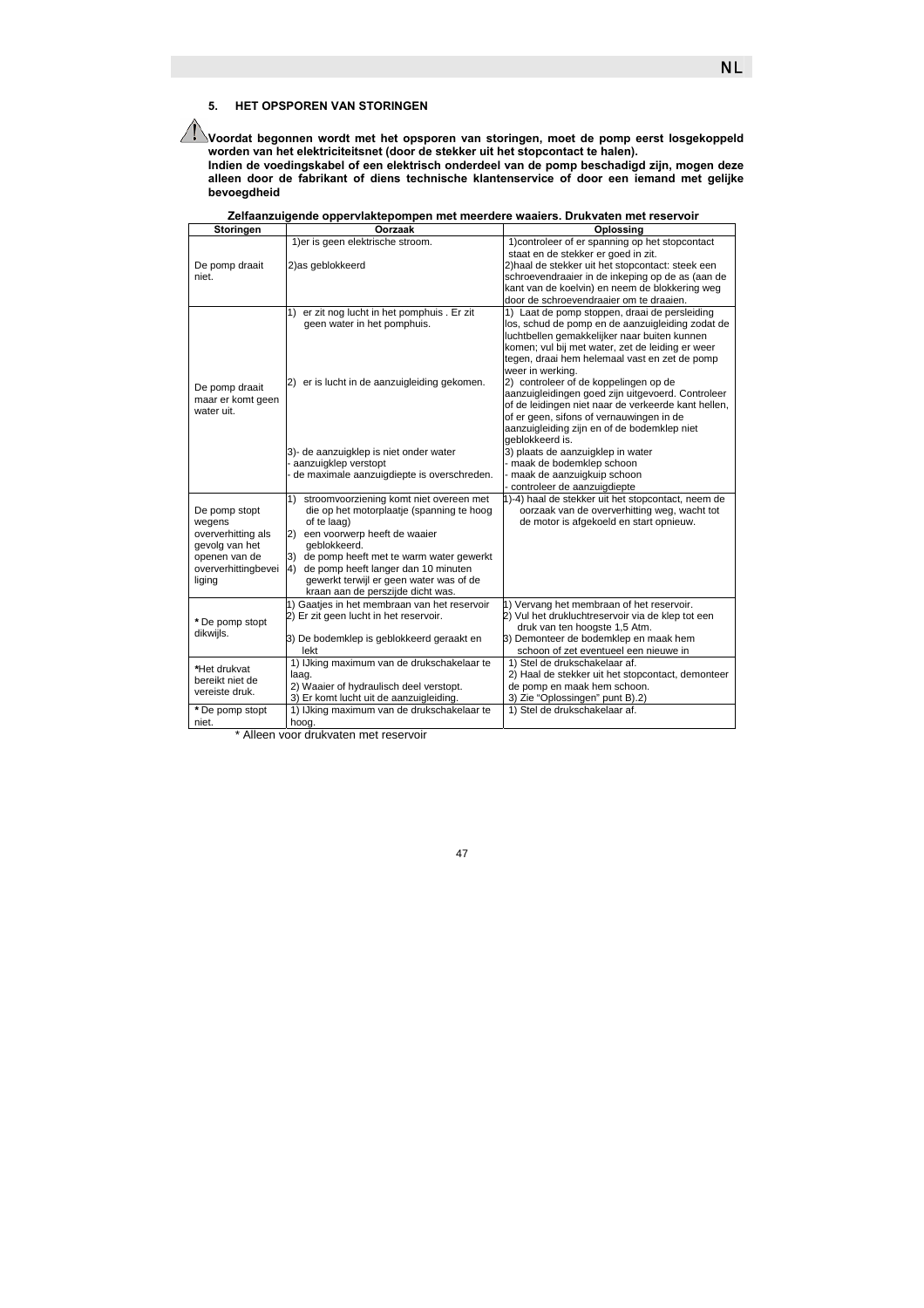**Elektronische drukvaten voorzien van elektronische veiligheidsinrichting** 

| Anomalie                                              | Oorzaak                                                                                                                                                              | Oplossing                                                                                                                                                                                                                                                                                                                                                                                                                                                                                                                                                                                            |
|-------------------------------------------------------|----------------------------------------------------------------------------------------------------------------------------------------------------------------------|------------------------------------------------------------------------------------------------------------------------------------------------------------------------------------------------------------------------------------------------------------------------------------------------------------------------------------------------------------------------------------------------------------------------------------------------------------------------------------------------------------------------------------------------------------------------------------------------------|
| Het rode ledlampje<br>knippert.                       | Gebrek aan water.                                                                                                                                                    | Zorg voor een regelmatige watertoevoer.                                                                                                                                                                                                                                                                                                                                                                                                                                                                                                                                                              |
| Het rode ledlampje<br>blijft onafgebroken<br>branden. | Pogingen van automatische<br>terugstelling op niets<br>uitgelopen.                                                                                                   | Haal de stekker uit het stopcontact en steek hem er weer<br>in.                                                                                                                                                                                                                                                                                                                                                                                                                                                                                                                                      |
| De pomp schakelt<br>voortdurend in en uit.            | 1) De installatie is niet<br>hermetisch dicht.<br>2) Binnenin de elektronische<br>inrichting bevindt zich<br>waarschijnlijk een opeenhoping<br>van ongerechtigheden. | 1) Controleer de installatie en de aansluiting op de pomp.<br>2) Haal de stekker uit het stopcontact, haal de<br>elektronische inrichting uit de pomp en spoel haar schoon<br>door er water in te laten lopen van de kant van de inlaat -<br>bijvoorbeeld met een tuinslang.                                                                                                                                                                                                                                                                                                                         |
| De pomp werkt niet.                                   | - De pomp is defect.<br>- De elektronische inrichting<br>zou door kalkafzetting<br>geblokkeerd kunnen zijn.                                                          | Na de elektronische inrichting zowel hydraulisch als<br>elektrisch van de pomp losgekoppeld te hebben, probeert<br>u alleen de pomp te laten werken waartoe u haar op het<br>net aansluit. Als de pomp nu goed functioneert,<br>controleert u via de uitgangsopening op de elektronische<br>inrichting of de interne waaier daarvan vrijelijk kan<br>draaien.<br>Als u wrijving ondervindt spoelt u de elektronische<br>inrichting via de uitgang met azijn of een ander product<br>dat kalk oplost. Als de waaier vrijelijk kan draaien dient u<br>zich tot een technisch servicecentrum te wenden. |

# **Drukvaten met geïntegreerde elektronica**

| Probleem                                      | LED                                   | Oorzaak                                                                                                                                                   | Oplossing                                                                                                                           |
|-----------------------------------------------|---------------------------------------|-----------------------------------------------------------------------------------------------------------------------------------------------------------|-------------------------------------------------------------------------------------------------------------------------------------|
|                                               | Power uit<br>Pump on uit              | Er staat geen spanning op de pomp                                                                                                                         | Controleer of de spanning van het<br>elektriciteitsnet juist is.<br>Controleer elektrische lijn en<br>aansluitingen                 |
|                                               | Alarm uit                             | Kaart defect                                                                                                                                              | Wend u tot een erkend service.                                                                                                      |
|                                               | Power aan<br>Pump on uit<br>Alarm uit | De perszijde is geblokkeerd<br>Installatie niet juist (+ 15 m)                                                                                            | Controleer het hydraulische systeem                                                                                                 |
| De pomp                                       | Power aan<br>Pump on aan<br>Alarm aan | Kaart defect                                                                                                                                              | Wend u tot een bevoegd service                                                                                                      |
| werkt niet                                    | Power aan<br>Pump on uit              | Gebrek aan water aan de<br>aanzuigzijde, niet langer dan 26 uur<br>geleden                                                                                | Controleer of de aanzuigleiding goed<br>is geïnstalleerd                                                                            |
|                                               | Alarm knippert                        | Waaier geblokkeerd (inwerkingtreding<br>oververhittingsbeveiliging)                                                                                       | Maak de pomp schoon, deblokkeer de<br>pomp                                                                                          |
|                                               | Power aan<br>Pump on uit              | Gebrek aan water aan de<br>aanzuigzijde sinds meer dan 26 uur                                                                                             | Controleer of de aanzuigleiding goed<br>is geïnstalleerd                                                                            |
|                                               | Alarm aan                             | Waaier geblokkeerd (inwerkingtreding<br>oververhittingsbeveiliging)                                                                                       | Maak de pomp schoon, deblokkeer de<br>pomp                                                                                          |
| Niet                                          |                                       | Aanzuigdiepte te groot                                                                                                                                    | Controleer aanzuigdiepte                                                                                                            |
| genoeg<br>water<br>geleverd                   |                                       | Bodemklep verstopt                                                                                                                                        | Maak de bodemklep schoon                                                                                                            |
|                                               |                                       | Capaciteit van de pomp verminderd<br>als gevolg van ongerechtigheden                                                                                      | Maak de pomp schoon                                                                                                                 |
| De pomp<br>slaat<br>voortduren<br>d aan en af |                                       | Lekken in het systeem<br>Waarschijnlijk ongerechtigheden in de<br>pomp<br>Bodemklep sluit niet goed<br>Het waterpeil zakt snel tot meer dan 8<br>m diepte | Controleer het systeem en de<br>aansluitingen van de pomp.<br>Maak de pomp schoon<br>Zet de bodemklep dieper (niet lager<br>dan 8 m |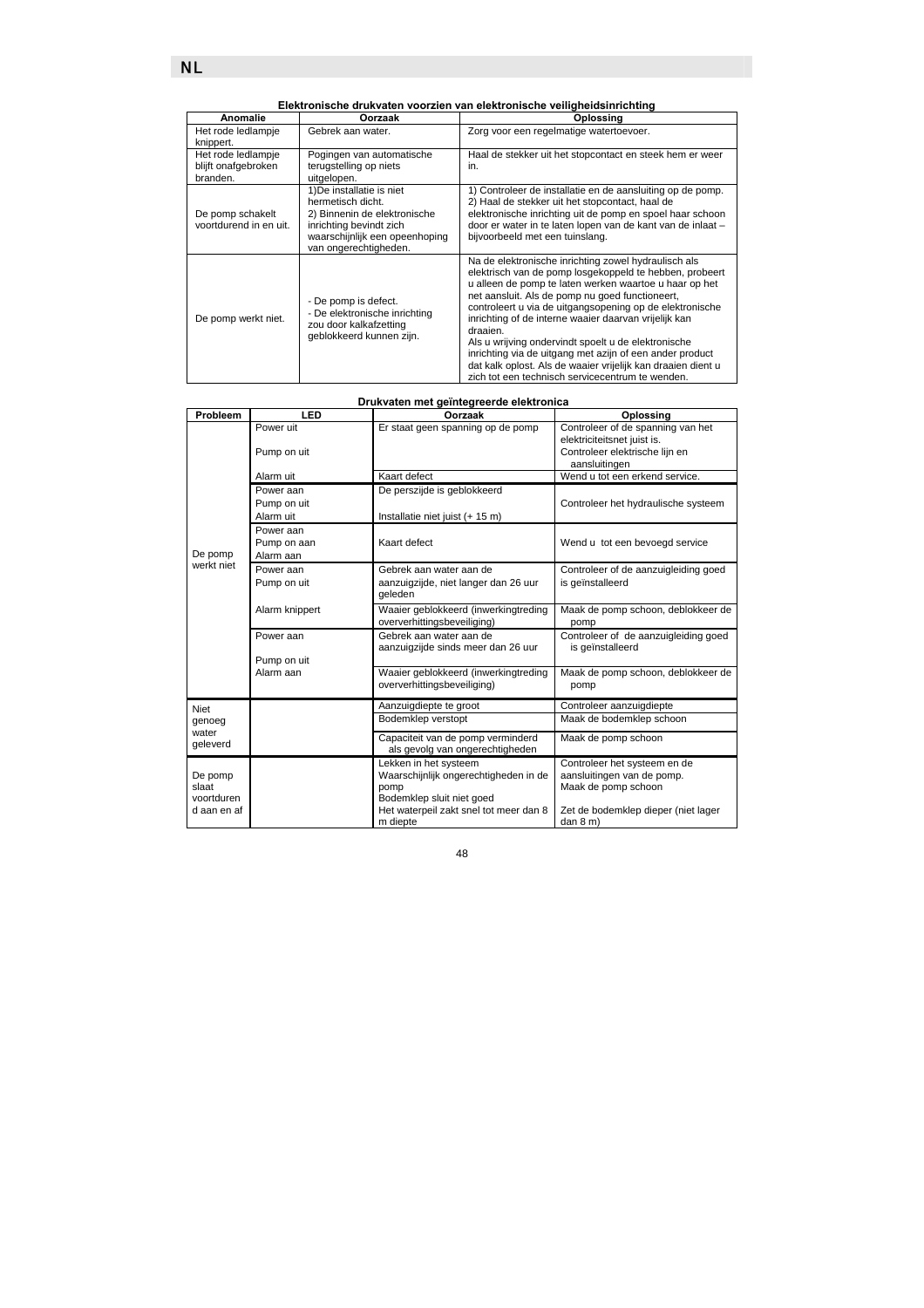Dit product of delen daarvan moeten in overeenstemming met de milieuvoorschriften afgevoerd worden; Maak gebruik van de plaatselijke openbare of particuliere systemen voor het inzamelen van afval.

#### **7. GARANTIE**

Tijdens de garantieperiode zoals die wettelijk is voorgeschreven in het land waar het product gekocht is, zal al het gebruikte ondeugdelijke materiaal of alle fabricagefouten van het apparaat weggenomen worden door het apparaat, naar ons oordeel, te repareren of te vervangen.

Onze garantie dekt alle defecten die wezenlijk op fabricagefouten of ondeugdelijk materiaal terug te voeren zijn, mits het product correct en in overeenstemming met de aanwijzingen gebruikt is.

De garantie komt in onderstaande gevallen te vervallen: y reparatiepogingen op het apparaat, y technische wijzigingen aan het apparaat, y gebruik van onderdelen die niet origineel zijn, Ggeknoei, y oneigenlijk gebruik, bijvoorbeeld industriële toepassing.

Van de garantie zijn uitgesloten: **Esnel slijtende onderdelen.** 

Indien u een beroep op de garantie wilt doen, dient u zich met het bewijs van aankoop van het product tot een erkende technische servicedienst te wenden.

De fabrikant wijst elke aansprakelijkheid voor eventuele onnauwkeurigheden in dit boekje van de hand, indien deze aan druk- of kopieerfouten te wijten zijn. Hij behoudt zich het recht voor die wijzigingen aan de producten aan te brengen, welke hij noodzakelijk of nuttig acht, zonder daarbij aan de wezenlijke kenmerken afbreuk te doen.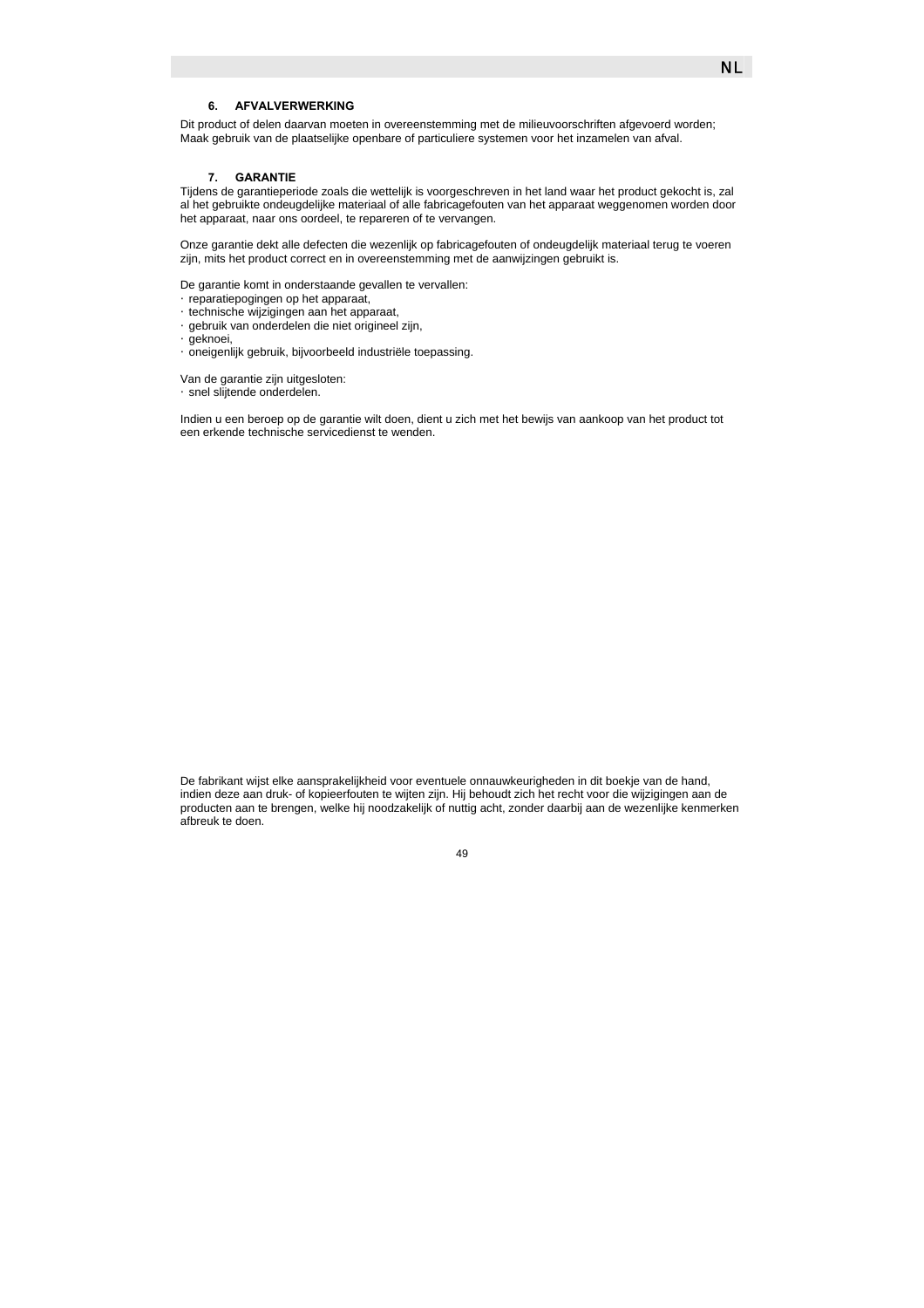### **1. TURVATOIMENPITEET**

**Lue opaskirja huolellisesti ennen pumpun käyttöönottoa ja säilytä se lukeaksesi sitä tarvittaessa. Pumppua tulee käyttää ainoastaan sille suunniteltuihin tarkoituksiin. Turvallisuussyistä pumppua eivät saa käyttää alle 16-vuotiaat tai henkilöt, jotka eivät ole lukeneet opaskirjaa huolellisesti.** 

**Sähköjohtoa ei saa koskaan käyttää pumpun kuljetukseen tai siirtoon. Käytä aina pumpun kahvaa.** 

**Vältä veteen koskettamista, kun sähkö on kytketty pumppuun.** 

**Älä koskaan irrota pistoketta pistorasiasta johdosta vetämällä.** 

**Irrota pistoke pistorasiasta aina ennen pumpulle suoritettavia toimenpiteitä.** 

**Pumpattavassa nesteessä ei saa olla ketään pumpun ollessa käynnissä.** 

**Jos sähköjohto on vaurioitunut, ainoastaan valmistaja tai sen valtuuttama huoltoliike saa vaihtaa sen, jotta käyttö on turvallista.** 

**Ylikuormitussuoja. Pumppu on varustettu moottorin lämpösuojalla. Jos moottori ylikuumenee, moottorin lämpösuoja pysäyttää pumpun automaattisesti. Jäähtymisaika on noin 15-20 minuuttia, minkä jälkeen pumppu käynnistyy uudelleen automaattisesti. Jos moottorin lämpösuoja laukeaa, etsi ehdottomasti laukeamisen syy ja korjaa se. Lue Vianetsintä-luku.** 

### **2. ERI TYYPPISTEN PUMPPUJEN KÄYTTÖ**

#### **2.1 Itsesyöttävät monivaiheiset pumput**

Saatavilla 1, 3, 4 tai 5 juoksupyörällä. Tuotevalikoimasta löytyy pumppuja sekä ruostumattomasta teräksestä että muovista valmistetuilla rungoilla.

- Ihanteellisia kotitalouksien ja pienten ja keskisuurten puutarhojen vedenjakeluun.
- Soveltuvat erityisesti pienten altaiden tyhjennykseen. Pumput on valmistettu kloorin (normaalipitoisuuksina) kestävistä materiaaleista.
- Soveltuvat kasteluun keräyssäiliöstä otetulla vedellä.

### **2.2 Elektronisella suojalaitteella varustetut elektroniset paineastiat Suojalaite estää pumpun kuivakäynnin.**

- Ihanteellisia kotitalouksien vedenjakeluun.
- Varustettu sisäänrakennetulla takaiskuventtiilillä.
- Automaattinen käynnistys ja pysäytys avattaessa ja suljettaessa hana.
- Manuaalinen ja automaattinen nollaus.
- Vakiopaine ja -virtausnopeus.

#### **2.3 Sisäänrakennetulla elektroniikalla varustetut paineastiat.**

Erittäin hiljaisia valmistustekniikkansa ansiosta, saatavilla 3, 4 tai 5 juoksupyörällä.

• Varustettu elektronisella suojalaitteella, joka estää pumpun kuivakäynnin.

- Soveltuvat puutarhojen ja viljelysten kasteluun ja kotitalouksien vedenjakeluun.
- Vakiopaine ja -virtausnopeus.

### **2.4 Vedenjakelusäiliöllä varustetut paineastiat kotitalouskäyttöön**

- Automaattinen käynnistys ja pysäytys avattaessa ja suljettaessa hana
- Butyyli- tai luonnonkumikalvolla varustettu säiliö (20, 24 tai 50 l)
- Tiivis muotoilu, säiliön laippaan sijoitettu painekytkin, painemittari ja tyhjennystulppa

50

#### **SF**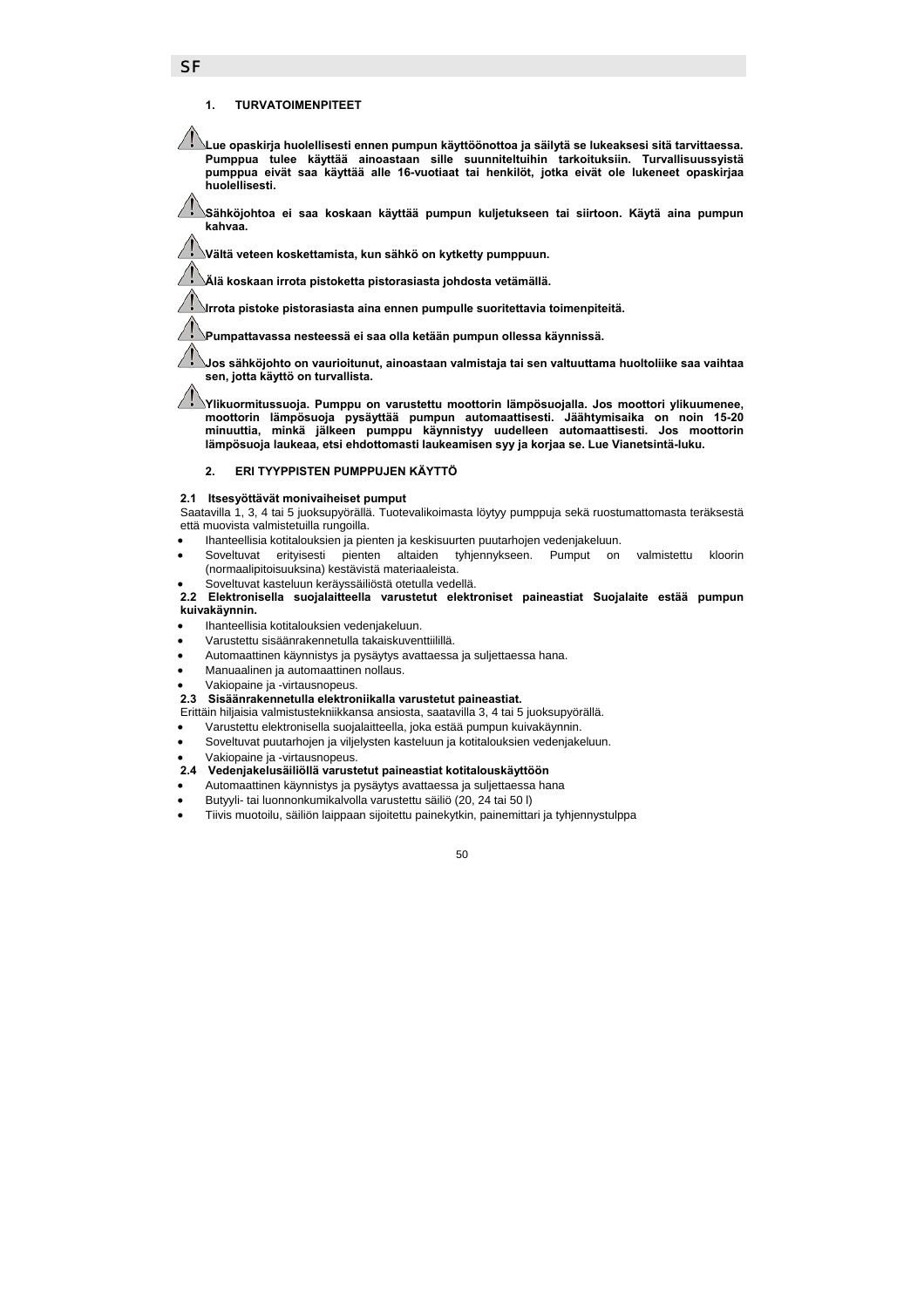**Pumpattavan nesteen lämpötila ei saa olla yli 35°C.** 

**Pumppua ei saa käyttää suolaisen veden, jätevesien, palavien, syövyttävien tai räjähtävien nesteiden (esim. polttoöljy, bensiini, liuottimet), rasvojen, öljyjen tai elintarviketuotteiden pumppaamiseen.** 

**Noudata paikallisen vesilaitoksen määräyksiä, jos käytät pumppua kotitalouden vesijohtoverkossa.** 

#### **3 KÄYTTÖÖNOTTO**

**Voimassa olevat sähköturvallisuusmääräykset ovat maakohtaisia. Varmista, että järjestelmä vastaa voimassa olevia, aihekohtaisia standardeja.** 

**Tarkista ennen pumpun käynnistystä, että:** 

- **pumpun arvokilvessä annettu jännite ja taajuus vastaavat sähköverkon ominaisuuksia,**
- **pumpun sähköjohto tai pumppu eivät ole vaurioituneet,**
- **sähkökytkentä on suoritettu kuivassa tilassa, suojassa mahdolliselta vesivahingolta,**
- **sähköjärjestelmä on varustettu I ∆n ≤ 30 mA vikavirtakytkimellä ja maattojärjestelmä on tehokas,**
- **mahdollinen jatkojohto vastaa DIN VDE 0620 -standardin vaatimuksia.**

**Täytä pumpun runko ja imuputki puhtaalla vedellä ennen ensimmäistä käynnistystä. Täytä hitaasti, kunnes vettä alkaa valua ulos. Odota hetki, että kaikki ilma poistuu, ja jatka täyttämistä, kunnes taso vakiintuu.** 

**Jos pumppu on sen sijaan asennettu veden tason alapuolelle (positiivinen imukorkeus), poista ilma pumpun rungosta avaamalla täyttötulppa. Pumppu täyttyy itsenäisesti vedellä.**

**Kytke pistoke pistorasiaan. Käynnistä pumppu ja odota, että vettä alkaa valua ulos. Jos vettä ei ala valua ulos 2-3 minuutin kuluttua käynnistämisestä, pysäytä pumppu ja täytä se uudelleen.** 

#### **Imuputken asennus**

- Asenna imuputki vedenottokohdan ja pumpun välille, niin että se on ylöspäin kalteva. Älä aseta imuputkea pumpun yläpuolelle (jotta imuputkeen ei muodostu ilmakuplia).
- Asenna imuputki, niin ettei sen paino rasita pumppua.
- Asenna pohjaventtiili vähintään 30 cm veden minimitason alapuolelle.
- Pumppu imee vettä ainoastaan, jos imuputki on varmasti tiivis.
- Imuputken tulee olla halkaisijaltaan pumpun imuaukon kokoinen.

### **Paineputken asennus**

- Jotta hyödynnät pumpun ominaisuuksia paremmin, käytä halkaisijaltaan vähintään 1" paineputkea.
- Käynnistystäytön aikana paineputken sulkuosien tulee olla kokonaan auki, jotta putkissa oleva ilma pääsee poistumaan.

Täytä pumppu ja imuputki kokonaan ennen pumpun ensimmäistä käyttöönottoa ja pistokkeen kytkemistä, niin että vettä alkaa valua ulos. Muuten imu ei onnistu. Jos pumppua käytetään kaivossa tai veden taso on sen alapuolella, imuputkessa tulee olla takaisinvirtauksen estävä pohjaventtiili. Pohjaventtiili mahdollista pumpun täytön ensimmäisen käyttöönoton aikana ja estää sen tyhjentymisen pumpun pysähtyessä automaattisesti. Tämä estää ongelmat käynnistettäessä pumppu uudelleen. Täytä pumppu täyttötulpasta.

#### f **Ulkoisella elektronisella suojalaitteella varustetut paineastiat**

**Elektroninen laite ei toimi, jos korkein käyttökohde on yli 15 metrin korkeudella!**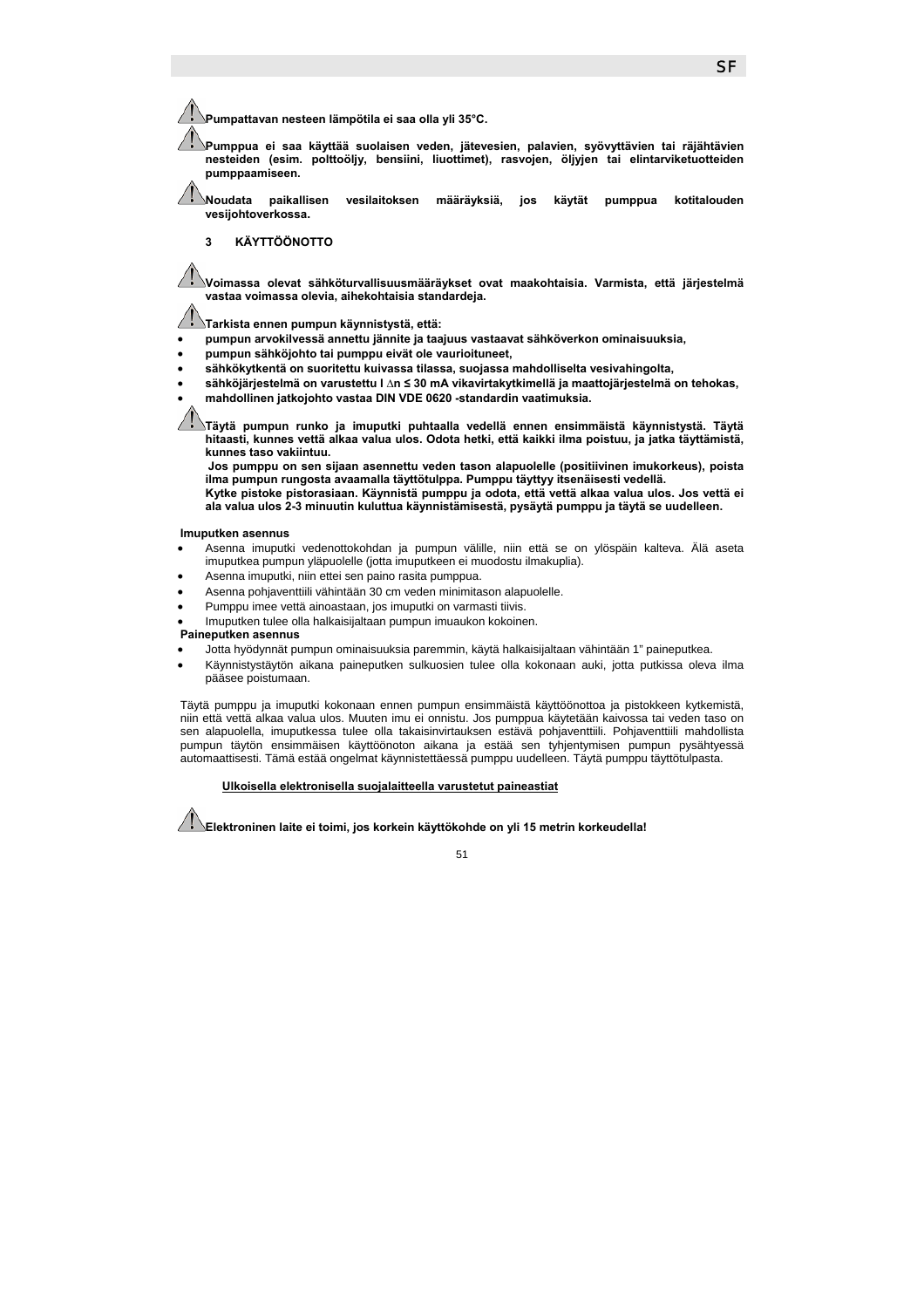### **SF**

**Elektroniseen laitteeseen liitetyn pumpun sähkönkulutus ei saa olla yli 10 A (15 A Yhdysvalloissa). Maksimipaineen tulee olla 3,5 bar (35 m) - 8 bar (80 m).** 

Elektronisella laitteella on kaksi toimintoa:

- **Pumpun automaattitoiminta:** käynnistää pumpun, kun hana avataan ja pysäyttää sen noin 15 sekuntia hanan sulkemisen jälkeen.
- **Pumpun kuivakäyntisuoja:** suojalaite kytkee pumpun automaattisesti pois veden puuttuessa imupuolelta ja estää siten pumpun vaurioitumisen. Näytölle syttyy punainen merkkivalo osoittamaan veden puuttumista.

**Asennus** 



#### **Pumppu ei toimi, jos hana on yli 15 m pumpun yläpuolella.**

Asenna elektroninen laite pumpun painepuolelle. Ruuvaa laitteen ulkokierteinen 1" syöttöliitin pumpun sisäkierteiseen poistoaukkoon. Jos pumpussa ei ole sisäkierteistä 1" poistoaukkoa, asenna liitin. Kun olet asentanut elektronisen laitteen, kytke pumpun liitosjohto.

Asenna pumpun imuaukkoon likasuodatin ennen imuputken liittämistä. Suodattimen käyttö on välttämätöntä, jotta elektroninen laite ei vaurioidu ja aiheuta toimintahäiriöitä.

Käynnistä pumppu kytkemällä pistoke pistorasiaan.

#### **Merkkivalonäyttö**

Elektroninen laite on varustettu kolmen merkkivalon näytöllä, joka osoittaa pumpun toimintatilaa: **VIHREÄ MERKKIVALO**: syttyy kytkettäessä sähkö elektroniseen suojalaitteeseen.

**KELTAINEN MERKKIVALO**: syttyy pumpun ollessa käynnissä, sammuu pumpun pysähtyessä.

**PUNAINEN MERKKIVALO**: syttyy, kun toiminta on estetty veden puuttuessa imupuolelta tai pumpun toimintahäiriön seurauksena.

**Reset-näppäin**: Pumpun uudelleenkäynnistys veden normaalivirtauksen palautuessa. Elektroninen laite on varustettu automaattisella uudelleenkäynnistyksellä, ts. se yrittää käynnistää pumpun uudelleen kolme kertaa: tunnin, 5 tunnin ja 20 tunnin kuluttua. Jos tämä ei onnistu, elektroninen laite pysähtyy kokonaan. Tässä tapauksessa laite uudelleenkäynnistetään irrottamalla pistoke ja kytkemällä se takaisin. Voit uudelleenkäynnistää laitteen myös käsin ennen kuin kolme nollausyritystä on suoritettu.

HUOM: Tarkista, että imuputki ja pumpun runko ovat täynnä vettä, ellei pumppu käynnisty uudelleen.

Jos imuvaihe ei käynnisty 120 sekunnin kuluessa, pumppu pysähtyy automaattisesti. Tämän jälkeen se suorittaa kaksi käynnistysyritystä 120 sekunnin kuluessa. Jos pumppu ei käynnisty, etsi toimintahäiriön syy.

Mahdollisia syitä ovat: imuputkea ei ole upotettu veteen tai siihen pääsee ilmaa (putken tulee olla tiivis), käynnistystäyttöaukko ei ole hyvin kiinni (sisälle pääsee ilmaa), imukorkeus on liian suuri (riippuu käytetystä pumpusta, mutta ei saa olla yli 8 m), ilma ei pääse poistumaan, koska paineputki on tukossa tai siinä on kaksoismutka (kapenema), imuputkea ei ole varustettu takaisinvirtauksen estävällä pohjaventtiilillä tai pumpun runkoa ja imuputkea ei ole täytetty kokonaan ensimmäisen käyttöönoton aikana.

Jos pumppu käynnistyy ja pysähtyy jatkuvasti, vaikka vesihanaa ei avata, paineputki tai pumpun liitin ei ole tiivis. Toimi tapauskohtaisesti.

Ongelma saattaa johtua myös elektronisen laitteen sisälle kerääntyneistä epäpuhtauksista. Poista laite tällöin pumpusta ja huuhtele se perusteellisesti suihkuttamalla vettä syöttöpuolelta, esim. voimakkaalla vesisuihkulla.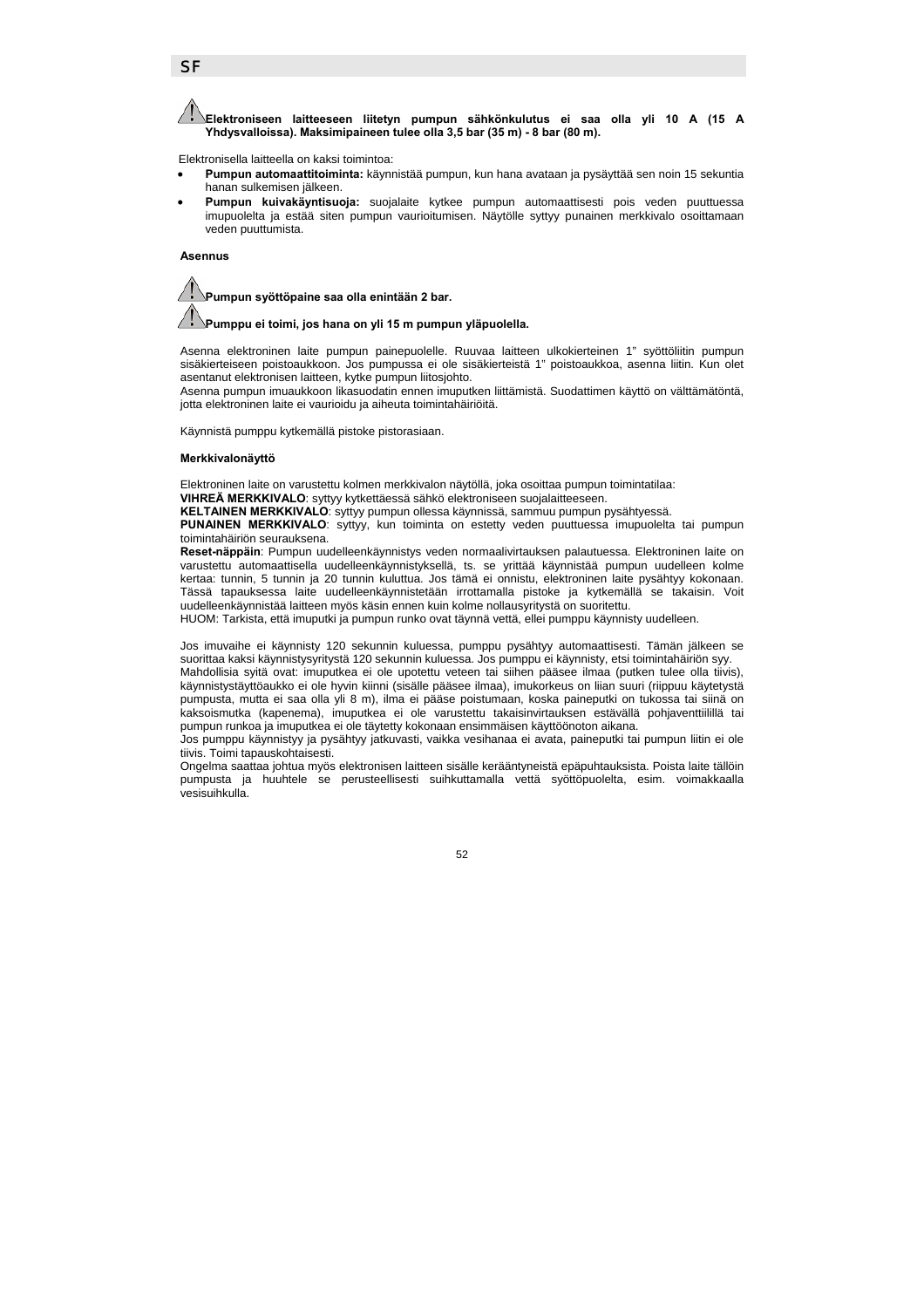f **Sisäänrakennetulla elektroniikalla varustetut paineastiat**

**Asennus** 

7 **Pumpun syöttöpaine saa olla enintään 2 bar. Imukorkeus ei saa olla yli 8 m. Pumppu ei toimi, jos hana on yli 15 m pumpun yläpuolella. Koska tässä mallissa on takaiskuventtiili, imuputkea ei voida täyttää pumpussa olevasta täyttötulpasta.** 

### **Pumpun käyttö**

Kytke pistoke pistorasiaan. Pumppu käynnistyy.

Jos imuvaihe ei käynnisty 120 sekunnin kuluessa, pumppu pysähtyy automaattisesti. Tämän jälkeen se suorittaa kaksi uutta käynnistysyritystä 120 sekunnin kuluessa.

Sähköpumppu on varustettu sisäänrakennetulla elektronisella laitteella, jonka ansiosta se toimii automaattisesti. Pumpussa on seuraavat toiminnot:

• **Pumpun automaattitoiminta** 

Pumppu käynnistyy automaattisesti, kun hana avataan ja pysähtyy noin 10 sekuntia hanan sulkemisen iälkeen.

#### • **Pumpun kuivakäyntisuoja**

Jos vettä ei ole, pumppu kytkeytyy automaattisesti pois noin 45 sekunnin kuluttua. Elektronisella näytöllä vilkkuu punainen "Alarm"-merkkivalo .

Kun veden normaalivirtaus palautuu, käynnistä pumppu uudelleen painamalla Reset-näppäintä

Jos hälytystila jatkuu, ts. käyttäjä ei palauta veden virtausta ja käynnistä pumppua uudelleen, automaattikäynnistin yrittää käynnistää pumpun automaattisesti tunnin, 5 tunnin ja 20 tunnin kuluttua ja sen jälkeen kerran vuorokaudessa. Kuivakäyntisuojan ensimmäisen laukeamisen jälkeen elektroninen näyttö osoittaa veden puuttumista, kunnes pumppu jatkaa normaalitoimintaansa: punainen merkkivalo vilkkuu yhden vilkutuksen ja tauon jaksoina. Kun veden normaalivirtaus palautuu, käynnistä pumppu uudelleen painamalla Reset-näppäintä

### • **Elektronisen näytön ilmoitukset**

**Syttynyt vihreä merkkivalo (Power).** 

Pumpussa on sähköä ja se on valmis pumppaamaan vettä (heti kun hana avataan).

**Syttynyt keltainen merkkivalo (Pump on).** 

Pumppu pumppaa vettä.

**Yhden vilkutuksen jaksoina vilkkuva punainen merkkivalo (Alarm).** 

Pumppu ei toimi, koska imupuolella ei ole vettä: kuivakäyntisuojaohjelma on lauennut.

### **4. KÄYTTÖOHJEITA**

Noudata seuraavia sääntöjä, jotta pumppu toimii asianmukaisesti:

**Älä käytä pumppua, jos painepuolen hana on täysin kiinni (lukuunottamatta elektronisesti ohjattuja pumppuja).** 

**Älä käytä pumppua kuivana.** 

• Imu- ja paineputkien tulee olla halkaisijaltaan vähintään pumpun aukkojen (25 mm) kokoisia. Jos imukorkeus on yli 4 metriä, asenna halkaisijaltaan imuaukkoa suurempi putki. Älä liitä metalliliittimiä pumpun kierteisiin.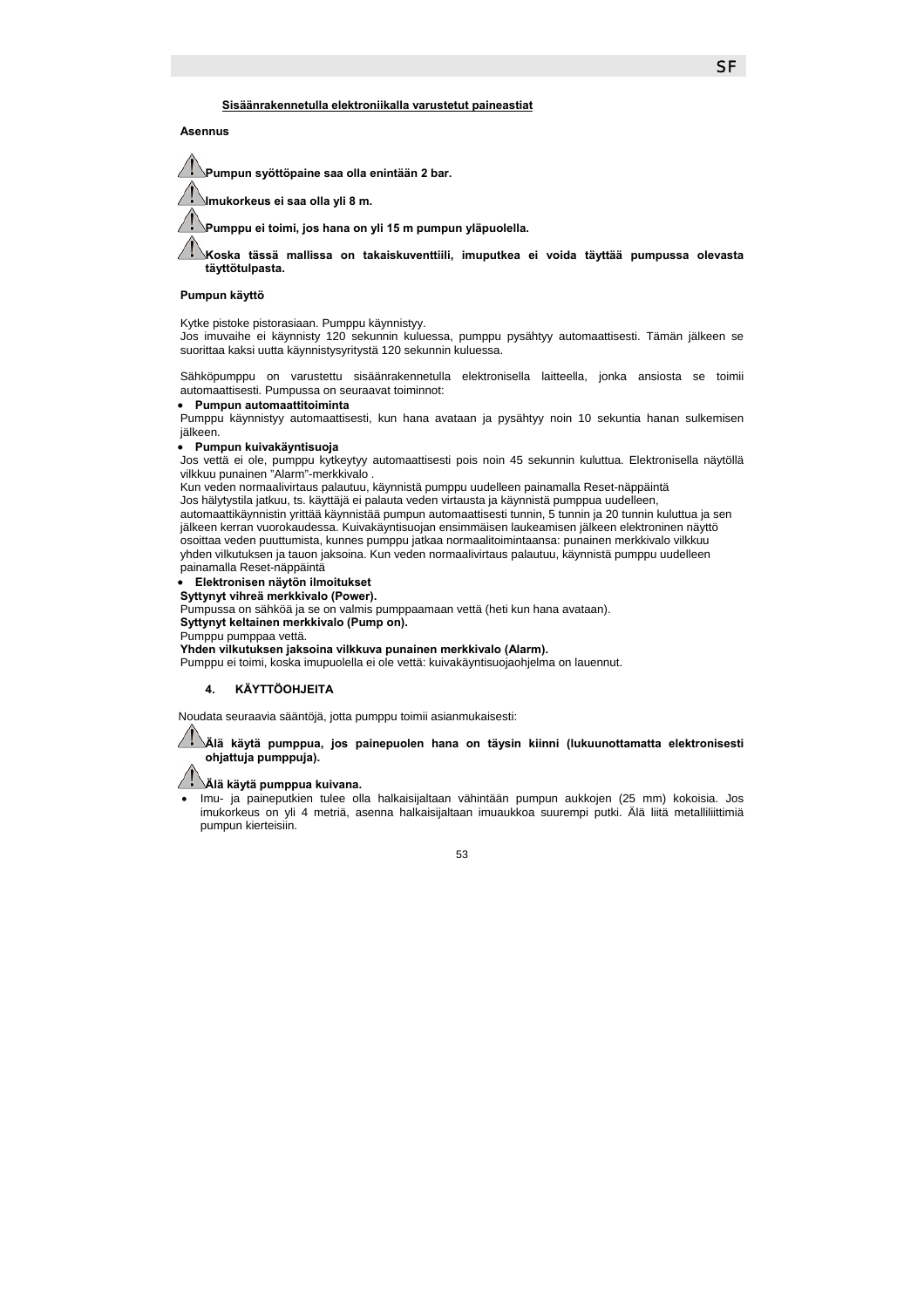## **SF**

- Liitä pohjaventtiilillä varustettu imuputki. Vältä putken vastakaltevuuksia, lappoja, kapenemia ja kuristumia.
- Sijoita pumppu kuivaan paikkaan tasaiselle alustalle ja tukevaan asentoon. Sijoita se etäälle syttyvistä tai räjähtävistä aineista. Älä altista pumppua sateelle tai vesisuihkuille.
- Varmista, että pistorasia on suojattu vesivahingoilta ja ettei pumppuun kohdistu vesisuihkuja. Älä upota pumppua veteen.
- **Säiliöllä varustetut paineastiat.** Varmista, että säiliön esitäyttöpaine vastaa säiliön nimellisarvoja. Täytä säiliö tarvittaessa ilmalla venttiilin kautta ja aseta se esitäyttöpaineeseen purettuasi paineen painepuolelta. Katkaise pumpun sähkö ja avaa pumppua lähimpänä oleva käyttöyksikkö. Pidä käyttöyksikkö auki, kunnes siitä ei enää tule vettä.

### **HUOLTO JA PUHDISTUS**

Pumppua ei tule missään tapauksessa altistaa jäätymiselle. Jos lämpötila laskee nollan alapuolelle, poista pumppu pumpattavasta nesteestä, tyhjennä se ja sijoita suojaan jäätymiseltä.

54

Katkaise pumpun sähkö ennen puhdistusta.

Pumppua ei tarvitse huolta.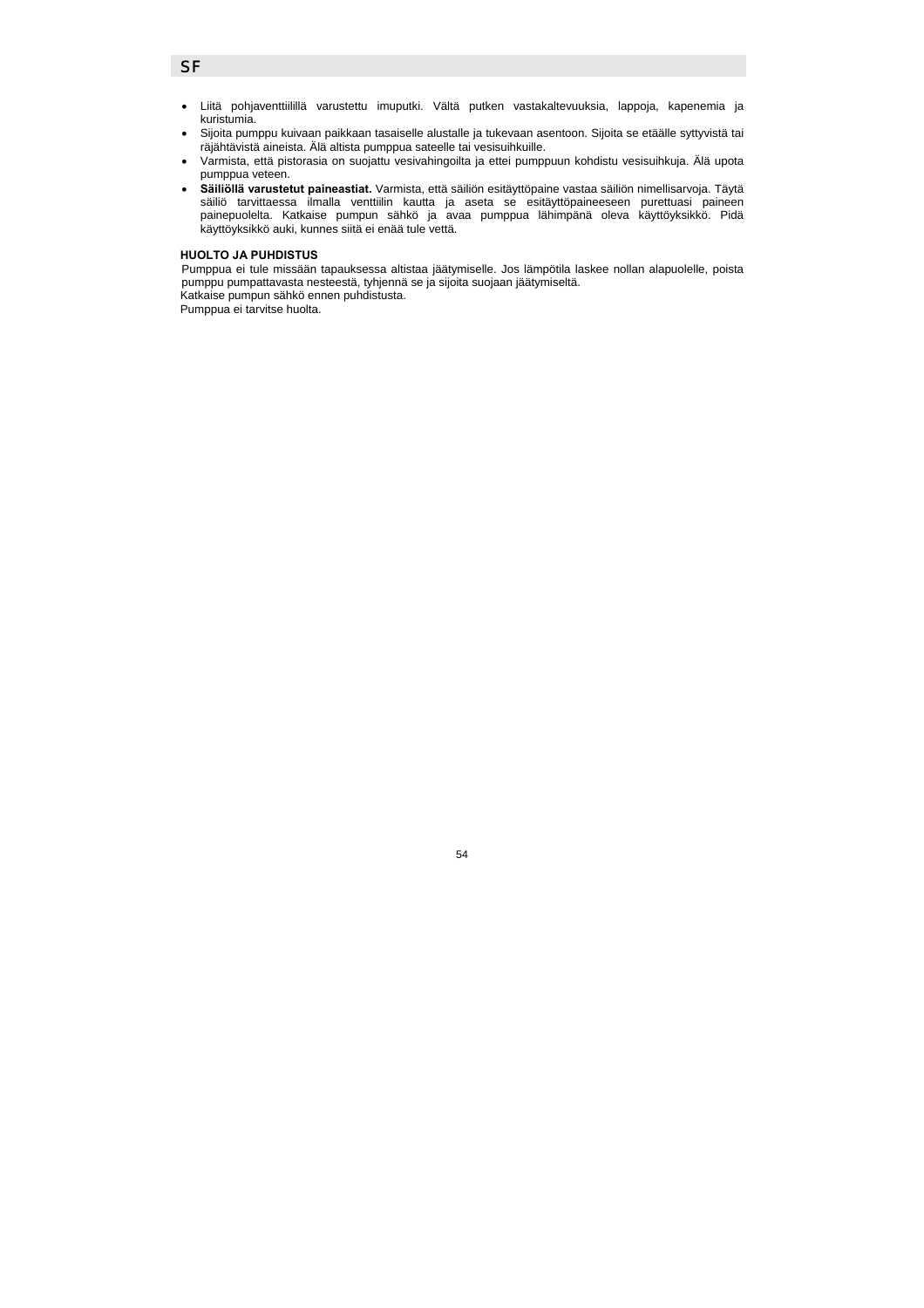# **5. VIANETSINTÄ**

**Katkaise pumpun sähkö ennen vianetsintää (irrota pistoke pistorasiasta).** 

**Jos sähköjohto tai muu pumpun sähköosa on vaurioitunut, ainoastaan valmistaja, sen valtuuttama huoltoliike tai ammattitaitoinen henkilö saa suorittaa korjaukset tai vaihdot, jotta käyttö on turvallista.** 

| Vika                 | Svv                                                                | Korjaus                                             |
|----------------------|--------------------------------------------------------------------|-----------------------------------------------------|
| Pumppu ei pyöri.     | 1) Sähkö puuttuu.                                                  | 1) Tarkista, että pistorasia saa virtaa ja että     |
|                      | 2) Kara on pysähtynyt.                                             | pistoke on asianmukaisesti kytketty.                |
|                      |                                                                    | 2) Irrota pistoke pistorasiasta. Aseta              |
|                      |                                                                    | ruuvimeisseli karan loveen                          |
|                      |                                                                    | (jäähdytystuulettimen puolelta) ja                  |
|                      |                                                                    | vapauta kara kääntämällä ruuvimeisseliä.            |
| Pumppu pyörii, mutta | 1) Pumpun rungossa olevaa ilmaa ei ole                             | 1) Pysäytä pumppu, irrota paineputki ja             |
| ei pumppaa vettä.    | poistettu kokonaan. Pumpun rungossa ei                             | ravista pumppua ja imuputkea                        |
|                      | ole vettä.                                                         | poistaaksesi ilmakuplat. Täytä vedellä,             |
|                      | Imuputkesta vuotaa ilmaa.<br>$\mathbf{2}$                          | kiristä paineputki tiiviisti ja käynnistä           |
|                      |                                                                    | pumppu uudelleen.                                   |
|                      |                                                                    | 2) Tarkista, että imuputken saumat ovat             |
|                      |                                                                    | tiiviitä. Varmista, ettei putkessa ole              |
|                      |                                                                    | vastakaltevuuksia, lappoja, kapenemia tai           |
|                      |                                                                    | kuristumia. Tarkista, ettei imuputken               |
|                      | - Imuventtiili ei ole vedessä.<br>3)<br>- Imuventtiili on tukossa. | pohjaventtiili ole tukossa.                         |
|                      |                                                                    | 3) - Aseta imuventtiili veteen.                     |
|                      | - Maks.imukorkeus on ylittynyt.                                    | - Puhdista pohjaventtiili.<br>- Puhdista imusäiliö. |
|                      |                                                                    | - Tarkista imukorkeus.                              |
| Pumppu pysähtyy      | 1)<br>Sähkö ei vastaa moottorin nimellisarvoja                     | 1)-4) Irrota pistoke, poista ylikuumenemisen        |
| ylikuumenemisen      | (liian korkea tai alhainen jännite).                               | syy, odota pumpun jäähtymistä ja                    |
| seurauksena          | (2)<br>Ylimääräinen esine on pysäyttänyt                           | käynnistä uudelleen.                                |
| (moottorin           | juoksupyörän.                                                      |                                                     |
| lämpösuoja laukeaa). | 3) Pumppua on käytetty liian kuumalla                              |                                                     |
|                      | vedellä.                                                           |                                                     |
|                      | 4) Pumppu on käynyt kuivana tai                                    |                                                     |
|                      | painepuolen hana on ollut kiinni yli 10                            |                                                     |
|                      | minuuttia.                                                         |                                                     |
| * Pumppu pysähtyy    | 1) Säiliön kalvossa on reikä.                                      | 1) Vaihda kalvo tai säiliö.                         |
| jatkuvasti.          | 2) Ilma puuttuu säiliöstä.                                         | 2) Täytä säiliö ilmalla venttiilin kautta           |
|                      |                                                                    | enintään 1,5 atm paineeseen.                        |
|                      | 3) Pohjaventtiili on tukossa ja vuotaa.                            | 3) Poista ja puhdista tai vaihda pohjaventtiili.    |
| * Painesäiliö ei     | 1) Painekytkimen maks.kalibrointi on liian                         | 1) Säädä painekytkin.                               |
| saavuta vaadittua    | alhainen.                                                          |                                                     |
| painetta.            | 2) Juoksupyörä on pysähtynyt tai vesipuoli                         | 2) Irrota pistoke, pura pumppu ja puhdista.         |
|                      | on tukossa.                                                        |                                                     |
|                      | 3) Imuputkesta vuotaa ilmaa.                                       | 3) Katso Korjaus, kohta B).2).                      |
| *Pumppu ei pysähdy.  | 1) Painekytkimen maks.kalibrointi on liian                         | 1) Säädä painekytkin.                               |
|                      | korkea.                                                            |                                                     |

| Itsesyöttävät monivaiheiset pumput .Säiliöllä varustetut paineastiat |
|----------------------------------------------------------------------|
|----------------------------------------------------------------------|

\* Ainoastaan säiliöllä varustetut elektroniset paineastiat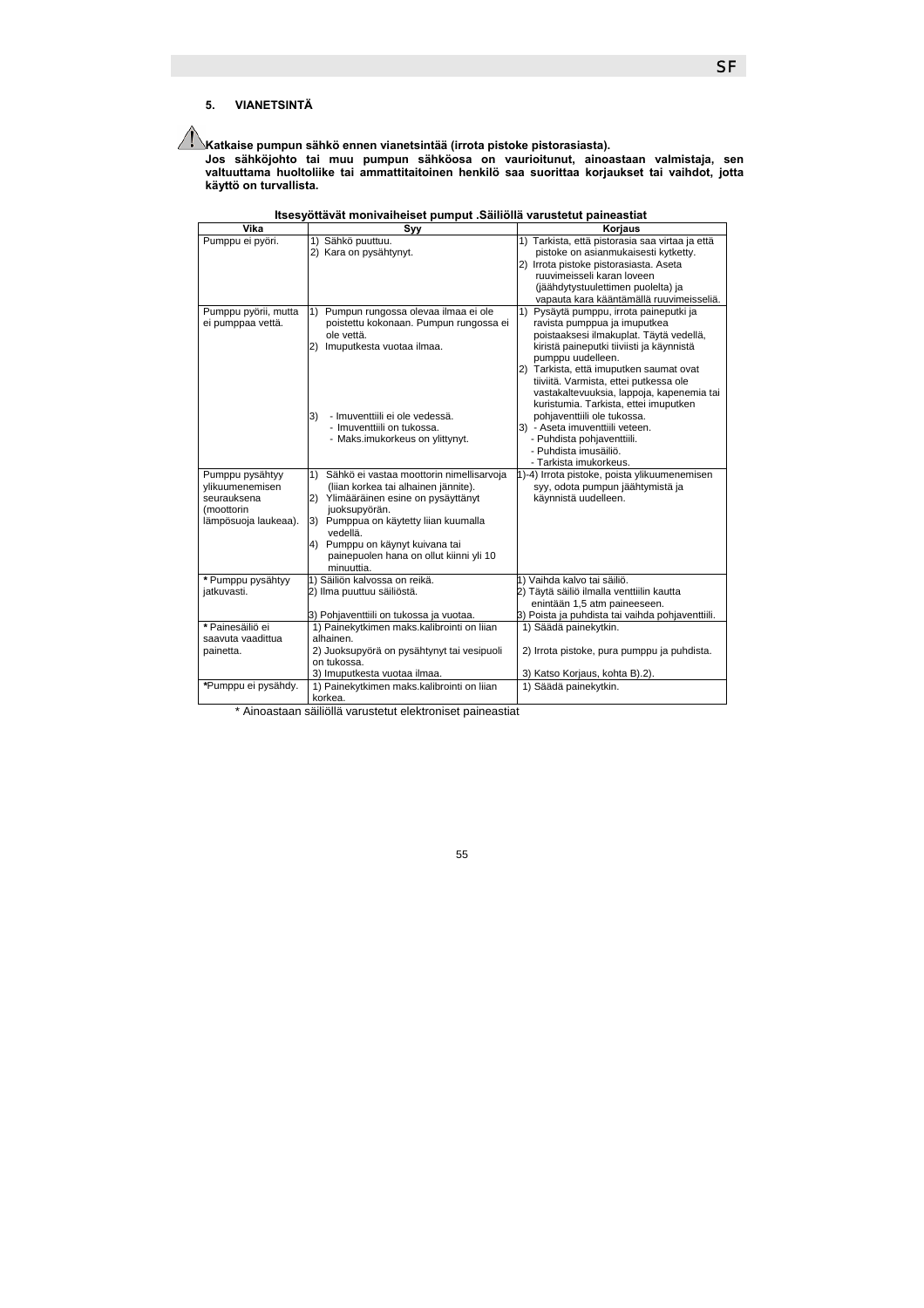# **Elektronisella suojalaitteella varustetut paineastiat**

| Vika                                            | Syy                                                                                                            | Korjaus                                                                                                                                                                                                                                                                                                                                                                                                                                                         |
|-------------------------------------------------|----------------------------------------------------------------------------------------------------------------|-----------------------------------------------------------------------------------------------------------------------------------------------------------------------------------------------------------------------------------------------------------------------------------------------------------------------------------------------------------------------------------------------------------------------------------------------------------------|
| Punainen<br>merkkivalo vilkkuu.                 | Vesi puuttuu.                                                                                                  | Palauta veden normaalivirtaus.                                                                                                                                                                                                                                                                                                                                                                                                                                  |
| Punainen<br>merkkivalo syttyy<br>kiinteästi.    | Automaattiset<br>käynnistysyritykset<br>suoritettu.                                                            | Irrota pistoke ja kytke se takaisin.                                                                                                                                                                                                                                                                                                                                                                                                                            |
| Pumppu käynnistyy<br>ja pysähtyy<br>jatkuvasti. | 1) Järjestelmä ei ole<br>tiivis.<br>2) Elektronisen laitteen<br>sisällä saattaa olla<br>vlimääräisiä esineitä. | 1) Tarkista järjestelmä ja pumpun liitäntä.<br>2) Irrota pistoke, poista elektroninen laite pumpusta ja<br>huuhtele se perusteellisesti suihkuttamalla vettä<br>syöttöpuolelta esim. puutarhaletkulla.                                                                                                                                                                                                                                                          |
| Pumppu ei toimi.                                | Pumppu on viallinen.<br>Elektroninen laite<br>saattaa olla tukkeutunut<br>kalkkikivestä.                       | Irrota elektronisen laitteen vesi- ja sähköliitin pumpusta, kytke<br>pumpun sähkö ja yritä käyttää sitä yksin. Jos pumppu toimii<br>asianmukaisesti, tarkista poistoaukon kautta, pyöriikö<br>elektronisen laitteen sisällä oleva juoksupyörä esteettömästi.<br>Jos havaitset kitkaa, pese elektroninen laite täyttämällä se<br>etikalla tai kalkinpoistoaineella poistoaukon kautta. Jos<br>juoksupyörä toimii esteettömästi, ota yhteys<br>huoltoliikkeeseen. |

| Vika                                | Merkkivalo                                                    | Syy                                                                                                              | Korjaus                                                                                                                                             |
|-------------------------------------|---------------------------------------------------------------|------------------------------------------------------------------------------------------------------------------|-----------------------------------------------------------------------------------------------------------------------------------------------------|
| Pumppu ei<br>toimi.                 | "Power" sammunut<br>"Pump on"<br>sammunut<br>"Alarm" sammunut | Sähkö puuttuu.<br>Kortti rikki.                                                                                  | Tarkista, että verkkojännite on oikea<br>(katso arvokilpi).<br>Tarkista sähköverkko ja liitännät.<br>Ota yhteys valtuutettuun<br>huoltoliikkeeseen. |
|                                     | "Power syttynyt<br>"Pump on"<br>sammunut<br>"Alarm" sammunut  | Paineputki on tukossa.<br>Virheellinen asennus (+ 15 m).                                                         | Tarkista vesijärjestelmä.                                                                                                                           |
|                                     | "Power" syttynyt<br>"Pump on" syttynyt<br>"Alarm" syttynyt    | Kortti rikki                                                                                                     | Ota yhteys valtuutettuun<br>huoltoliikkeeseen.                                                                                                      |
|                                     | "Power" syttynyt<br>"Pump on"<br>sammunut<br>"Alarm" vilkkuu  | Imettävä vesi puuttunut alle 26<br>tuntia.                                                                       | Tarkista, että imuputki on asennettu<br>oikein.                                                                                                     |
|                                     |                                                               | Juoksupyörä on pysähtynyt<br>(lämpösuoja lauennut).                                                              | Puhdista/vapauta pumppu.                                                                                                                            |
|                                     | "Power" syttynyt<br>"Pump on"<br>sammunut<br>"Alarm" syttynyt | Vesi puuttunut yli 26 tuntia.                                                                                    | Tarkista, että imuputki on asennettu<br>oikein                                                                                                      |
|                                     |                                                               | Juoksupyörä on pysähtynyt<br>(lämpösuoja lauennut).                                                              | Puhdista pumppu.                                                                                                                                    |
| Riittämätön<br>paine.               |                                                               | Lijan suuri imukorkeus.                                                                                          | Tarkista imukorkeus.                                                                                                                                |
|                                     |                                                               | Pohjaventtiili on tukossa.                                                                                       | Puhdista pohjaventtiili.                                                                                                                            |
|                                     |                                                               | Pumpun teho pienentynyt<br>ylimääräisten esineiden vuoksi.                                                       | Puhdista pumppu.                                                                                                                                    |
| Pumppu<br>käynnistyy<br>ja pysähtyy |                                                               | Järjestelmä vuotaa.<br>Pumpun sisällä saattaa olla<br>ylimääräisiä esineitä.<br>Takaiskuventtiili ei ole tiivis. | Tarkista järjestelmä ja pumpun liitäntä.<br>Puhdista pumppu.                                                                                        |
| jatkuvasti.                         |                                                               | Veden taso laskee nopeasti yli 8<br>m.                                                                           | Aseta pohjaventtiili syvemmälle (ei yli 8<br>m).                                                                                                    |

56

## **Sisäänrakennetulla elektroniikalla varustetut paineastiat**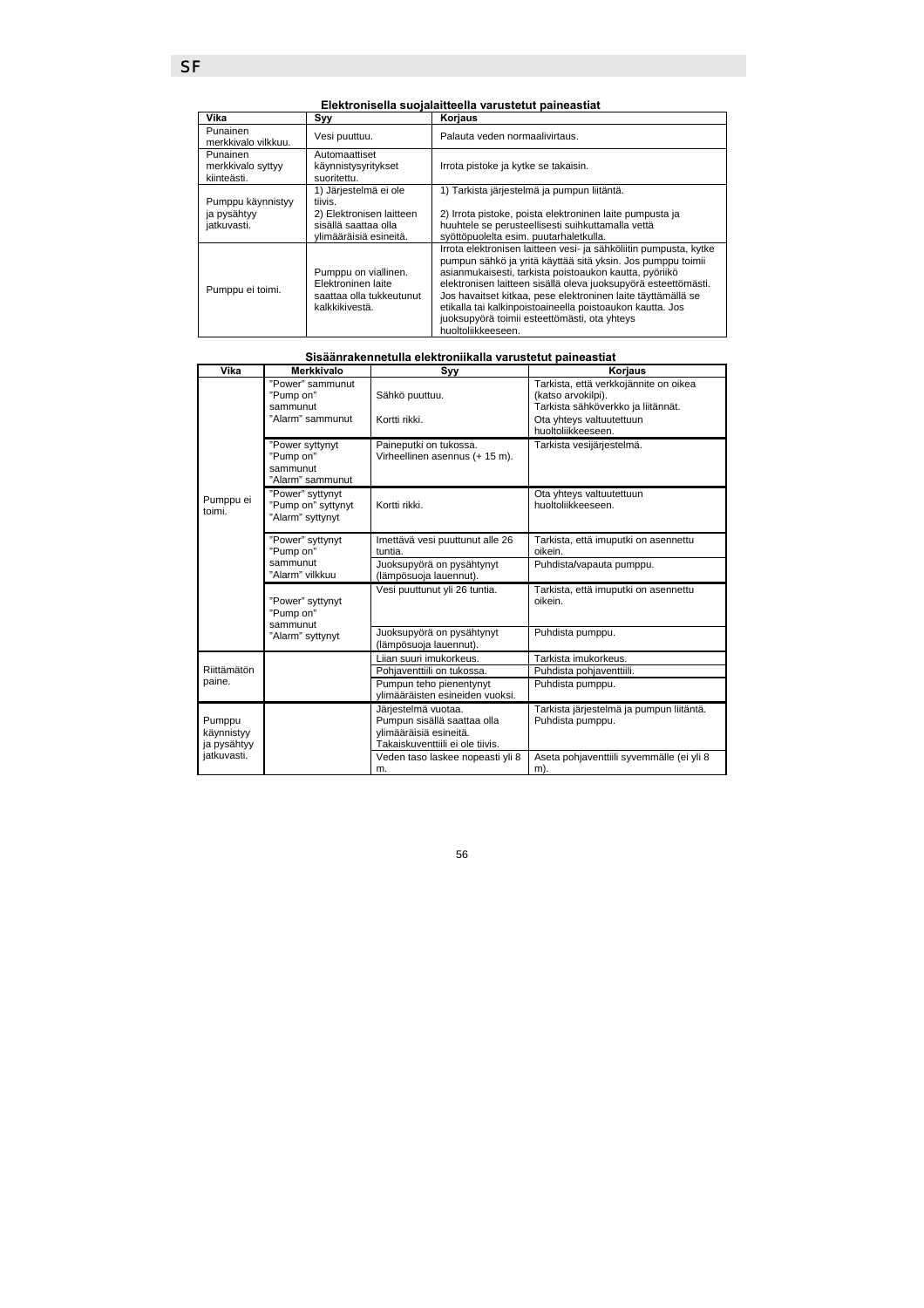### **6. HÄVITYS**

Tämä tuote ja sen osat tulee hävittää saastemääräysten mukaan. Toimita se paikalliseen (julkiseen tai yksityiseen) jätehuoltolaitokseen.

### **7. TAKUU**

Takuu kattaa materiaali- ja valmistusviat tuotteen ostomaassa voimassa olevan lakisääteisen takuuajan. Tähän sisältyy tuotteen korjaus tai vaihto harkintamme mukaan.

Takuumme kattaa kaikki havaittavat valmistus- tai materiaaliviat, kun tuotetta on käytetty asianmukaisesti ja ohjeiden mukaan.

Takuu raukeaa seuraavissa tapauksissa: y pumpun korjausyritykset, y pumpun tekniset muutokset, y ei-alkuperäisten varaosien käyttö, **Œsormeilu**, y pumpun asiaton käyttö, esim. teollinen käyttö.

Takuun piiriin eivät kuulu: Gnopeasti kuluvat osat.

Ota yhteys valtuutettuun huoltoliikkeeseen ja esitä tuotteen ostotodistus, jos tarvitset takuunalaisia toimenpiteitä.

Valmistaja vapautuu kaikesta vastuusta opaskirjan epätarkkuuksien suhteen, jos ne johtuvat paino- tai jäljennösvirheistä. Valmistaja pidättää itsellään oikeuden tehdä tuotteisiin tarpeellisina tai hyödyllisinä pitämiään muutoksia, jotka eivät heikennä niiden perusominaisuuksia.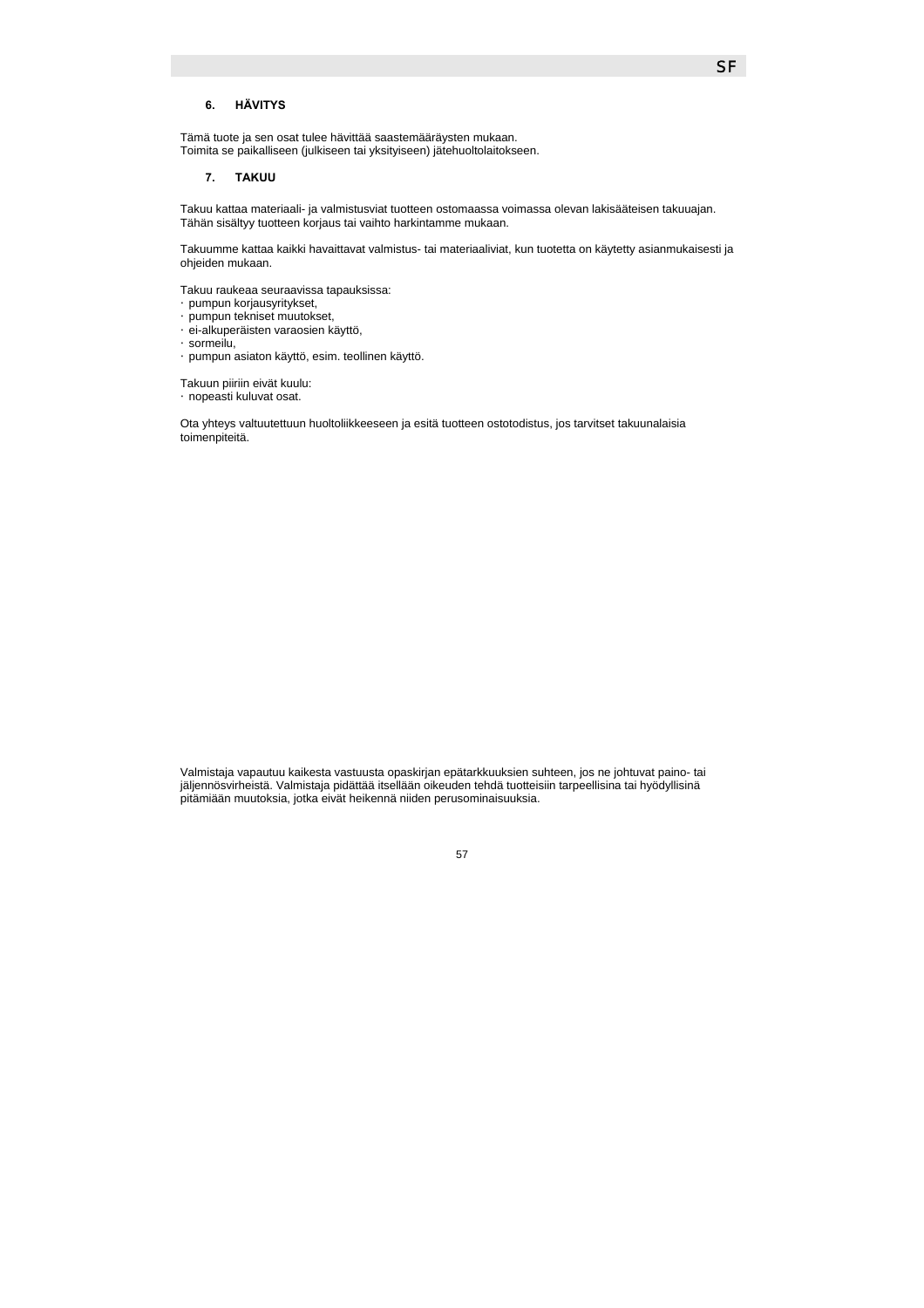### **1. MEDIDAS DE SEGURANÇA**

P

**Antes de ligar a bomba, leia com muita atenção este folheto de instruções e conserve-o para as próximas consultas** 

**O aparelho deve ser utilizado apenas para as funções para as quais foi fabricado. Por razões de segurança, adverte-se que o aparelho não deve ser utilizado por menores de 16 anos ou por pessoas que não tenham lido e compreendido este manual de instruções.** 

**O fio eléctrico nunca deve ser utilizado para transportar ou para deslocar a bomba. Utilize sempre a pega da bomba.** 

**Quando a bomba estiver ligada à rede eléctrica, o utente deve evitar todo contacto com a água.** 

**Nunca desligue a ficha da tomada puxando o cabo eléctrico.** 

**Antes de qualquer intervenção na bomba, desligue sempre a ficha da tomada de corrente.** 

**Durante a utilização das bombas, não deve haver pessoas no líquido que é bombeado.** 

**Se o cabo eléctrico estiver danificado, deve ser substituído pelo fabricante ou pelo seu serviço de assistência técnica autorizado, de modo a prevenir todo risco.** 

**Protecção contra a sobrecarga: a bomba é dotada de um aparelho de protecção térmica. Em caso de possível sobreaquecimento do motor, o aparelho de protecção desliga a bomba automaticamente. O tempo de arrefecimento é de cerca de 15-20 min e em seguida a bomba liga-se automaticamente. Após a intervenção da protecção, é absolutamente necessário localizar a causa e eliminá-la. Consulte o parágrafo Localização dos Defeitos.** 

### **2. UTILIZAÇÃO DOS VÁRIOS TIPOS DE BOMBA**

#### **2.1 Bombas de superfície autoferrantes de rotores múltiplos**

Disponível com 1, 3, 4, 5 rotores. As gamas de produtos incluem bombas com corpo em aço inox e com corpo em plástico.

- Ideais para a armazenagem hídrica em aplicações domésticas e de jardinagem de pequena e media grandeza.
- Particularmente apropriadas para esvaziar pequenas bacias hidrográficas. As bombas são fabricadas com Materiais resistentes ao cloro (normais concentrações).

#### • Apropriadas para a irrigação com aspiração da água do reservatório de recolha.

**2.2 Autoclaves electrónicas equipadas com dispositivo electrónico de segurança que previne o funcionamento a seco da bomba.** 

- Ideais para o armazenamento hídrico para a utilização doméstica
- Dotadas de válvula de retenção incorporada
- Arranque e paragem automática no momento da abertura e do fecho da válvula
- Reinicialização manual ou automático.
- Caracterizadas por pressão e caudal constantes.
- **2.3 Autoclaves com sistema electrónico integrado**

Disponível com 3, 4 ou 5 rotores. Caracterizadas pelo funcionamento extremamente silencioso graças à técnica de fabrico especial

- Dotadas de dispositivo electrónico de segurança que previne o funcionamento a seco da bomba.
- Apropriadas para a irrigação de jardins e terrenos, e o armazenamento hídrico doméstico.
- Caracterizadas por pressão e caudal constantes.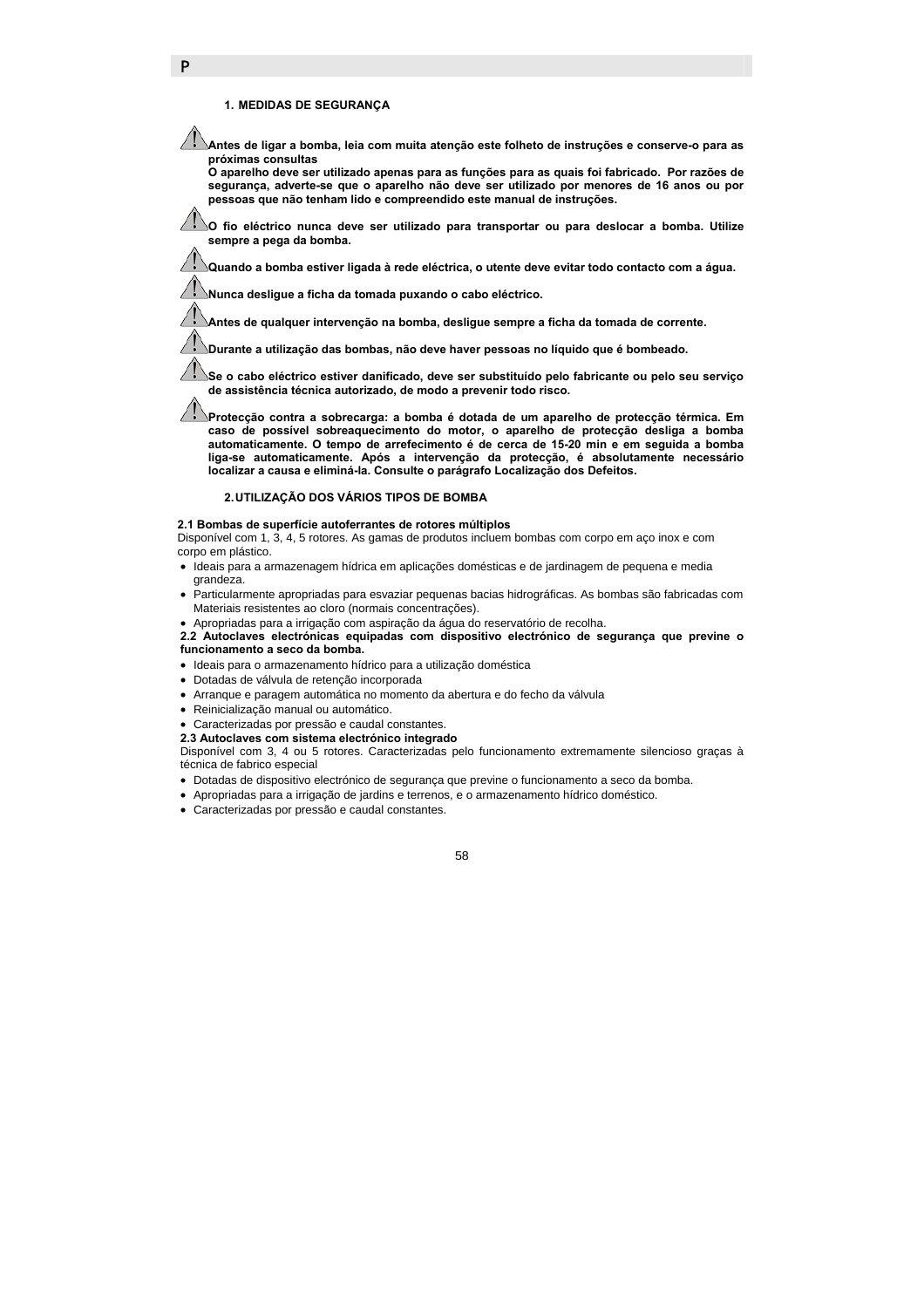**2.4 Autoclaves com reservatório para o armazenamento hídrico para a utilização doméstica**:

- Arranque e paragem automática ao abrir e fechar a torneira;
- Reservatório (20, 24 e 50 l) com membrana em butilo ou borracha natural;
- Design compacto com pressóstato,
- Manómetro e bujão de esvaziamento concentrados no flange do reservatório.

**A temperatura do líquido a bombear não deve superar 35 ºC.** 

**A bomba não pode ser utilizada para bombear água salgada, despejos, líquidos inflamáveis, corrosivos ou explosivos (ex.: petróleo, gasolina, diluentes), gorduras, óleos ou produtos alimentares.** 

**Em caso de utilização da bomba para a alimentação hídrica doméstica, respeite as normativas locais das autoridades responsáveis pelo administração dos recursos hídricos.** 

#### **3. LIGAR A BOMBA**

**Dadas as diversas disposições vigentes nos países relativamente à segurança dos sistemas eléctricos, assegure-se de que o sistema, relativamente à utilização, esteja em conformidade com as normativas em vigor.** 

**Antes de ligar a bomba, controle se:** 

- **a voltagem e a frequência indicadas na placa de características técnicas da bomba correspondem aos dados do sistema eléctrico de alimentação;**
- **o cabo eléctrico da bomba ou a bomba não estão danificados;**
- **a ligação eléctrica foi feita em lugar seco, protegido de eventuais alagamentos;**
- **o sistema eléctrico é dotado de interruptor com aparelho de protecção de I ∆n ≤ 30 mA e se o sistema de terra é eficiente;**
- **se as eventuais extensões devem estar em conformidade com o quanto previsto pela normativa.**

**Antes de ligar pela primeira vez, encha com água clara o corpo da bomba e o tubo de aspiração. O enchimento deve ser feito lentamente até quando a água transbordar; aguarde alguns segundos para que saia todo o ar e ateste até quando o nível se estabilizar.** 

**No caso em que a bomba estiver instalada num nível inferior ao da água (sob a água), abra a abertura de enchimanto para que o ar saia do corpo da bomba. A bomba enche-se de água autonomamente** 

**Ligue a ficha à tomada eléctrica. Ligue a bomba e aguarde que a água saia. Se, transcorridos 2-3 minutos após o accionamento, a água não sair, desligue a bomba e repita novamente a operação de enchimento.** 

#### **Montagem do tubo de aspiração**

Instale a tubo de aspiração que liga a fonte de água à bomba de modo ascendente. Não coloque o tubo de aspiração acima

do nível da bomba (para evitar a formação de bolhas de ar no tubo de aspiração).

O tubo de aspiração deve ser montado de modo que não exerça nenhuma pressão mecânica na bomba.

A válvula de fundo deve ser colocada no mínimo 30 cm abaixo do nível mínimo da água.

A bomba aspira água somente quando o tubo de aspiração estiver perfeitamente estanque.

O tubo de aspiração deve ter o mesmo diâmetro da boca de aspiração da bomba.

#### **Montagem do tubo de compressão**

Para desfrutar ao máximo o desempenho da bomba, recomenda-se o uso de um tubo de compressão com 1" de diâmetro ou superior.

Durante a fase de ferragem, os elementos de fecho presentes no tubo de compressão devem ser abertos completamente para permitir que o ar presente nos tubos saia.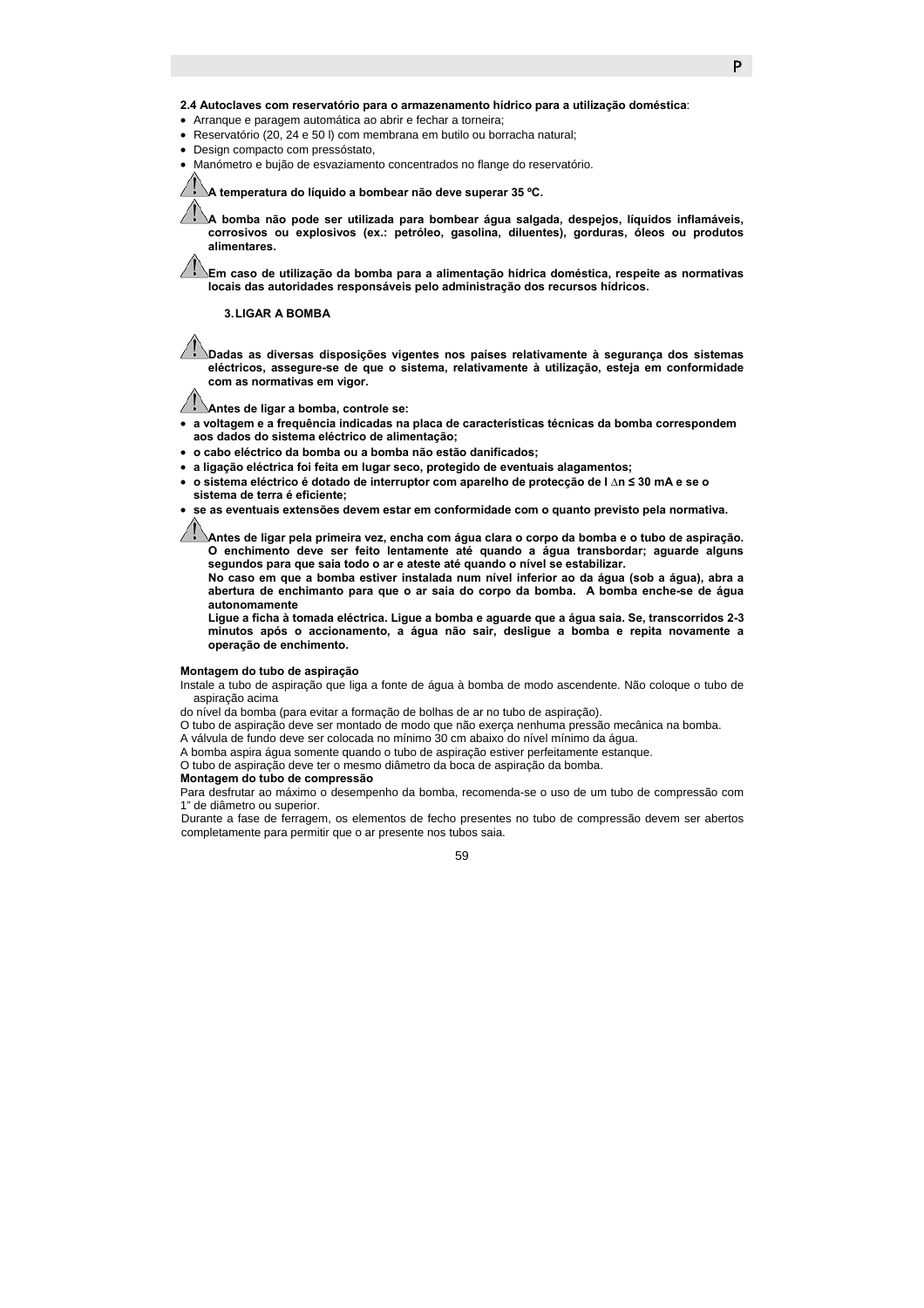Antes de ligar a ficha e colocar em funcionamento a bomba pela primeira vez, o tubo de aspiração e a bomba deverão ser enchidos com água até transbordar para poder efectuar a aspiração. Quando utilizada em poços ou em todos os casos em que o nível da água for inferior à bomba, é obrigatório utilizar uma tubo de aspiração com válvula de fundo anti- refluxo, que permite enchê-lo ao fazer a primeira instalação e impede o seu esvaziamento quando a bomba pára automaticamente, evitando, assim, problemas durante o novo arranque. Para encher a bomba, utilize a tampa de enchimento.

### f **Autoclaves electrónicas dotadas de dispositivo electrónico de segurança esxterior**

**O dispositivo electrónico não funciona se o ponto de utilização mais alto superar 15 metros;** 

**A bomba combinada com o dispositivo electrónico não deve absorver mais de 10 Amperes (15 Ampere para versões USA) e deve ter uma pressão máxima compreendida entre 3,5 bar (35 metros) e 8 bar (80 metros).** 

#### O dispositivo electrónico exerce 2 funções:

**Permite o funcionamento automático da bomba**: activa-a quando a torneira é aberta, desactiva-a cerca de 15 segundos depois que a torneira foi fechada.

**Protege a bomba do funcionamento a seco**: o dispositivo de segurança desactiva automaticamente a bomba quando falta água na admissão, evitando, desta maneira, possíveis danos. A paragem é sinalizada pelo acendimento do LED vermelho no display. Isso permite verificar a falta de água.

#### **Instalação**

P

**A pressão na entrada bomba não deve ser superior a 2 bar.** 

**A bomba não funciona se a torneira estiver situada a mais de 15 m acima do nível da bomba.** 

O dispositivo electrónico deve ser montado no lado da compressão da bomba, aparafusando a ligação de 1" macho da entrada do dispositivo na rosca fêmea da saída da bomba. Em caso de bomba com saída diferente de 1" fêmea, é necessário instalar um conector. Após ter montado o dispositivo electrónico, ligue o cabo de ligação à bomba.

Antes de ligar o tubo de aspiração à bomba, recomenda-se montar na boca de aspiração da bomba um filtro contra as impurezas. O uso do filtro é necessário para evitar danos ao dispositivo electrónico e, consequentemente, problemas de funcionamento.

Ligue a ficha do cabo eléctrico à tomada de corrente para ligar a bomba.

#### **DISPLAY com LED**

O Dispositivo electrónico é dotado de um display com 3 díodos luminosos para sinalizar o estado de funcionamento da bomba:

**LED VERDE**: acende-se assim que se liga o dispositivo electrónico de segurança à rede eléctrica.

**LED AMARELO**: acende-se quando a bomba está ligada, desliga-se quando a bomba pára.

**LED VERMELHO**: acende-se quando o funcionamento resulta inibido pela falta de água na aspiração ou em caso de mau funcionamento da bomba.

**Tecla de REINICIALIZAR**: serve para reactivar a bomba após ter restabelecido a entrada normal de água. O dispositivo electrónico também é dotado de reinicialização automática, ou seja, tenta reactivar automaticamente a bomba 3 vezes: após uma hora, após 5 horas, após 20 horas. Se a bomba não arrancar, o dispositivo electrónico bloqueia-se de modo permanente. Para reinicializar é necessário desligar a tomada da corrente e ligá-la novamente. Antes de feitas as 3 tentativas, é possível reinicializar o dispositivo manualmente.

N.B.: se a bomba não arrancar, verifique sempre se o tubo de aspiração e se o corpo da bomba estão cheios de água.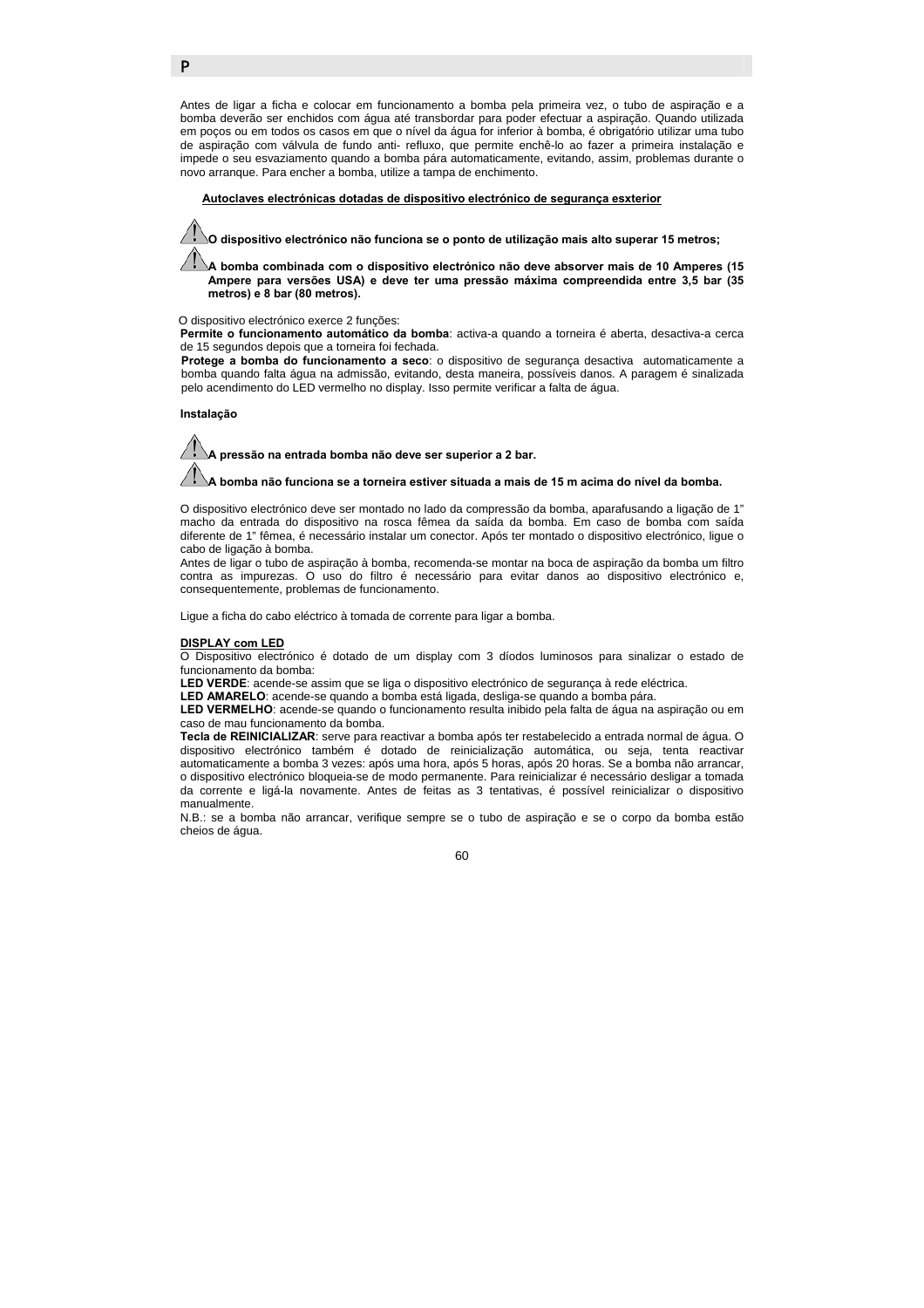Se a fase de aspiração não se activar dentro de 120 segundos, a bomba pára automaticamente, e então faz outras duas tentativas por mais 120 segundos. Se a bomba não arrancar, é necessário localizar a causa do mau funcionamento.

As possíveis causas são: o tubo de aspiração não está submerso na água ou permite a entrada de ar (deve ser estanque); o orifício de ferragem não está bem fechado (entra ar); a altura de aspiração é excessiva (depende da bomba utilizada, mas não pode exceder 8 m de profundidade); o ar não pode sair, pois o tubo de compressão está obstruído ou há uma curva dupla (pescoço de cisne); o tubo de aspiração não é dotado de válvula de fundo anti-refluxo ou ao activar pela primeira vez não foi completamente enchido com água o corpo da bomba e o tubo de aspiração.

Se a bomba activar-se ou desactivar-se continuamente sem que a água seja aberta, é possível que o tubo de compressão ou que a ligação à bomba não estejam estanques. Faça o que for necessário.

Há também a possibilidade que o problema seja causado por uma acumulação de impurezas no interior do dispositivo electrónico, e, assim sendo, este deve ser retirado da bomba, desmontado e enxaguado bem pulverizando água pelo lado da entrada. Pode-se utilizar um forte jacto de água.

#### f **Autoclaves com sistema electrónico integrado**

#### **Instalação**

**A pressão na entrada da bomba não deve ser superior a 2 bar.** 

**A profundidade de aspiração deve ser inferior a 8 m.** 

**A bomba não funciona se a torneira estiver a mais de 15 m acima do nível da própria bomba.** 

**Neste modelo, visto a presença da válvula de retenção, não é possível encher o tubo de aspiração mediante o bujão de enchimento presente na bomba.** 

#### **Uso da bomba**

Ligue o fio eléctrico à tomada da rede eléctrica. A bomba começa a funcionar.

Se a fase de aspiração não se activar dentro de 120 segundos, a bomba pára automaticamente, e então são feitas mais duas tentativas de ferragem durante 120 segundos cada uma.

A electrobomba conta com um dispositivo electrónico integrado que a transforma numa electrobomba de intervenção automática, com as seguintes funções:

• **Funcionamento da bomba no modo automático** 

A bomba arranca automaticamente com a abertura da torneira e pára aproximadamente 10 segundos após a torneira ser fechada.

### • **Protecção contra o funcionamento a seco da bomba**

Quando faltar água, a bomba pára automaticamente depois de aproximadamente 45 segundos. Esta condição é indicada no display electrónico no qual começa a piscar o led vermelho "Alarm".

Para ligar novamente a bomba, carregue na tecla RESET depois de ter restabelecido a normal alimentação de água. Se permanecer o estado de alarme, ou seja, se o utilizador não restabelecer a entrada de água e reinicializar a bomba, a reinicialização automática tenta ligar novamente a bomba depois de uma hora, depois de 5 horas, depois de 20 horas e de seguida uma vez a cada 24 horas. A partir da primeira actuação contra o funcionamento a seco e enquanto a bomba não recomeçar a funcionar de forma regular, o display electrónico continuará a sinalizar que falta água: led vermelho a piscar com ciclos de um flash e uma pausa. Para reactivar a bomba, prima a tecla RESET, após ter restabelecido a entrada correcta de água.

#### • **Sinalizações do display electrónico**

### **Led verde (Power) aceso.**

A bomba está ligada à rede eléctrica e está pronta para fornecer água (assim que for aberta uma torneira).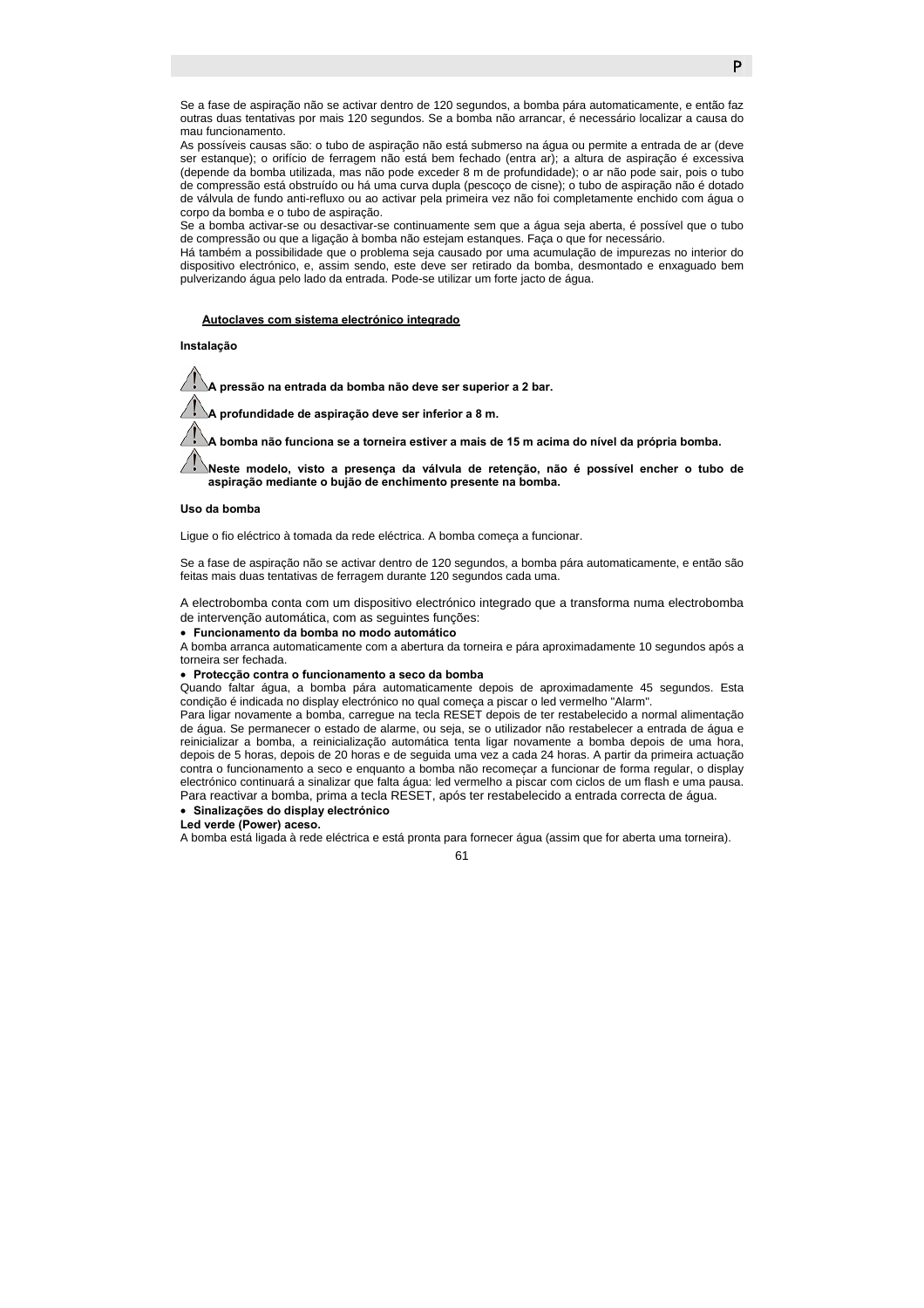### **Led amarelo (Pump on) aceso.**

A bomba já está fornecendo água.

**Led vermelho (Alarme) a piscar com ciclos de 1 flash.** 

A bomba não funciona por falta de água na aspiração: actuação do programa de protecção contra o funcionamento a seco.

#### **4. CONSELHOS SOBRE O USO**

Para que a bomba funcione correctamente, devem ser respeitadas as seguintes regras de funcionamento:

**A bomba não deve funcionar com a válvula de descarga completamente fechada (com excepção dasbombas controladas electronicamente).** 

#### Z **A bomba não deve funcionar a seco.**

- Os tubos de aspiração e compressão nunca devem ser inferiores ao diâmetro das respectivas bocas (25 mm) da bomba. Quando a altura de aspiração for superior a 4 metros, recomenda-se instalar um tubo de diâmetro maior na boca de aspiração. Não use ligações metálicas nas roscas da bomba.
- Ligue o tubo de aspiração com a válvula de fundo, evitando inclinações, sifões, "pescoços de cisne" e estrangulamentos do tubo.
- Coloque a bomba numa superfície estável, em lugar seco e longe de substâncias inflamáveis o explosivas. Não a exponha nunca à chuva e a jactos de água directos.
- Certifique-se de que as ligações às tomadas eléctricas estejam posicionadas em lugar protegido de inundações, evite que a bomba fique exposta a jactos directos de água, não introduza a bomba na água.
- Para autoclaves com reservatório: verifique se a pressão de pré-carga do reservatório corresponde aos dados da placa decaracterísticas do reservatório. Se necessário, encha o reservatório de ar através da válvula e pressurize-o até alcançar a pressão de pré-carga após ter descarregado no lado de compressão (desligue-a da alimentação eléctrica e abra o ponto de utilização mais próximo da bomba, mantendo-o aberto até quando não sair mais água).

### **MANUTENÇÃO E LIMPEZA**

É absolutamente necessário evitar que a bomba seja exposta à congelação. Em caso de temperatura inferior a 0ºC, retire a bomba do líquido a bombear, esvazie-a e recoloque-a num lugar protegido do gelo. Antes de fazer qualquer intervenção de limpeza, a bomba deve ser desligada da tomada de corrente. A bomba não necessita de manutenção.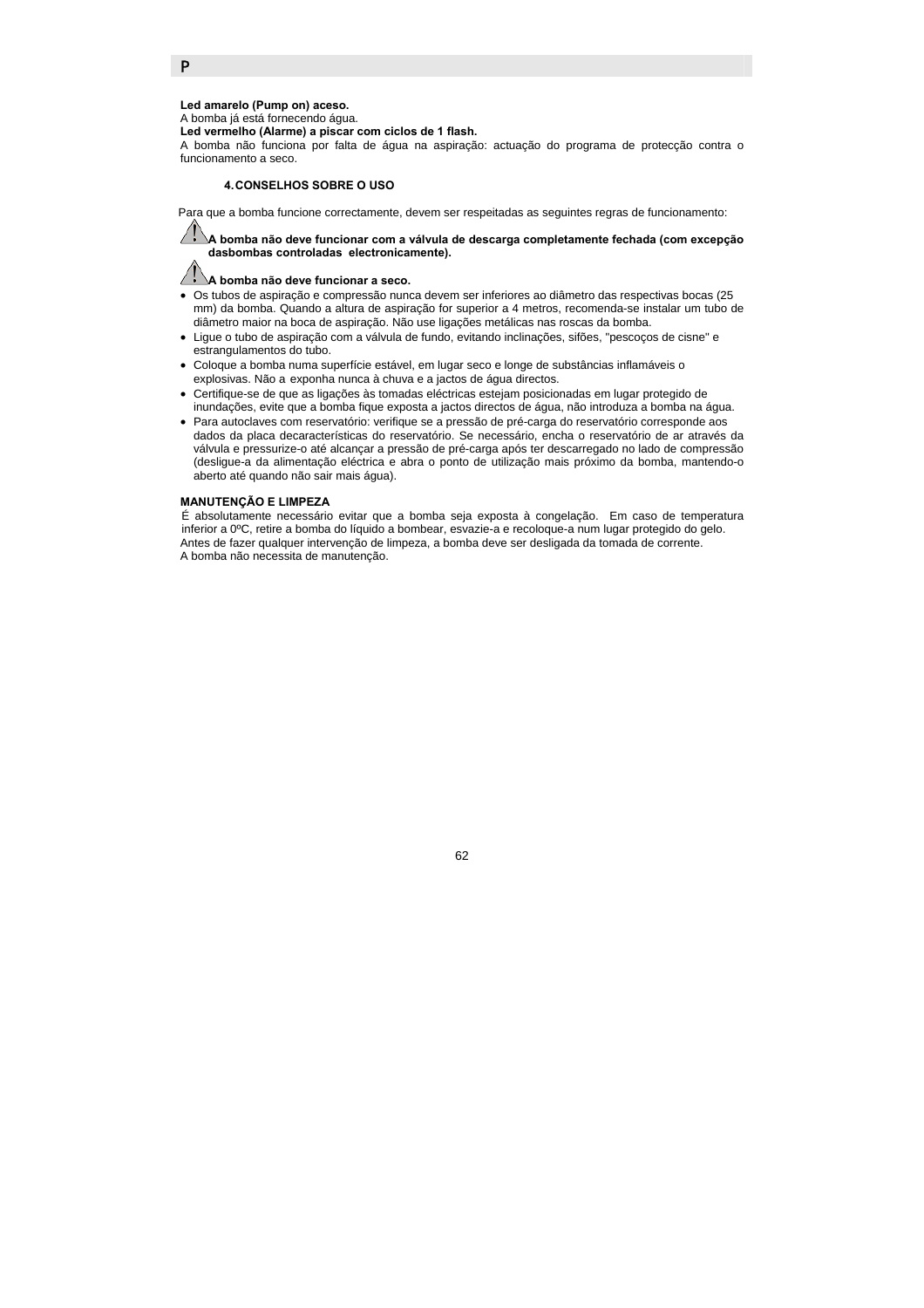# **5. LOCALIZAÇÃO DOS DEFEITOS**

**Antes de iniciar a localização dos defeitos, é necessário desligar a ligação eléctrica da bomba (desligar a ficha da tomada).** 

**Se o cabo eléctrico ou a bomba, em qualquer parte eléctrica, estiver danificado, a intervenção de reparação ou substituição deve ser feita pelo Fabricante ou pelo seu serviço de assistência técnica ou por uma pessoa com qualificação equivalente, de modo a prevenir todos os riscos.** 

| Bombas de superfície autoferrantes com rotores múltiplos, autoclaves com reservatório |  |  |  |  |  |  |  |
|---------------------------------------------------------------------------------------|--|--|--|--|--|--|--|
|---------------------------------------------------------------------------------------|--|--|--|--|--|--|--|

| <b>Defeitos</b>           | <b>Controles causas</b>                                                      | Soluções                                                                     |
|---------------------------|------------------------------------------------------------------------------|------------------------------------------------------------------------------|
| A bomba não gira.         | 1) Falta alimentação eléctrica.                                              | 1) Controle se há tensão na tomada e se a                                    |
|                           | 2) Eixo bloqueado.                                                           | ficha está bem inserida.                                                     |
|                           |                                                                              | 2) Retire a ficha da tomada. Introduza a                                     |
|                           |                                                                              | chave de parafuso no corte do eixo (pelo                                     |
|                           |                                                                              | lado do ventilador de arrefecimento) e                                       |
|                           |                                                                              | desbloqueie<br>girando<br>chave<br>de<br>a                                   |
|                           |                                                                              | parafuso.                                                                    |
| A bomba gira mas          | 1) O ar no corpo da bomba não foi 1) Pare a bomba,                           | solte o tubo<br>de                                                           |
| não fornece água.         | completamente expurgado. Corpo da                                            | compressão, mova a bomba e o tubo de<br>aspiração para facilitar a saída das |
|                           | bomba sem água.                                                              | bolhas de ar: ateste com<br>água.                                            |
|                           |                                                                              | reaproxime o tubo e fixe de forma                                            |
|                           |                                                                              | estanque. De seguida, ligue novamente a                                      |
|                           |                                                                              | bomba.                                                                       |
|                           | 2) Entra ar pela tubagem de aspiração.                                       | 2) Controle se o tubo de aspiração foi bem                                   |
|                           |                                                                              | fixado. Verifique se não há inclinações,                                     |
|                           |                                                                              | sifões,<br>"pescocos<br>ganso"<br>de<br>ou                                   |
|                           |                                                                              | estrangulamentos no tubo de aspiração e                                      |
|                           |                                                                              | se não está bloqueada a válvula de fundo                                     |
|                           |                                                                              | do tubo de aspiração.                                                        |
|                           |                                                                              |                                                                              |
|                           | - a válvula de aspiração não está na<br>3)<br>água                           | 3) - coloque a válvula de aspiração na água<br>- limpe a válvula de fundo    |
|                           | - válvula de aspiração obstruída                                             | - limpe o cesto de aspiração                                                 |
|                           | - foi ultrapassada a profundidade de                                         | controle a profundidade de aspiração.                                        |
|                           | aspiração máxima.                                                            |                                                                              |
| A bomba pára por 1)       | Alimentação não em conformidade com                                          | 1)-4) Desligue a ficha, solucione a causa que                                |
| sobreaquecimento          | as características da placa do motor                                         | provocou o sobreaquecimento, aguarde                                         |
| devido à actuação do      | (tensão demasiado alta ou baixa).                                            | que a bomba arrefeca e<br>lique-a                                            |
| aparelho<br>de            | (2)<br>Um corpo sólido bloqueou o rotor.                                     | novamente.                                                                   |
| protecção térmica do 3) A | bomba<br>funcionou<br>com<br>água                                            |                                                                              |
| motor.                    | demasiado quente.                                                            |                                                                              |
|                           | 4) A bomba funcionou a seco ou com a<br>válvula de compressão fechada por um |                                                                              |
|                           | intervalo superior a 10 minutos.                                             |                                                                              |
| *A<br>bomba               | pára 1) Membrana do reservatório perfurada                                   | 1) Substitua a membrana ou o reservatório.                                   |
| frequentemente.           | 2) Falta ar no reservatório.                                                 | 2) Encha o reservatório de ar através da                                     |
|                           | 3) A válvula de fundo bloqueou-se e vaza.                                    | válvula até alcançar uma pressão máxima                                      |
|                           |                                                                              | de 1,5 Atm.                                                                  |
|                           |                                                                              | 3) Desmonte e limpe ou, eventualmente,                                       |
|                           |                                                                              | substitua a válvula de fundo.                                                |
| *A<br>autoclave<br>não    | 1) Calibração máxima do pressóstato                                          | 1) Regule o pressóstato.                                                     |
| alcança a pressão         | demasiado baixa.                                                             | 2) Desligue a ficha, desmonte a bomba e                                      |
| programada.               | 2) Rotor ou parte hidráulica obstruída.                                      | limpe.                                                                       |
|                           | 3) Entrada de ar pela tubagem<br>de                                          | 3) Veja "Soluções", parágrafo B) 2).                                         |
|                           | aspiração.<br>1) Calibração                                                  |                                                                              |
| *A bomba não pára.        | máxima do pressóstato<br>demasiado alta.                                     | 1) Regule o pressóstato.                                                     |
|                           |                                                                              |                                                                              |

*\* Somente para autoclaves com reservatório*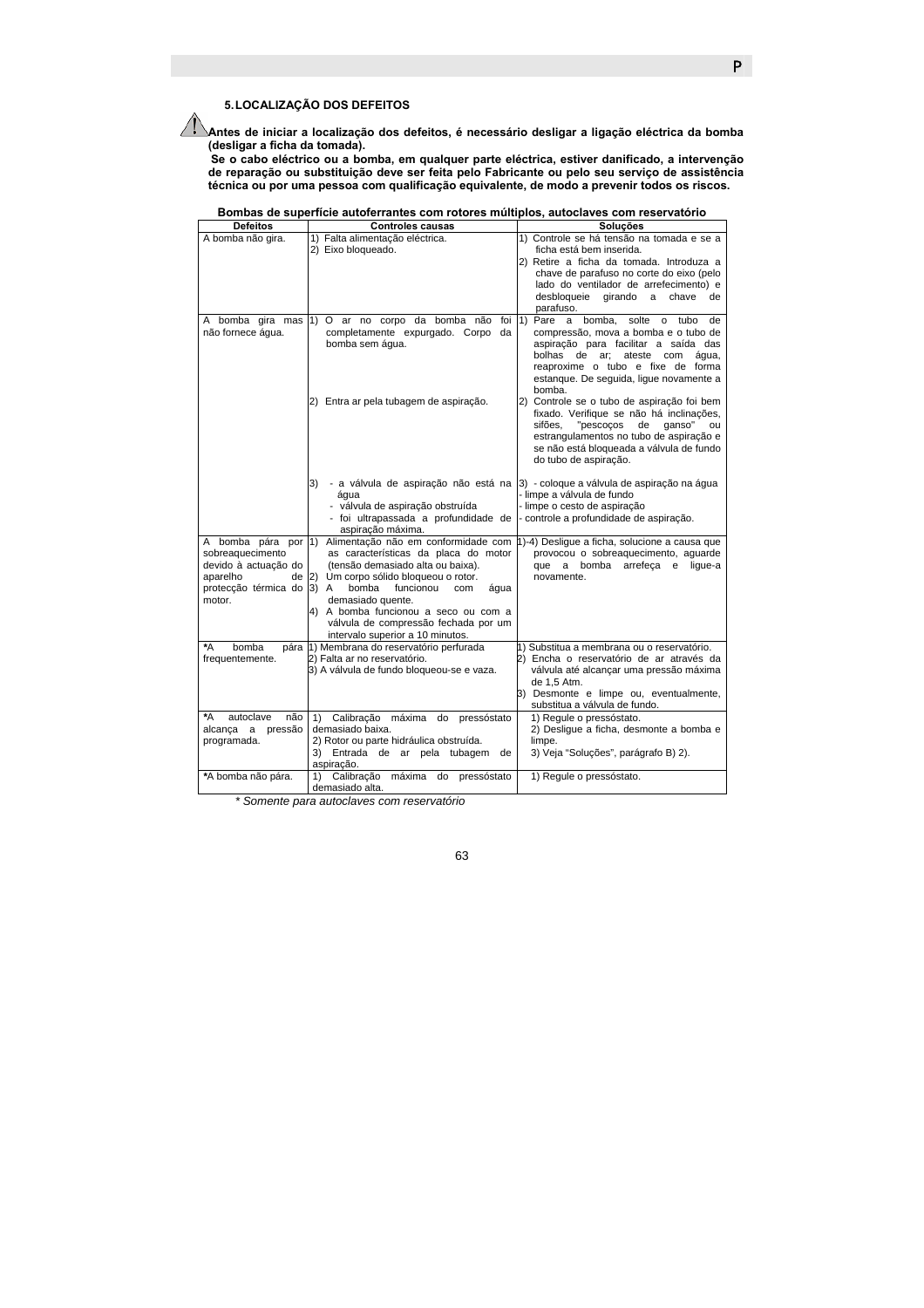**Autoclaves electrónicas dotadas de dispositivo electrónico de segurança** 

| Falha                                                 | Causa                                                                                                                  | Solução                                                                                                                                                                                                                                                                                                                                                                                                                                                                                                                                                                  |  |
|-------------------------------------------------------|------------------------------------------------------------------------------------------------------------------------|--------------------------------------------------------------------------------------------------------------------------------------------------------------------------------------------------------------------------------------------------------------------------------------------------------------------------------------------------------------------------------------------------------------------------------------------------------------------------------------------------------------------------------------------------------------------------|--|
| O Led vermelho pisca.                                 | Falta água.                                                                                                            | Restabeleca a entrada regular de água.                                                                                                                                                                                                                                                                                                                                                                                                                                                                                                                                   |  |
| Led<br>vermelho<br>permanece aceso com<br>luz fixa.   | Tentativas<br>reinicializar<br>de<br>automaticamente terminadas.                                                       | Deslique a ficha da corrente e lique-a novamente.                                                                                                                                                                                                                                                                                                                                                                                                                                                                                                                        |  |
| A bomba activa-se e<br>desactiva-se<br>continuamente. | 1) O sistema não é estangue.<br>2) No interior do dispositivo<br>electrónico provável presenca<br>de corpos estranhos. | 1) Verifique o sistema e a ligação à bomba.<br>2) Deslique a ficha da corrente, desmonte o<br>dispositivo electrónico da bomba e enxagúe-o bem<br>pulverizando água no lado da entrada (com uma<br>mangueira de jardim, por exemplo).                                                                                                                                                                                                                                                                                                                                    |  |
| A bomba não funciona.                                 | - Falha na bomba.<br>dispositivo electrónico<br>$\circ$<br>pode estar bloqueado pelo<br>calcário.                      | Depois de ter desligado o dispositivo electrónico da<br>bomba (quer a parte hidráulica, quer a parte<br>eléctrica), tente fazer a bomba funcionar sozinha<br>ligando-a à rede. Se a bomba funcionar<br>regularmente, accione o dispositivo electrónico<br>controlando, através do furo de saída, se o rotor<br>interno do dispositivo electrónico gira livremente.<br>Se houver atrito, lave e encha o dispositivo<br>electrónico com vinagre ou com outro produto<br>contra o calcário através da saída. Se o rotor<br>estiver livre, recorra ao centro de assistência. |  |

### **Autoclaves com sistema electrónico integrado**

| <b>Defeito</b>                                                  | Led                                              | Causa                                                                                                                               | Solução                                                                              |
|-----------------------------------------------------------------|--------------------------------------------------|-------------------------------------------------------------------------------------------------------------------------------------|--------------------------------------------------------------------------------------|
| A bomba<br>não<br>funciona                                      | Power apagado                                    | Não há corrente                                                                                                                     | Verifique<br>tensão<br>que a<br>seja<br>adequada à rede                              |
|                                                                 | Pump on apagado                                  |                                                                                                                                     | Verifique a linha eléctrica e as<br>conexões                                         |
|                                                                 | Alarm apagado                                    | Placa avariada                                                                                                                      | Contacte um centro de assistência<br>autorizado                                      |
|                                                                 | Power aceso<br>Pump on apagado<br>Alarm apagado  | Tubo de compressão bloqueado<br>Instalação imprópria (+ 15 m)                                                                       | Verifique a instalação hidráulica                                                    |
|                                                                 | Power aceso<br>Pump on aceso<br>Alarm aceso      | Placa avariada                                                                                                                      | Contacte um centro de assistência<br>autorizado                                      |
|                                                                 | Power aceso<br>Pump on apagado<br>Alarm a piscar | Faltou água na aspiração há menos<br>de 26 horas atrás<br>(actuação<br>Rotor<br>bloqueado<br>do<br>interruptor térmico)             | Verifique a correcta instalação do<br>tubo de aspiração<br>Limpe/desbloqueie a bomba |
|                                                                 | Power aceso<br>Pump on apagado<br>Alarm aceso    | Faltou água há mais de 26 horas<br>bloqueado<br>Rotor<br>(actuação<br>do<br>interruptor térmico)                                    | Verifique a correcta instalação do<br>tubo de aspiração<br>Limpe a bomba             |
| Compressã                                                       |                                                  | Profundidade de aspiração demasiado<br>elevada                                                                                      | profundidade<br>Controle<br>de<br>a<br>aspiração                                     |
| Ω<br>insuficiente                                               |                                                  | Válvula de fundo obstruída                                                                                                          | Limpe a válvula de fundo                                                             |
|                                                                 |                                                  | Capacidade da bomba reduzida apor<br>causa de materiais estranhos                                                                   | Limpe a bomba                                                                        |
| A bomba<br>activa-se e<br>desactiva-<br>se<br>continuame<br>nte |                                                  | Há perdas no sistema.<br>Provável<br>de<br>corpos<br>presenca<br>estranhos dentro da bomba<br>A válvula de retenção não é estanque. | Verifique o sistema e a ligação da<br>bomba<br>Limpe a bomba                         |
|                                                                 |                                                  | O<br>nível<br>da<br>áqua<br>abaixa-se<br>rapidamente além dos 8 m                                                                   | Coloque a válvula de fundo numa<br>posição mais profunda (não além<br>dos 8 m)       |